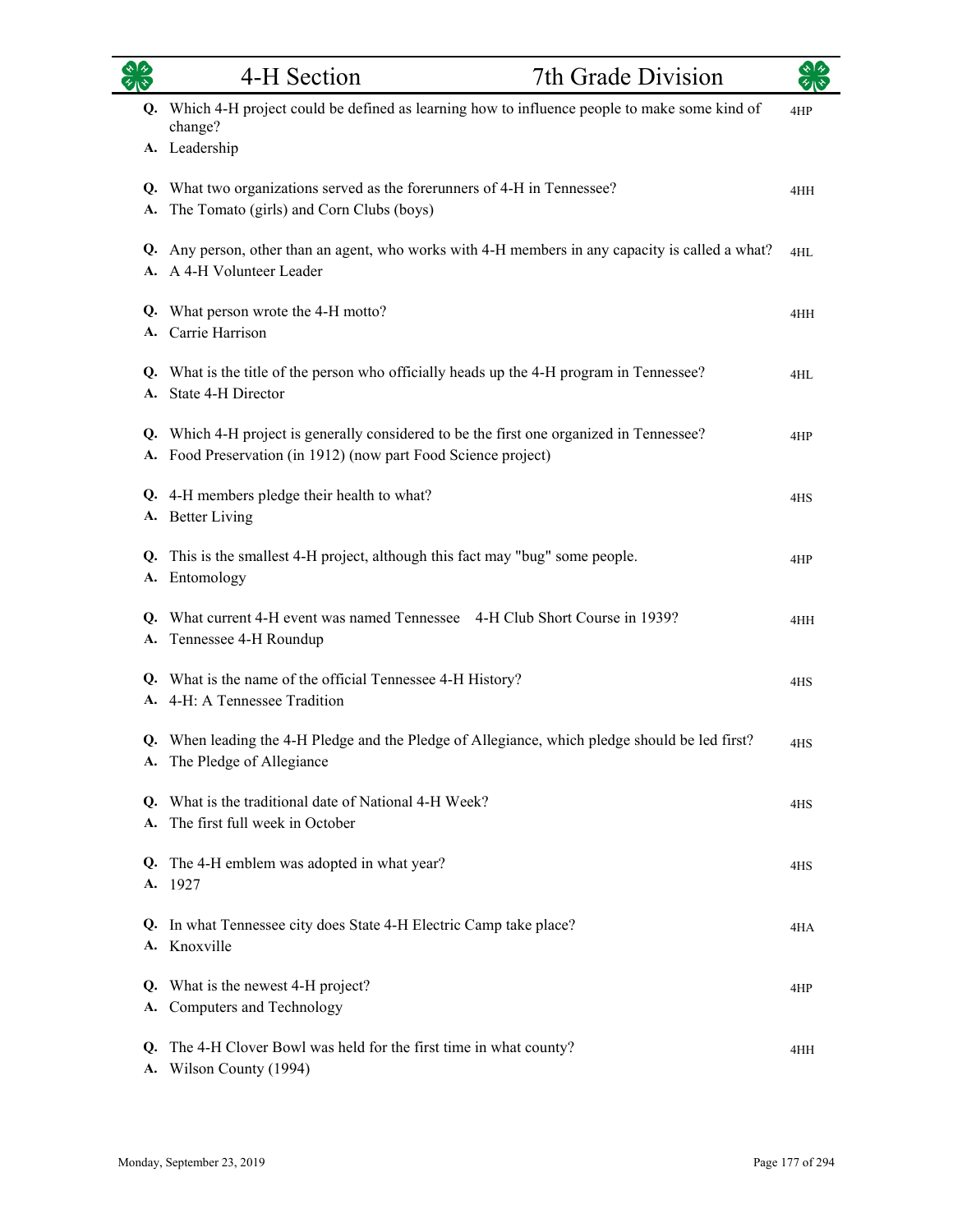|    | 4-H Section                                                                                                | 7th Grade Division |     |
|----|------------------------------------------------------------------------------------------------------------|--------------------|-----|
|    | Q. What is the 4-H Motto?                                                                                  |                    | 4HS |
|    | A. To Make the Best Better!                                                                                |                    |     |
|    | Q. Who served the longest as State 4-H Leader in Tennessee?                                                |                    | 4HH |
|    | A. G.L. Herrington                                                                                         |                    |     |
|    | Q. Who wrote the 4-H Pledge?                                                                               |                    | 4HH |
|    | A. Otis Hall (from Kansas)                                                                                 |                    |     |
|    | Q. 4-H members in Tennessee are in a sense students at what University?                                    |                    | 4HH |
| A. | The University of Tennessee                                                                                |                    |     |
|    | Q. What was the official name of the POW Camp, now known as Clyde M York 4-H Center?                       |                    | 4HH |
|    | A. "Camp Crossville"                                                                                       |                    |     |
|    | Q. What Federal Law provided the funding for the 4-H program in the United States?                         |                    | 4HH |
| A. | The Smith-Lever Act (of 1914)                                                                              |                    |     |
|    | Q. In what state was the 4-H All-Star program first organized?                                             |                    | 4HH |
|    | A. West Virginia                                                                                           |                    |     |
|    | Q. Name the two Univeristies are most closley associated with the Tennessee 4-H program?                   |                    | 4HH |
|    | A. University of Tennessee and Tennessee State University                                                  |                    |     |
|    | Q. In what unique way did German POW's decorate what is now the Clyde M. York 4-H Center in<br>Crossville? |                    | 4HH |
|    | A. They painted murals on the walls of the Rec Hall (The murals were scenes from their homeland.)          |                    |     |
|    | Q. What did Tennessee 4-H members wear to National Congress for the first time in 1947?                    |                    | 4HH |
|    | A. The white sweaters with the Vol State emblem.                                                           |                    |     |
|    | Q. Compare and Contrast how the original payment for 4-H camp differed from today's?                       |                    | 4HH |
|    | A. 4-H members paid in produce, such as a bushel of corn, etc.                                             |                    |     |
|    | Q. What Nashville weather man was a 4-H member from Dyer County, and emcees the State 4-H<br>History Bowl? |                    | 4HH |
|    | A. Lelan Statom (Channel 5) (Pronounced LEE-LUN STATE-UM)                                                  |                    |     |
|    | Q. What current 4-H event was originally named State Club Camp in 1923?                                    |                    | 4HH |
| А. | Tennessee 4-H Roundup                                                                                      |                    |     |
| Q. | What was the first state-wide 4-H event in Tennessee?                                                      |                    | 4HH |
| А. | State 4-H Roundup (started in 1923 originally called "State Club Camp")                                    |                    |     |
|    | Q. What is the highest elected office that a 4-H member can obtain in Tennessee 4-H?                       |                    | 4HL |
| A. | State 4-H Council President (Elected at State 4-H Round-Up)                                                |                    |     |
|    | Q. What is the name of the inspirational ceremony which takes place at camp right about sundown?           |                    | 4HA |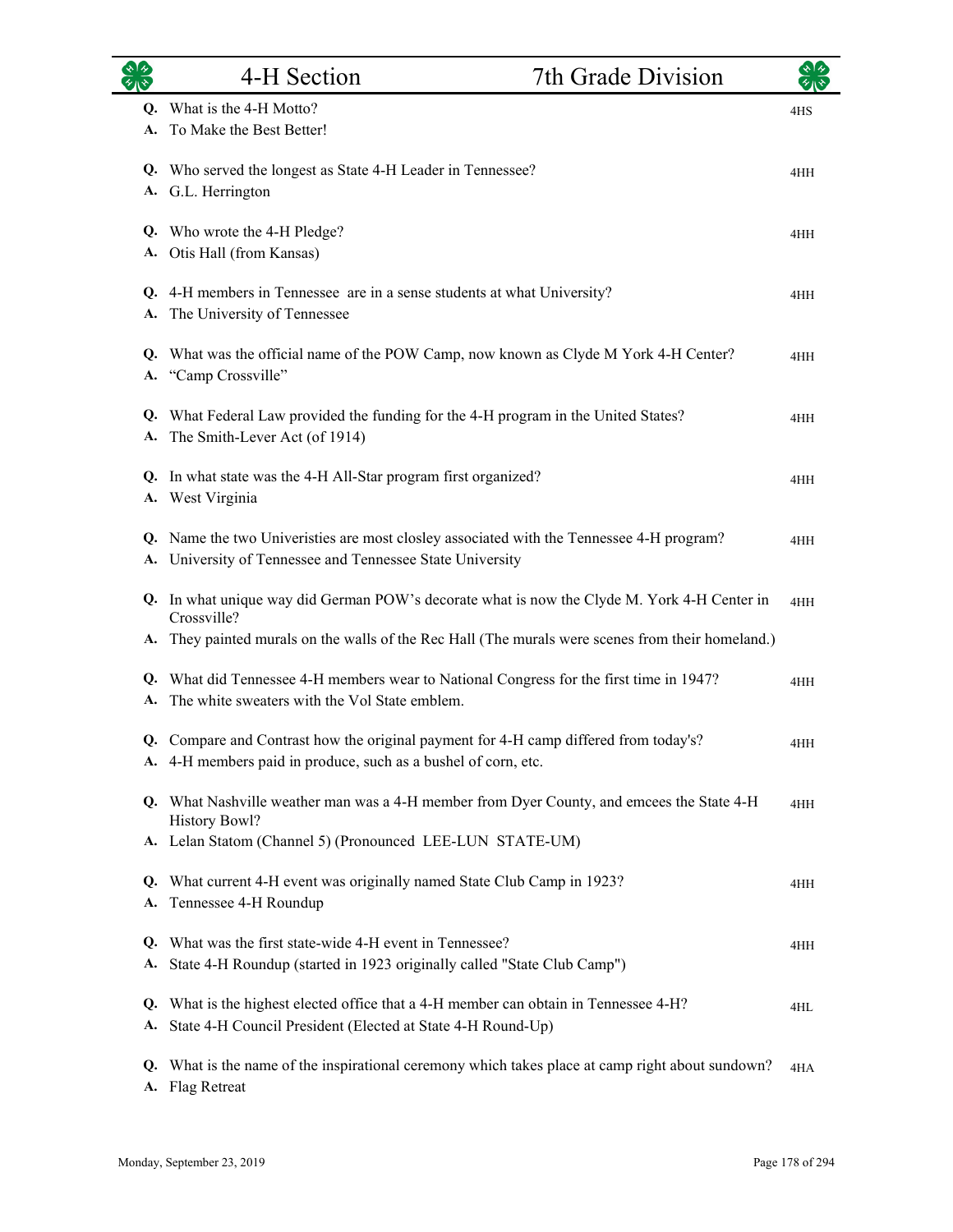|    | 4-H Section                                                                                                                                                                               | 7th Grade Division | কাৰ |
|----|-------------------------------------------------------------------------------------------------------------------------------------------------------------------------------------------|--------------------|-----|
|    | Q. What is the name of the inspirational ceremony which takes place at 4-H camp right after<br>sunrise?                                                                                   |                    | 4HA |
|    | A. Flag Raising                                                                                                                                                                           |                    |     |
|    | Q. How many judging teams are offered in Tennessee 4-H?<br>A. 13                                                                                                                          |                    | 4HC |
| Q. | What 4-H symbol is copyrighted?<br>A. The 4-H Clover                                                                                                                                      |                    | 4HS |
|    | Q. How many projects are offered to Tennessee 4-H members?<br>A. 26                                                                                                                       |                    | 4HP |
|    | Q. What is the most popular 4-H Animal Science project?<br>A. Horse                                                                                                                       |                    | 4HP |
|    | Q. Becoming a better more responsible citizen is taught in which 4-H project?<br>A. Citizenship                                                                                           |                    | 4HP |
|    | Q. Former 4-H members, who are students at Tennessee Tech, MTSU and the University of<br>Tennessee, can still take part in 4-H activities through what organization?<br>A. Collegiate 4-H |                    | 4HL |
| A. | Q. What does TAE4-HW mean?<br>The Tennessee Association of Extension 4-H Workers                                                                                                          |                    | 4HL |
|    | Q. What is the name of the building on the UT campus in which the State 4-H Office is located?<br>A. Morgan Hall                                                                          |                    | 4HL |
|    | Q. What is the name of the collective group of officers installed at State 4-H Roundup?<br>A. The State 4-H Council                                                                       |                    | 4HL |
|    | Q. What is another term for a written record of the 4-H club meeting?<br>A. The Minutes                                                                                                   |                    | 4HL |
|    | Q. How many adults served as 4-H Volunteers each year in Tennessee?<br>A. About 15,000 (If they guess a number, it needs to be between 14,000 and 16,000.)                                |                    | 4HL |
|    | Q. Service learning is part of what 4-H project?<br>A. Citizenship                                                                                                                        |                    | 4HP |
|    | Q. What award, given at State Round-Up, is the highest level of recognition a 4-H member in<br>Tennessee can receive?                                                                     |                    | 4HL |
|    | A. The Vol State Award                                                                                                                                                                    |                    |     |
|    | Q. What are the 4-H colors?<br>A. Green and White                                                                                                                                         |                    | 4HS |
|    | Q. What is the 4-H Emblem?<br>A. A Four-Leaf Clover                                                                                                                                       |                    | 4HS |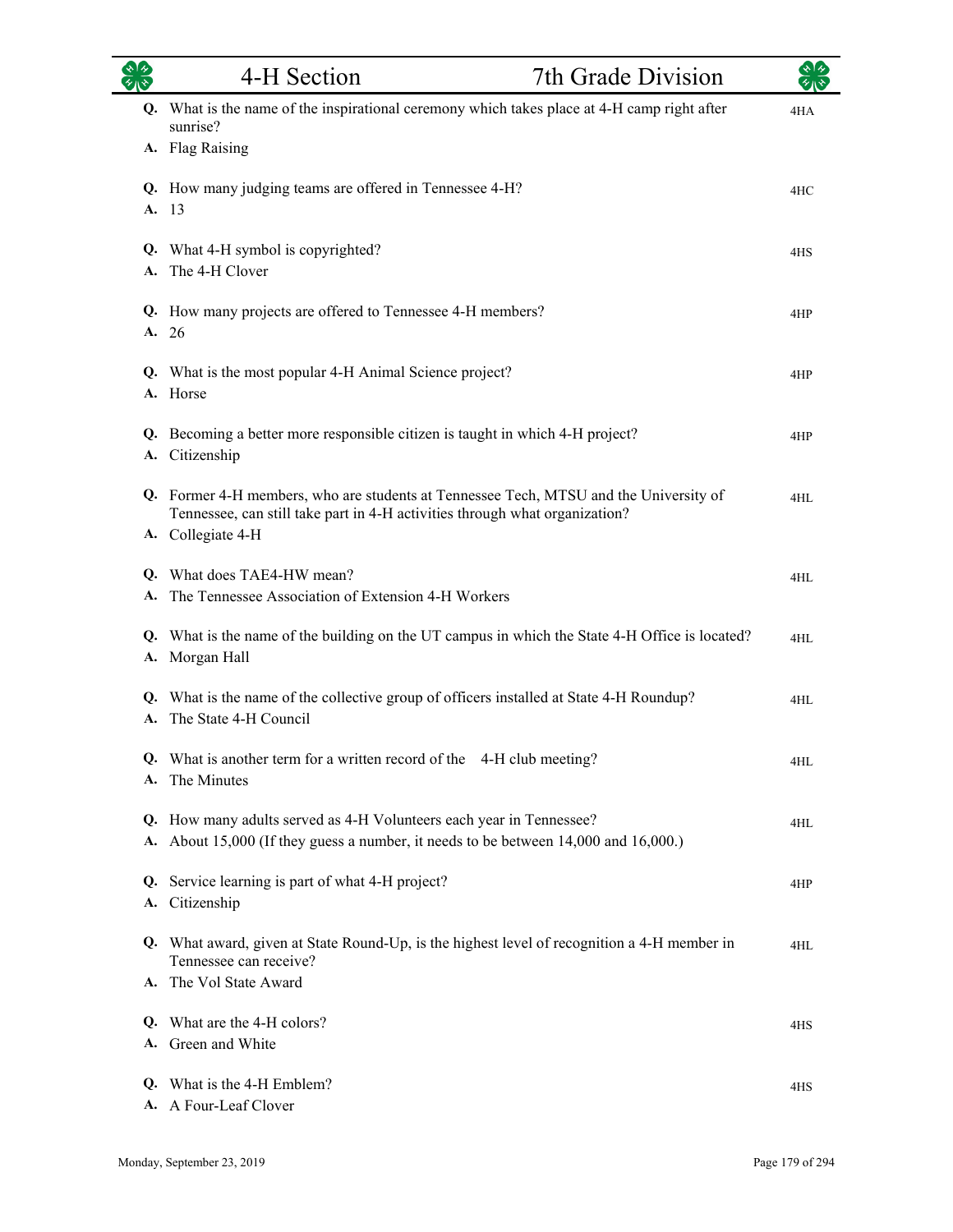| ふしゃ      | 4-H Section                                                                                                                        | 7th Grade Division |     |
|----------|------------------------------------------------------------------------------------------------------------------------------------|--------------------|-----|
| А.       | Q. 4-H members pledge their hands to what?<br>Larger Service                                                                       |                    | 4HS |
| Q.<br>А. | 4-H members pledge their hearts to what?<br><b>Greater Loyalty</b>                                                                 |                    | 4HS |
| А.       | Q. In which pledge would you face the group not the flag?<br>The 4-H Pledge                                                        |                    | 4HS |
|          | Q. In which 4-H project would you work with younger 4-H members, and learn more about<br>parliamentary procedure?<br>A. Leadership |                    | 4HP |
|          | Q. What is the 4-H slogan?<br>A. Learn by Doing                                                                                    |                    | 4HS |
| A.       | Q. At what grade in school can 4-H Honor Club members become All Stars?<br>Current 9th Grade Members                               |                    | 4HL |
| Q.<br>А. | What are the $4$ "H's"?<br>Head, Heart, Hands, and Health                                                                          |                    | 4HS |
| Q.<br>А. | Which 4-H officer's main duty is to get someone to do parts of the program?<br>The Vice-President                                  |                    | 4HL |
| Q.<br>А. | Which 4-H officer has the duty of checking the roll?<br>The Secretary (although this is often done silently)                       |                    | 4HL |
| Q.<br>А. | What is another word used to dismiss a 4-H club meeting?<br>Adjourn (UH JURN)                                                      |                    | 4HL |
|          | Q. What happens if there are no corrections to the minutes?<br>A. They "stand approved as read"                                    |                    | 4HL |
|          | Q. Adults, teens, and volunteers are examples of what group of people who help agents conduct the<br>4-H program?<br>A. Leaders    |                    | 4HL |
| Q.       | State 4-H Round-Up is held at two different locations in Tennessee. Name these locations.<br>A. UT Knoxville and UT Martin         |                    | 4HH |
|          | Q. A demonstration should last how long?<br>Three to Five Minutes                                                                  |                    | 4HC |
| Q.<br>А. | Which 4-H officer is in charge of arranging the room for the meeting?<br>The Vice-President                                        |                    | 4HL |
| Q.<br>А. | What was the original use of the 4-H camp at Crossville?<br>World War II Prisoner of War Camp                                      |                    | 4HH |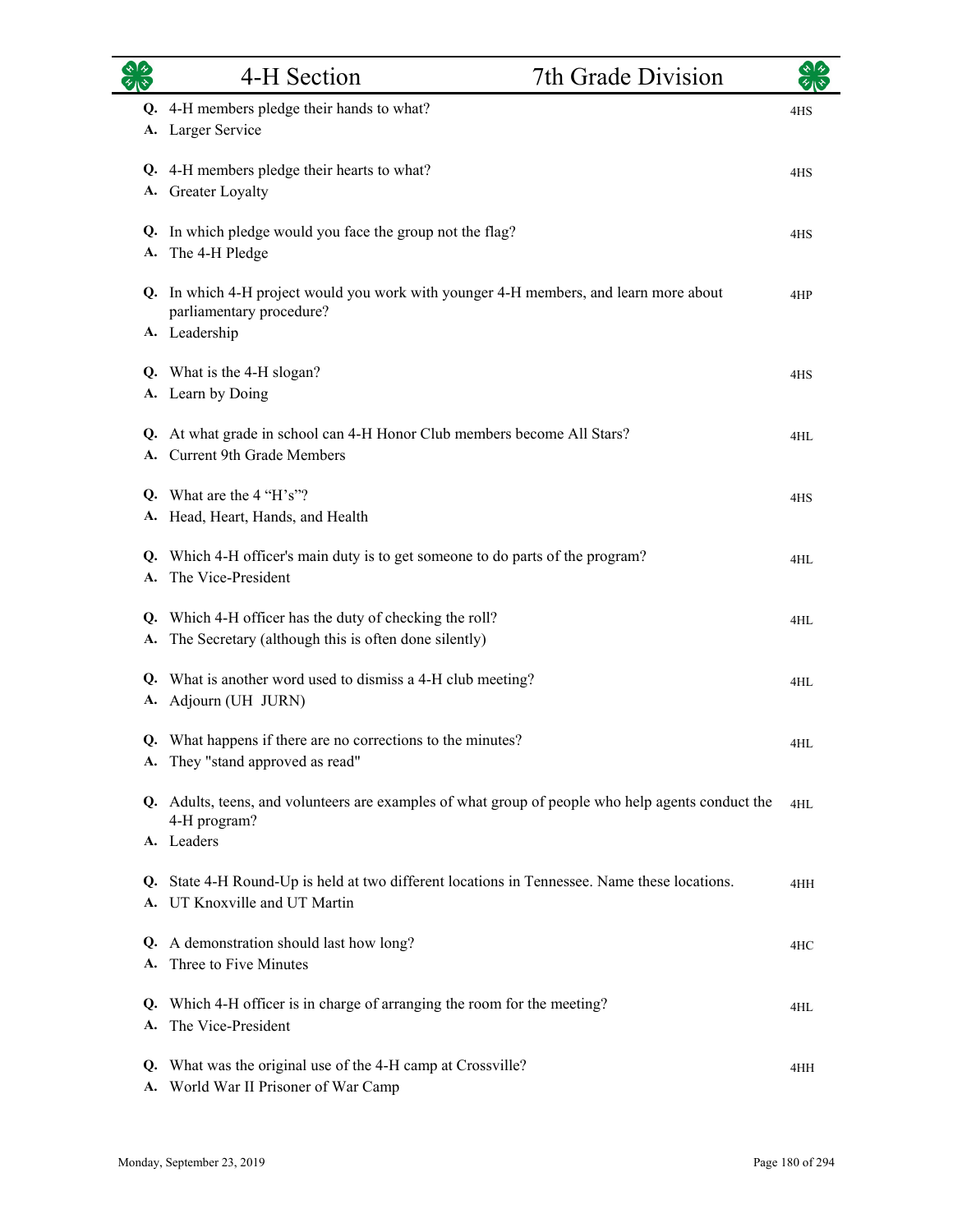| <b>OR</b> | 4-H Section                                                                                                                                               | 7th Grade Division |     |
|-----------|-----------------------------------------------------------------------------------------------------------------------------------------------------------|--------------------|-----|
|           | Q. According to 4-H legend, who stalks around Clyde M York 4-H Center at night looking for his<br>lost leg?                                               |                    | 4HH |
|           | A. The mythical German POW "Herman the German"                                                                                                            |                    |     |
| А.        | Q. What is the official name of the 4-H shooting sports program?<br><b>Target SMART</b>                                                                   |                    | 4HC |
|           | Q. A 4-H Art Poster must be orientented in what direction?<br>A. Horizontal or Landscaped                                                                 |                    | 4HC |
| А.        | Q. What form must a 4-H Agent or volunteer leader have before a 4-H'er can attend an event?<br>The 600A Form or the Angel Form                            |                    | 4HE |
|           | Q. The Southern Region 4-H Teen Leadership Conference is better known by what acronym?<br>A. S-R-T-L-C                                                    |                    | 4HA |
|           | Q. In which 4-H contest would you make a "mini 4-H billboard?"<br>A. The 4-H Poster Contest                                                               |                    | 4HC |
|           | Q. How long does a person have to answer a Clover Bowl question after "buzzing in?"<br>A. 10 seconds                                                      |                    | 4HC |
| А.        | Q. What is the correct size for a 4-H poster?<br>14 by 22 inches                                                                                          |                    | 4HC |
| А.        | Q. Where does the Southern Regional Teen Leadership Conference take place?<br>Clyde M. York 4-H Center in Crossville                                      |                    | 4HA |
|           | Q. In which 4-H contest would you actually show someone how to do something?<br>A. Demonstrations                                                         |                    | 4HC |
|           | Q. Where does Tennessee 4-H Congress take place?<br>A. Nashville                                                                                          |                    | 4HA |
|           | Q. What UT sports legend and Basketball Hall of Fame member was a 4-H member in Tennessee?<br>A. Pat Head Summitt, Coach of the Lady Vols Basketball Team |                    | 4HH |
|           | Q. An extemperaneous speech should last no more than how many minutes? (Pronounced X-TEMP-4HC)<br>POUR-RAIN-EE-US)                                        |                    |     |
|           | A. 2 minutes                                                                                                                                              |                    |     |
|           | Q. Which war helped to initiate the 4-H club program?<br>A. World War I                                                                                   |                    | 4HH |
|           | Q. What is the award given the 4-H family who has shown "exceptional participation in all phases<br>of 4-H club work?"                                    |                    | 4HH |
| А.        | The Hale Master 4-H Family                                                                                                                                |                    |     |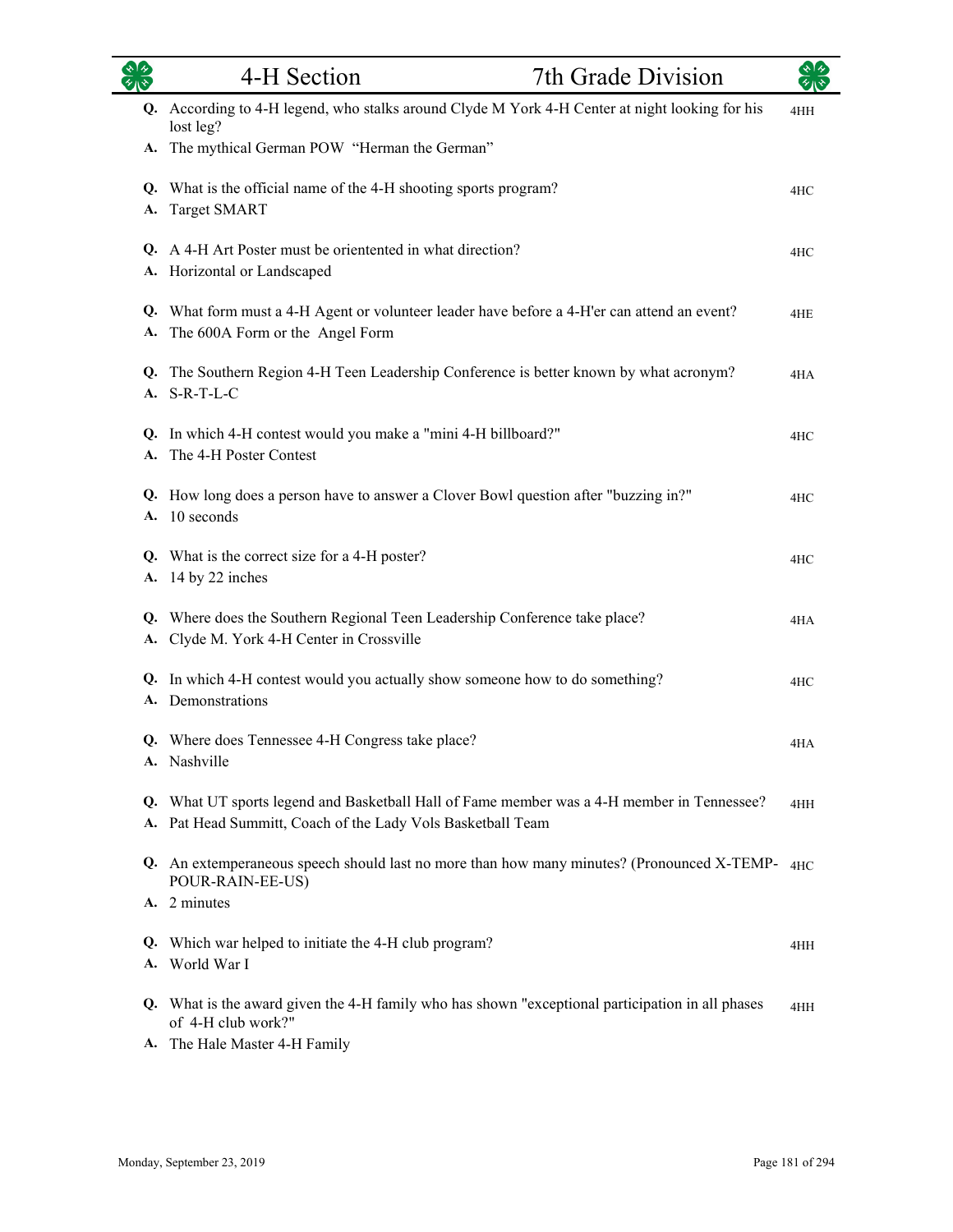|    | 4-H Section                                                                                                                                     | 7th Grade Division | $\sqrt[3]{2}$ |
|----|-------------------------------------------------------------------------------------------------------------------------------------------------|--------------------|---------------|
|    | Q. What Tennessee symbol was placed at the National 4-H Center in Washington, by Tennessee 4-<br>H'ers in 1970?                                 |                    | 4HH           |
|    | A. A Tulip Poplar Tree Was Planted                                                                                                              |                    |               |
| A. | Q. How were Tennessee 4-H'ers honored for their contribution to the World War II war effort?<br>They got to name a ship (S.S. Charles A.Keffer) |                    | 4HH           |
| A. | Q. What did Tennessee 4-H do to celebrate Homecoming '86?<br>Compiled a History on Tennessee 4-H - "4-H a Tennessee Tradition"                  |                    | 4HH           |
|    | Q. What 4-H activity deals with the learning of decision making skills?<br>A. Judging Teams                                                     |                    | 4HC           |
| A. | Q. Which 4-H officer's main duty is the writing of the minutes?<br>The Secretary                                                                |                    | 4HL           |
|    | Q. 4-H is required to be mentioned in a speech in which age levels?<br>A. Only Senior High                                                      |                    | 4HC           |
|    | Q. In which 4-H contest would you try to inform, entertain or persuade?<br>A. Public Speaking                                                   |                    | 4HC           |
| A. | Q. What is the purpose of the 4-H Clover Bowl in Tennessee?<br>To acquaint 4-H members with themselves and their surrounding.                   |                    | 4HC           |
|    | Q. What are oral reasons?<br>A. A verbal or spoken justification of why you placed a JUDGING class a certain way                                |                    | 4HC           |
| Q. | The State 4-H Horse show is held each year in what Tennessee city?<br>A. Shelbyville                                                            |                    | 4HC           |
|    | Q. What is the most common way to earn a trip to National 4-H Congress?<br>A. Be a state winner in a 4-H project                                |                    | 4HA           |
|    | Q. The 4-H program in Tennessee is organized and maintained by what two educational<br>institutions?                                            |                    | 4HH           |
| A. | The University of Tennessee and Tennessee State University                                                                                      |                    |               |
|    | Q. At the 1970 Tennessee 4-H Congress, each county delegation brought something from their<br>county. What was it?                              |                    | 4HH           |
|    | A. A soil sample (the samples were sent to help nourish the Tennessee State tree planted at the<br>National 4-H Center)                         |                    |               |
| A. | Q. At which state event do members wear green 4-H sweaters as part of their official dress?<br>Tennessee 4-H Congress                           |                    | 4HA           |
| A. | Q. What is the name of the 4-H All-Star officer who serves as the secretary?<br>The Scribe                                                      |                    | 4HL           |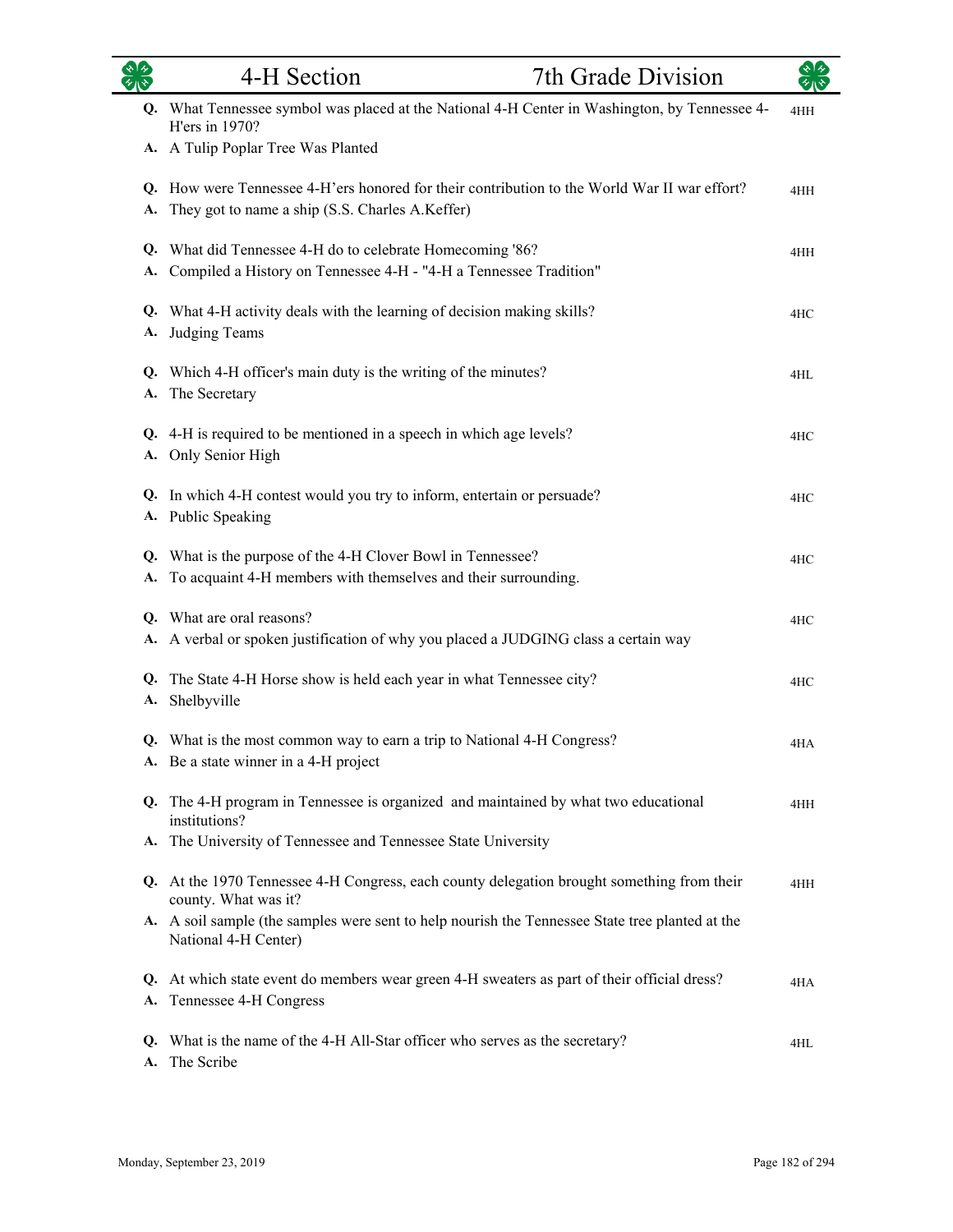| $\overline{\mathscr{C}}$ $\mathbb{R}$ | 4-H Section                                                                                                                                           | 7th Grade Division |     |
|---------------------------------------|-------------------------------------------------------------------------------------------------------------------------------------------------------|--------------------|-----|
| Q.<br>A.                              | What 4-H organization was formed in 1953 to raise funds for 4-H in Tennessee?<br>The Tennessee 4-H Foundation                                         |                    | 4HH |
|                                       | Q. What is the name of the state-wide leadership organization designed for Sr. High 4-H'ers?<br>A. 4-H All-Stars                                      |                    | 4HL |
|                                       | Q. How many 4-H regions are there in Tennessee?<br>A. Three                                                                                           |                    | 4HL |
| A.                                    | Q. Which 4-H officer's main duty is to preside over the meetings?<br>The President                                                                    |                    | 4HL |
| А.                                    | Q. Which 4-H officer presides in the President's absence?<br>The Vice-President                                                                       |                    | 4HL |
| Q.<br>А.                              | At what 4-H event is the 4-H Governor elected?<br>Tennessee 4-H Congress                                                                              |                    | 4HL |
| A.                                    | Q. What is the first order of business in any 4-H meeting?<br>The President Calls the Meeting to Order.                                               |                    | 4HL |
|                                       | Q. Where did southern Middle Tennessee counties attend 4-H camp before moving to Crossville in<br>1960?                                               |                    | 4HH |
|                                       | A. Camp Woodlee (near McMinnville)<br>Q. What is the name of the leadership organization designed for 7th and 8th grade 4-H'ers?<br>A. 4-H Honor Club |                    | 4HL |
| A.                                    | Q. At which State 4-H event do 4-H members act as representatives and senators?<br>Tennessee 4-H Congress                                             |                    | 4HA |
| Q.                                    | The Clyde Austin 4-H Center is located in what Tennessee town?<br>A. Greeneville                                                                      |                    | 4HA |
| Q.                                    | The Clyde M. York 4-H Center is located in what Tennessee town?<br>A. Crossville                                                                      |                    | 4HA |
|                                       | Q. What is the name of the organization that administers the 4-H program in Tennessee?<br>A. UT Extension (University of Tennessee Extension)         |                    | 4HH |
| Q.                                    | In how many 4-H contests must you participate in order to be eligible for Junior 4-H camp?<br>A. None                                                 |                    | 4HE |
| Q.                                    | What is the title of a person employed by the University of Tennessee to conduct the 4-H<br>program?                                                  |                    | 4HH |
| Q.<br>A.                              | A. A 4-H agent<br>Who is considered to be the first 4-H member in Tennessee?<br>Mertie Hardin                                                         |                    | 4HH |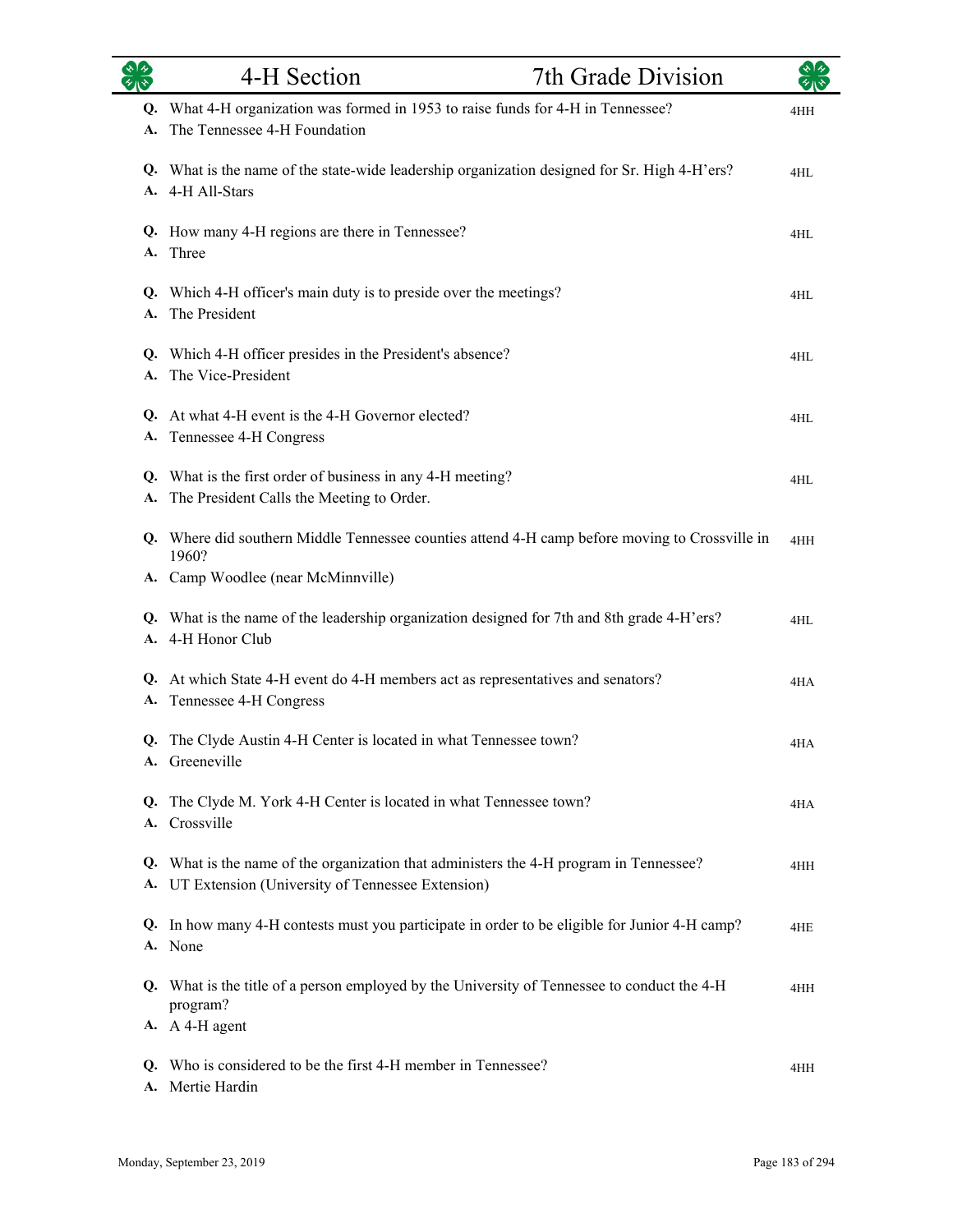|          | 4-H Section                                                                                                                    | 7th Grade Division |     |
|----------|--------------------------------------------------------------------------------------------------------------------------------|--------------------|-----|
| Q.<br>А. | Junior 4-H members are in what grade?<br>5th                                                                                   |                    | 4HE |
| Q.<br>А. | What is the reference date used in 4-H for grade?<br>Jan. 1st of current year                                                  |                    | 4HE |
| А.       | Q. In what year did the 4-H Camp at Crossville open?<br>1950                                                                   |                    | 4HH |
| Q.       | In what city is the National 4-H Center located?<br>A. Washington, D.C. (Chevy Chase, Maryland)                                |                    | 4HA |
|          | Q. 4-H is open to young people of what age range?<br>A. Ages 9 to 19                                                           |                    | 4HE |
| Q.       | State Academic Conference is open to 4-H members of what age group?<br>A. Junior High (6th, 7th, & 8th Grades)                 |                    | 4HA |
|          | Q. 4-H is open to young people of what school grades?<br>A. 4th through 12th Grades                                            |                    | 4HE |
| А.       | Q. What does it cost to join 4-H in Tennessee?<br>Absolutely nothing!                                                          |                    | 4HE |
| А.       | Q. In what grade is 4-H first offered?<br>4th Grade                                                                            |                    | 4HE |
| Q.<br>А. | What is the term for a 4th grade 4-H member?<br>Explorer (4-H'er)                                                              |                    | 4HE |
|          | Q. What were 4-H Agents originally referred to in Tennessee?<br>A. Demonstration Agents                                        |                    | 4HH |
|          | Q. What does the term "extemporaneous" mean as it relates to 4-H? (Pronounced X-TEMP-POUR-<br>RAIN-EE-US)                      |                    | 4HC |
|          | A. An unprepared speech (Senior members do this in addition to a prepared speech)                                              |                    |     |
| Q.       | What is the Tennessee 4-H website address?<br>A. www.utextension.utk.edu/4h                                                    |                    | 4HE |
| Q.<br>А. | In the 4-H Target SMART program, what does the acronym "SMART" stand for?<br>Shotgun, Muzzleloader, Archery and Rifle Training |                    | 4HA |
| А.       | Q. Which 4-H symbol by law cannot be covered in any way by text or graphics when printed?<br>The 4-H Clover                    |                    | 4HS |
| Q.<br>А. | Name the 4-H Center located in Columbia.<br>William P Ridley 4-H Center                                                        |                    | 4HA |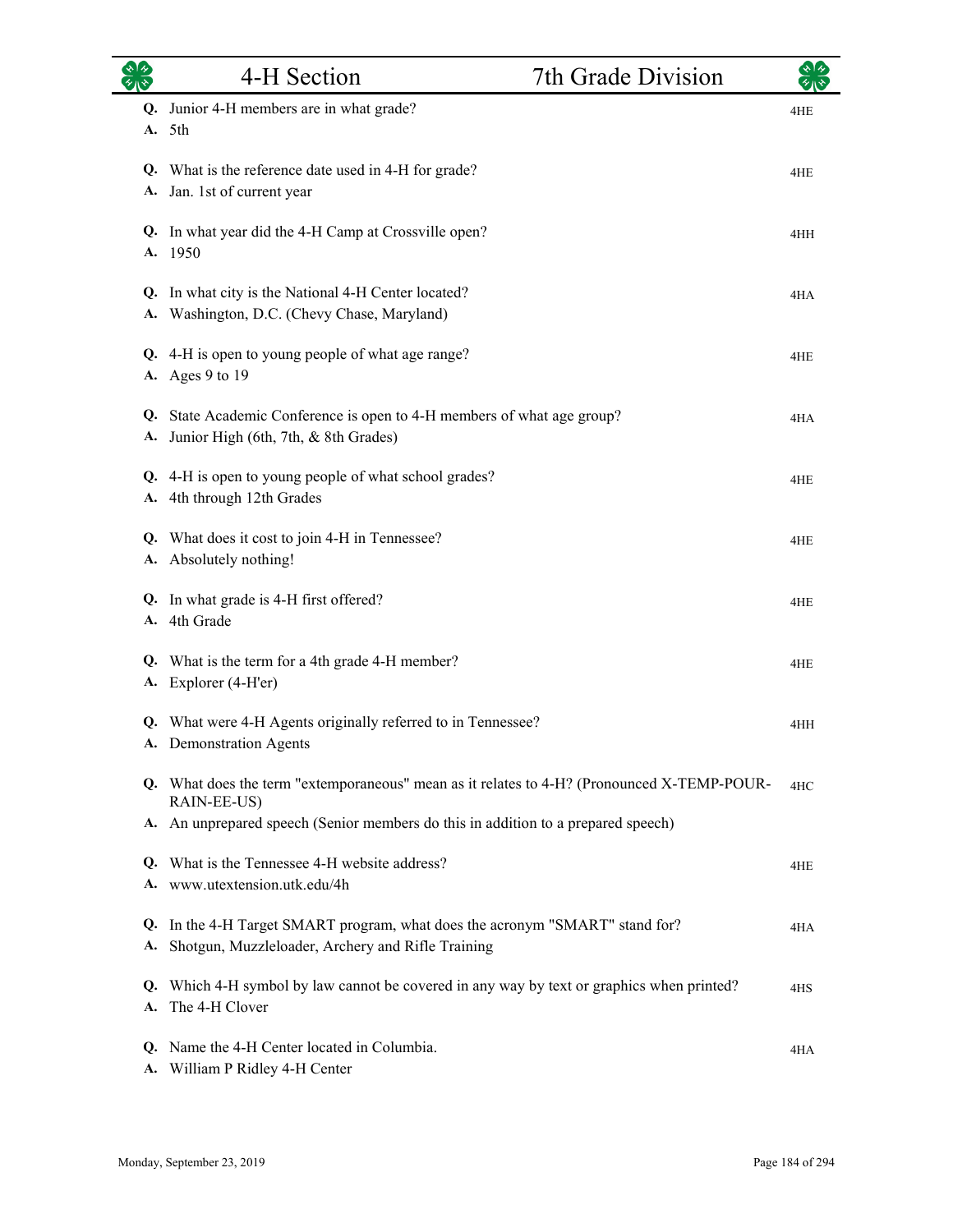| タルや      | 4-H Section                                                                                                                                                                                                | 7th Grade Division |     |
|----------|------------------------------------------------------------------------------------------------------------------------------------------------------------------------------------------------------------|--------------------|-----|
| A.       | Q. What is the name of the medal presented in Tennessee to State 4-H winners?<br>The Leula Lee (pronounced EYE-OOO-LA)                                                                                     |                    | 4HS |
| Q.<br>А. | Target SMART is held at which 4-H Center?<br>William Ridley (Columbia)                                                                                                                                     |                    | 4HA |
| A.       | Q. Which 4-H group actually has adopted a fifth "H"?<br>The 4-H Honor Club (The "H" of course stands for Honor)                                                                                            |                    | 4HS |
| А.       | Q. The 4-H Pledge was adopted in what year?<br>1927                                                                                                                                                        |                    | 4HS |
|          | Q. At what 4-H event would you see the changing of the guard of the Unknown Soldier?<br>A. Citizenship Washington Focus                                                                                    |                    | 4HA |
| A.       | Q. What is the name of the inspirational part of the 4-H club meeting?<br>Thought for the Day                                                                                                              |                    | 4HS |
|          | Q. At what senior 4-H event would you take a college tour?<br>A. State 4-H Roundup                                                                                                                         |                    | 4HA |
|          | Q. The "Tradition of the Gavel" refers to the gavel constructed by Don Bowman containing a piece<br>of cherry wood from what original courthouse?<br>A. Washington County (the oldest county in Tennessee) |                    | 4HS |
|          | Q. Don Bowman made what in 1948, which is handed down each year to the state 4-H Council<br>President?                                                                                                     |                    | 4HS |
|          | A. The Gavel                                                                                                                                                                                               |                    |     |
| Q.<br>A. | What is the All Star motto?<br>Service                                                                                                                                                                     |                    | 4HS |
|          | Q. 4-H members pledge their heads to what?<br>A. Clearer Thinking                                                                                                                                          |                    | 4HS |
|          | Q. State 4-H winners in Leadership, Citizenship, and Public Speaking are crowned at what 4-H<br>event?                                                                                                     |                    | 4HA |
| Q.       | A. Tennessee 4-H Congress<br>What 4-H event traditionally takes place right after Thanksgiving?<br>A. National 4-H Congress                                                                                |                    | 4HA |
| А.       | Q. What phrase was not part of the original 4-H pledge?<br>"and my world"                                                                                                                                  |                    | 4HS |
| Q.       | At what 4-H event might members go shopping at the mall and participate in a fashion show?<br>A. 4-H Fashion & Design Conference                                                                           |                    | 4HA |
| Q.<br>А. | 4-H members celebrate what product each June?<br>Milk or Dairy Products (as part of June Dairy Month)                                                                                                      |                    | 4HA |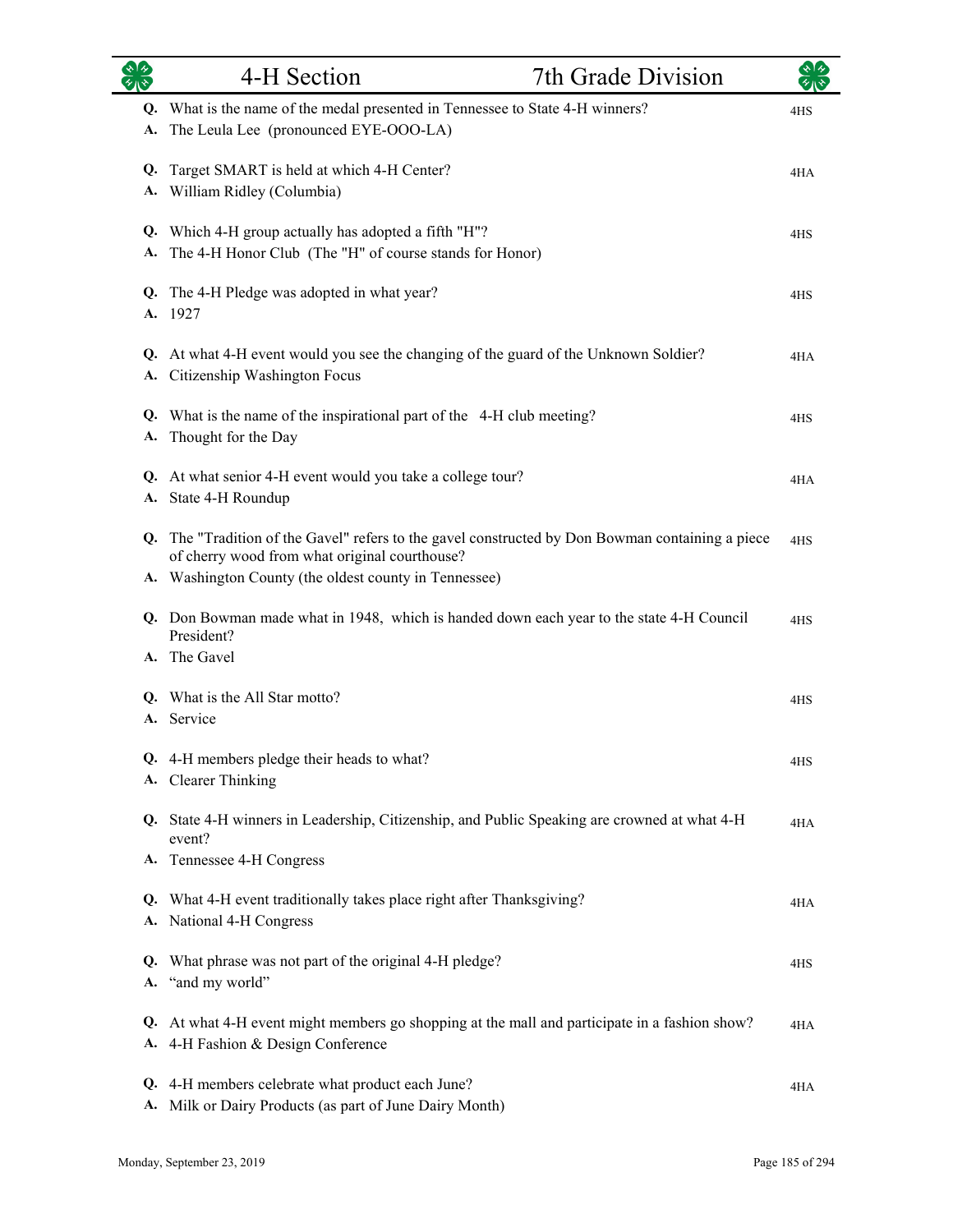|    | 4-H Section                                                                                                            | 7th Grade Division |     |
|----|------------------------------------------------------------------------------------------------------------------------|--------------------|-----|
| Q. | Citizenship Focus, a national 4-H event dealing with government, takes place in what city?                             |                    | 4HA |
| A. | Washington, D.C.                                                                                                       |                    |     |
| Q. | What is the name of the inspirational ceremony held at the end of each day at 4-H camp?                                |                    | 4HA |
| A. | Vespers                                                                                                                |                    |     |
|    | Q. Name the group of teens who promote 4-H by singing and dancingperforming most notably<br>at Tennessee 4-H Congress. |                    | 4HA |
|    | A. The Tennessee 4-H Performing Arts Troupe                                                                            |                    |     |
| Q. | Where has National 4-H Congress been held since 1997?                                                                  |                    | 4HA |
| A. | Atlanta, Georgia                                                                                                       |                    |     |
| Q. | At what state 4-H event, do 4-H members participate in "Know Your Government" activities?                              |                    | 4HA |
|    | A. Tennessee 4-H Congress                                                                                              |                    |     |
| Q. | The White House, Monticello, and Mount Vernon are visted during which 4-H event?                                       |                    | 4HA |
| A. | Citizenship Washington Focus                                                                                           |                    |     |
| Q. | During what time of the year does Tennessee 4-H Congress take place?<br>A. Spring                                      |                    | 4HA |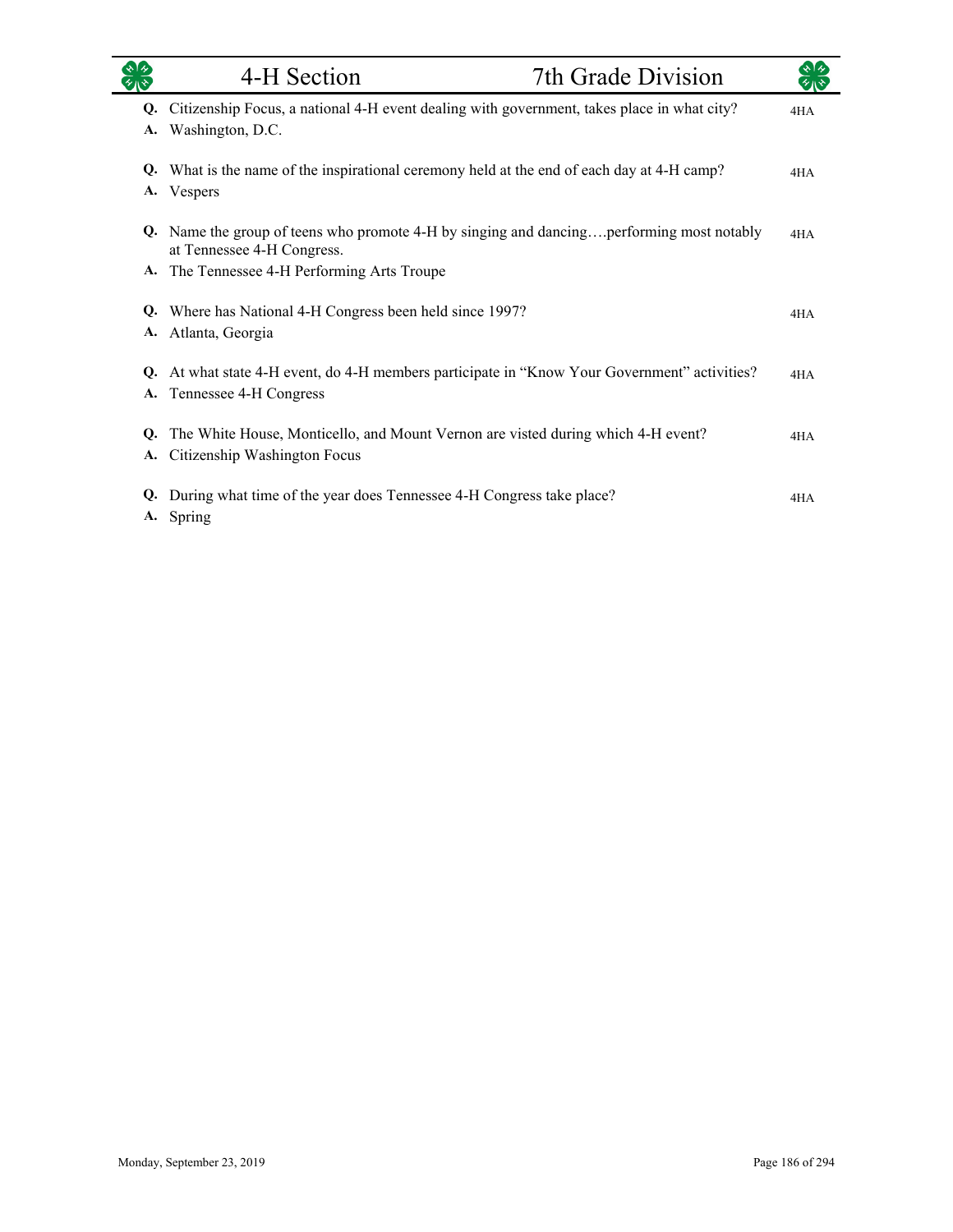|    | <b>AG</b> Section                                                                                                                                                     | 7th Grade Division |           |
|----|-----------------------------------------------------------------------------------------------------------------------------------------------------------------------|--------------------|-----------|
|    | Q. Interspersion (pronounced EN-TER-SPUR-ZHUN) is necessary for many small animals such as<br>quail and rabbit. What is interspersion?<br>A. Mixing of food and cover |                    | $T1.6-8c$ |
|    | Q. What are Rat-L-Traps, Jitterbugs, and Rooster Tails?<br>A. Artificial fish baits                                                                                   |                    | $T1.6-8c$ |
|    | Q. How many frost-free days are required to grow cotton?<br>A. 200                                                                                                    |                    | $T1.6-8c$ |
|    | Q. The average rainfall for Tennessee would be about how many inches per year?<br>A. About 50 inches per year                                                         |                    | $T1.6-8c$ |
| A. | Q. What is the natural process by which pond or lake water circulates?<br>Turnover                                                                                    |                    | $T1.6-8c$ |
|    | Q. What is the most popular Christmas tree grown in Tennessee?<br>A. White Pine                                                                                       |                    | $T1.6-8c$ |
|    | Q. What is the term used to describe the change of plant species on a piece of ground over a period<br>of years?<br>A. Plant Succession                               |                    | $T1.6-8c$ |
|    | Q. What does the term forage crop mean?<br>A. A crop providing roughage (Pasture, Hay, and Silage)                                                                    |                    | $T1.6-8c$ |
|    | Q. Name my AG Career: I work for the state of Tennessee and I protect and conserve wildlife?<br>A. Wildlife Officer or Game Warden                                    |                    | $T5.3-5b$ |
|    | Q. A female hatchling chicken is called a what?<br>A. Pullet                                                                                                          |                    | $T2.3-5d$ |
|    | Q. Of the three types of soil, Sand, Silt and Clay, which one is the stickiest?<br>A. Clay                                                                            |                    | $T1.3-5e$ |
|    | Q. What is the term used to describe the rapid movement of soil and rock in response to gravity?<br>A. A landslide                                                    |                    | $T1.3-5e$ |
|    | Q. What crop has the most harvested acres in Tennessee?<br>A. Hay                                                                                                     |                    | $T1.3-5e$ |
|    | Q. A cross between a domesticated beef animal and the American Bison is called what?<br>A. Beefalo                                                                    |                    | $T2.3-5d$ |
|    | Q. What is the official sport fish of Tennessee?<br>A. Largemouth bass                                                                                                |                    | $T1.3-5a$ |
|    | Q. What is found in some soils that stop root depth and effect homesite selection?<br>A. Bedrock                                                                      |                    | $T1.3-5e$ |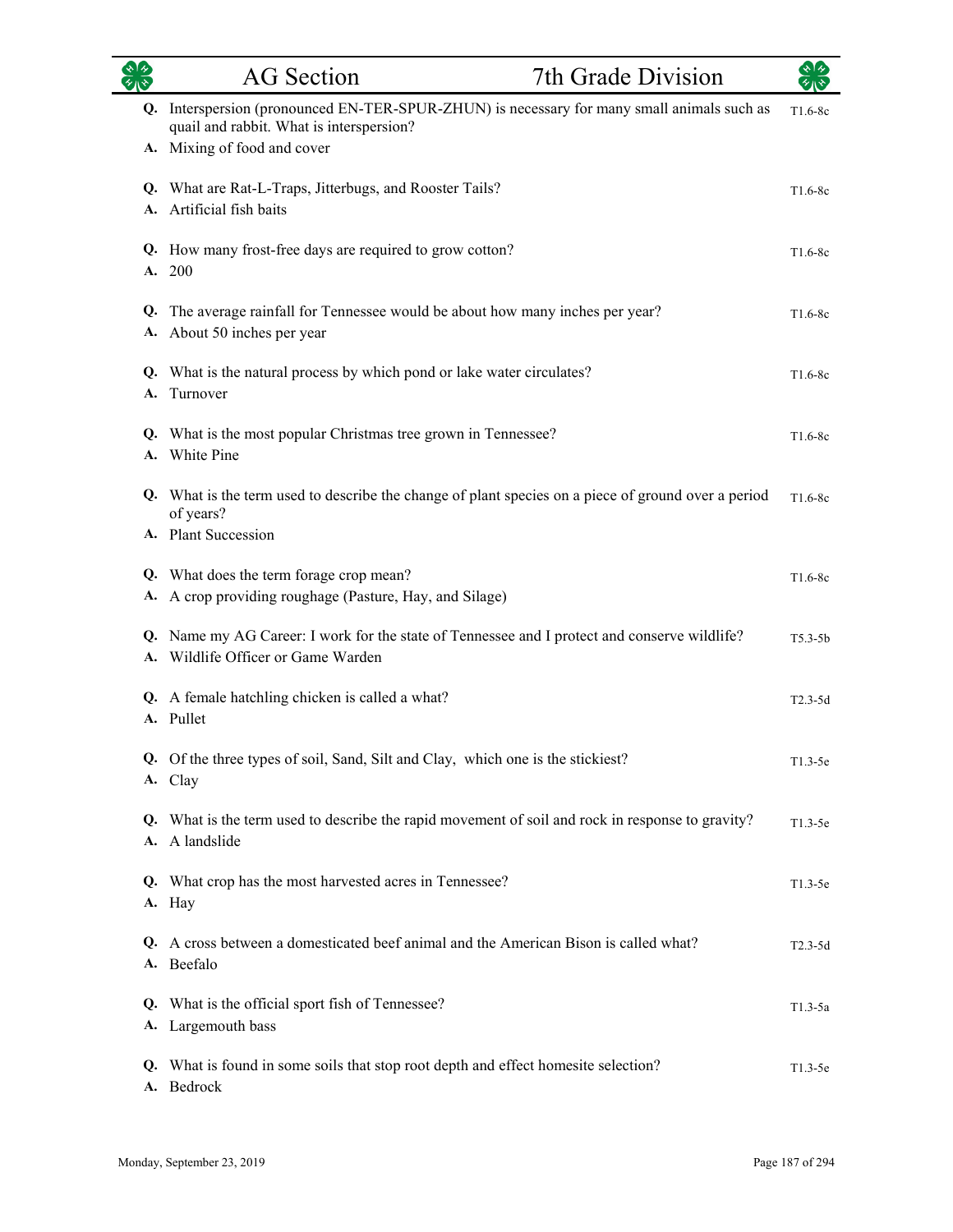|           | <b>AG</b> Section                                                                                                                                         | 7th Grade Division |           |
|-----------|-----------------------------------------------------------------------------------------------------------------------------------------------------------|--------------------|-----------|
| Q.        | Aquaculture is the science of producing what product?<br>A. Fish                                                                                          |                    | $T1.3-5a$ |
| Q.<br>А.  | What is the principle ingredient in the insecticide DiPell or BT?<br>Bacteria (an organic pesticide)                                                      |                    | $T2.6-8c$ |
|           | Q. Lady bugs are beneficial insects because they prey on what farm pest?<br>A. Aphids                                                                     |                    | $T2.6-8c$ |
| Q.<br>A.  | What percentage of Nitrogen is contained in a 50 pound bag of 6-12-12 fertilizer?<br>Six percent                                                          |                    | T2.6-8c   |
| Q.<br>А.  | Why would you use a fungicide?<br>Kill a fungus or blight                                                                                                 |                    | $T2.6-8c$ |
| A.        | Q. Why would you use a herbicide?<br>To kill weeds                                                                                                        |                    | $T2.6-8c$ |
| Q.<br>A.  | What type of gardening uses no chemical pesticides?<br>Organic Gardening                                                                                  |                    | $T2.6-8c$ |
| Q.<br>А.  | Why is UT Extension called the Cooperative Extension Service?<br>Cooperation between Federal, State, and County governments                               |                    | $T5.3-5f$ |
|           | Q. Where does the University of Tennessee test new varieties and farming procedures?<br>A. UT AG Research Centers (would also accept Experiment Stations) |                    | $T5.3-5f$ |
| А.        | Q. What is an invasive species?<br>An organism not native to an area                                                                                      |                    | $T2.6-8c$ |
|           | Q. What does the agriculture term TCA stand for?<br>A. Tennessee Cattleman's Association                                                                  |                    | T5.3-5f   |
|           | Q. In what town is the Tennessee Department of Agriculture located?<br>A. Nashville                                                                       |                    | $T5.3-5f$ |
| Q.<br>А.  | What official heads up the USDA?<br>The Secretary of Agriculture                                                                                          |                    | $T5.3-5f$ |
| Q.<br>A.  | In what complex is the Tennessee Department of Agriculture located?<br>Ellington Agricultural Center in Nashville                                         |                    | $T5.3-5f$ |
| Q.<br>A.  | What does it mean for a tree to be tolerant?<br>It means it will grow fairly well in shade.                                                               |                    | $T1.6-8c$ |
| <b>A.</b> | Q. What is mixed in soil to raise the pH?<br>Lime                                                                                                         |                    | $T2.6-8c$ |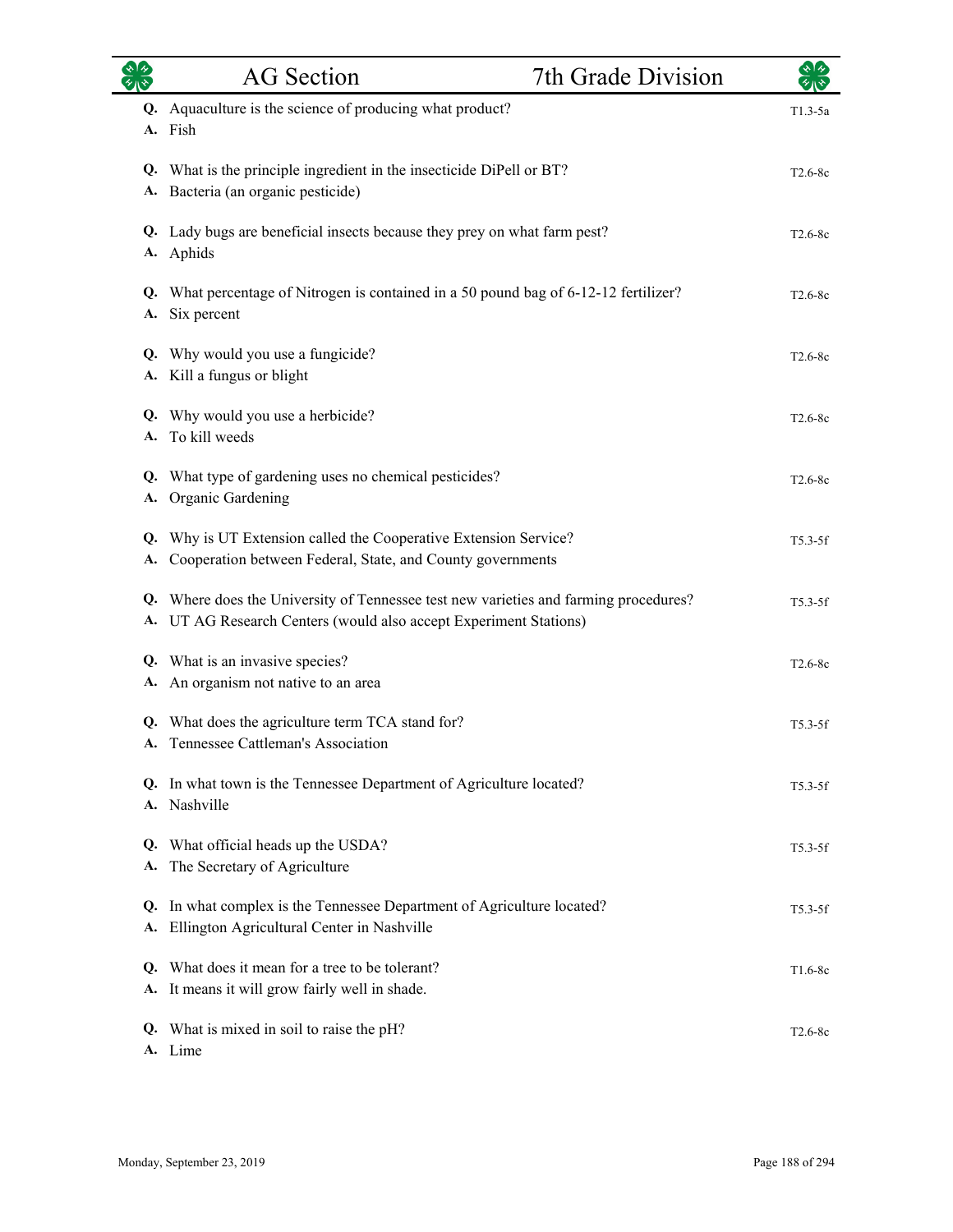|          | <b>AG</b> Section<br>7th Grade Division                                                                                                    |             |
|----------|--------------------------------------------------------------------------------------------------------------------------------------------|-------------|
|          | Q. What introduced weed is known as the vine that ate the south?<br>A. Kudzu (pronounced CUD ZOO)                                          | T2.6-8c     |
| A.       | Q. How many state forests does Tennessee have?<br>-15                                                                                      | $T1.6-8c$   |
| A.       | Q. Who enforces the sale of Tennessee Game and Fishing Licenses?<br>TWRA (Tennessee Wildlife Resources Agency)                             | $T5.3-5f$   |
|          | Q. Where in Tennessee does the nation's largest population of bald eagles winter?<br>A. Reelfoot Lake                                      | $T1.3-5a$   |
|          | Q. What does it mean for an animal to be polled?<br>A. No horns                                                                            | $T2.3-5d$   |
|          | Q. What state produces the most corn?<br>A. Iowa                                                                                           | $T5.3-5e$   |
| Q.<br>А. | In Tennessee what do the letters TDA stand for?<br>Tennessee Department of Agriculture                                                     | $T5.3-5f$   |
|          | Q. What is the art of riding horseback called?<br>A. Horsemanship                                                                          | $T2.3-5d$   |
|          | Q. Name my AG Career: I work for UT, but I work with people in a county helping them with all<br>things Agriculture.                       | $T5.3-5b$   |
|          | A. Extension AG Agent                                                                                                                      |             |
| А.       | Q. What is the family of plants containing watermelons, squash, and cucumbers?<br>Cucurbits (CUE-CURB-ITS)                                 | $T1.3-5e$   |
|          | Q. What is another name for grain sorghum?<br>A. Milo                                                                                      | $T1.3-5e$   |
|          | Q. Name the country where the Clydesdale originated.<br>A. Scotland                                                                        | $T2.3-5d$   |
|          | Q. What is the name of the stomach in cows, sheep and goats that is responsible for them being<br>able to eat and live on hay and grasses? | $T2.3 - 5d$ |
|          | A. Rumen                                                                                                                                   |             |
|          | Q. What farm animal farrows its young?<br>A. Swine or hogs                                                                                 | $T2.3-5d$   |
|          | Q. Name my AG Career: I specialize in home gardens and flowering plants.<br>A. Horticulturalist                                            | $T5.3 - 5b$ |
|          | Q. A wide stripe down the face of a horse would be called a what?<br>A. A Blaze                                                            | $T2.3-5d$   |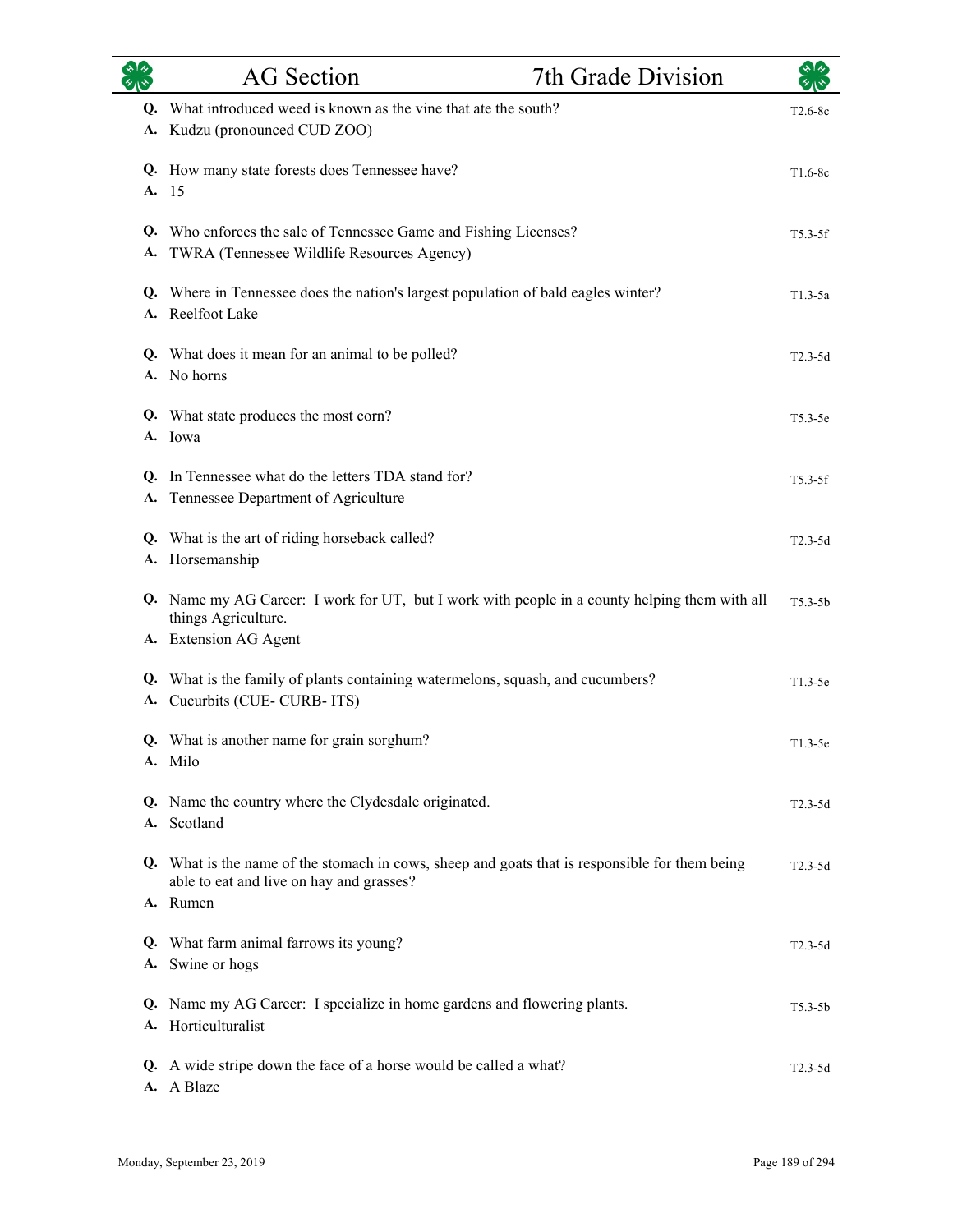|                 | <b>AG</b> Section                                                                                                                                                               | 7th Grade Division |                      |
|-----------------|---------------------------------------------------------------------------------------------------------------------------------------------------------------------------------|--------------------|----------------------|
| Q.<br><b>A.</b> | What is the term for the natural breaking-down of rocks?<br>Weathering                                                                                                          |                    | $T1.3-5e$            |
| A.              | Q. What does a Hognose Snake do when it is threatened?<br>Plays dead                                                                                                            |                    | $T1.3-5a$            |
| A.              | Q. What fish is generally the goal of a day of fly casting?<br>Trout                                                                                                            |                    | $T1.3-5a$            |
|                 | Q. What is the official state game bird of Tennessee?<br>A. Bobwhite quail                                                                                                      |                    | $T1.3-5a$            |
|                 | Q. What is the term for the soft furry covering on a deer's antlers?<br>A. Velvet                                                                                               |                    | $T1.3-5a$            |
|                 | Q. What abundant resource in Tennessee makes beef cattle production profitable?<br>A. Pasture                                                                                   |                    | $T1.3-5e$            |
| Q.              | How many times is a dairy cow milked each day?<br>A. Two times                                                                                                                  |                    | $T2.3-5d$            |
|                 | Q. What is the most popular breed of dairy cattle?<br>A. Holstein                                                                                                               |                    | $T2.3-5d$            |
| A.              | Q. What is the most common term for a female goat?<br>Doe                                                                                                                       |                    | $T2.3-5d$            |
|                 | Q. What kind of college was formed to study Agriculture, and was funded by the sale of western<br>lands given each state by the federal government?<br>A. Land-Grant University |                    | $T5.3 - 5f$          |
|                 | Q. What farm animal is most susceptible to pseudorabies (pronounced SUE-DOE-RAY-BEES)?<br>A. Swine or Hogs                                                                      |                    | $T2.3 - 5d$          |
|                 | Q. What major crop, grown mainly in Arkansas and Louisiana, is grown in a flooded field?<br>A. Rice                                                                             |                    | $T5.3-5e$            |
|                 | Q. What is the Tennessee state butterfly?<br>A. Zebra Swallowtail                                                                                                               |                    | T <sub>4.6</sub> -8f |
| Q.<br>A.        | Name my AG Career: I design new equipment to be used in farming and agriculture?<br>AG. Engineer                                                                                |                    | $T5.3 - 5b$          |
| Q.<br>А.        | Name my AG Career: I maintain trees and shrubs by trimming and pruning them.<br>Arborist (R-BOAR-IST)                                                                           |                    | $T5.3 - 5b$          |
| Q.<br>А.        | Name my AG Career: I work for USDA and I map soils and intrepret their productivity.<br>Soil Scientist                                                                          |                    | $T5.3 - 5b$          |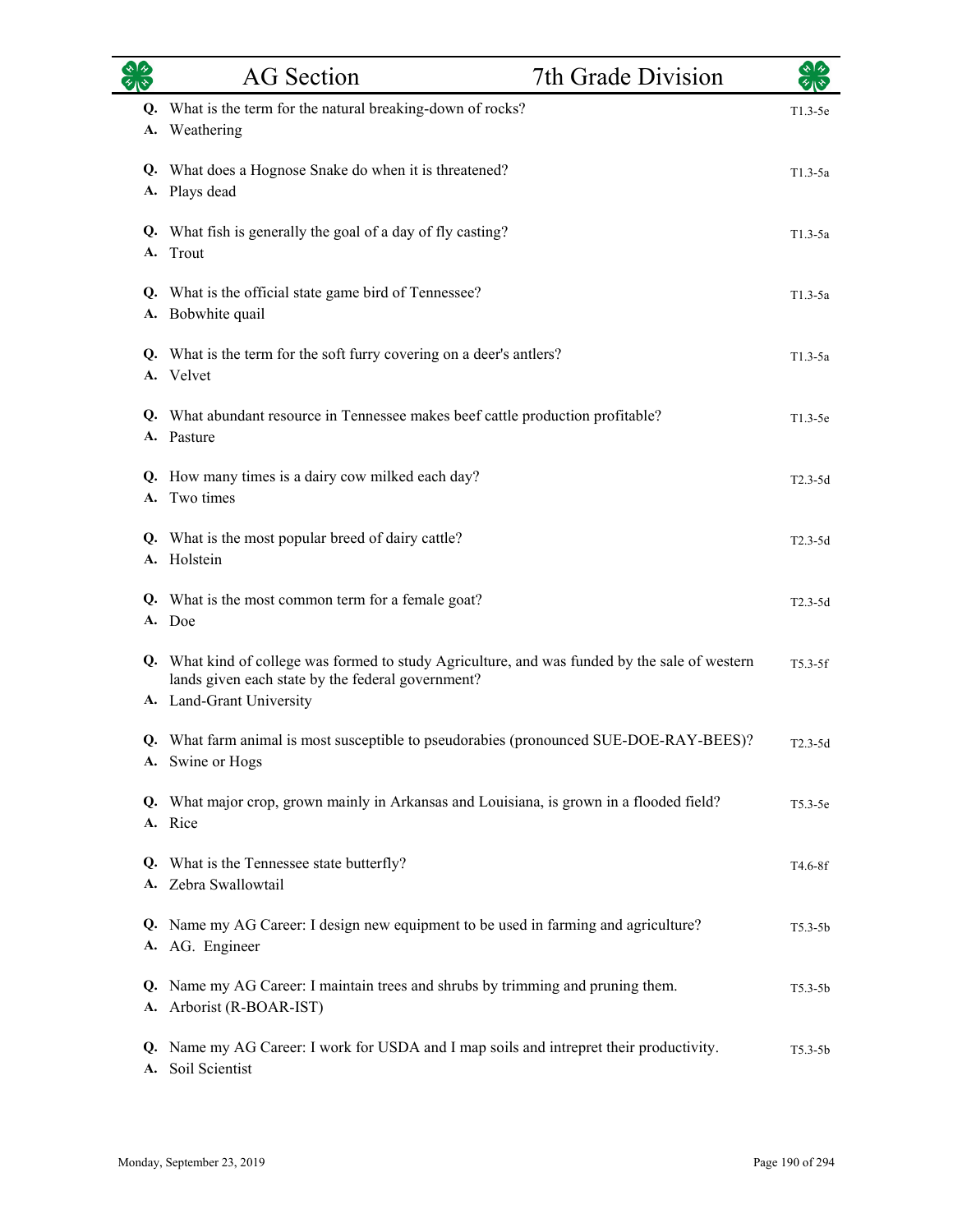| $\overline{\mathscr{C}}$ $\mathbb{R}$ | <b>AG</b> Section                                                                                                | 7th Grade Division |             |
|---------------------------------------|------------------------------------------------------------------------------------------------------------------|--------------------|-------------|
| A.                                    | Q. Name my AG Career: I study plants and the numerous ways they can be cultivated and utilized.<br>Agronomist    |                    | $T5.3-5b$   |
|                                       | Q. Name my AG Career: I study better ways to manage fish in ponds, streams and even oceans.<br>A. Fish Biologist |                    | $T5.3 - 5b$ |
| A.                                    | Q. What is the most valuable tree in Tennessee's forests?<br>Black Walnut (Used in furniture making)             |                    | $T1.6-8c$   |
| Q.<br>A.                              | What does TWRA stand for?<br>Tennessee Wildlife Resources Agency                                                 |                    | $T5.3-5f$   |
|                                       | Q. How is the majority of livestock sold in the United States?<br>A. Public Auction                              |                    | $T2.3-5d$   |
| Q.<br>A.                              | Tennessee's Institute of Agriculture is an important part of what university?<br>The University of Tennessee     |                    | $T5.3-5f$   |
| Q.<br>A.                              | What is the agriculture term for a round bale of hay in a big plastic bag?<br>Haylage (Pronounced HAY LIJ)       |                    | T4.3-5d     |
| A.                                    | Q. What crop do we use to produce margarine?<br>Soybeans                                                         |                    | $T1.3-5e$   |
| Q.                                    | Which state produces the most wheat?<br>A. Kansas (America's breadbasket)                                        |                    | $T5.3-5e$   |
|                                       | Q. Which state produces the most hogs?<br>A. Iowa                                                                |                    | $T5.3-5e$   |
|                                       | Q. Which southern state has the most State Forests?<br>A. Tennessee                                              |                    | $T5.3-5e$   |
|                                       | Q. Arabian, Belgian, and Morgan are breeds associated with what species of animal?<br>A. Horses                  |                    | $T2.3-5d$   |
| Q.                                    | What grand division of the state has the most beef cattle?<br>A. Middle                                          |                    | $T2.3-5d$   |
|                                       | Q. What is the term used to describe the last possible date a particular area can expect a killing<br>frost?     |                    | $T4.3 - 5d$ |
|                                       | A. Frost free date                                                                                               |                    |             |
| Q.<br>А.                              | Which state produces the most cotton?<br>Texas (The Cotton Bowl!)                                                |                    | $T5.3-5e$   |
| Q.                                    | What is meant by a milk deficit state?<br>A. Consume more milk than it produces                                  |                    | $T5.3-5e$   |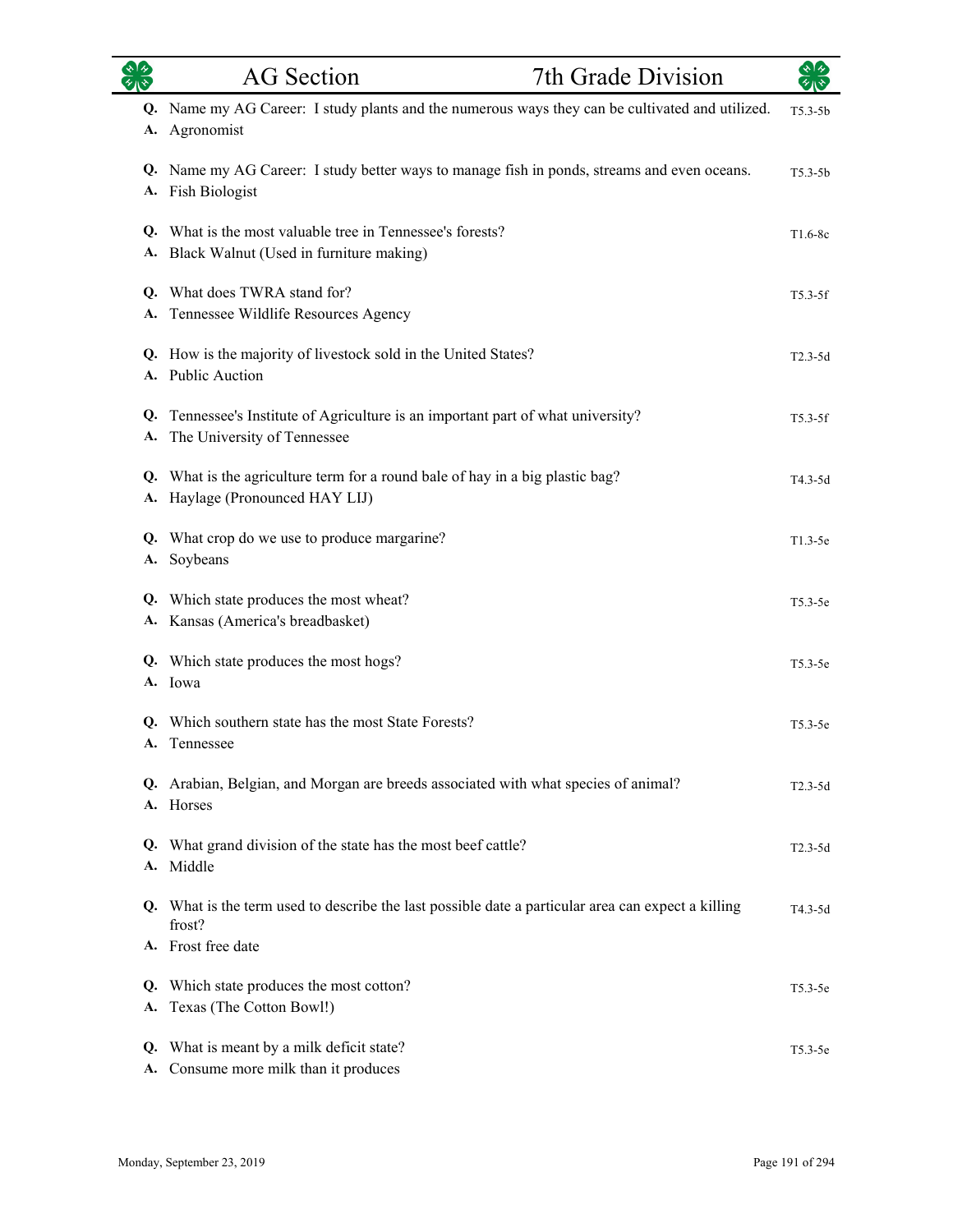|          | <b>AG</b> Section                                                                                                                                        | 7th Grade Division |                      |
|----------|----------------------------------------------------------------------------------------------------------------------------------------------------------|--------------------|----------------------|
|          | Q. What do the letters USDA mean?<br>A. United States Department of Agriculture                                                                          |                    | $T5.3-5f$            |
|          | Q. What farm group not only serves as an insurance agency, but also a nationwide farm lobby?<br>A. Farm Bureau                                           |                    | $T5.3-5f$            |
|          | Q. Name my AG Career: I shoe horses.<br>A. Farrier                                                                                                       |                    | $T5.3-5b$            |
| A.       | Q. What pest has attacked and destroyed many acres of pine trees in Tennessee?<br>Southern Pine Beetle                                                   |                    | T4.6-8f              |
|          | Q. Why do mice constantly gnaw on something?<br>A. Because their teeth never stop growing                                                                |                    | $T1.3-5a$            |
|          | Q. Name the two types of foxes found in Tennessee.<br>A. Red Fox and Gray Fox                                                                            |                    | $T1.3-5a$            |
|          | Q. What is the largest rodent found in Tennessee?<br>A. The beaver (also the largest in North America)                                                   |                    | $T1.3-5a$            |
|          | Q. Caterpillars are the larvae for what type of insect?<br>A. Butterflies or Moths (either is correct)                                                   |                    | T <sub>4.6</sub> -8f |
|          | Q. A plant that sprouts as a single leaf is called?<br>A. Monocot                                                                                        |                    | $T1.3-5e$            |
|          | Q. What family of insects causes farmers the most economic loss?<br>A. Lepidoptera (moth and butterflies) (pronounced LEP UH DOP TUH RA)                 |                    | T4.6-8f              |
|          | Q. Name my AG Career: I am a person entrusted with the protection and preserving of a<br>parklandparticulary as it relates to trees?<br>A. Forest Ranger |                    | $T5.3 - 5b$          |
|          | Q. What trees have a pome?<br>A. Apple Tree or Pear Tree                                                                                                 |                    | $T1.6-8c$            |
| Q.       | What does organic matter help build in a soil?<br>A. Topsoil                                                                                             |                    | $T1.3-5e$            |
| Q.       | What are the thick deposits of windblown soil found in West Tennessee called?<br>A. Loess (pronounced L-UH-SSS)                                          |                    | $T1.3-5e$            |
| Q.<br>A. | What noisy insect becomes a pest in the state about every thirteen years?<br>Cicada (pronounced sa-k-dah)                                                |                    | T <sub>4.6</sub> -8f |
|          | Q. How many pounds of honey does a typical bee hive produce in a year?<br>A. More than 400 lbs                                                           |                    | T <sub>4.6</sub> -8f |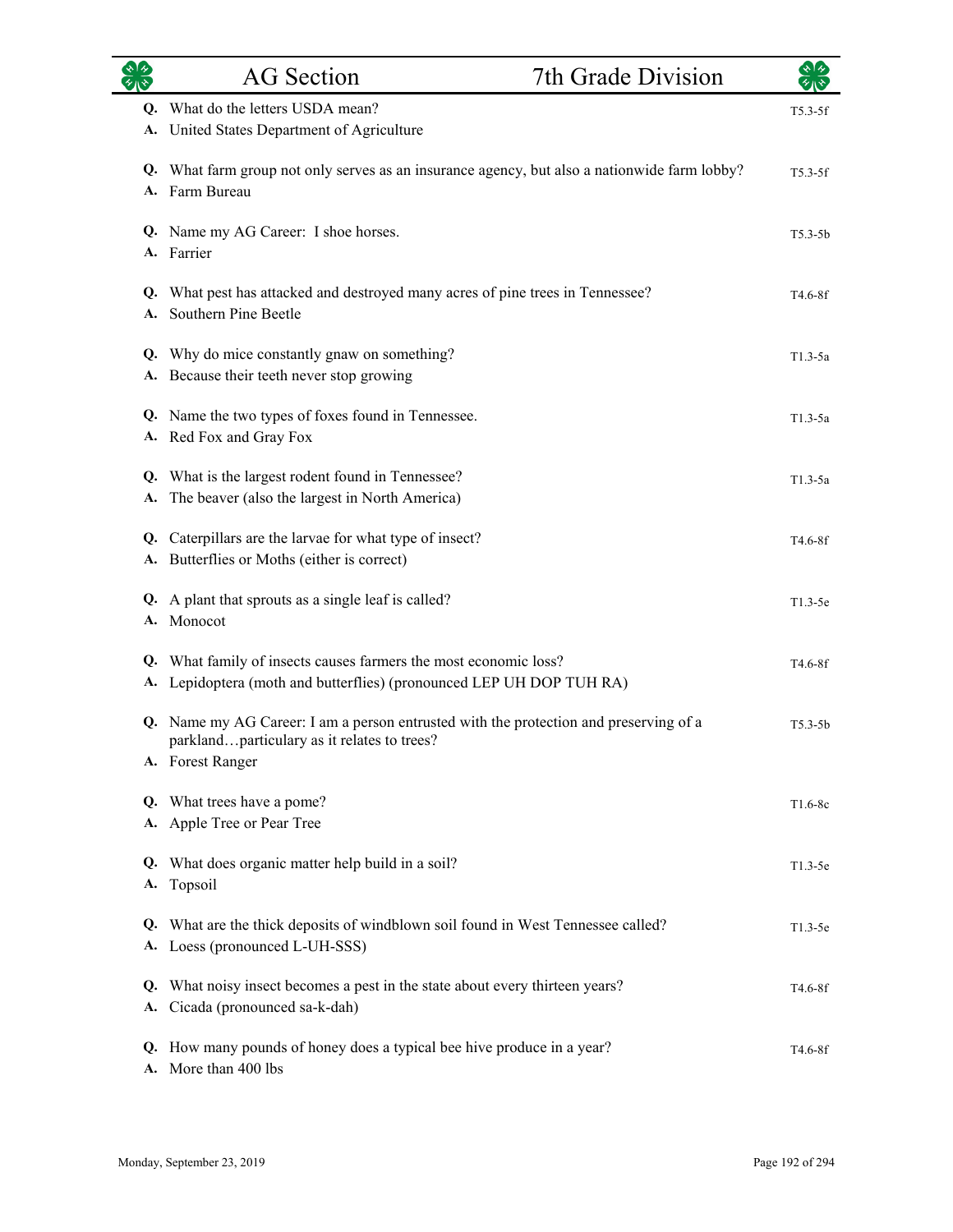| <b>ORS</b> | <b>AG</b> Section                                                                                                      | 7th Grade Division | $\sqrt[4]{3}$ |
|------------|------------------------------------------------------------------------------------------------------------------------|--------------------|---------------|
| А.         | Q. What is the forest insect which spreads its range by hitchhiking on recreational vehicles?<br>Gypsy Moth            |                    | T4.6-8f       |
|            | Q. What are the two state insects of Tennessee?<br>A. Firefly and the Lady Bug                                         |                    | T4.6-8f       |
|            | Q. What stinging insect has invaded southern Tennessee recently?<br>A. Fire Ant                                        |                    | T4.6-8f       |
| A.         | Q. What percentage pf Phosphorous is contained in a 50 pound bag of 6-12-12 fertilizer?<br>12 percent                  |                    | $T2.6-8c$     |
|            | Q. What Tennessee county is renowned for its orchards and nurseries?<br>A. Warren County                               |                    | $T3.6-8i$     |
|            | Q. What soils are a mixture of clay, silt, and sand making them easy to cultivate?<br>A. Loams or Loamy Soils          |                    | $T1.3-5e$     |
| А.         | Q. What invasive insect which resembles a small June bug, preys on Tennessees fruit trees?<br>The Japanese Beetle      |                    | T4.6-8f       |
|            | Q. What is the average life span for a horse?<br>A. 25 years                                                           |                    | $T2.3-5d$     |
| A.         | Q. What does the animal nutritional term TDN stand for?<br><b>Total Digestible Nutrients</b>                           |                    | T4.3-5d       |
| A.         | Q. What part of a horse bridle fits in the horse's mouth?<br>The bit                                                   |                    | T4.3-5a       |
|            | Q. What part of the dairy cow holds and stores the milk?<br>A. Udder                                                   |                    | $T2.3-5d$     |
|            | Q. In what structure is silage stored?<br>A. Silo                                                                      |                    | T4.3-5a       |
| Q.<br>A.   | How much does a bale of cotton weigh?<br>480 pounds                                                                    |                    | $T4.3-5a$     |
|            | Q. When Tennessean William Haskell Neal produced Neal's Paymaster corn, what was the new<br>variety's great advantage? |                    | $T4.3-5c$     |
|            | A. Two ears per stalk as compared to one ear on the old varieties                                                      |                    |               |
| Q.         | What pigs are bought small and then fed to market weight?<br>A. Feeder pig                                             |                    | $T2.3-5d$     |
| Q.<br>A.   | What are the most efficient farm animals in terms of pounds of gain to pounds of feed?<br>Chickens or Poultry          |                    | $T2.3-5d$     |

L.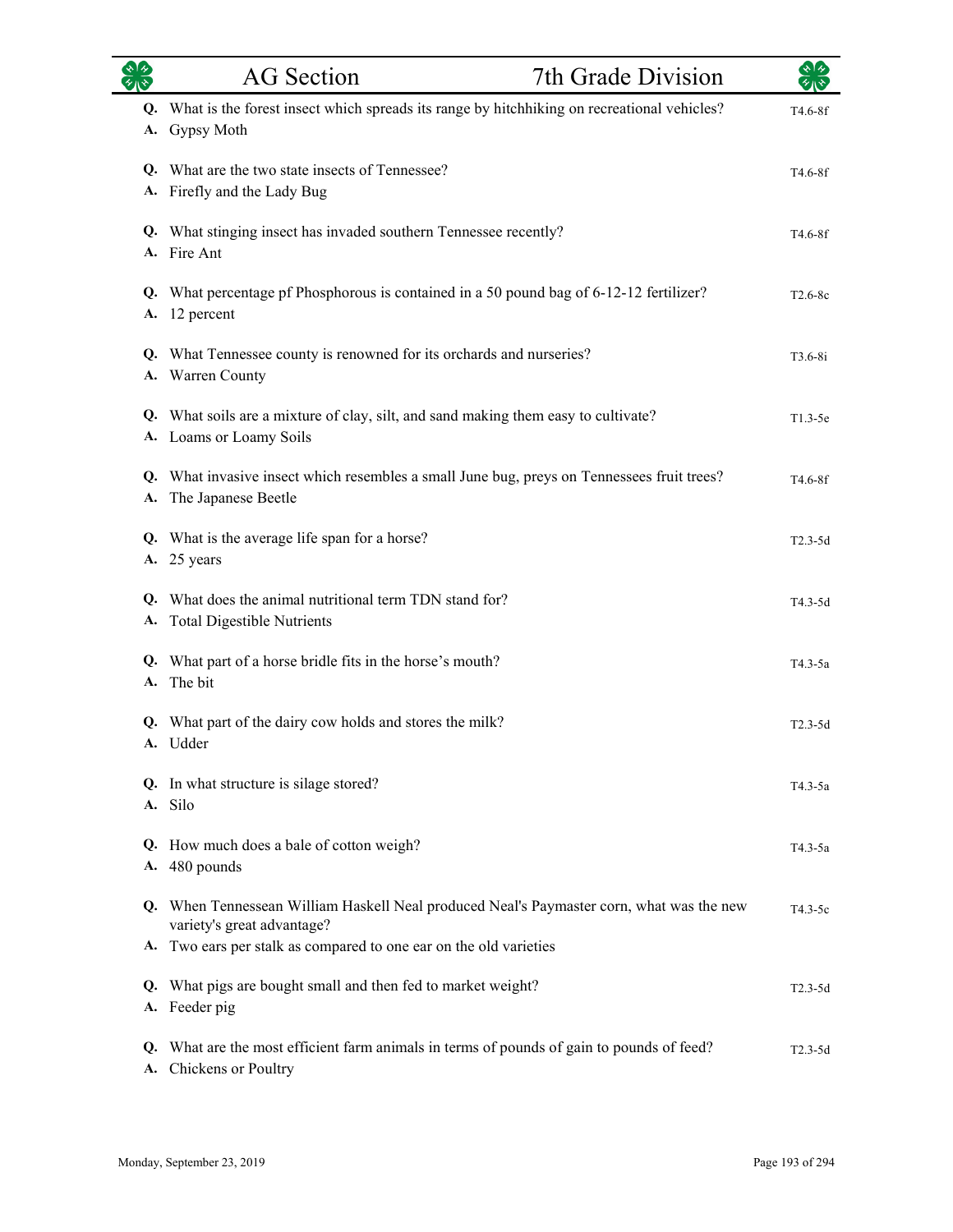|    | <b>AG</b> Section                                                                                                                     | 7th Grade Division |             |
|----|---------------------------------------------------------------------------------------------------------------------------------------|--------------------|-------------|
|    | Q. What is the proper name for a single freshwater shrimp?<br>A. Prawn                                                                |                    | $T1.3-5a$   |
|    | Q. What is the most common grass found in Tennessee?<br>A. Fescue                                                                     |                    | $T1.3-5e$   |
| А. | Q. What does the agriculture term "outcrops" refer to?<br>Large rocks sticking up out of the ground hindering cultivation of the land |                    | $T1.3-5e$   |
|    | Q. What Grand Division of Tennessee grows the most cotton?<br>A. West Tennessee                                                       |                    | $T3.6 - 8i$ |
|    | Q. Tennessee ranks number one in the country in the production of what wooden item?<br>A. Pencils                                     |                    | $T3.6 - 8i$ |
|    | Q. What does the term "marbling" mean as it relates to meat?<br>A. Amount of fat within the meat                                      |                    | T3.6-8g     |
|    | Q. What is the Tennessee state agricultural insect?<br>A. Honeybee                                                                    |                    | T4.6-8f     |
| А. | Q. What western mammal has drifted into Tennessee causing much alarm to farmers?<br>Coyote                                            |                    | $T1.3-5a$   |
|    | Q. Which county in Tennessee has the highest population of horses in the state?<br>A. Rutherford County                               |                    | $T3.6 - 8i$ |
|    | Q. What type of plant can produce its own nitrogen?<br>A. Legume                                                                      |                    | $T1.3-5e$   |
|    | Q. What type of crop is grown simply to conserve and develop the soil?<br>A. A "cover" crop                                           |                    | $T1.6-8c$   |
|    | Q. What is the term for the group of baby pigs a sow has?<br>A. Litter                                                                |                    | $T2.3-5d$   |
|    | Q. A sirloin steak comes from what area of the animal?<br>A. Hip                                                                      |                    | $T2.3-5d$   |
| Q. | What type of tree is most prevalent on the summit of Clingman's Dome?<br>A. Frasier Fir                                               |                    | $T1.6-8c$   |
|    | Q. What is the most fertile part of the soil?<br>A. Topsoil                                                                           |                    | $T1.3-5e$   |
|    | Q. What is the term used to describe the loss of topsoil?<br>A. Erosion                                                               |                    | $T1.3-5e$   |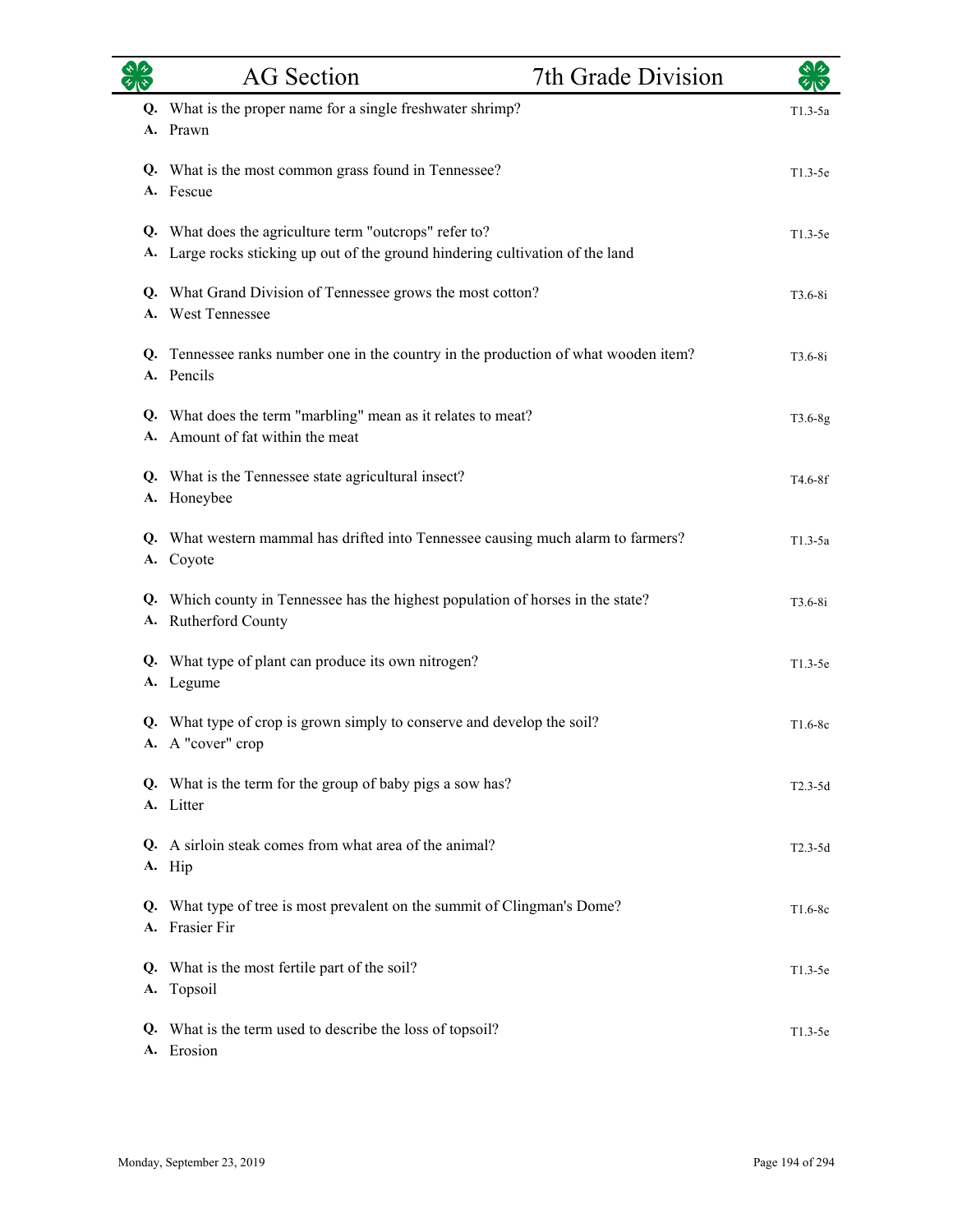|          | <b>AG</b> Section                                                                                                                                                                        | 7th Grade Division |             |
|----------|------------------------------------------------------------------------------------------------------------------------------------------------------------------------------------------|--------------------|-------------|
| Q.<br>А. | What is the name of the feed that is highest in energy content?<br>Corn                                                                                                                  |                    | $T1.3-5e$   |
|          | Q. What is defined as an agent or chemical used to destroy pests?<br>A. Pesticides                                                                                                       |                    | $T1.3-5e$   |
| А.       | Q. Where would you find an A, B, and C horizon?<br>In a soil profile                                                                                                                     |                    | $T1.3-5e$   |
| А.       | Q. Which one of Tennessee's forage grasses is infected with an "Endophyte Fungus?"<br>Fescue                                                                                             |                    | $T1.3-5e$   |
| А.       | Q. Which soil characteristic is the most important to know when putting in a septic system?<br>The percolation rate or "Perc Rate" (how fast liquid can travel or perc through the soil) |                    | $T1.3-5e$   |
| Q.       | What are the only insects that produce food for humans?<br>A. Honeybees                                                                                                                  |                    | T4.6-8f     |
|          | Q. What is meant by the word gestation?<br>A. Length of pregnancy                                                                                                                        |                    | $T2.3-5d$   |
|          | Q. What was the first crop raised by settlers in Middle Tennessee?<br>A. Corn                                                                                                            |                    | T4.6-8a     |
| А.       | Q. What is the term for growing a plant in a water medium?<br>Hydroponic                                                                                                                 |                    | T4.3-5d     |
| А.       | Q. Which grand division of the state depends the most on the row crop part of Agriculture?<br><b>West Tennessee</b>                                                                      |                    | $T3.6 - 8i$ |
|          | Q. The wool from one sheep is called what?<br>A. Fleece                                                                                                                                  |                    | $T2.3-5d$   |
| А.       | Q. What is the advantage of Jersey dairy cattle over the Holstein breed?<br>Higher amount of butterfat in the milk                                                                       |                    | $T2.3-5d$   |
| Q.<br>А. | Leather is a by-product from what agricultural industry?<br>Cattle (both Beef and Dairy)                                                                                                 |                    | $T2.3-5d$   |
| Q.<br>А. | Which state produces the most milk?<br>Wisconsin (America's Dairyland!)                                                                                                                  |                    | $T2.3-5d$   |
| Q.       | What is applied to soil to increase soil nutrients and crop yield?<br>A. Fertilizer                                                                                                      |                    | $T2.6-8c$   |
| Q.<br>А. | What are you doing if you dock a sheep's tail?<br>Cutting it off                                                                                                                         |                    | $T2.3-5d$   |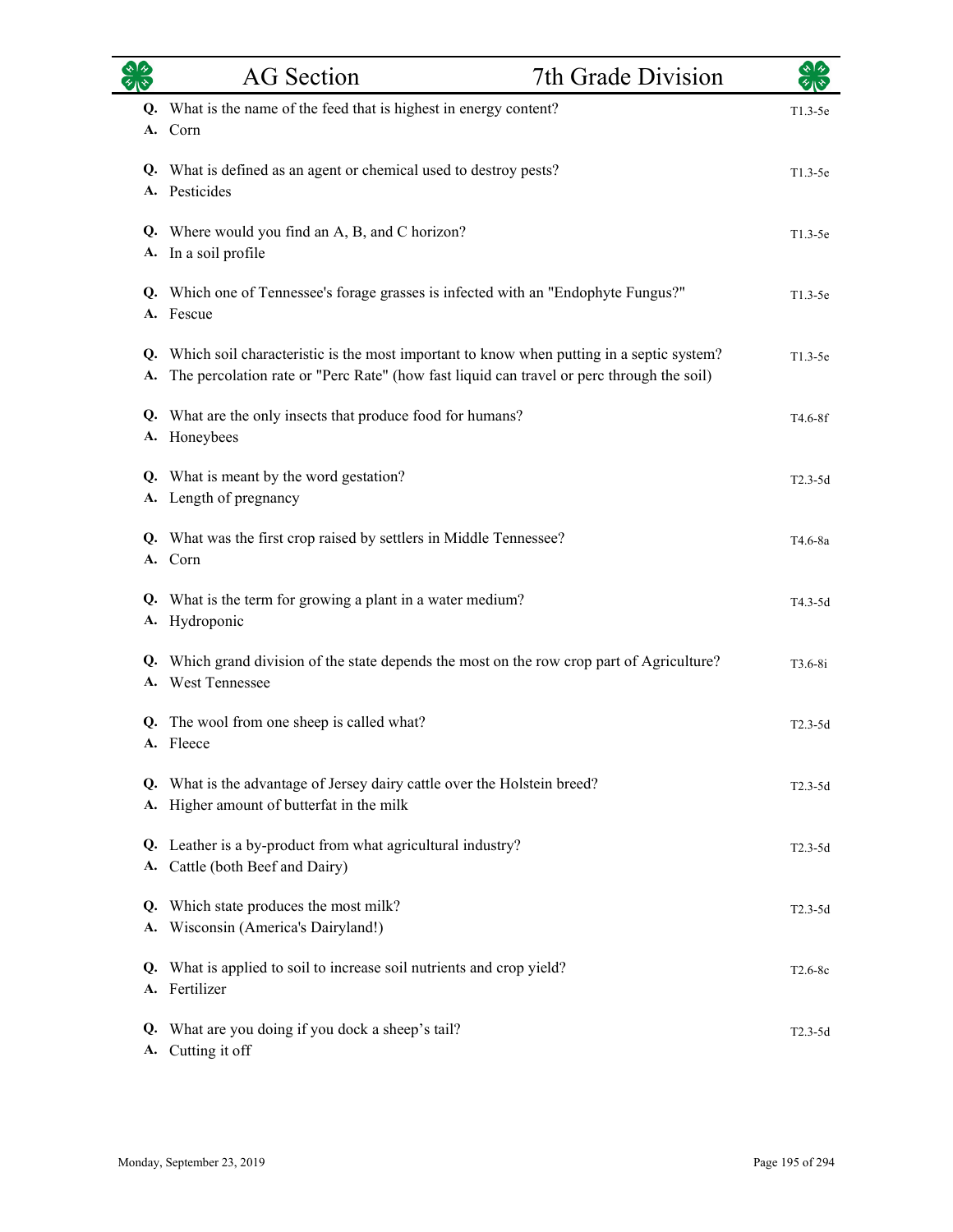|    | <b>AG</b> Section                                                                                                                                                      | 7th Grade Division |             |
|----|------------------------------------------------------------------------------------------------------------------------------------------------------------------------|--------------------|-------------|
|    | Q. Sheep produce what kind of meat?<br>A. Lamb or mutton                                                                                                               |                    | $T2.3-5d$   |
|    | Q. What Mexican insect spread into the southeastern U.S. causing millions of dollars in damages to<br>cotton crops?<br>A. Boll Weevil                                  |                    | $T4.6-8f$   |
|    | Q. A female hog before she has pigs is called a what?<br>A. Gilt                                                                                                       |                    | $T2.3-5d$   |
|    | Q. What is defined as the wise use of natural resources over time?<br>A. Conservation                                                                                  |                    | $T1.6-8c$   |
| А. | Q. What "popular" Tennessee tree is really a magnolia?<br>Tulip poplar                                                                                                 |                    | $T1.6-8c$   |
|    | Q. In what month do the dogwood trees usually bloom in Tennessee?<br>A. April                                                                                          |                    | $T1.6-8c$   |
|    | Q. What is the term for plowing or cultivating around the hill as opposed to up and down?<br>A. Farming on the Contour                                                 |                    | $T1.6-8c$   |
|    | Q. What is the general term for the working in an industry that is sustainable, renewable and<br>contributes to the quality of the environment?<br>A. "green" industry |                    | $T1.6-8c$   |
|    | Q. The Red Cedar is in reality what type of tree?<br>A. Juniper                                                                                                        |                    | $T1.6-8c$   |
|    | Q. What crop in Tennessee is referred to as "White Gold?"<br>A. Cotton                                                                                                 |                    | $T3.6 - 8i$ |
|    | What are we doing when we are irrigating (Pronounced EAR-UH-GATE-ING) a field?<br>A. Watering the field                                                                |                    | T4.3-5d     |
|    | Q. Where is the largest pecan tree in the world located?<br>A. Natchez Trace State Park                                                                                |                    | $T3.6 - 8i$ |
|    | Q. What does the agriculture term IPM stand for?<br>A. Integrated Pest Management                                                                                      |                    | $T2.6-8c$   |
|    | Q. What grand division of the state has the most Dairy Cattle?<br>A. East                                                                                              |                    | $T3.6-8i$   |
|    | Q. What percentage of Potassium is contained in a 100 pound bag of 6-12-12 fertilizer?<br>A. 12 percent                                                                |                    | $T2.6-8c$   |
|    | Q. What Grand Division of Tennessee produces the most Corn?<br>A. West Tennessee                                                                                       |                    | $T3.6-8i$   |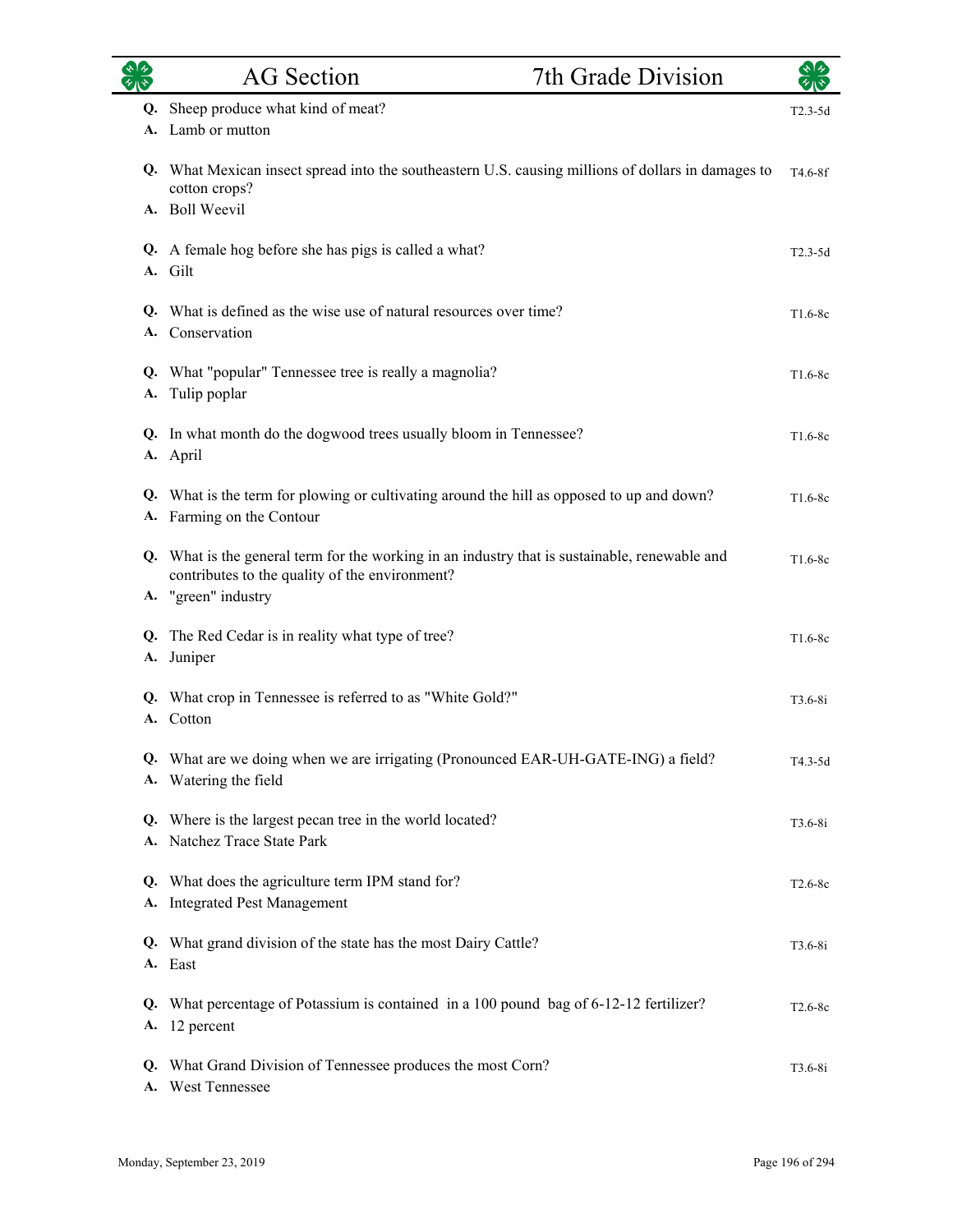|          | <b>AG</b> Section                                                                                                           | 7th Grade Division |           |
|----------|-----------------------------------------------------------------------------------------------------------------------------|--------------------|-----------|
| Q.       | Which Grand Division of Tennessee produces the most hogs?                                                                   |                    | $T3.6-8i$ |
| A.       | <b>West Tennessee</b>                                                                                                       |                    |           |
| Q.       | One square foot of lumber one inch thick is the definition of what measurement?                                             |                    | $T3.6-8i$ |
| A.       | <b>Board Foot</b>                                                                                                           |                    |           |
| O.       | This is the measure of density of a forest stand.                                                                           |                    | $T3.6-8i$ |
| A.       | Basal Area Factor (pronounced BASE-UL)                                                                                      |                    |           |
| Q.       | What milk processor in Athens, Tennessee has had their ice cream ranked "one of the best in the<br>world" by TIME Magazine? |                    | T3.6-8i   |
| A.       | Mayfield Dairy Farms                                                                                                        |                    |           |
| Q.       | People from what country are largely responsible for the spread of domesticated horses world-<br>wide?                      |                    | T4.6-8a   |
|          | A. Egypt                                                                                                                    |                    |           |
| Q.<br>A. | Which Grand Division of Tennessee produces the most alfalfa?<br>Middle                                                      |                    | $T3.6-8i$ |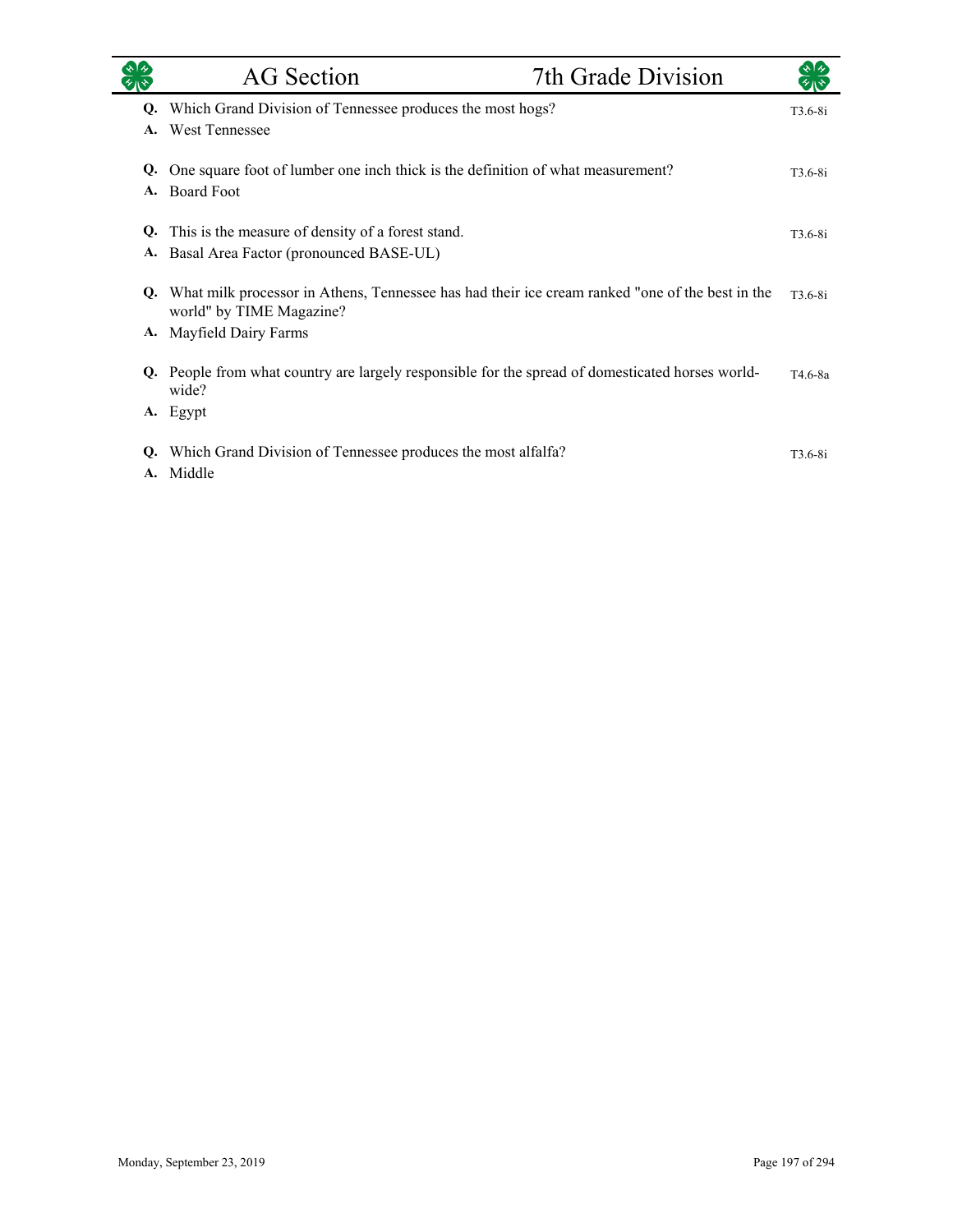|          | 7th Grade Division<br><b>Government Section</b>                                                                                                                                     |      |
|----------|-------------------------------------------------------------------------------------------------------------------------------------------------------------------------------------|------|
| Q.<br>А. | The US Speaker of the House is part of which branch of government?<br>The Legislative Branch                                                                                        | 4.42 |
|          | Q. What branch of government enforces the laws?<br>A. Executive                                                                                                                     | 4.41 |
| А.       | Q. What armed rebellion in 1787 served as a catalyst for the calling of a Constitutional Convention?<br>The Shays Rebellion                                                         | 4.39 |
| Q.<br>А. | The United States Supreme Court has how many justices?<br>9 including the Chief Justice                                                                                             | 4.42 |
|          | Q. What is the introductory statement of the US Constitution outlining its fundamental and guiding<br>principles?<br>A. The Preamble                                                | 4.42 |
| A.       | Q. Laws designed to separate and limit full rights to black citizens are referred to as what?<br>Jim Crow Laws                                                                      | 5.41 |
| Q.<br>А. | Who leads the Supreme Court of the United States?<br>The Chief Justice                                                                                                              | 4.41 |
| Q.<br>A. | What is the most electoral votes any state has?<br>California has 55                                                                                                                | 4.42 |
| Q.       | The freedoms of speech, religion, and the press, as well as the right to assemble, are outlined in<br>which amendment to the U.S. Constitution?<br>A. 1st Amendment                 | 4.42 |
| A.       | Q. How many amendments make up the Bill of Rights?<br>10                                                                                                                            | 4.39 |
|          | Q. What is a simple definition of the Constitutional term Article?<br>A. Part                                                                                                       | 4.42 |
| A.       | Q. Which branch of government is responsible for signing bills into law?<br>The Executive Branch                                                                                    | 4.41 |
| Q.<br>А. | What title is conferred upon the leader of the U.S. House of Representatives?<br>Speaker of the House                                                                               | 4.42 |
| A.       | Q. Section 3 of Article 1 of the US Constitution deals with what part of government?<br>The US Senate                                                                               | 4.42 |
| Q.       | Which Article of the US Constitution outlines the powers of Supreme Court?<br>A. Article 3                                                                                          | 4.42 |
|          | Q. Confirming cabinet members and supreme court nominees are ways that the Senate "checks and<br>balances" the power of what other branch of government?<br>A. The Executive Branch | 4.42 |

L.

÷.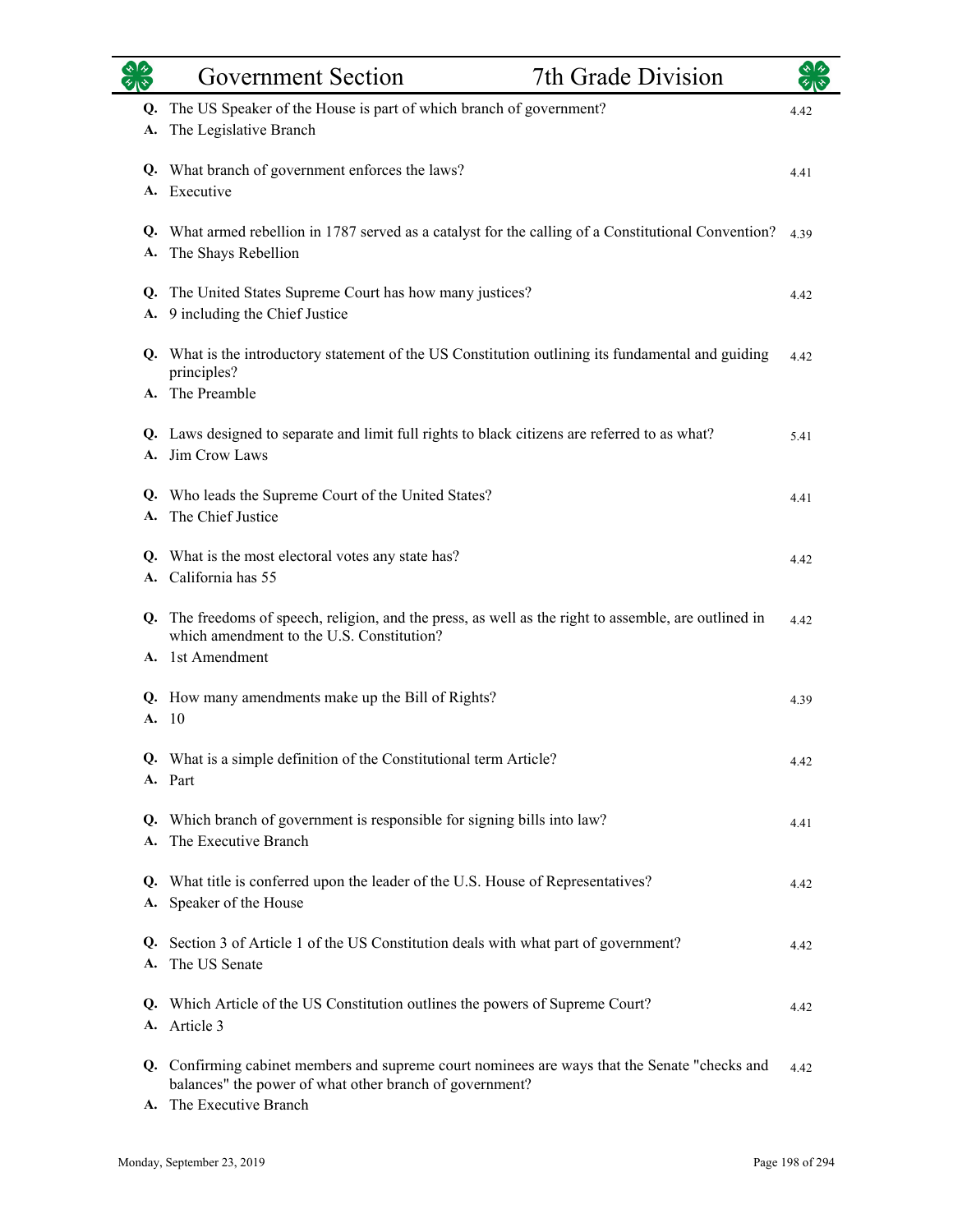|    | <b>Government Section</b>                                                                                                                                                          | 7th Grade Division |      |
|----|------------------------------------------------------------------------------------------------------------------------------------------------------------------------------------|--------------------|------|
|    | Q. What document starts with these words "Whereas, the people of the territory of the United<br>States south of the River Ohio"?                                                   |                    | 4.45 |
|    | A. The Tennessee State Constitution                                                                                                                                                |                    |      |
|    | Q. What are the first ten amendments to the US Constitution called?<br>A. The Bill of Rights                                                                                       |                    | 4.39 |
|    | Q. What principal within our US Constitution makes it difficult for one person to have absolute<br>control of the government?                                                      |                    | 4.41 |
|    | A. Separation of Powers                                                                                                                                                            |                    |      |
|    | Q. How many electoral votes are allocated to Tennessee?<br><b>A.</b> Eleven (11)                                                                                                   |                    | 4.42 |
|    | Q. Nominating justices to the Supreme Court is one way the President "checks and balances" the<br>power of what other branch of government?<br>A. The Judicial Branch              |                    | 4.42 |
|    | Q. What is the fewest electoral votes any state has?<br>A. 3 (seven states and DC have three)                                                                                      |                    | 4.42 |
|    | Q. Having separate schools for black and white children was an example of what type law?<br>A. Jim Crow Laws                                                                       |                    | 5.41 |
|    | Q. What Amendment to the US Constitution guaranteed equal protection under the law?<br>A. The 14 Amendment                                                                         |                    | 5.20 |
|    | Q. Which Amendment ensures that the Federal Government has only powers delegated to it by the<br>Constitution, with all other powers reserved for the states?<br>A. 10th Amendment |                    | 4.42 |
|    | Q. What is the term of office for a United States Senator?<br>A. Six years                                                                                                         |                    | 4.42 |
|    | Q. What principal within our US Constitution divides the influence among different entities within<br>our Government?<br>A. Separation of Powers                                   |                    | 4.41 |
|    | Q. Which Article defined how many states had to ratify the US Constitution in order for it to go<br>into effect?                                                                   |                    | 4.42 |
|    | A. Article 7                                                                                                                                                                       |                    |      |
| Q. | What is the term of office for a United States Representative?<br>A. Two years                                                                                                     |                    | 4.42 |
|    | Q. How many United States Senators does each state have?<br>A. Two $(2)$                                                                                                           |                    | 4.42 |
| Q. | Which Article of the US Constitution outlines the powers of Congress?<br>A. Article 1                                                                                              |                    | 4.42 |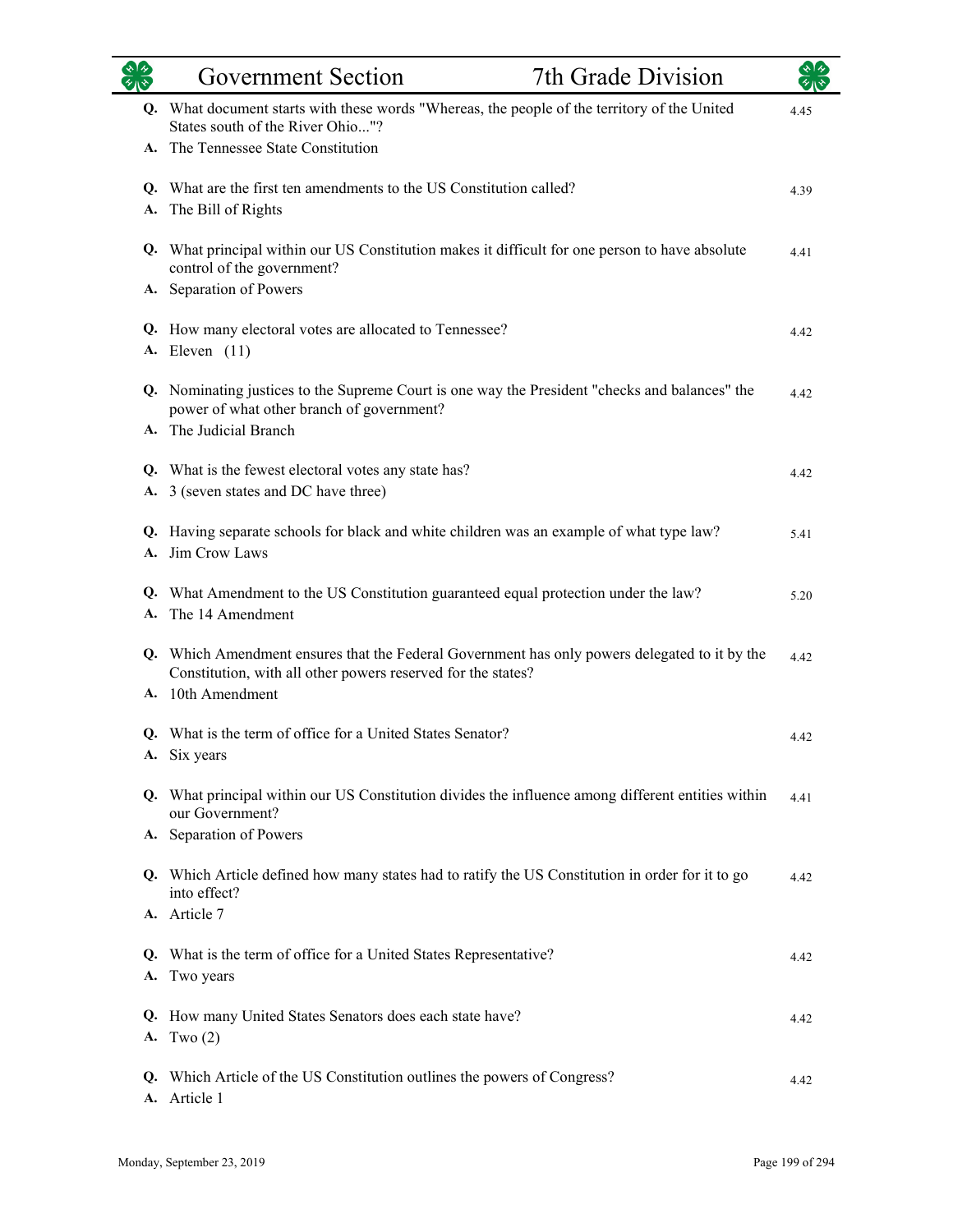|    | <b>Government Section</b>                                                                                                                                                          | 7th Grade Division |      |
|----|------------------------------------------------------------------------------------------------------------------------------------------------------------------------------------|--------------------|------|
| А. | Q. Who serves as the Speaker of the United States Senate?<br>The Vice-President of the United States (Would accept the actual person)                                              |                    | 4.42 |
| A. | Q. What branch of government determines if a law is unconstitutional?<br>The Judicial Branch                                                                                       |                    | 4.41 |
|    | Q. What part of the US Constitution answers the questions as to why we are doing this and who we<br>are doing it for?                                                              |                    | 4.42 |
|    | A. The Preamble<br>Q. What branch of government deals mainly with the creation of laws?                                                                                            |                    | 4.41 |
| A. | The Legislative Branch<br>Q. Section 4 of Article 2 defines what action that can be taken against a sitting President for actions<br>such as Treason or Bribery?<br>A. Impeachment |                    | 4.42 |
|    | Q. Any proposed amendment to the US Constitution must have at least how many votes in the<br>senate in order to move forward?<br>A. $67$ votes $(2/3 \text{ of } 100)$             |                    | 4.42 |
|    | Q. Any proposed amendment to the US Constitution must pass by what margin in both chambers of<br>government?<br>A. two/thirds majority (2/3)                                       |                    | 4.42 |
|    | Q. Which Article of the US Constitution outlines how to make changes and updates to the<br>document?<br>A. Article 5                                                               |                    | 4.42 |
|    | Q. According to Article 4 of the US Constitution, you can't commit a crime in one state and do<br>what?<br>A. Flee or hide in another state.                                       |                    | 4.42 |
|    | Q. Which Article of the US Constitution outlines the powers of President?<br>A. Article 2                                                                                          |                    | 4.42 |
| А. | Q. Article 3 of the US Constitution defines what branch of government?<br>The Judicial Branch                                                                                      |                    | 4.42 |
| Q. | Striking down an unfair law would be one way the Supreme Court "checks and balances" the<br>power of what other branch of government?<br>A. The Legislative Branch                 |                    | 4.42 |
| A. | Q. Article 1 of the US Constitution defines what branch of government?<br>The Legislative Branch                                                                                   |                    | 4.42 |
|    | Q. What is the fewest electoral votes any state has?<br>A. 3 (seven states and DC have three)                                                                                      |                    | 4.42 |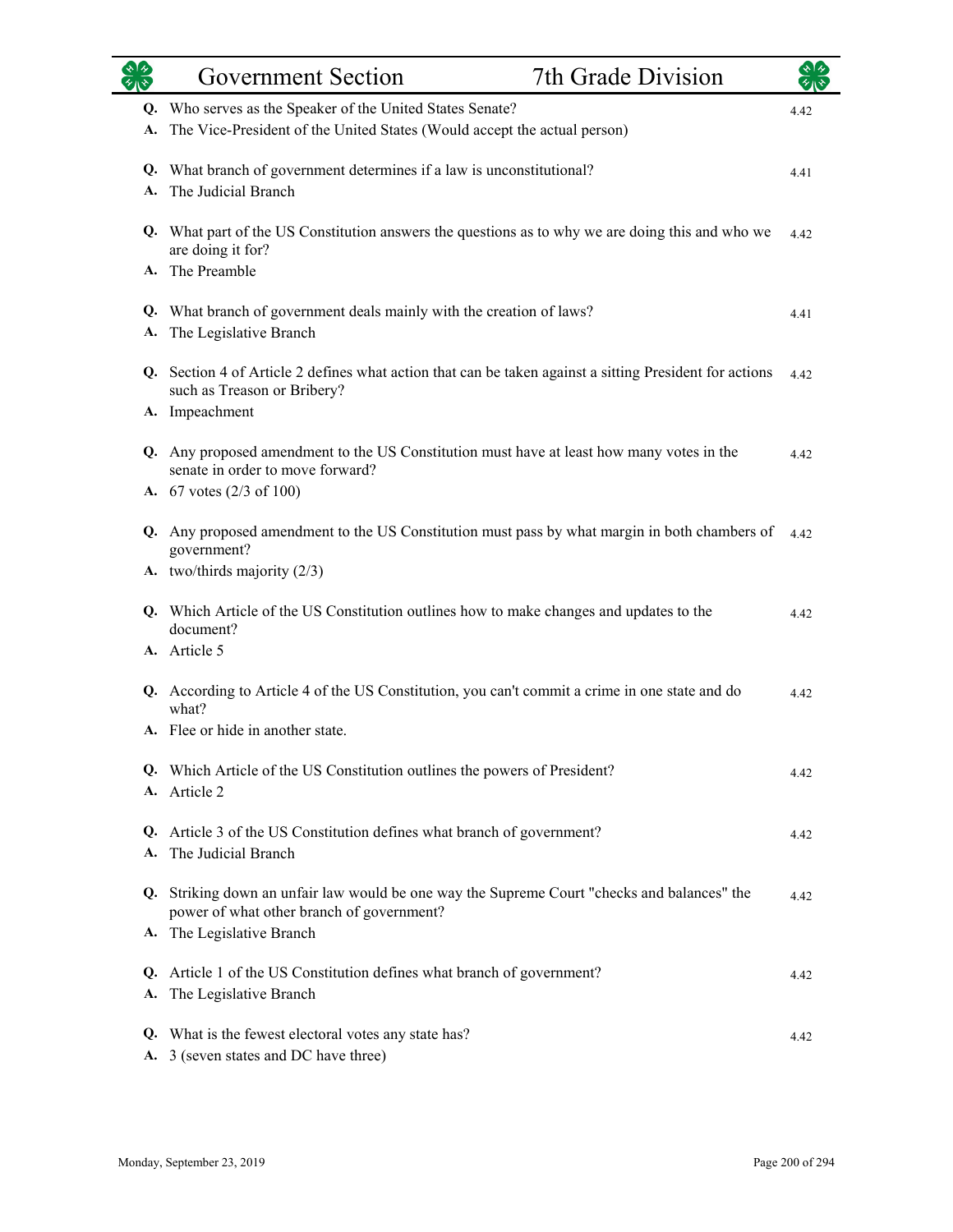|          | <b>Government Section</b>                                                                                                             | 7th Grade Division |      |
|----------|---------------------------------------------------------------------------------------------------------------------------------------|--------------------|------|
| Q.<br>А. | Which Article of the US Constitution outlines the powers of Vice-President?<br>Article 2                                              |                    | 4.42 |
| А.       | Q. Which Article of the US Constitution includes the President's Oath of Office?<br>Article 2                                         |                    | 4.42 |
|          | Q. Which Article of the US Constitution outlines and defines the Electoral College?<br>A. Article 2                                   |                    | 4.42 |
| Q.<br>A. | What does the constitutional term "ratify" mean?<br>to give formal consent to                                                         |                    | 4.42 |
|          | Q. Article 2 of the US Constitution defines what branch of government?<br>The Executive Branch                                        |                    | 4.42 |
| Q.       | What describes how each branch of government limits and shares powers with the other<br>branches?<br>A. Checks and Balances           |                    | 4.41 |
| Q.<br>A. | What do you call a group of citizens called together to hear a legal case?<br>Jury                                                    |                    | 4.42 |
| Q.<br>А. | What happens if a vote is tied in the US Senate?<br>The Vice-President breaks the tie                                                 |                    | 4.42 |
| Q.<br>A. | Which Article of the US Constitution outlines the crime of Treason?<br>Article 4                                                      |                    | 4.42 |
| Q.<br>А. | Which part of Congress is referred to sometimes as the 'Lower Chamber?"<br>The US House of Representatives                            |                    | 4.42 |
|          | Q. Section 2 of Article 1 of the US Constitution deals with what part of government?<br>A. The US House of Representatives            |                    | 4.42 |
| А.       | Q. What branch of government interprets the laws?<br>Judicial                                                                         |                    | 4.42 |
| Q.       | Article 1 designates that all US Representatives must be what age before taking office?<br>A. 25 years of age                         |                    | 4.42 |
|          | Q. When the President chooses not to sign a bill passed by Congress, this presidential act is called<br>what?                         |                    | 4.42 |
| Q.<br>А. | A. A Veto (pronounced VEE-TOE)<br>Article 1 designates that all US Senators must be what age before taking office?<br>30 years of age |                    | 4.42 |
| Q.<br>А. | What vote is required for the US House and Senate to have in order to pass a bill?<br>Simple Majority of members present              |                    | 4.42 |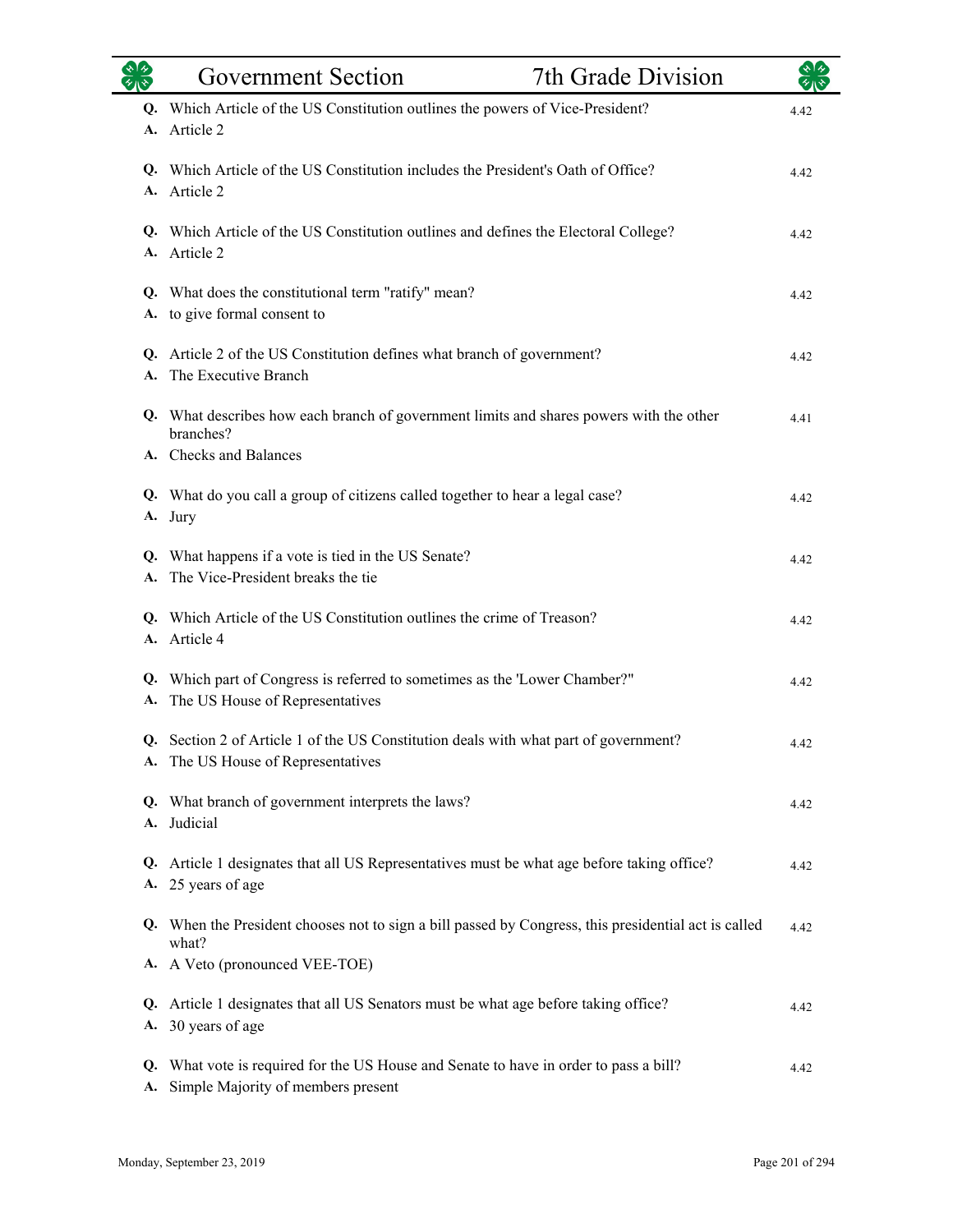|                | <b>Government Section</b>                                                                                                                      | 7th Grade Division |      |
|----------------|------------------------------------------------------------------------------------------------------------------------------------------------|--------------------|------|
| Q.<br>A.       | What is literally the "Highest Court in the Land?"<br>The Supreme Court                                                                        |                    | 4.42 |
| Q.<br>A.       | Which part of Congress is referred to sometimes as the 'Upper Chamber?"<br>The US Senate                                                       |                    | 4.42 |
|                | Q. Which Article of the US Constitution defines the method by which new states are admitted into<br>the Union?<br>A. Article 4                 |                    | 4.42 |
| Q.<br>A.       | Having separate water fountains for black and white citizens was an example of what type law?<br>Jim Crow Laws                                 |                    | 5.41 |
| A.             | Q. Having to take a test in order to become a registered voter was an example of what type of law?<br>Jim Crow Laws                            |                    | 5.41 |
| A.             | Q. What Amendment to the US Constitution implemented the modern income tax system?<br>The 16 Amendment                                         |                    | 5.40 |
|                | Q. What was the first Amendment to be ratified in the 20th Century?<br>A. The 16 Amendment                                                     |                    | 5.40 |
|                | Q. Which article of the US Constitution defines the sovereignty of the United States? (SOV-URN-<br>TEE)                                        |                    | 4.42 |
|                | A. Article 6<br>Q. According to Article 7, how many states had to ratify the Constitution in order for it to go in<br>effect?                  |                    | 4.42 |
| Q.             | A. 9 states<br>What is the approximate size, in population, of a US Congressional District?<br>A. 700,000 people                               |                    | 4.42 |
|                | Q. According to the US Constitution, what two entities of the Government must work together in<br>order to make a treaty with a foreign power? |                    | 4.42 |
| A.<br>Q.<br>A. | The Office of the President and The US Senate<br>Freedom to speedy trail is ensured in what US Constitutional Amendment?<br>6th Amendment      |                    | 4.42 |
|                | Q. Having soldiers quartered in your home during peacetime is prohibited by what US<br><b>Constitutional Amendment?</b>                        |                    | 4.42 |
|                | A. 3rd Amendment                                                                                                                               |                    |      |
| Q.<br>A.       | The right to bear arms is ensured in what US Constitutional Amendment?<br>2nd Amendment                                                        |                    | 4.42 |
| Q.<br>A.       | Being tried two times for the same crime is prohibited by what US Constitutional Amendment?<br>5th Amendment                                   |                    | 4.42 |

L.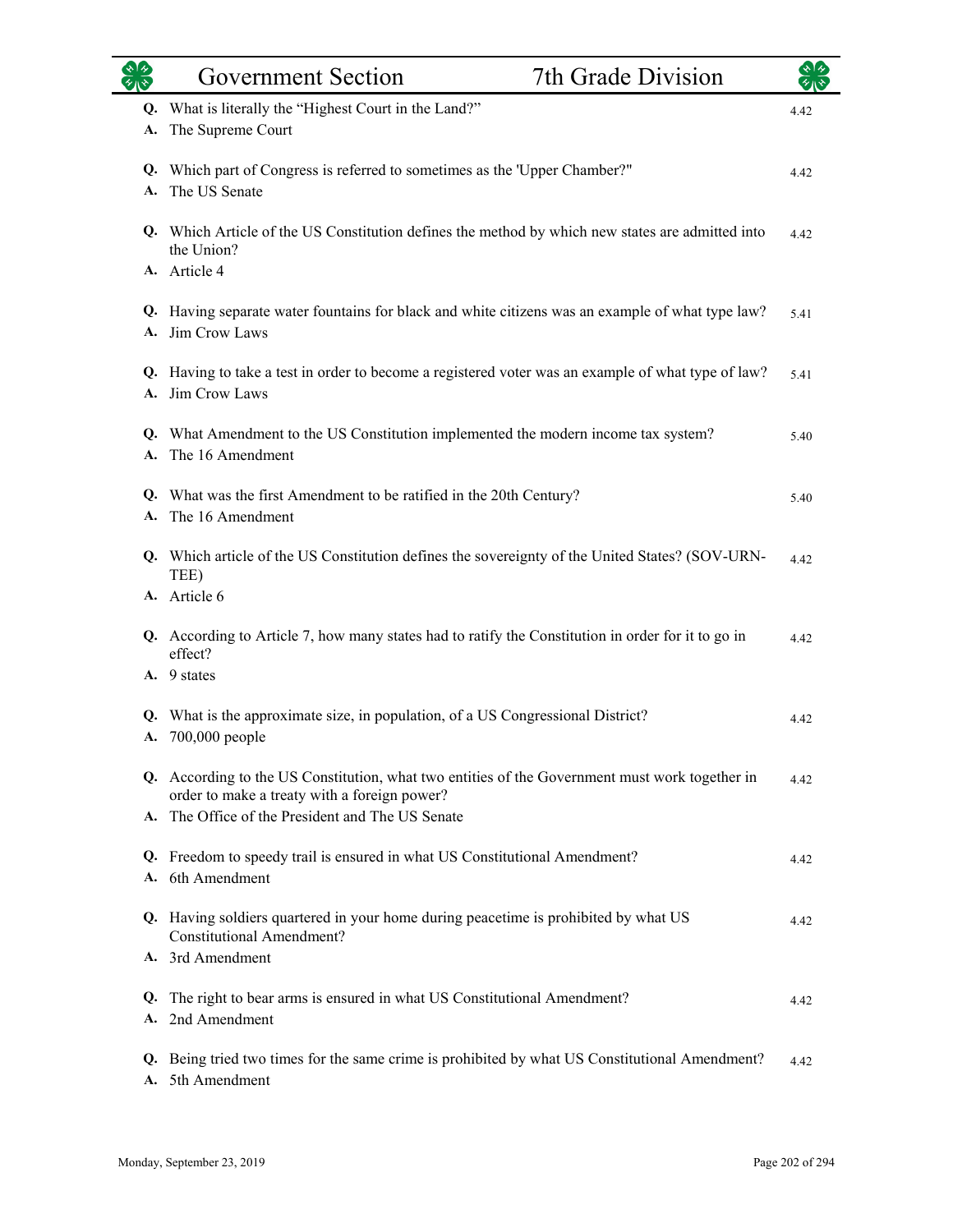|          | <b>Government Section</b>                                                                                                                                                                                                 | 7th Grade Division |      |
|----------|---------------------------------------------------------------------------------------------------------------------------------------------------------------------------------------------------------------------------|--------------------|------|
| A.       | Q. How many electoral votes does it take to be elected President of the United States?<br>270 (as of 2008)                                                                                                                |                    | 4.42 |
|          | Q. Which state has the largest number of US Representatives?<br>A. California (53)                                                                                                                                        |                    | 4.42 |
| A.       | Q. When a person "takes the 5th" it means he doesn't have to do what?<br>Testify against himself in a court of law                                                                                                        |                    | 4.42 |
| A.       | Q. Freedom of Religion can be found in what amendment?<br>1st Amendment                                                                                                                                                   |                    | 4.42 |
|          | Q. The Amendment process is outlined in what Article of US Constitution?<br>A. Article 5                                                                                                                                  |                    | 4.41 |
|          | Q. How do you determine a state's electoral votes?<br>A. By adding the number of US Representatives and Senators.                                                                                                         |                    | 4.42 |
|          | Q. What is the term used to describe the process of how seats are distributed among states in the US<br>House of Representatives?                                                                                         |                    | 4.42 |
|          | A. Apportion or Apportionment (UH-PORE-SHUN or UH-PORE-SHUN-MUNT)<br>Q. Which House of Congress includes Territories and the District of Columbia, but in a non-voting<br>capacity?<br>A. The US House of Representatives |                    | 4.42 |
|          | Q. Which Article of the US Constitution promises to protect all states from invasion by a foreign<br>power or entity?<br>A. Article 4                                                                                     |                    | 4.42 |
|          | Q. What is the fewest number of US Representatives that any state has in Congress?<br>A. 1 (Seven states just have 1)                                                                                                     |                    | 4.42 |
|          | Q. What does the word Posterity (PAHS-STAIR-UH-TEE) in the Preamble mean?<br>A. future generations of people                                                                                                              |                    | 4.42 |
|          | Q. According to Article 2 of the US Constitution, how old must a person be to run for President?<br>A. 35 Years of Age                                                                                                    |                    | 4.42 |
| Q.       | What branch of government ratifies treaties with other nations?<br>A. The US Senate                                                                                                                                       |                    | 4.42 |
| Q.<br>A. | Freedom to peaceably assemble is ensured in what US Constitutional Amendment?<br>1st Amendment                                                                                                                            |                    | 4.42 |
|          | Q. The 18 Amendment is often referred to by what name?<br>A. Prohibition (PRO-UH-BISH-UN)                                                                                                                                 |                    | 5.40 |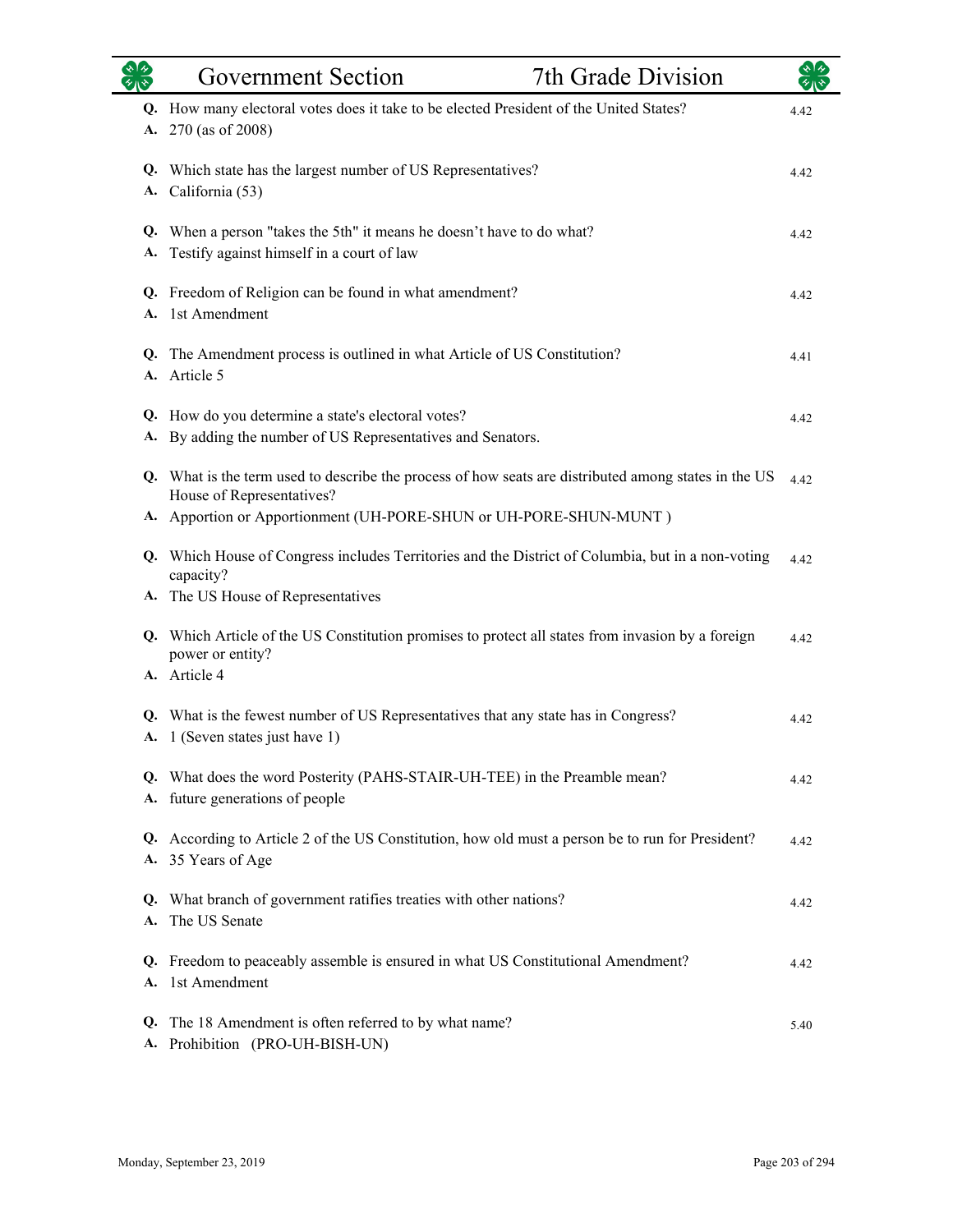|          | <b>Government Section</b>                                                                                                                                     | 7th Grade Division |      |
|----------|---------------------------------------------------------------------------------------------------------------------------------------------------------------|--------------------|------|
|          | Q. After a proposed amendment clears both the House and Senate, how many states have to ratify it<br>in order for it to become law?                           |                    | 4.42 |
|          | A. three-fourths or 38 of the 50 states.                                                                                                                      |                    |      |
|          | Q. With the exception of a veto, what is the final act in a bill becoming law as outlined by the US<br>Constitution?                                          |                    | 4.42 |
|          | A. The President sign's it into Law.                                                                                                                          |                    |      |
| Q.       | What does it take to override a Presidential Veto?                                                                                                            |                    | 4.42 |
| A.       | two/thirds majority $(2/3)$ vote in both Houses.                                                                                                              |                    |      |
|          | Q. Which Article of the US Constitution dictates that no religious affiliation or lack thereof is<br>required to hold public office in the United States?     |                    | 4.42 |
|          | A. Article 6                                                                                                                                                  |                    |      |
|          | Q. Confirming cabinet members and supreme court nominees are ways that The Senate "checks and 4.42<br>balances" the power of what other branch of government? |                    |      |
|          | A. 1st Amendment                                                                                                                                              |                    |      |
|          | Q. What does the term enfranchise mean?                                                                                                                       |                    | 5.24 |
|          | A. Give The right to vote                                                                                                                                     |                    |      |
|          | Q. How long did the 18th Amendment last before being repealed?                                                                                                |                    | 5.40 |
|          | A. 15 years                                                                                                                                                   |                    |      |
| Q.       | Unreasonable searches and seizures is prohibited by what US Constitutional Amendment?                                                                         |                    | 4.42 |
| A.       | 4th Amendment                                                                                                                                                 |                    |      |
| Q.<br>А. | The Temperance movement in America around the turn of the 20th century was seeking what?<br>Prohibition (PRO-UH-BISH-UN)                                      |                    | 5.40 |
| Q.       | The President's State of the Union Address is mandated in Section 3 of what Article of the<br>Constitution?                                                   |                    | 4.42 |
|          | A. Article 2                                                                                                                                                  |                    |      |
|          | Q. What Amendment to the US Constitution prohibited the production and sale of alcohol?                                                                       |                    | 5.40 |
|          | A. The 18 Amendment                                                                                                                                           |                    |      |
|          | Q. Prior to the 17 Amendment how did most US Senators gain their office?                                                                                      |                    | 5.40 |
| А.       | Selected by state legislature                                                                                                                                 |                    |      |
|          | Q. What Amendment to the US Constitution mandated that US Senators would be elected by<br>popular vote?                                                       |                    | 5.40 |
|          | A. The 17 Amendment                                                                                                                                           |                    |      |
|          | Q. What Amendment to the US Constitution repealed the 18th Amendment?                                                                                         |                    | 5.40 |
| А.       | The 21 Amendment                                                                                                                                              |                    |      |

 $\overline{\phantom{0}}$ 

÷.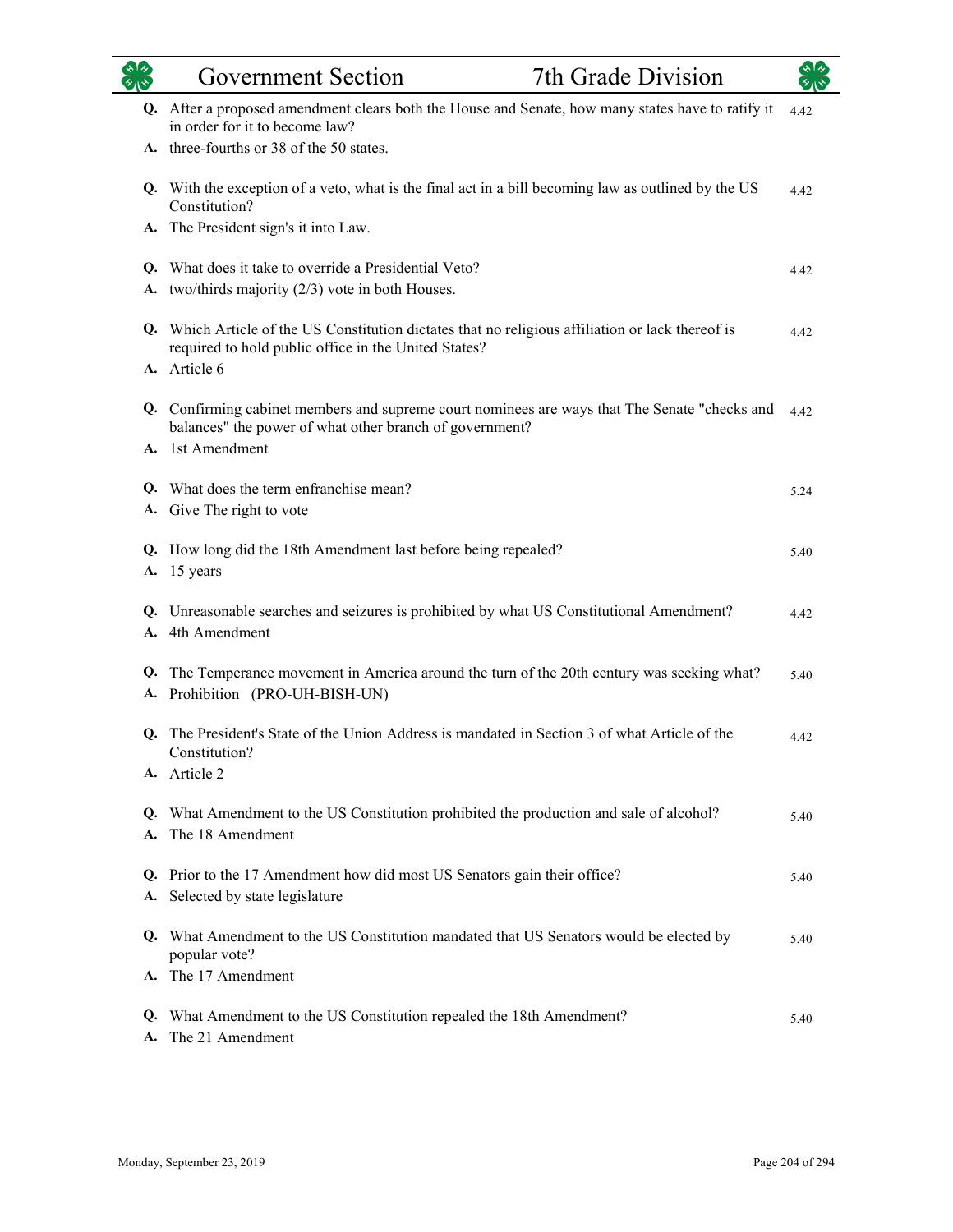|    | 7th Grade Division<br><b>Government Section</b>                                                                                                  |      |
|----|--------------------------------------------------------------------------------------------------------------------------------------------------|------|
|    | Q. What Amendment to the US Constitution shut down the Jack Daniels Distillery in Lynchburg,<br>Tennessee?                                       | 5.24 |
|    | A. The 18 Amendment                                                                                                                              |      |
| A. | Q. Freedom of the Press is ensured in what US Constitutional Amendment?<br>1st Amendment                                                         | 4.42 |
|    | Q. Being able to cross examine your accuser during a court case is guaranteed by what US<br><b>Constitutional Amendment?</b><br>A. 6th Amendment | 4.42 |
| A. | Q. Freedom of the press is ensured in what US Constitutional Amendment?<br>1st Amendment                                                         | 4.42 |
|    | Q. Black market booze and rise of organized crime was a negative byproduct of what Amendment<br>to the US Constitution?<br>A. The 18 Amendment   | 5.40 |
| A. | Q. Who was the first US Secretary of the Treasury?<br>Alexander Hamilton                                                                         | 4.46 |
|    | Q. According to Article 2 of the US Constitution, a person has to be a natural born US Citizen in<br>order to hold what office?                  | 4.42 |
|    | A. President of the United States                                                                                                                |      |
| А. | Q. What Amendment to the US Constitution prohibiting states from passing unfair laws?<br>The 14 Amendment                                        | 5.20 |
|    | Q. What state was admitted to the union during the Compromise of 1850?<br>A. California                                                          | 5.40 |
|    | Q. What particular group of people did the 14th Amendment seek to protect?<br>A. Recently Freed Slaves                                           | 5.20 |
|    | Q. What Amendment to the US Constitution limited the ability of former Confederate leaders to<br>hold federal office?                            | 5.20 |
|    | A. The 14 Amendment                                                                                                                              |      |
|    | Q. What Amendment to the US Constitution guaranteed that all male citizens over 21 had the right<br>to vote?                                     | 5.20 |
|    | A. The 14 Amendment                                                                                                                              |      |
|    | Q. What Amendment to the US Constitution prohibits states from discriminating against particular<br>groups of citizens?                          | 5.20 |
| A. | The 14 Amendment                                                                                                                                 |      |
| A. | Q. What Amendment to the US Constitution guaranteed the right to vote regardless of race or color? 5.20<br>The 15 Amendment                      |      |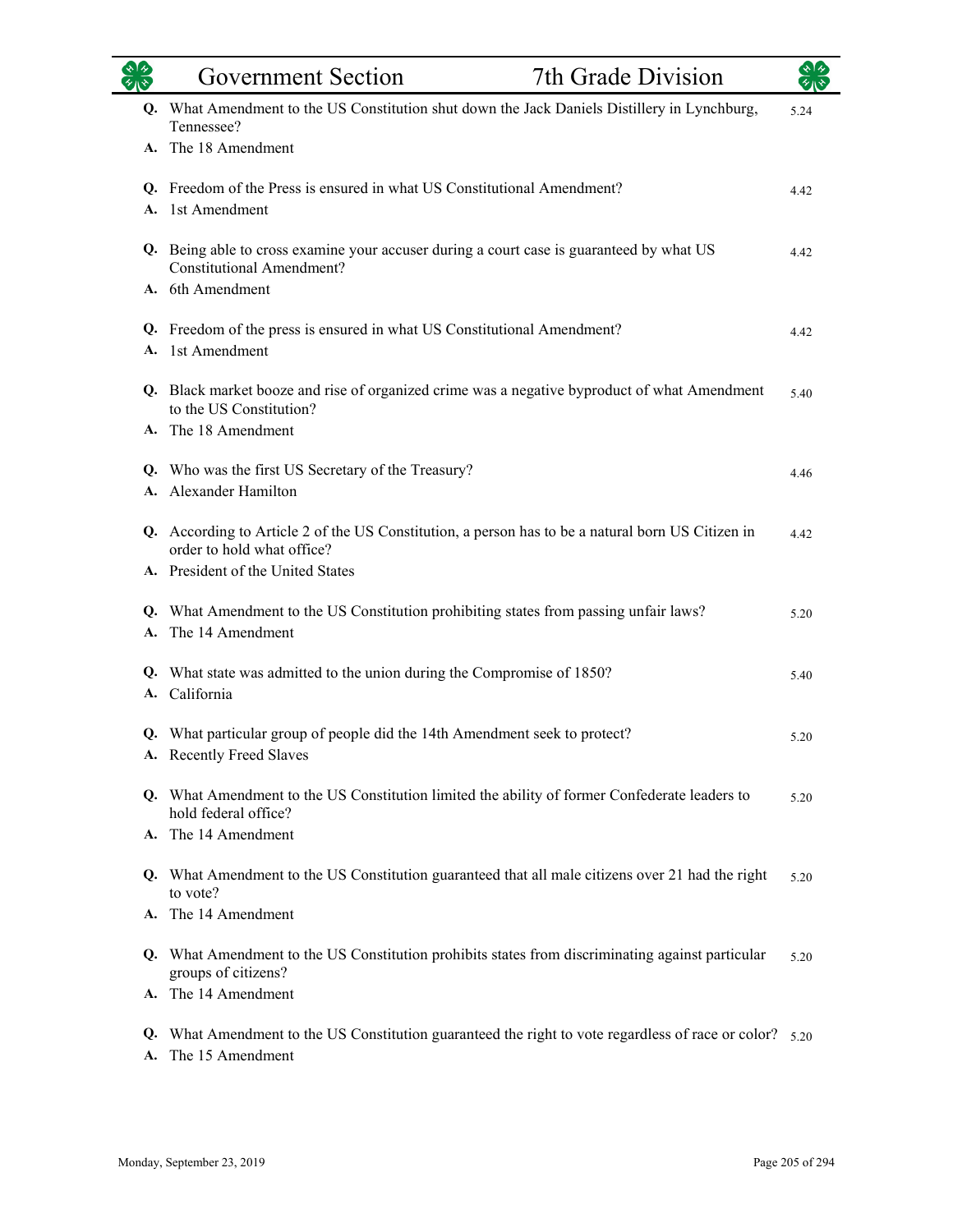|          | <b>Government Section</b>                                                                                                                                              | 7th Grade Division |      |
|----------|------------------------------------------------------------------------------------------------------------------------------------------------------------------------|--------------------|------|
|          | Q. What Amendment to the US Constitution banned the payment of any debt owed by the<br>Confederate government?                                                         |                    | 5.20 |
|          | A. The 14 Amendment                                                                                                                                                    |                    |      |
|          | Q. What Amendment to the US Constitution guaranteed full citizenship to anybody born on<br>American soil?                                                              |                    | 5.20 |
|          | A. The 14 Amendment                                                                                                                                                    |                    |      |
| А.       | Q. Members of the US Military are technically members of what branch of government?<br>The Executive Branch                                                            |                    | 4.42 |
| A.       | Q. What Amendment to the US Constitution prevented any state from prohibiting any of its<br>residents the full privileged of American citizenship?<br>The 14 Amendment |                    | 5.20 |
|          | Q. The 7th Amendment to the US Constitution guarantees the right to a jury trial in any civil suits<br>involving at least how much money?<br>A. \$20                   |                    | 4.42 |
|          | Q. Which Amendment acts to ensure individuals are afforded fundamental rights even if not<br>mentioned in the US Constitution?<br>A. 9th Amendment                     |                    | 4.42 |
| А.       | Q. The US Secretary of State is part of which branch of government?<br>The Executive Branch                                                                            |                    | 4.42 |
|          | Q. What was the "Three-Fifths" Compromise in the US Constitution?<br>A. Counted slaves at a 3/5 proportion in the population                                           |                    | 4.39 |
|          | Q. Who was the first US Secretary of State?<br>A. Thomas Jefferson                                                                                                     |                    | 4.46 |
| Q.       | The right to an attorney for any accused person is guaranteed by what US Constitutional<br>Amendment?                                                                  |                    | 4.42 |
|          | A. 7th Amendment                                                                                                                                                       |                    |      |
|          | Q. What Amendment to the US Constitution banned paying slave-owners for the loss of their<br>slaves?                                                                   |                    | 5.20 |
| A.       | The 14 Amendment                                                                                                                                                       |                    |      |
| Q.<br>A. | Who was President when the 13th Amendment to the US Constitution was ratified?<br>Andrew Johnson                                                                       |                    | 5.20 |
| Q.<br>A. | What Amendment repealed the "Three-Fifths" clause in the US Constitution?<br>The 14 Amendment                                                                          |                    | 5.20 |
| Q.       | What was the "Three-Fifths" Compromise in the US Constitution?<br>A. Counted slaves at a 3/5 proportion in the population                                              |                    | 5.20 |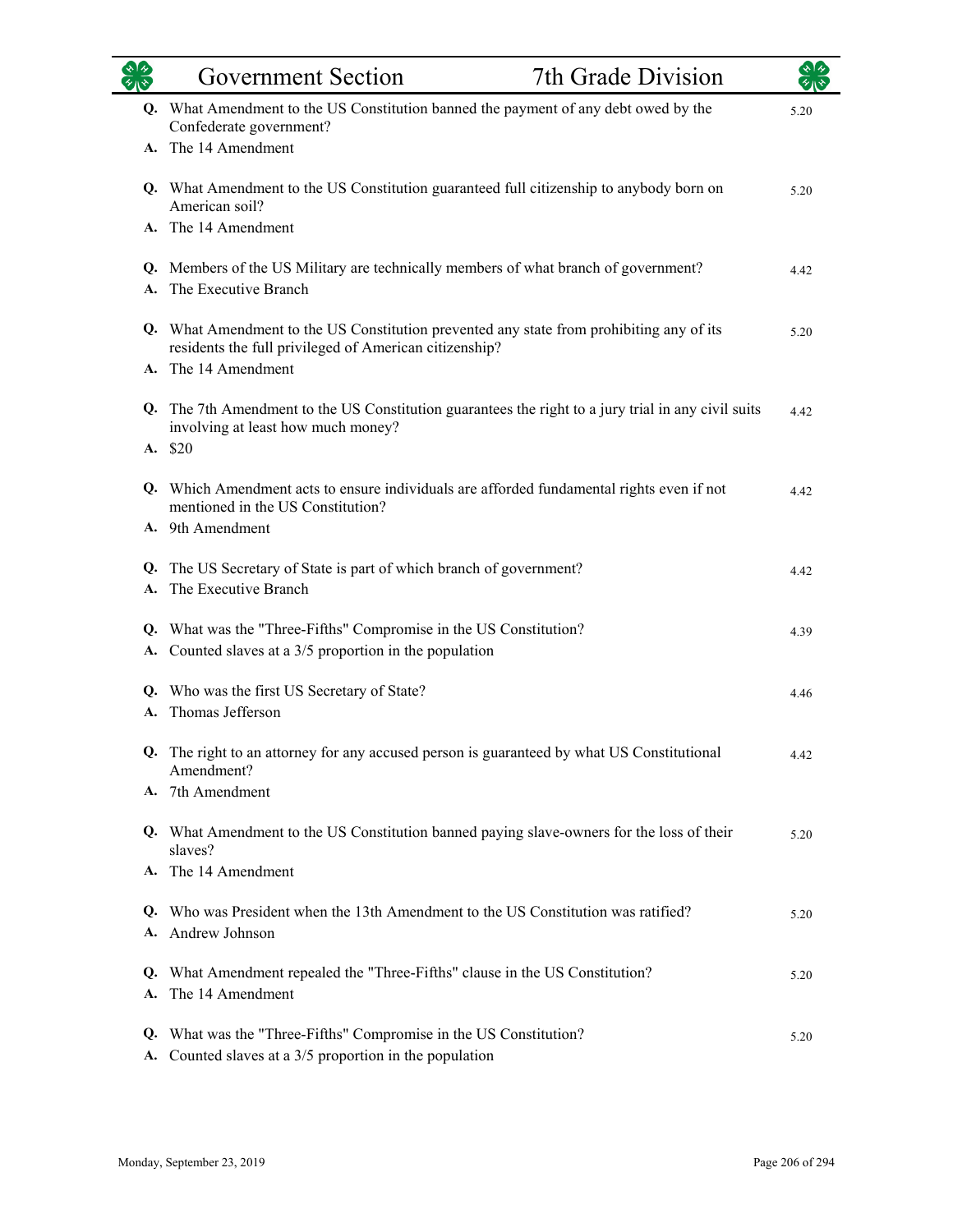|          | <b>Government Section</b>                                                                                  | 7th Grade Division |      |
|----------|------------------------------------------------------------------------------------------------------------|--------------------|------|
| Q.       | Which Article of the US Constitution outlines trail by Jury in the State where the crime was<br>committed? |                    | 4.42 |
|          | A. Article 3                                                                                               |                    |      |
| Q.       | Cruel and unusual punishment is prohibited by what US Constitutional Amendment?                            |                    | 4.42 |
| А.       | 8th Amendment                                                                                              |                    |      |
| Q.<br>A. | Who presides over the US House of Representatives?<br>The Speaker of the House                             |                    | 4.42 |
| Q.       | The Right to Petition the Government is ensured in what US Constitutional Amendment?                       |                    | 4.42 |
| A.       | 1st Amendment                                                                                              |                    |      |
| Q.<br>A. | What state was admitted to the union during the Compromise of 1850?<br>California                          |                    | 4.67 |
|          |                                                                                                            |                    |      |
| Q.<br>A. | What was the purpose of the 13th Amendment to the US Constitution?<br>to Abolish Slavery in America        |                    | 5.20 |
| Q.<br>A. | During what war was the 13th Amendment to the US Constitution passed?<br>The Civil War                     |                    | 5.20 |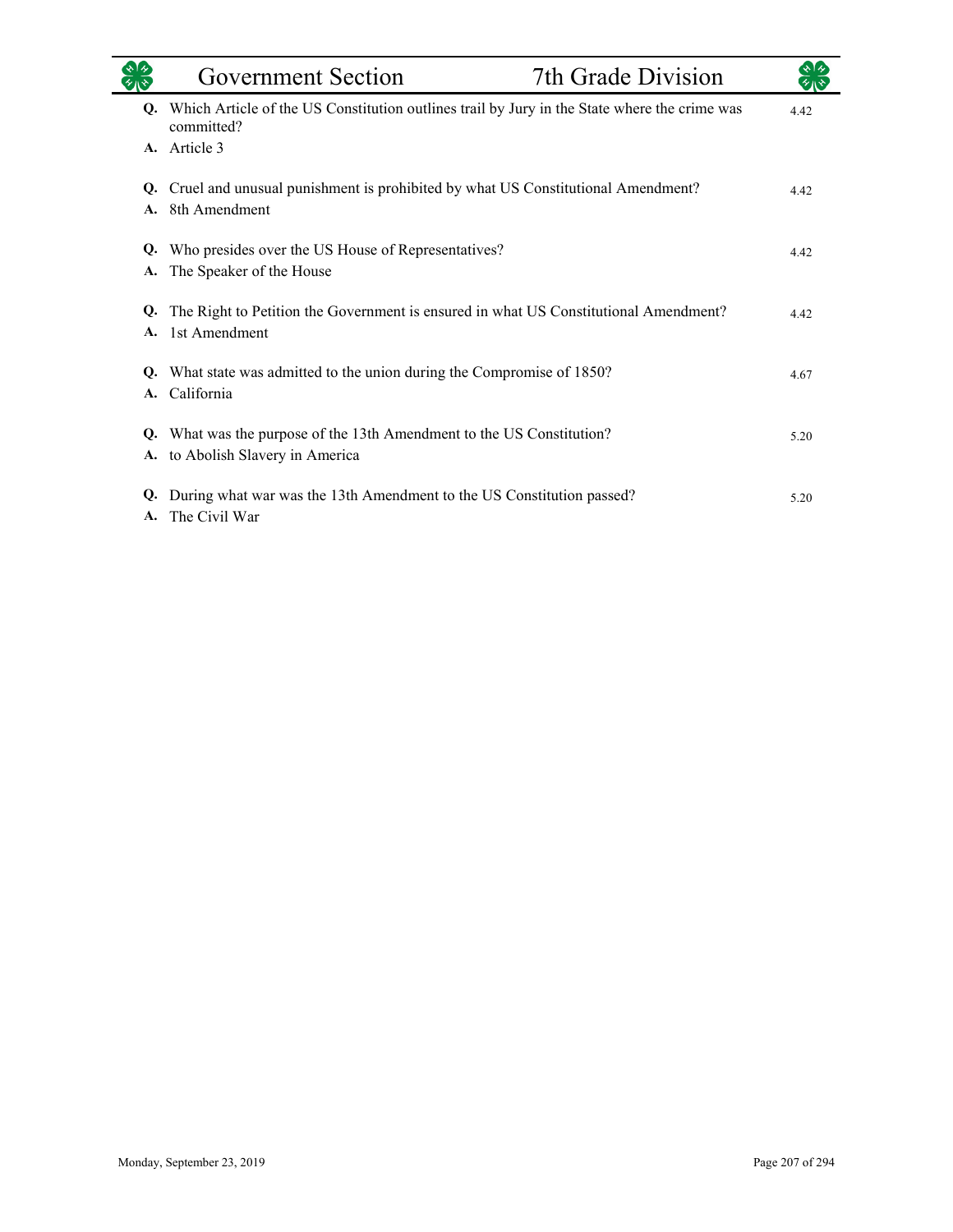|          | Life Skills Section                                                                                           | 7th Grade Division | $\frac{1}{2}$      |
|----------|---------------------------------------------------------------------------------------------------------------|--------------------|--------------------|
|          | Q. A tornado with wind speeds of 300 miles per hour would be considered what class tornado?<br>A. F-5         |                    | THES <sub>11</sub> |
|          | Q. What scale is used to classify a tornado?<br>A. Fujita Scale (pronounced FEW GEE TA)                       |                    | THES <sub>11</sub> |
|          | Q. What is the term for introducing an undesirable element?<br>A. Contamination                               |                    | THES 5.            |
|          | Q. What is a substance that prevents bacterial growth called?<br>A. Antibiotic                                |                    | THES 9.            |
|          | Q. How long does it take the sound of thunder to travel a mile?<br>A. 5 seconds                               |                    | THES <sub>11</sub> |
|          | Q. What nutrient helps keep the body temperature at a normal level?<br>A. Water                               |                    | THES 5.            |
| A.       | Q. What national organization issues weather watches and warnings?<br>The National Weather Service            |                    | THES 11            |
| А.       | Q. What insect is spreading the West Nile Virus in this country?<br>Mosquito                                  |                    | THES 9.            |
|          | Q. What bugs spread Rocky Mountain Spotted Fever and Lyme Disease?<br>A. Ticks                                |                    | THES 9.            |
| А.       | Q. What is the approximate size of a lightning bolt?<br>Only 3/4 inch                                         |                    | THES <sub>11</sub> |
|          | Q. What radar system has greatly improved the forecasting of tornados?<br>A. Doppler                          |                    | THES <sub>11</sub> |
| А.       | Q. What is the term for the main object you want in your photograph?<br>Subject                               |                    | VA 2.3             |
|          | Q. What is the term used to describe two images taken at different times appearing on the same<br>photograph? |                    | VA 1.3             |
|          | A. Double exposure                                                                                            |                    |                    |
|          | Q. In sewing, what is the guide or directions for making a specific garment called?<br>A. Pattern             |                    | VA 2.3             |
| Q.<br>А. | The color teal is defined as what?<br>Dark greenish blue                                                      |                    | VA 2.1             |
| Q.<br>A. | What kind of paint is made of powder mixed with glue and water?<br>Tempera                                    |                    | VA 1.2             |

 $\overline{\phantom{0}}$ 

eri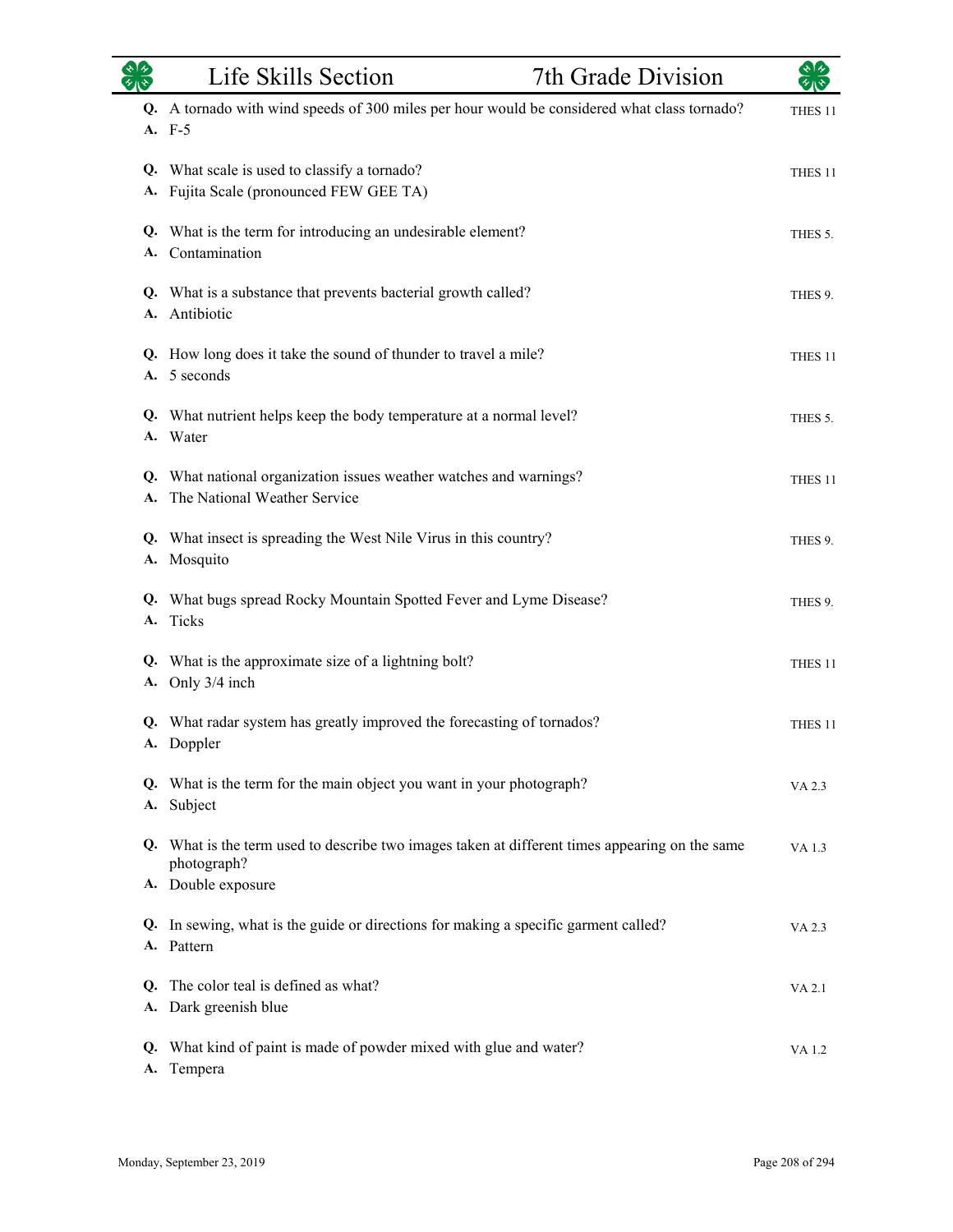|           | Life Skills Section                                                                                                        | 7th Grade Division |                    |
|-----------|----------------------------------------------------------------------------------------------------------------------------|--------------------|--------------------|
| Q.        | What is the device in a camera that opens and closes causing the film to be exposed forming an<br>image?                   |                    | <b>VA1.1</b>       |
|           | A. Shutter                                                                                                                 |                    |                    |
|           | Q. What is defined as the ratio of lean body weight to fat body weight?<br>A. Body composition                             |                    | THES 5.            |
|           | Q. If you add black to a color to make it darker, you are changing the color's what?<br>A. Shade                           |                    | VA 2.1             |
| Q.<br>A.  | What is a picture that is woven in cloth and hung on a wall?<br>Tapestry (pronounced TAP-ISS-TREE)                         |                    | VA 1.3             |
| Q.<br>A.  | What is the photographic term for taking a picture with no flash?<br>Existing light photography                            |                    | VA 2.3             |
|           | Q. What color is defined as a pale or light purple?<br>A. Lavender or Lilac                                                |                    | VA 2.1             |
| Q.<br>A.  | If you add white to a color, you change the color's what?<br>Tint                                                          |                    | VA 2.1             |
| <b>A.</b> | Q. What is the term for something that cannot be seen through?<br>Opaque                                                   |                    | VA 2.1             |
|           | Q. U. T. was officially named the University of Tennessee in 1879. What was its' name<br>immediately prior to this change? |                    | <b>LSED</b>        |
|           | A. East Tennessee University                                                                                               |                    |                    |
| A.        | Q. Your body turns extra protein into what?<br>Fat                                                                         |                    | THES 5.            |
|           | Q. What is the name of a paper or board with openings that let paint or ink through to make a<br>design?                   |                    | VA 1.1             |
|           | A. Stencil                                                                                                                 |                    |                    |
|           | Q. What is the term for using parts of things to make a shape, form, or pattern rather than making it<br>look real?        |                    | VA 1.3             |
|           | A. Abstract                                                                                                                |                    |                    |
|           | Q. What type camera lens allows you to frame more area from right to left?<br>A. Wide-angle lens                           |                    | VA 1.1             |
|           | Q. What type of drug produces sleep or stupor while at the same time relieving pain?<br>A. Narcotics                       |                    | THES 13            |
| Q.        | What type drug speeds up the central nervous system?<br>A. Stimulant                                                       |                    | THES <sub>13</sub> |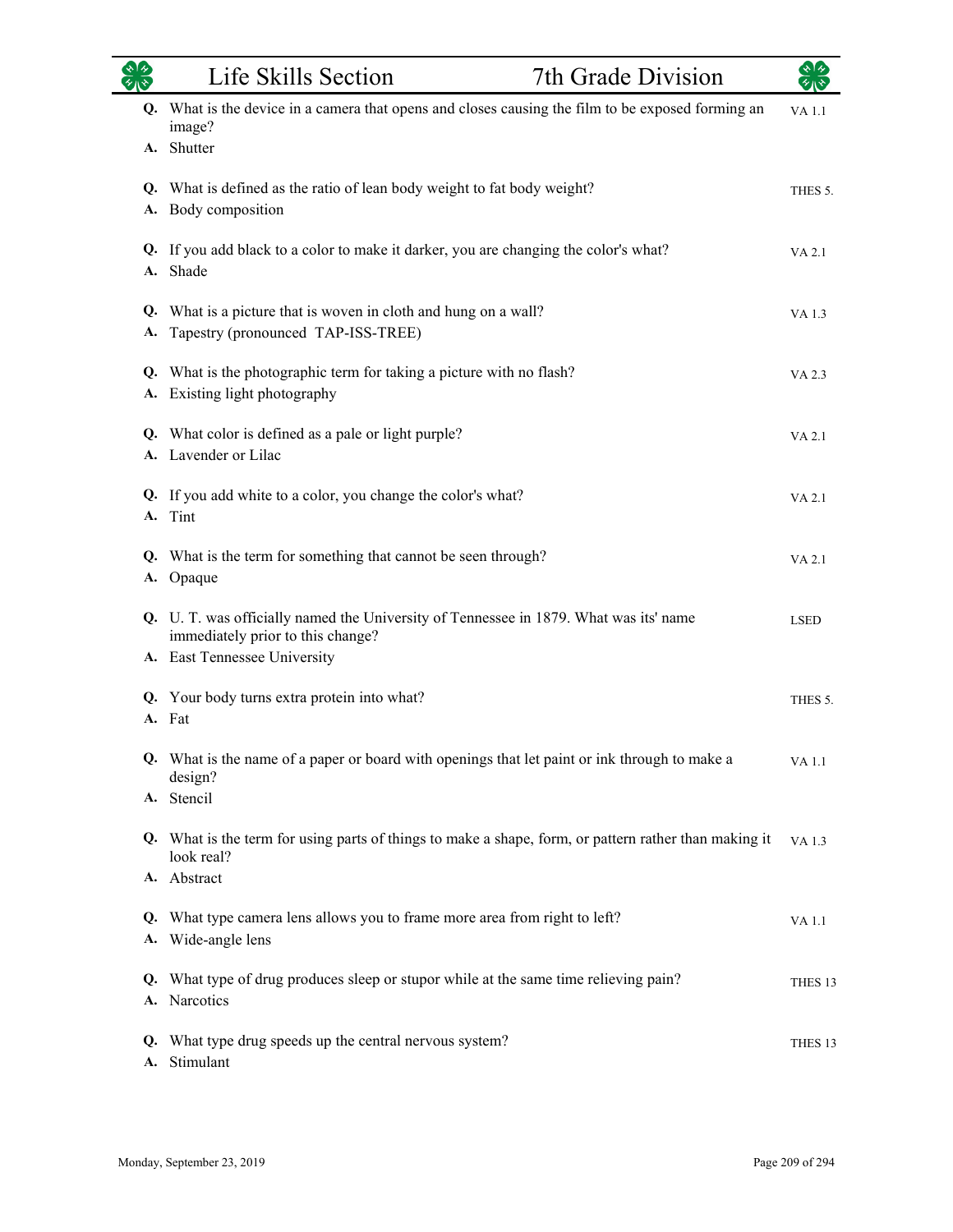| $\gamma_{\rm A}$ | Life Skills Section                                                                                                                               | 7th Grade Division |                    |
|------------------|---------------------------------------------------------------------------------------------------------------------------------------------------|--------------------|--------------------|
| A.               | Q. What is the part of the scene that appears behind the subject in a photograph?<br>Background                                                   |                    | VA 2.1             |
| А.               | Q. What kind of camera lens can bring your subject closer to you?<br>Telephoto                                                                    |                    | VA 1.1             |
|                  | Q. What type painting is the hardest to clean-up?<br>A. Oil Painting                                                                              |                    | VA 1.2             |
| A.               | Q. What is the method of drawing done without any help from any drawing instruments?<br>Freehand                                                  |                    | VA 1.3             |
|                  | Q. As it relates to clothing, why do we use pinking shears?<br>A. Cutting zig-zag edges on cloth to prevent fraying                               |                    | <b>VA1.1</b>       |
|                  | Q. What is used in sewing to give shape to a garment by rounding flat fabric to fit curves?<br>A. Darts                                           |                    | VA 1.3             |
|                  | Q. What is the woven edge on either side of a piece of fabric?<br>A. Selvage                                                                      |                    | VA 2.3             |
| A.               | Q. What is the tool used to study color schemes?<br>The Color Wheel                                                                               |                    | VA 2.1             |
|                  | Q. Panning, F-Stop, and Depth of Field are terms found in which art form?<br>A. Photography                                                       |                    | VA 1.2             |
|                  | Q. What does the term linear mean?<br>A. Consisting of lines                                                                                      |                    | VA 2.1             |
|                  | Q. What is the term for the outer edges of a flat surface?<br>A. Shape                                                                            |                    | VA 2.1             |
|                  | Q. What is the term for a disease that is transmitted to humans by food?<br>A. Foodborne Illness                                                  |                    | THES 5.            |
| <b>A.</b>        | Q. What is the most common stitch on a sewing machine?<br>Straight Stitch                                                                         |                    | VA 2.1             |
| Q.               | What part of the basement would be the safest place to be during a tornado?<br>A. Southwest corner (The Northeast corner may pile up with debris) |                    | THES <sub>11</sub> |
|                  | Q. What percent of traffic accidents are alcohol related?<br>A. 60 percent                                                                        |                    | THES <sub>13</sub> |
| Q.<br>A.         | What type of accident causes the most deaths in the United States?<br>Motor Vehicles                                                              |                    | THES 10            |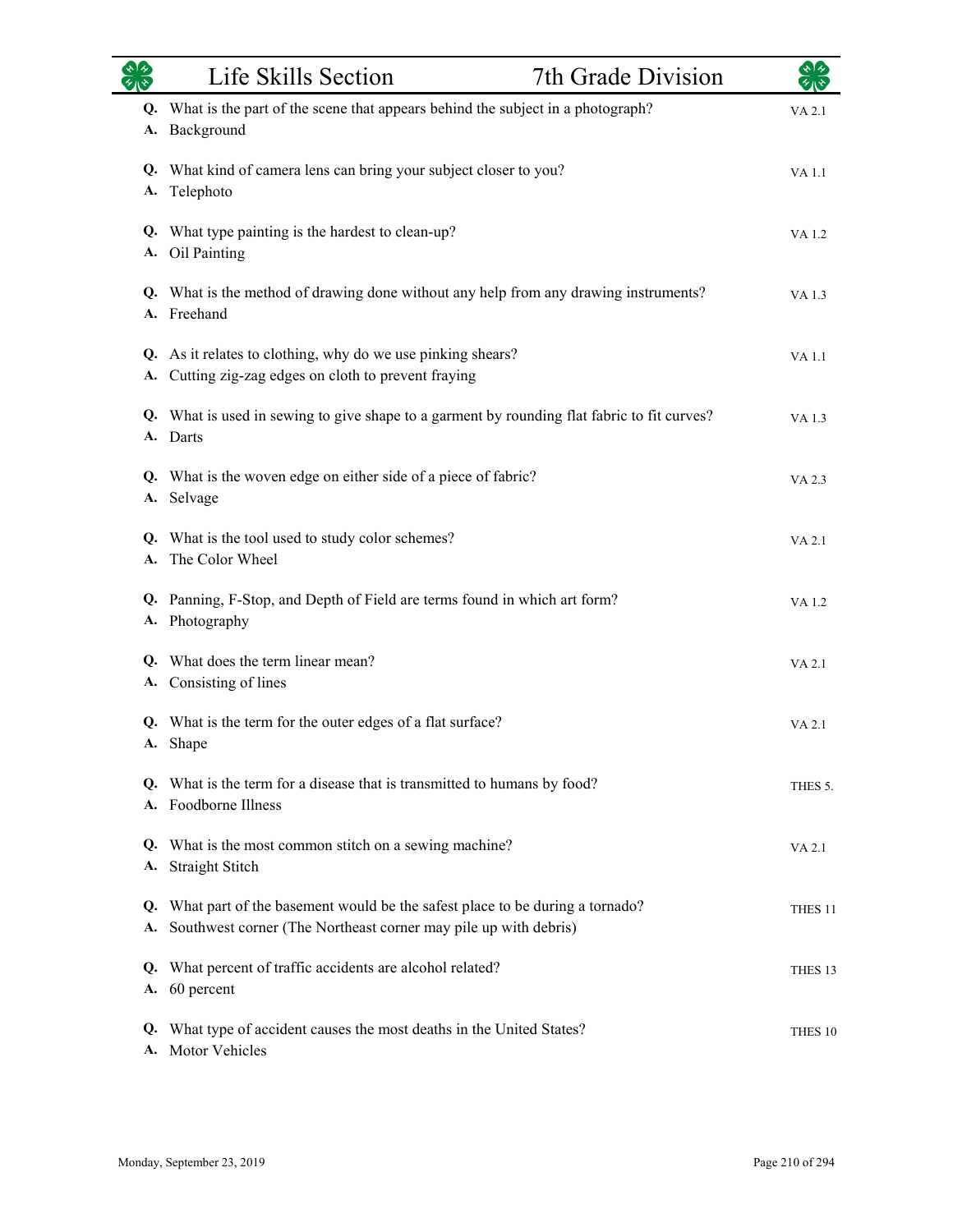|           | Life Skills Section                                                                                                                         | 7th Grade Division |                    |
|-----------|---------------------------------------------------------------------------------------------------------------------------------------------|--------------------|--------------------|
| Q.<br>A.  | Foods high in soluble fiber can lower what substance in your blood?<br>Cholesterol                                                          |                    | THES 5.            |
|           | Q. Which tornado would be more dangerous an F-1 or an F-5?<br>A. F-5                                                                        |                    | THES <sub>11</sub> |
|           | Q. What should be dialed in case of emergency?<br>A. 911                                                                                    |                    | THES <sub>11</sub> |
| А.        | Q. What is the term for the passing of nutrients into the blood stream?<br>Absorption                                                       |                    | THES 5.            |
| <b>A.</b> | Q. What is the first responsibility of any baby sitter?<br>Safety of the child                                                              |                    | THES 10            |
| Q.<br>А.  | A drug or other substance which produces delusions is called a what?<br>Hallucinogen (pronounced HUH-LOOSE-UN-UH-GIN)                       |                    | THES <sub>13</sub> |
| Q.<br>А.  | Exercise makes your bones what?<br>Stronger                                                                                                 |                    | THES 4.            |
|           | Q. What is the term for the exceptionally high tides which accompany hurricanes causing much<br>damage?<br>A. Storm Surge                   |                    | THES <sub>11</sub> |
|           | Q. What is the normal resting heart rate (heart beats per minute)?<br>A. 60 to 90                                                           |                    | THES 4.            |
|           | Q. Americans get most of their sodium intake from what ingredient added to foods during<br>processing?<br>A. Salt                           |                    | THES 5.            |
|           | Q. Most fast foods are high in fat and what?<br>A. Sodium                                                                                   |                    | THES 5.            |
|           | Q. What is a chemical compound essential to good nutrition and bone structure?<br>A. Mineral                                                |                    | THES 5.            |
|           | Q. What can be defined as a style that gains sudden popularity and declines quickly?<br>A. Fad                                              |                    | THES <sub>13</sub> |
|           | Q. What are the two readings given in a blood pressure?<br>A. Systolic (pronounced SISS-TAH-LIC) and Diastolic (pronounced DIE-ISS-TAH-LIC) |                    | THES 9.            |
|           | Q. What harmful substance is in the paint of most houses built before 1960?<br>A. Lead                                                      |                    | THES 10            |
|           | Q. When sewing what is worn on the middle finger of your sewing hand to push the needle through<br>the fabric?<br>A. Thimble                |                    | <b>VA</b> 1.1      |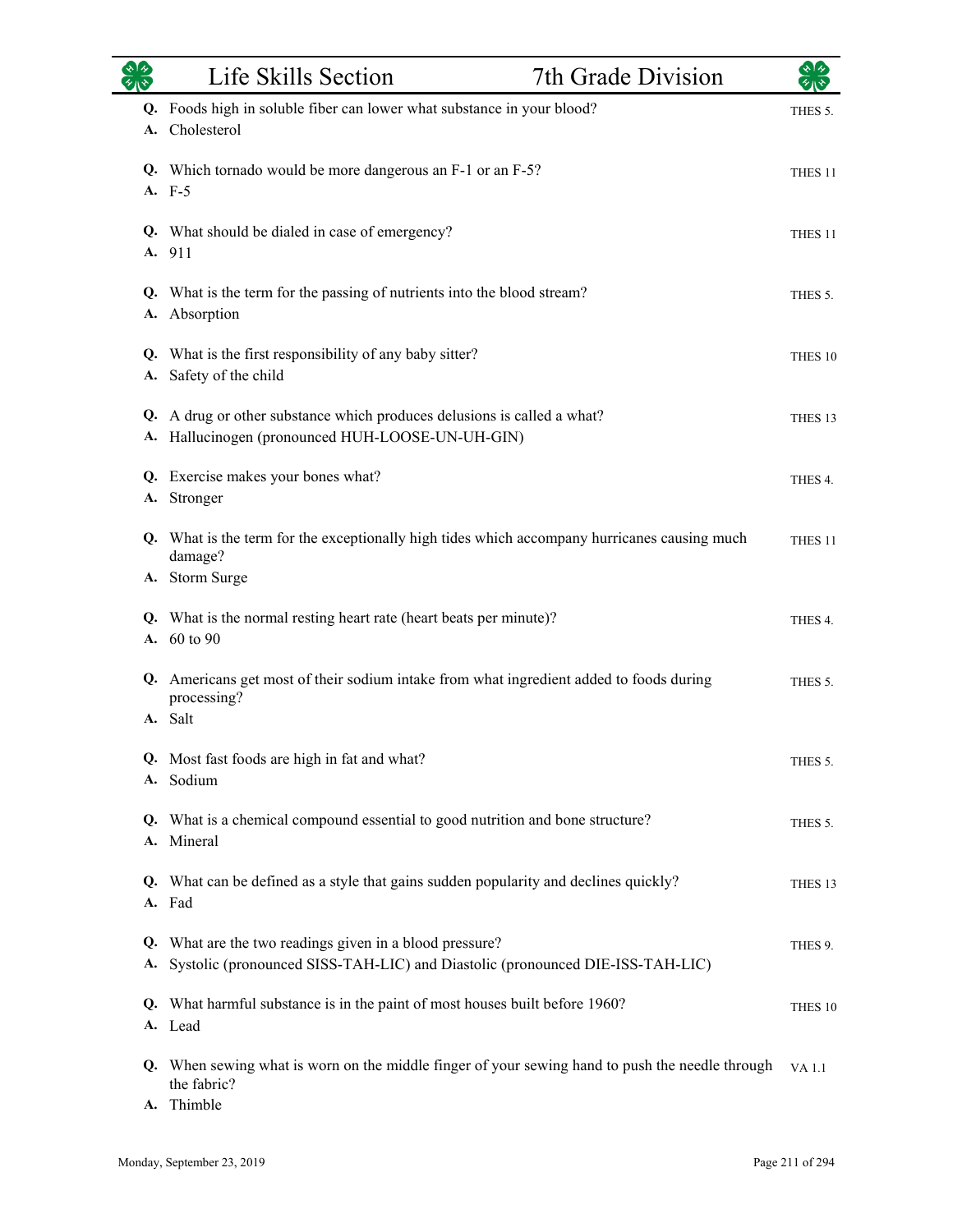|          | Life Skills Section                                                                                                               | 7th Grade Division |                     |
|----------|-----------------------------------------------------------------------------------------------------------------------------------|--------------------|---------------------|
|          | Q. Which class of fire involves flammable liquids, gases, oil and grease?<br>A. Class "B" fire                                    |                    | THES <sub>10</sub>  |
| Q.       | Jogging would be considered what type of exercise?<br>A. Aerobic Exercise                                                         |                    | THES 4.             |
| А.       | Q. What do azalea, iris, and holly have in common?<br>They are common house plants which are poisonous                            |                    | THES <sub>11</sub>  |
|          | Q. What is an unplanned event that usually results in an injury or damage?<br>A. Accident                                         |                    | THES 10             |
|          | Q. What is the name given to an earthquake which follows another earthquake?<br>A. An Aftershock                                  |                    | THES <sub>11</sub>  |
|          | Q. What type of drug is alcohol?<br>A. Depressant                                                                                 |                    | THES <sub>13</sub>  |
|          | Q. What is defined as the influence your contemporaries or friends have upon you?<br>A. Peer Pressure                             |                    | THES <sub>13</sub>  |
| Q.<br>A. | In food safety, what is the Danger Zone?<br>Temperatures between 40 and 140 degress Fahrenheit (where bacteria multiply fastest)  |                    | THES 5.             |
|          | Q. Which class of fire involves wood, cloth, and paper?<br>A. Class "A" fire                                                      |                    | THES 10             |
|          | Q. How often should you have a dental check-up?<br>A. 2 times per year (every 6 months)                                           |                    | THES 2.             |
|          | Q. At what time of the day do most lightning deaths occur?<br>A. Afternoon                                                        |                    | THES 11             |
|          | Q. What is the standard number for information?<br>A. 411 or 1411                                                                 |                    | THES 11             |
|          | Q. What is the recommended amount of time for proper handwashing?<br>A. 20 seconds                                                |                    | THES <sub>2</sub> . |
| Q.       | Emergency responders pay close attention to NOAA weather radio reports in preparing for<br>emergencies. What does NOAA stand for? |                    | THES <sub>11</sub>  |
|          | A. the National Oceanic and Atmospheric Administration                                                                            |                    |                     |
|          | Q. Which boat has the right of waya motor boat or a sail boat?<br>A. The sail boat                                                |                    | THES 10             |
| Q.       | Sewing items needed to finish a project such as buttons, zippers, thread and snaps are also<br>known as what?<br>A. Notions       |                    | VA 1.1              |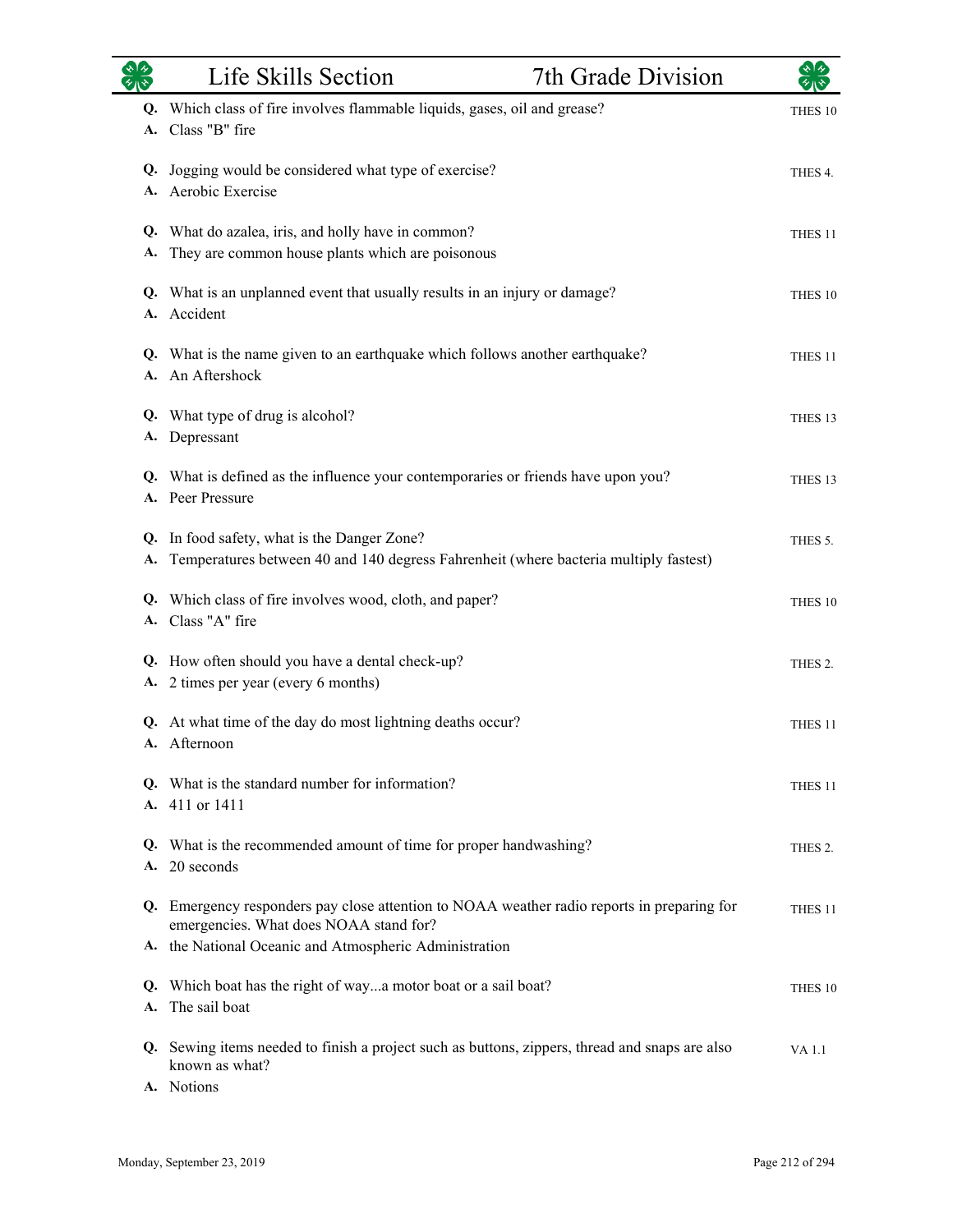|          | Life Skills Section                                                                                                              | 7th Grade Division |             |
|----------|----------------------------------------------------------------------------------------------------------------------------------|--------------------|-------------|
|          | Q. What is the grain from which flour is made?<br>A. Wheat                                                                       |                    | THES 5.     |
| Q.<br>А. | What state university was first named Hall-Moody Institute?<br>University of Tennessee at Martin (would accept simply UT-Martin) |                    | <b>LSED</b> |
| Q.<br>A. | Which state university traces its origins to Blount College founded in 1794?<br>The University of Tennessee                      |                    | <b>LSED</b> |
|          | Q. Concerning interior design, what is the meaning of the word emphasis?<br>A. Center of interest                                |                    | VA 2.3      |
| А.       | Q. What does the term motif mean?<br>A single design unit which can be repeated                                                  |                    | VA 2.1      |
|          | Q. What is made by putting many motifs together?<br>A. Pattern                                                                   |                    | VA 2.3      |
| Q.<br>А. | What current university was at one time known as Tennessee A & I State Normal College?<br>Tennessee State University             |                    | <b>LSED</b> |
|          | Q. What does the size of the lens opening of a camera effect?<br>A. Depth of field in focus                                      |                    | VA 1.1      |
|          | Q. What is the name of an art work made by gluing different things down on a flat surface?<br>A. Collage                         |                    | VA 2.3      |
| Q.<br>A. | What is a combination of colors that lie next to each other on the color wheel called?<br>Analogous or Related (UH-NAL-UH-GUS)   |                    | VA 2.1      |
|          | Q. When studying colors, what are colors called that contain blue?<br>A. Cool Colors                                             |                    | VA 2.1      |
|          | Q. In sewing, what is pivoting?<br>A. Turning a corner                                                                           |                    | VA 2.1      |
|          | Q. What university in Tennessee was originally known as Grant University?<br>A. UT Chattanooga                                   |                    | <b>LSED</b> |
|          | Q. What is the material called that gives fabric body and shaping?<br>A. Interfacing                                             |                    | VA 2.3      |
|          | Q. What is the term for getting all of your subject in the photograph?<br>A. Framing your subject                                |                    | VA 2.3      |
| Q.<br>A. | What are colors called that are opposite each other on the color wheel?<br>Complementary or Contrasting                          |                    | VA 2.1      |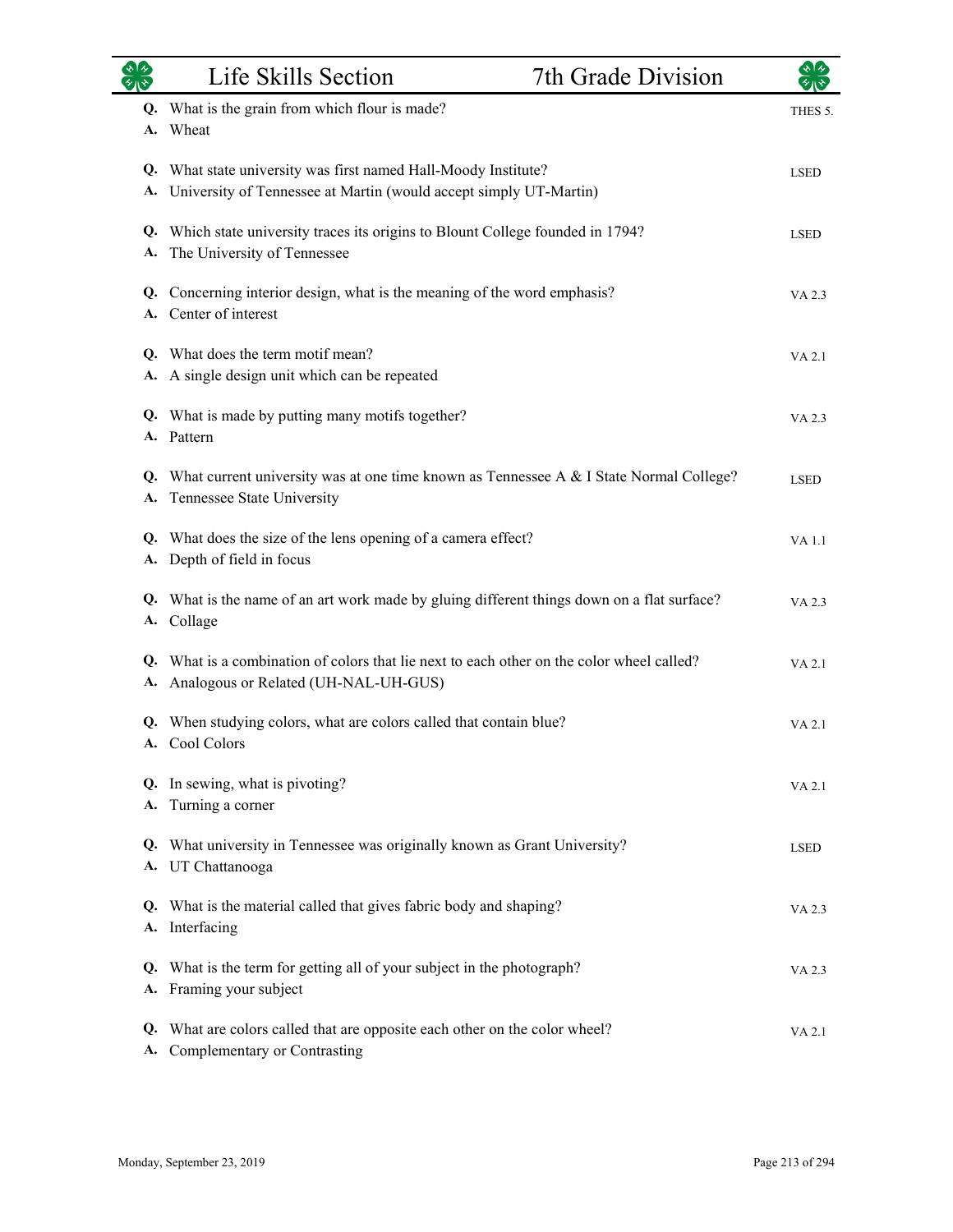|          | Life Skills Section<br>7th Grade Division                                                                                                                  |                    |
|----------|------------------------------------------------------------------------------------------------------------------------------------------------------------|--------------------|
| Q.<br>А. | What Tennessee city is the home of UTC?<br>Chattanooga (University of Tennessee at Chattanooga)                                                            | <b>LSED</b>        |
|          | Q. What is the first thing you should do upon arriving on the scene of an accident?<br>A. Secure the scene or make sure the danger is removed or corrected | THES <sub>11</sub> |
|          | Q. How many teaspoons of sugar does a typical 12 ounce can of carbonated soft drink contain?<br>A. 10                                                      | THES 5.            |
| А.       | Q. What are the building blocks of protein?<br>Amino Acids                                                                                                 | THES 5.            |
|          | Q. At what wind speed does a tropical storm become a hurricane?<br>A. Above 74 mph                                                                         | THES 11            |
|          | Q. Dietary guidelines recommend that persons obtain at least what percent of their daily calories<br>from carbohydrates?<br>A. 50                          | THES 5.            |
| Q.<br>А. | Why should a person warm up their muscles with stretching exercises?<br>Cold muscles are more prone to injuries                                            | THES 4.            |
| А.       | Q. What term refers to the brightness or dullness of a color?<br>Intensity                                                                                 | VA 2.3             |
|          | Q. This part of the UT System does not have any undergraduate students but houses the UT School<br>of Medicine and Dentistry?                              | <b>LSED</b>        |
| А.       | The University of Tennessee at Memphis                                                                                                                     |                    |
| Q.<br>А. | What nutrient builds bones and teeth?<br>Calcium                                                                                                           | THES 5.            |
|          | Q. In what town is Middle Tennessee State University located?<br>A. Murfreesboro                                                                           | <b>LSED</b>        |
|          | Q. In what town is Tennessee Tech University located?<br>A. Cookeville                                                                                     | <b>LSED</b>        |
| Q.       | What was the original name of East Tennessee State University?<br>A. East Tennessee State Normal School                                                    | <b>LSED</b>        |
|          | Q. What state university was at one time University of Tennessee Junior College?<br>A. University of Tennessee at Martin (would accept simply UT-Martin)   | <b>LSED</b>        |
|          | Q. What is the tool with a sharp point and a small blade that is used to remove stitches from fabric?<br>A. Seam Ripper                                    | <b>VA1.1</b>       |
| Q.       | What state university was first named West Tennessee State Normal School?<br>A. University of Memphis                                                      | <b>LSED</b>        |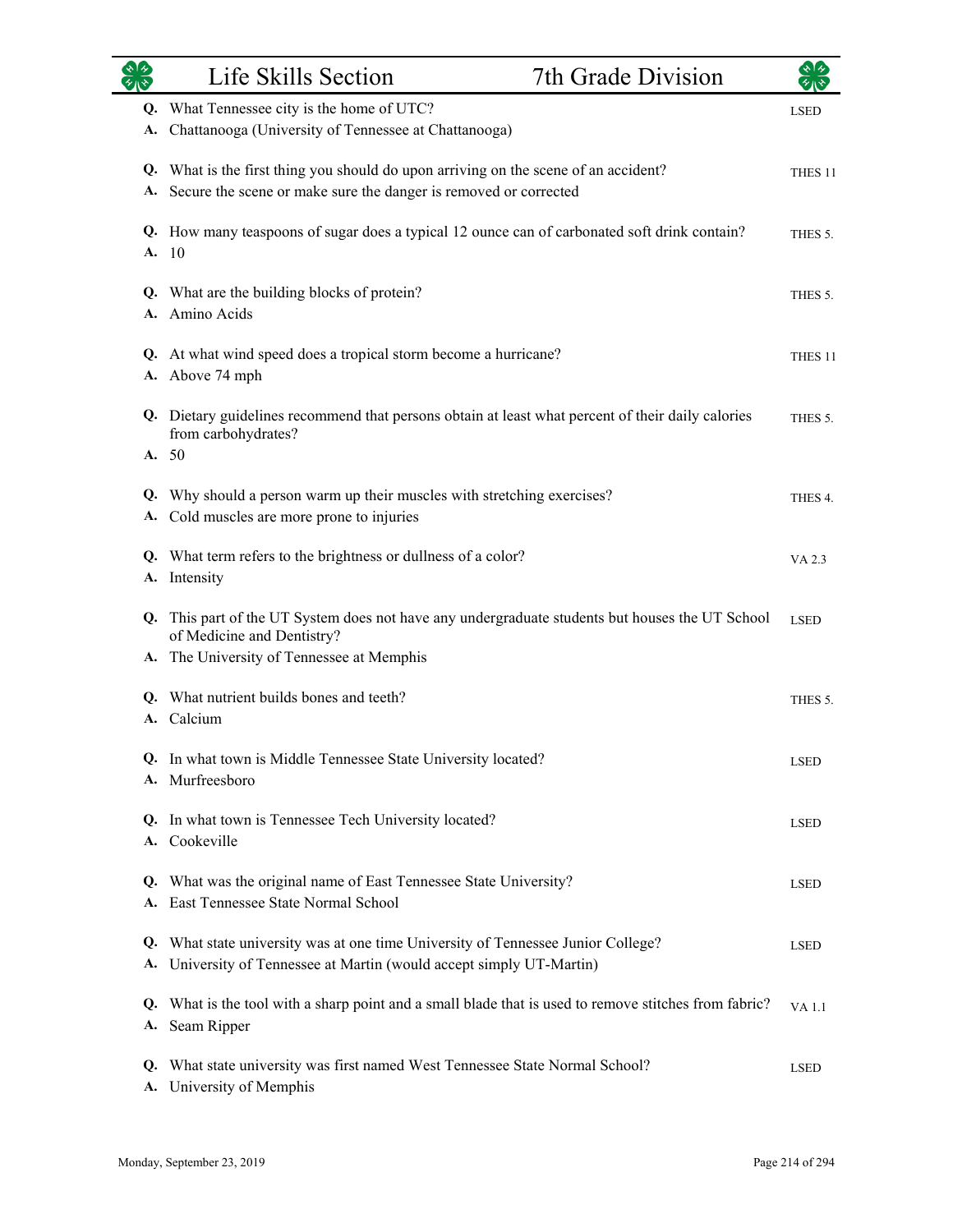|          | Life Skills Section                                                                                                          | 7th Grade Division | $\star$ $\star$    |
|----------|------------------------------------------------------------------------------------------------------------------------------|--------------------|--------------------|
| A.       | Q. What is the statement issued when conditions are favorable for a Tornado to occur?<br>Tornado Watch                       |                    | THES <sub>11</sub> |
| А.       | Q. What is the term for something which can seen through clearly, like glass?<br>Transparent                                 |                    | VA 2.1             |
|          | Q. What state university was at one time known as "T P I?"<br>A. Tennessee Tech University                                   |                    | <b>LSED</b>        |
| A.       | Q. Which school in the University of Tennessee system is located in West Tennessee?<br>The University of Tennessee at Martin |                    | <b>LSED</b>        |
| А.       | Q. What Tennessee university is located near Sewanee, Tennessee?<br>The University of the South                              |                    | <b>LSED</b>        |
|          | Q. Tusculum College, Tennessee's oldest college, is how much older than the University of<br>Tennessee?                      |                    | <b>LSED</b>        |
|          | A. One Day! (Tusculum founded on Sept. 9, 1794 and the University of Tennessee on Sept. 10,<br>1794)                         |                    |                    |
|          | Q. Where is the University of Tennessee Space Institute located?<br>A. Tullahoma                                             |                    | <b>LSED</b>        |
| A.       | Q. What is the type of craft where you paint on a wooden surface?<br>Tole Painting                                           |                    | VA 1.3             |
|          | Q. What happened to the University of Tennessee at Nashville?<br>A. It is now part of Tennessee State University             |                    | <b>LSED</b>        |
| A.       | Q. What is the term for the way a surface feels when touched?<br>Texture                                                     |                    | VA 2.1             |
| Q.<br>А. | What state university in Tennessee changed its name in 1994?<br>University of Memphis from Memphis State University          |                    | <b>LSED</b>        |
| Q.       | What is the light proof area used for processing film?<br>A. Darkroom                                                        |                    | <b>VA1.1</b>       |
|          | Q. What is the name of an object made by hand from your own idea, skill and method?<br>A. Craft                              |                    | VA 1.3             |
|          | Q. What is the type of knitting done with a long hooked needle?<br>A. Crochet                                                |                    | VA 1.2             |
|          | Q. What is the term used to describe the weaving together of three or more cords, wires or string?<br>A. Braid               |                    | VA 1.3             |
| Q.<br>А. | What is the name of the three-legged supporting stand used to hold a camera steady?<br>Tripod                                |                    | VA 1.1             |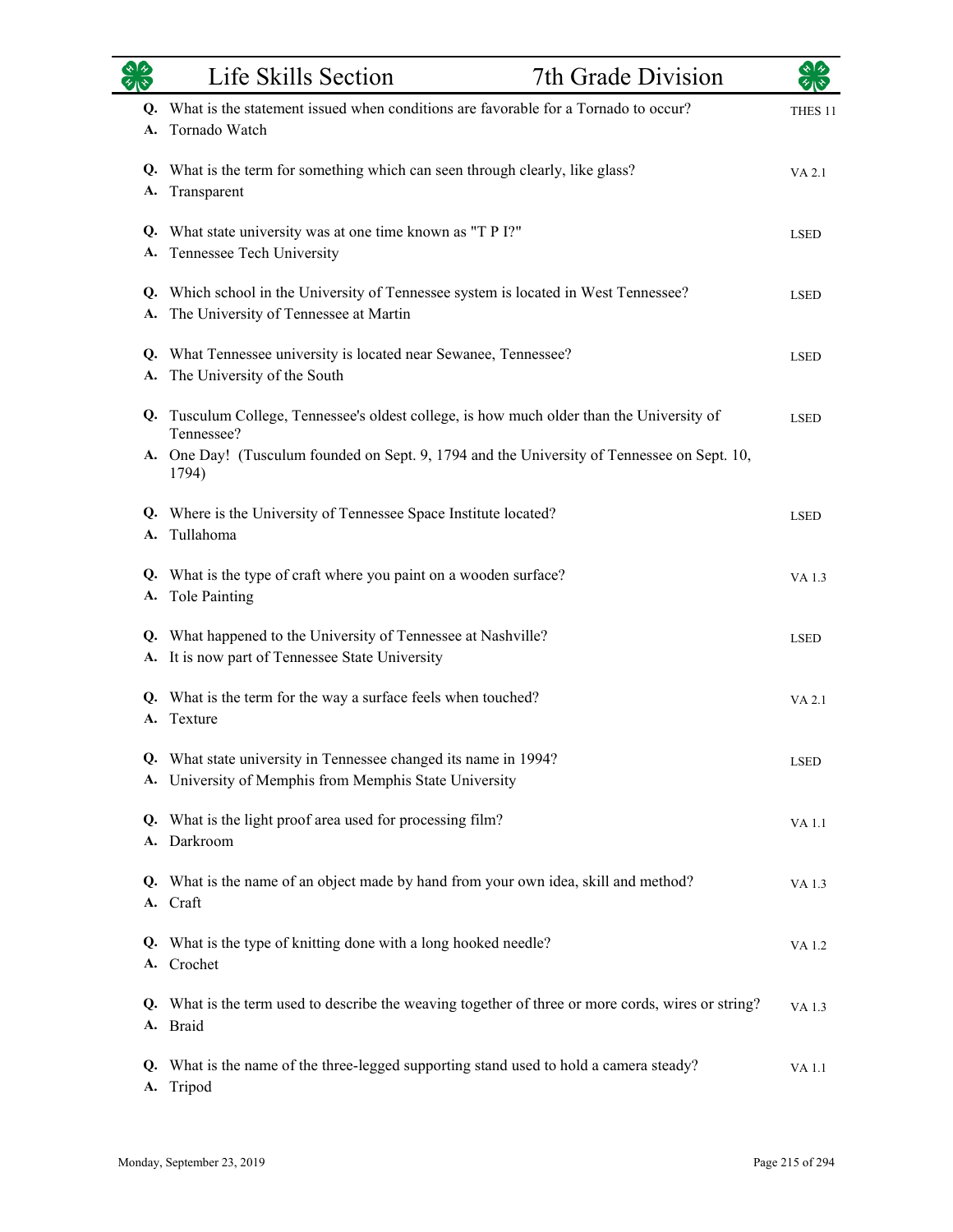| $\frac{1}{2}$ | Life Skills Section                                                                                                   | 7th Grade Division |             |
|---------------|-----------------------------------------------------------------------------------------------------------------------|--------------------|-------------|
| A.            | Q. What are you required by Tennessee state law to do each time you ride in a car?<br>Wear seat belt                  |                    | THES 10     |
| A.            | Q. What machine has a needle bar, a throat plate, and a bobbin?<br>Sewing machine                                     |                    | VA 1.1      |
| Q.<br>А.      | What university in Tennessee was originally known as Dixie College?<br>Tennessee Tech University                      |                    | <b>LSED</b> |
|               | Q. What is the term for adding a desirable substance to a food increasing the food value?<br>A. Fortified             |                    | THES 5.     |
| Q.<br>A.      | What type nutrient in food provides energy to the body?<br>Carbohydrates                                              |                    | THES 5.     |
| Q.            | What is a list of dishes or foods served at a meal?<br>A. Menu                                                        |                    | THES 5.     |
| O.            | What is skim milk?<br>A. Whole milk with the fat or cream removed                                                     |                    | THES 5.     |
| А.            | Q. What is an ingredient that helps make bread tender?<br>Shortening                                                  |                    | THES 5.     |
| A.            | Q. What food group do dry beans fit into?<br>Meat group                                                               |                    | THES 5.     |
|               | Q. What were "normal" schools?<br>A. Schools founded to train teachers                                                |                    | <b>LSED</b> |
|               | Q. Name the only state university in Tennessee named for a former governor?<br>A. Austin Peay State University        |                    | <b>LSED</b> |
| Q.<br>А.      | What is the main use of an emery bag on a pin cushion?<br>To keep needles and pins sharp                              |                    | VA 1.1      |
| O.            | In what town is Austin Peay State University located?<br>A. Clarksville                                               |                    | <b>LSED</b> |
|               | Q. What grain is pasta made from?<br>A. Wheat                                                                         |                    | THES 5.     |
| Q.<br>А.      | In what town is East Tennessee State University located?<br>Johnson City                                              |                    | LSED        |
| Q.<br>A.      | Which school in the University of Tennessee is located in East Tennessee?<br>The University of Tennessee at Knoxville |                    | <b>LSED</b> |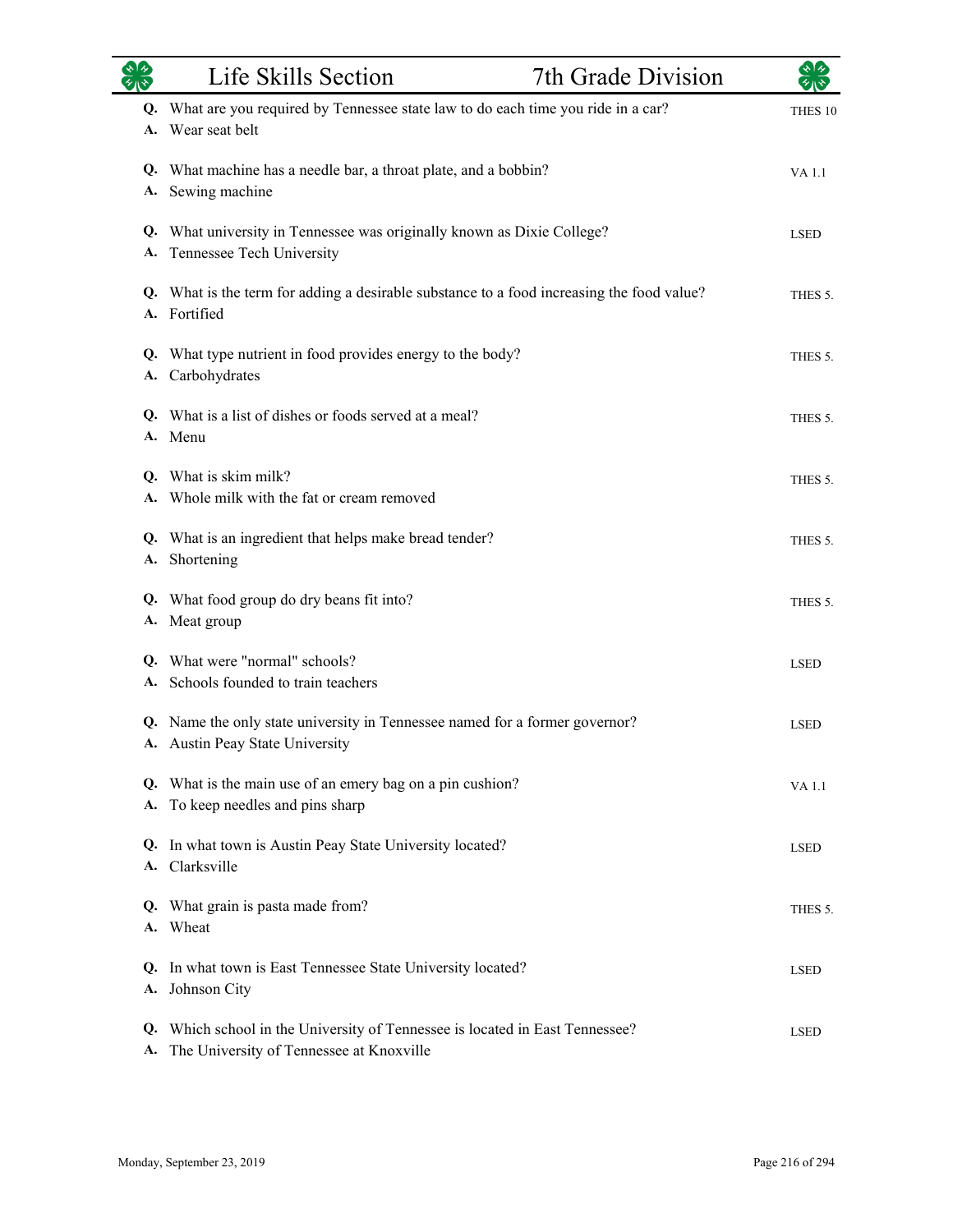|      | Life Skills Section<br>7th Grade Division                                                                                              |                    |
|------|----------------------------------------------------------------------------------------------------------------------------------------|--------------------|
| А.   | Q. Which school in the University of Tennessee system is located in Southeast Tennessee?<br>The University of Tennessee at Chattanooga | <b>LSED</b>        |
|      | Q. What was the first of the "normal" schools to enroll students?<br>A. Middle Tennessee Normal School                                 | <b>LSED</b>        |
|      | Q. Oranges, lemons, and tangerines are what kind of fruits?<br>A. Citrus Fruits                                                        | THES 5.            |
|      | Q. What is the maximum time that left-overs can be left out at room temperature?<br>A. Two $(2)$ hours                                 | THES 5.            |
|      | Q. What 3 pieces of equipment make up the work triangle in the kitchen?<br>A. Stove, Sink, Refrigerator                                | THES 5.            |
|      | Q. What does the term rancid mean?<br>A. Offensive smell (It STINKS!)                                                                  | THES 5.            |
|      | Q. What is the term for the removal of water from food?<br>A. Dehydrated                                                               | THES 5.            |
| А.   | Q. What is the most important tool you have to prevent foodborne illness?<br>Good personal hygiene                                     | THES 2.            |
|      | Q. What began in 1775, when the French Government offered a prize for a new method of<br>preserving foods?                             | THES 5.            |
| A. 9 | A. Canning<br>Q. One gram of fat contains how many calories?                                                                           | THES 5.            |
|      | Q. What natural occurrence kills the most people in the United States?<br>A. Lightning                                                 | THES <sub>11</sub> |
| Q.   | What is the statement issued when a Tornado has been spotted?<br>A. Tornado Warning                                                    | THES 11            |
|      | Q. What is the most preventable cause of death in our society?<br>A. Smoking                                                           | THES 13            |
|      | Q. What is the safest method to defrost frozen foods?<br>A. In the refrigerator                                                        | THES 5.            |
|      | Q. What disease did Jonas Salk eradicate with his vaccine?<br>A. Polio                                                                 | THES 9.            |
|      | Q. By law, a beverage that is called a "fruit juice" must contain at least what percent of natural fruit<br>juices?<br>A. 10           | THES 5.            |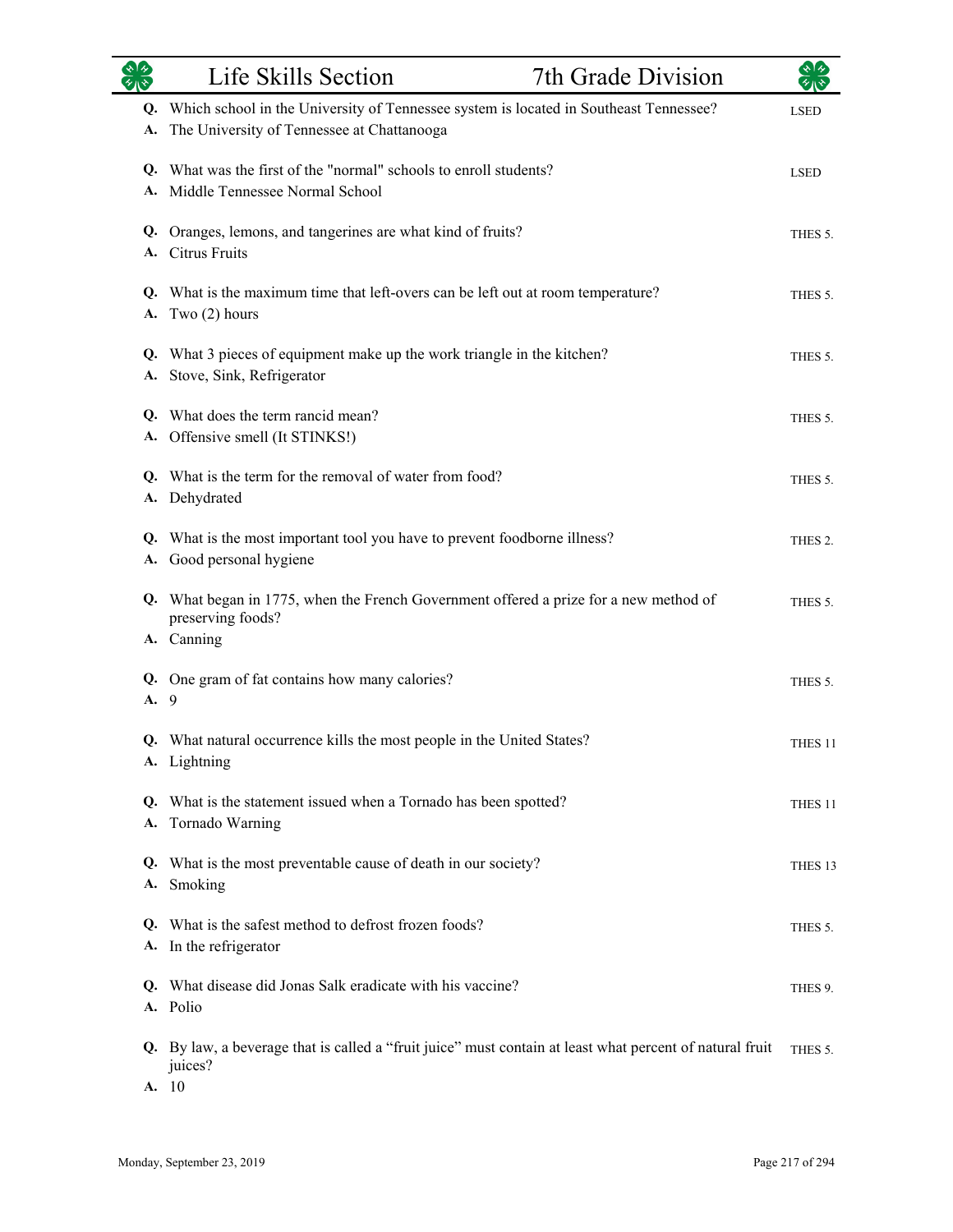| <b>OR</b> | Life Skills Section                                                                                                                                                                                                                | 7th Grade Division | $\star$ $\star$    |
|-----------|------------------------------------------------------------------------------------------------------------------------------------------------------------------------------------------------------------------------------------|--------------------|--------------------|
|           | Q. What is the largest voluntary health organization in the world?<br>A. American Cancer Society                                                                                                                                   |                    | THES 9.            |
|           | Q. What method of cooking comes from the French word meaning "to jump" and is usually done to<br>onions and mushrooms?                                                                                                             |                    | THES 5.            |
|           | A. Saute (pronounced SAW-TAY)                                                                                                                                                                                                      |                    |                    |
| А.        | Q. What is the phone number for the Tennessee Poison Control Center?<br>1-800-222-1222 or 1-423-222-1222                                                                                                                           |                    | THES <sub>11</sub> |
|           | Q. What is a drug which can only be purchased with a physician's order?<br>A. Prescription Drugs                                                                                                                                   |                    | THES <sub>13</sub> |
|           | Q. What vitamin helps your body utilize calcium better?<br>A. Vitamin D                                                                                                                                                            |                    | THES 5.            |
| Q.<br>А.  | What are proteins in food which aid in the maturing of food?<br>Enzymes                                                                                                                                                            |                    | THES 5.            |
|           | Q. What is the term for the exposing of a liquid to high temperatures allowing for the destruction of<br>harmful organisms without major chemical changes to the substance?<br>A. Pasteurization (pronounced PASS-TER-UH-ZAY-SHUN) |                    | THES 5.            |
|           |                                                                                                                                                                                                                                    |                    |                    |
| Q.<br>А.  | What group of diseases is characterized by uncontrolled growth and spread of abnormal cells?<br>Cancer                                                                                                                             |                    | THES 9.            |
|           | Q. What Nashville university is located on the grounds of the former home of Adelicia Acklen?<br>(Pronounced ADD-UH-LEE-SH-UH ACK-LYNN)<br>A. Belmont                                                                              |                    | <b>LSED</b>        |
|           | Q. Where does Tennessee rank in the nation for childhood obesity?<br>A. Fifth (5th) Highest!                                                                                                                                       |                    | THES 9.            |
|           | Q. What is the addictive agent found in Tobacco?<br>A. Nicotine                                                                                                                                                                    |                    | THES <sub>13</sub> |
|           | Q. In what direction do Tornados generally travel?<br>A. Northeast                                                                                                                                                                 |                    | THES 11            |
| Q.        | Which type of cancer kills the most people in the United States?<br>A. Lung Cancer                                                                                                                                                 |                    | THES 9.            |
|           | Q. What is defined as a substance that, when put into your body, can alter the way your body<br>works?                                                                                                                             |                    | THES <sub>13</sub> |
|           | A. Drugs                                                                                                                                                                                                                           |                    |                    |
| Q.<br>А.  | When mowing on slopes with a push mower, in which direction should you mow?<br>Across the slope                                                                                                                                    |                    | THES 10            |

 $\overline{\phantom{0}}$ 

÷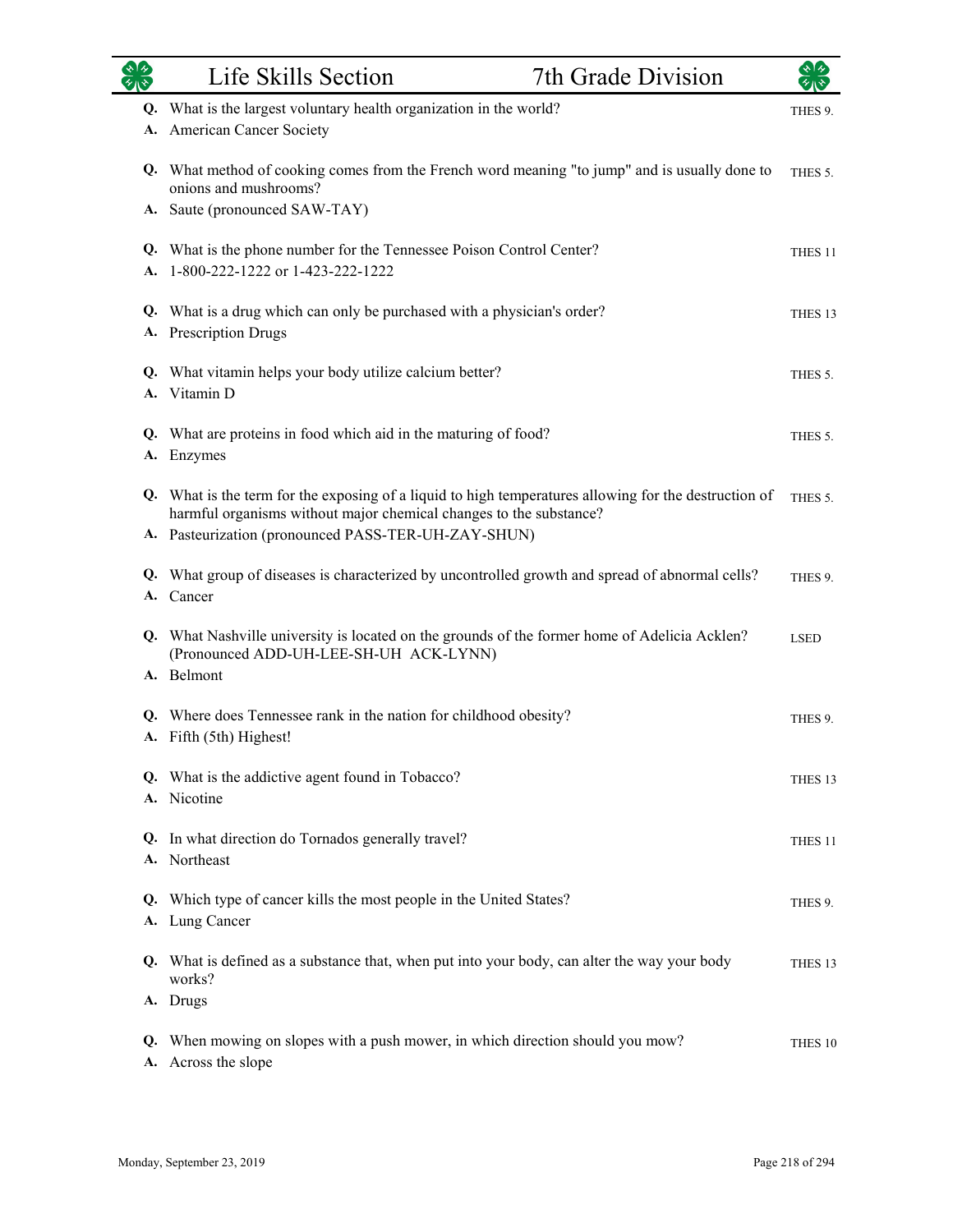|          | Life Skills Section<br>7th Grade Division                                                                                                                 |                    |
|----------|-----------------------------------------------------------------------------------------------------------------------------------------------------------|--------------------|
| Q.       | What is the term for the reduction in the size of particles suspended in a liquid by the use of high<br>pressure?                                         | THES 5.            |
|          | A. Homogenization (pronounced HUM-AH-GIN-UH-ZAY-SHUN)                                                                                                     |                    |
|          | Q. What is the name for vitamin B1?                                                                                                                       | THES 5.            |
| A.       | Thiamin (pronounced THY UH MUN)                                                                                                                           |                    |
| Q.<br>A. | To prevent concussions when cycling, what piece of equipment should you wear?<br>Helmet                                                                   | THES 10            |
|          | Q. What is a "PFD" as it relates to safety?                                                                                                               | THES 10            |
|          | A. A Personal Flotation Device                                                                                                                            |                    |
|          | Q. What do the letters C P R stand for?<br>A. Cardiopulmonary Resuscitation (pronounced CAR-DEE-O-PULL-MON-AIR-EE REE-SUS-<br>UH-TAY-SHUN)                | THES 10            |
|          | Q. What class tornado would have winds of 100 miles per hour?<br>A. F-1                                                                                   | THES <sub>11</sub> |
| Q.       | How are ingredients on a food label listed by nutritional importance?<br>A. From most to least                                                            | THES 5.            |
|          | Q. What mineral helps the thyroid gland to work properly and is usually found in salt?<br>A. Iodine                                                       | THES 5.            |
| Q.<br>A. | What is the recommended amount of exercise time a child or teenager should get daily?<br>60 minutes (revised with 2005 new Food Guide Pyramid)            | THES 4.            |
| A.       | Q. What is the cancer causing radioactive gas that can seep into your home from underground?<br>Radon                                                     | THES 9.            |
|          | Q. What is the leading cause of infant deaths in Tennessee?<br>A. Low birth weight                                                                        | THES 9.            |
|          | Q. What type drug can be bought without a physician's order?<br>A. Over-the-Counter Drug                                                                  | THES 13            |
|          | Q. Which class of fire occurs in electrical wiring and electronic equipment?<br>A. Class "C" fire                                                         | THES 10            |
|          | Q. In emergency preparedness, what do we call the circular diagram containing the words: Prepare,<br>Respond, Recover, Mitigate?<br>A. The Disaster Cycle | THES 11            |
|          | Q. What is the nutrient needed to prevent anemia?<br>A. Iron                                                                                              | THES 5.            |
| Q.       | What is the term for predicting what the weather will do?<br>A. Forecasting                                                                               | THES <sub>11</sub> |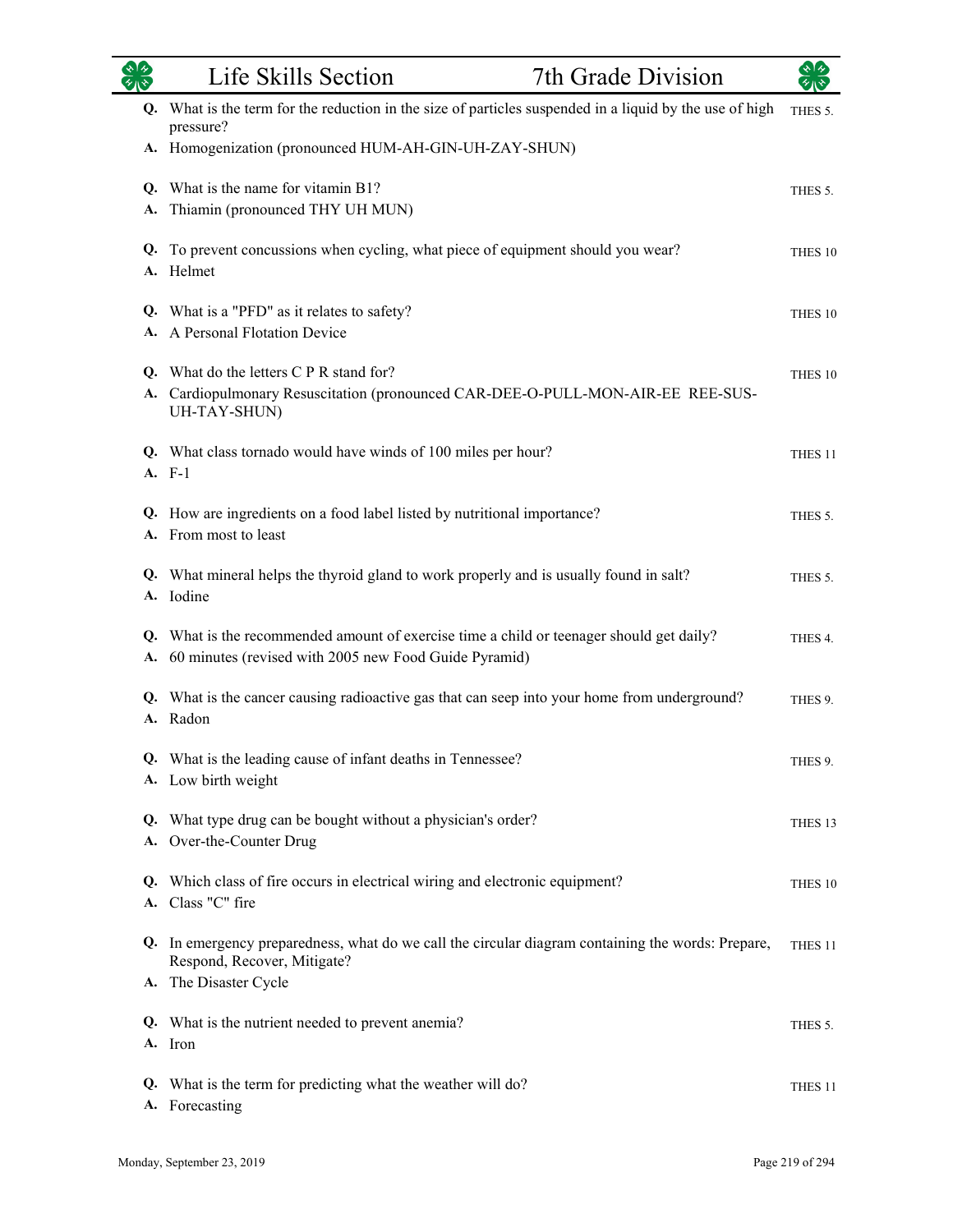|          | Life Skills Section                                                                                                     | 7th Grade Division |         |
|----------|-------------------------------------------------------------------------------------------------------------------------|--------------------|---------|
|          | Q. At what temperature should cold foods be stored?<br>A. $40^{\circ}$ F or colder                                      |                    | THES 5. |
|          | Q. In canning, what is the space left at the top of the container called?<br>A. Head Space                              |                    | THES 5. |
|          | Q. What can be added to fruit to prevent it from browning in the freezer?<br>A. Ascorbic Acid (pronounced AS-SCORE-BIC) |                    | THES 5. |
|          | Q. What is the proper name for deer meat?<br>A. Venison                                                                 |                    | THES 5. |
| Q.       | What is the number one state in the United States for SPAM consumption?<br>A. Hawaii                                    |                    | THES 5. |
|          | Q. What is the meat from young dairy and beef calves?<br>A. Veal                                                        |                    | THES 5. |
|          | Q. What is the nutrient of food needed to build and repair body tissues?<br>A. Protein                                  |                    | THES 5. |
| А.       | Q. At what temperature should your refrigerator be set?<br>Between 32 degrees and 40 degrees Fahrenheit                 |                    | THES 5. |
|          | Q. What is the term used for when a liquid becomes a soft semi-solid mass?<br>A. Coagulate                              |                    | THES 5. |
|          | Q. At what temperature should your home freezer be set on?<br>A. 0 degrees Fahrenheit                                   |                    | THES 5. |
|          | Q. What is the term for the drying out of frozen food that has been improperly packaged?<br>A. Freezer Burn             |                    | THES 5. |
| Q.       | What is the unit by which food energy is measured?<br>A. Calorie                                                        |                    | THES 5. |
| Q.       | What type of fat is liquid at room temperature?<br>A. Unsaturated                                                       |                    | THES 5. |
|          | Q. What single food item contributes the most dietary fat to the American diet?<br>A. Hamburger                         |                    | THES 5. |
| Q.<br>А. | Name the two types of dietary fiber?<br>Soluble and Insoluble                                                           |                    | THES 5. |
| A. 4     | Q. Carbohydrates provide how many calories per gram.                                                                    |                    | THES 5. |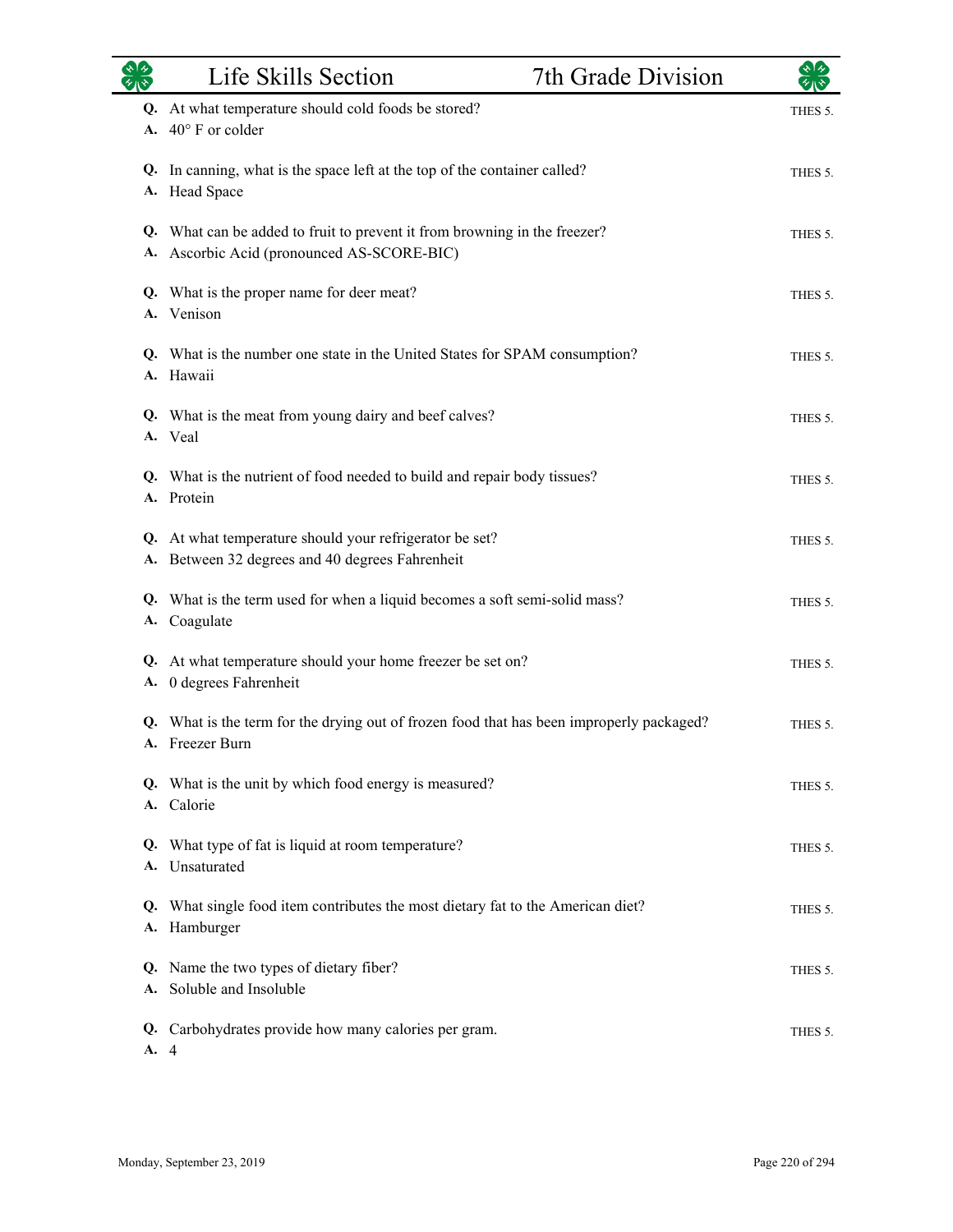

## Life Skills Section 7th Grade Division



THES 5.

- What vitamin is called the "Sunshine" vitamin? **Q.**
- A. Vitamin C (because citrus fruits are a good source of Vitamin C) (also will accept Vitamin D because the body produces Vitamin D when sunlight is absorbed by the skin)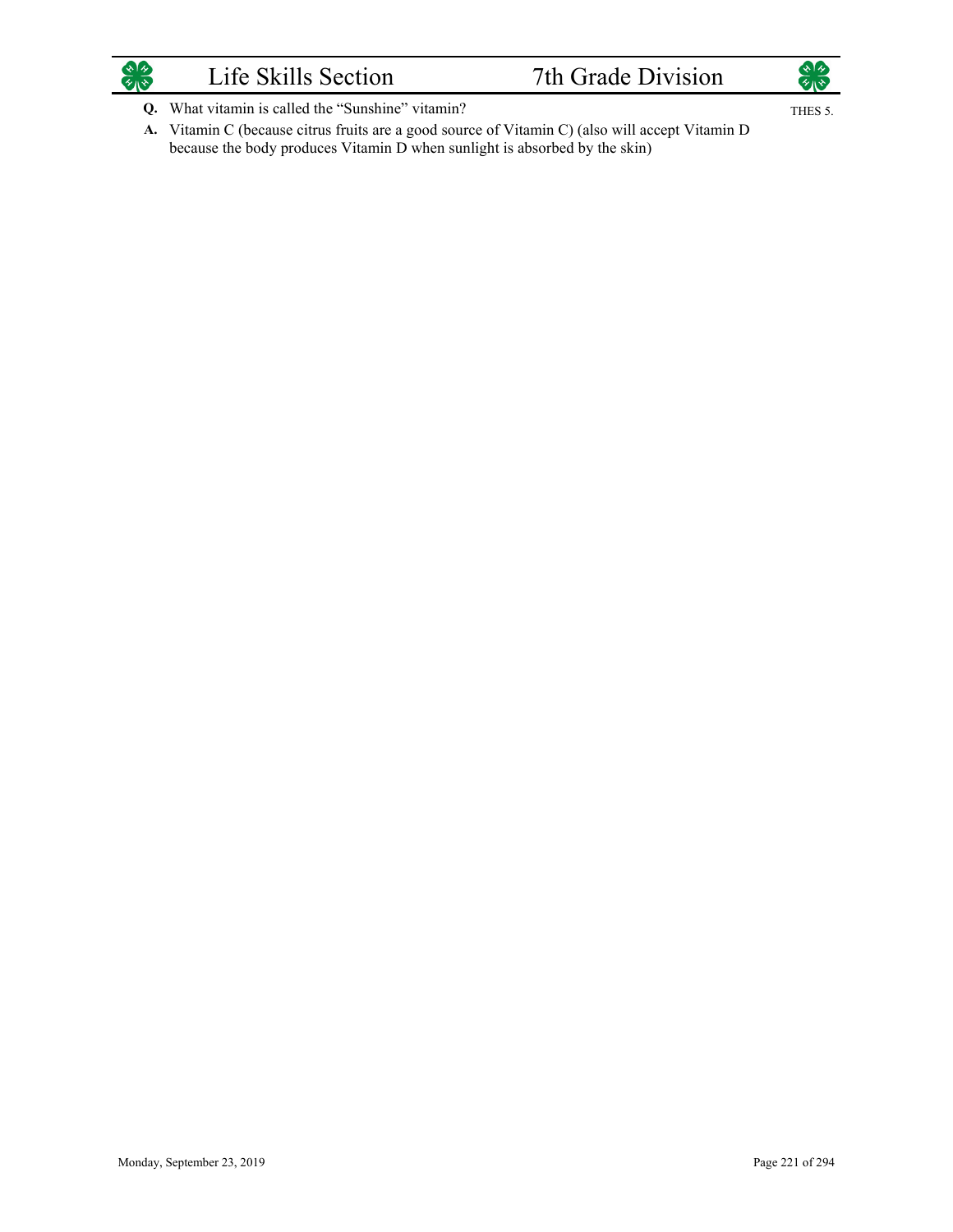| $\sqrt[3]{4}$ | <b>Science Section</b>                                                                                                          | 7th Grade Division | 刘夕       |
|---------------|---------------------------------------------------------------------------------------------------------------------------------|--------------------|----------|
|               | Q. If the reactants have a mass 5 grams before a Chemical reaction, what would you expect the<br>product's mass to be?          |                    | 7.PS1.4  |
|               | A. 5 grams also                                                                                                                 |                    |          |
|               | Q. What is a substance that is produced from a chemical reaction?<br>A. Product                                                 |                    | 7.PS1.4  |
| Q.            | What is a substance required to start a chemical reaction?<br>A. Reactant                                                       |                    | 7.PS1.4  |
| Q.<br>A.      | The rusting of iron would be an example of what kind of change?<br>Chemical Change                                              |                    | 7.PS1.5  |
| Q.<br>A.      | The toxicity and the flammability of a substance would be examples of what property?<br><b>Chemical Property</b>                |                    | 7.PS1.5  |
| Q.<br>A.      | In terms of shape what is the difference in plant cells and animal cells?<br>Plant Cells are rectangular Animal cells are round |                    | 7.LS1.3  |
| A.            | Q. Migration is an example of what kind of adaptation?<br>Behavioral                                                            |                    | 7.LS1.6  |
|               | Q. What type cell has a cell wall?<br>A. Plant Cell                                                                             |                    | 7.LS1.3  |
|               | Q. What are the building blocks of all life?<br>A. Cells                                                                        |                    | 7.LS1.1  |
| Q.            | A opossum playing dead is an example of what kind of adaptation?<br>A. Behavioral                                               |                    | 7.LS1.6  |
|               | Q. Which two gasses make up the greatest percentage of the atmosphere of the Earth?<br>A. Oxygen and Nitrogen                   |                    | 7.ESS3.1 |
|               | Q. The element Sodium is designated on the Periodic Table (PEER-E-ODD-TICK) as what?<br>A. Na                                   |                    | 7.PS1.5  |
| Q.            | What structure is responsible for the support and protection of the animal cell?<br>A. Cell membrane                            |                    | 7.LS1.1  |
|               | Q. What structure is responsible for the support and protection of the plant cell?<br>A. Cell wall                              |                    | 7.LS1.1  |
|               | Q. What is the cell wall of a plant composed of?<br>A. Cellulose                                                                |                    | 7.LS1.3  |
|               | Q. A section of DNA which codes a specific trait is know as what?<br>A. A Gene                                                  |                    | 7.LS3.2  |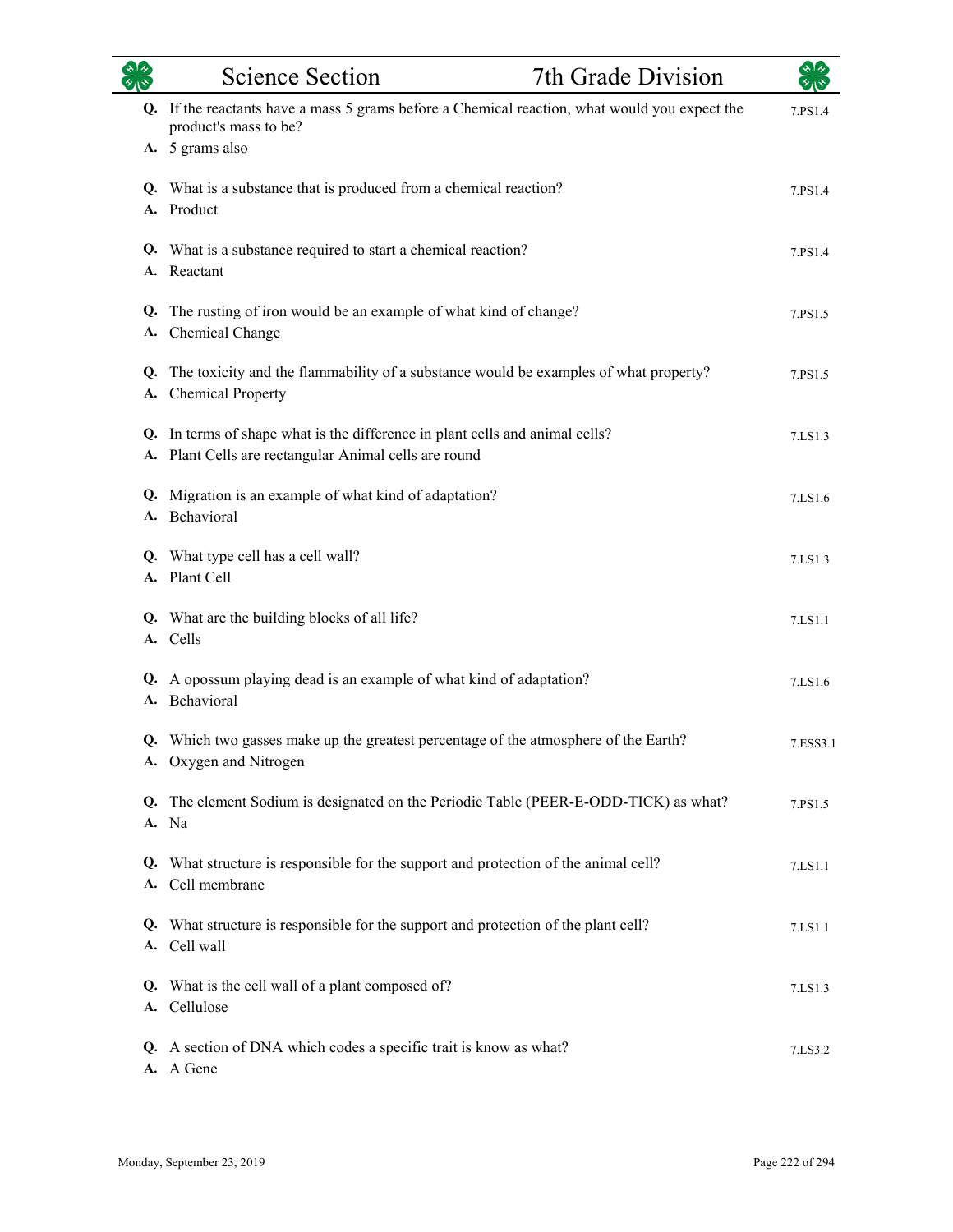| ぐしゃ | 7th Grade Division<br><b>Science Section</b>                                                                               |          |
|-----|----------------------------------------------------------------------------------------------------------------------------|----------|
|     | Q. What a term for the gentic material of a given organism?<br>A. Genome (GEE-NOAM)                                        | 7.LS3.2  |
|     | Q. What is the threadlike structure of nucleic acids found in the nucleus of the cell which carries<br>gentic information? | 7.LS3.2  |
|     | A. Chromosome (Pronounced K-ROAM-UH-SOAM)                                                                                  |          |
|     | Q. Which type of reproduction would produce an offspring that is genetically unique?<br>A. Sexual Reproduction             | 7.LS1.7  |
|     | Q. What is a zygote? (Pronounced ZI-GOAT)<br>A. A fertilized egg                                                           | 7.LS3.2  |
|     | Q. Vultures having a bald head and a good sense of smell is an example of what type of Adaptation<br>(ADAP-TAY-SHUN)?      | 7.LS1.6  |
|     | A. Structural Adaptation                                                                                                   |          |
|     | Q. What are tiny cell structures that carry out specific functions within the cell?<br>A. Organelles                       | 7.LS1.1  |
|     | Q. The element Chlorine is designated on the Periodic Table (PEER-E-ODD-TICK) as what?<br>A. Cl                            | 7.PS1.5  |
| A.  | Q. What is a genotype? (pronounced JEAN-O-TYPE)<br>The genetic makeup of an organism?                                      | 7.LS3.2  |
|     | Q. Which two gasses make up the greatest percentage of the atmosphere of the Earth?<br>A. Oxygen and Nitrogen              | 7.ESS3.1 |
|     | Q. What is termed as a specific physical characteristic which varies from one individual to another?<br>A. A trait         | 7.LS3.2  |
|     | Q. What is the study of Heredity called?<br>A. Genetics                                                                    | 7.LS3.2  |
|     | Q. The element Iron is designated on the Periodic Table (PEER-E-ODD-TICK) as what?<br>A. Fe                                | 7.PS1.5  |
| A.  | Q. What is a phenotype? (pronounced FEAN-O-TYPE)<br>An animals physical characteristics                                    | 7.LS3.2  |
|     | Q. Zebras herding together to protect the herd is an example of what type of Adaptation (ADAP-<br>TAY-SHUN)?               | 7.LS1.6  |
|     | A. Behavioral Adaptation                                                                                                   |          |
|     | Q. Plants produce oxygen during what process?<br>A. Photosynthesis                                                         | 7.LS1.9  |
| Q.  | What is appromimately equal to the number of protons and neutrons found in an atom?<br>A. Atomic Mass                      | 7.PS1.5  |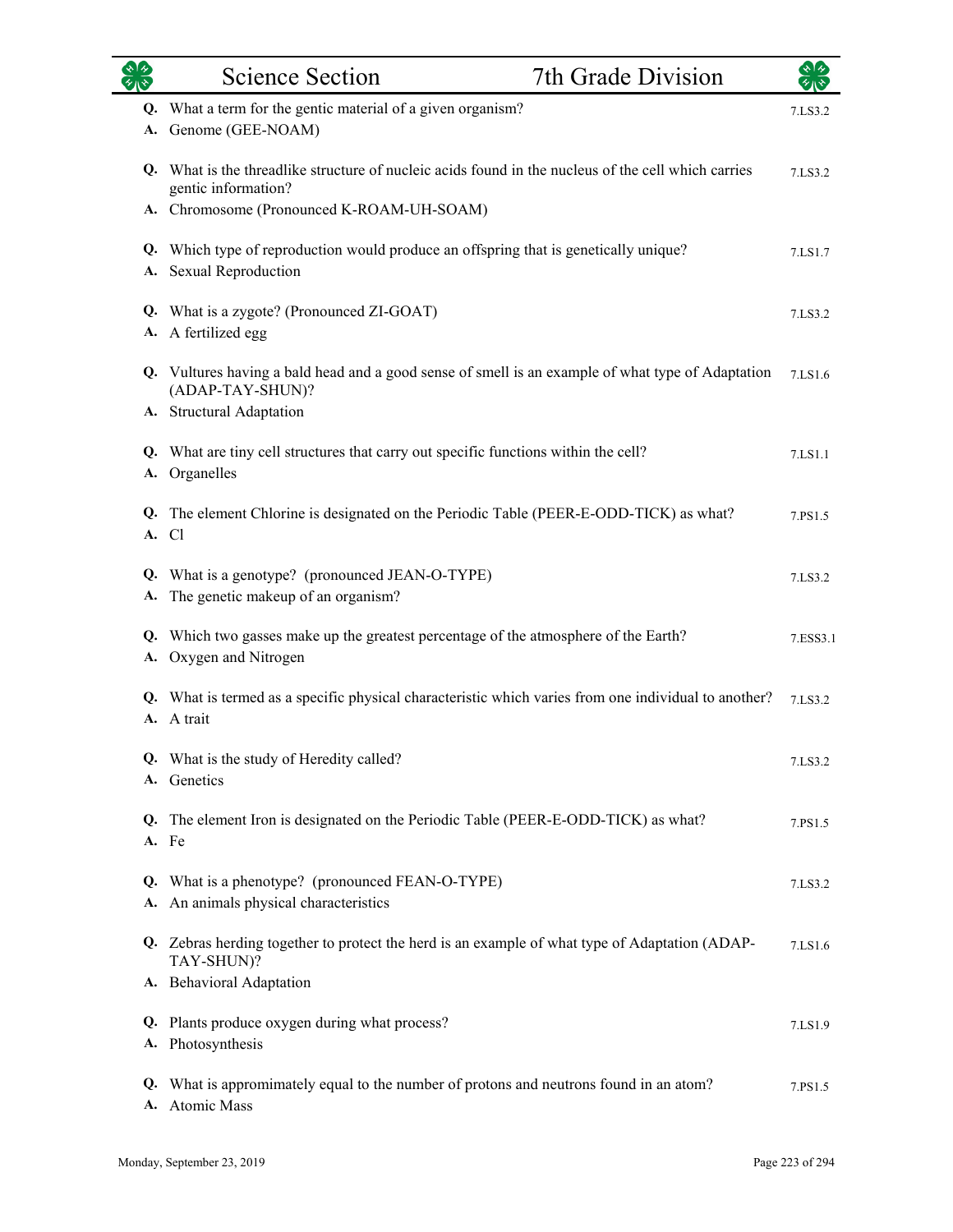|          | <b>Science Section</b>                                                                                                                                      | 7th Grade Division |         |
|----------|-------------------------------------------------------------------------------------------------------------------------------------------------------------|--------------------|---------|
|          | Q. What structure is responsible for coordinating growth, metabolism, and the reproduction of the<br>cell?                                                  |                    | 7.LS1.1 |
|          | A. The nucleus                                                                                                                                              |                    |         |
| Q.<br>A. | What is a trait which allows an organism to survive and reproduce in its environment?<br>Adaptation (ADAP-TAY-SHUN)                                         |                    | 7.LS1.6 |
| Q.<br>A. | What organelle within the cell is responsible for photosynthesis?<br>Chloroplasts                                                                           |                    | 7.LS1.1 |
| Q.<br>А. | What organelle within the cell breaks down food molecules and dead or injured cells?<br>(Pronounced LIE-SO-SOAM)<br>Lysosome                                |                    | 7.LS1.1 |
| Q.<br>A. | What regulates passage of materials in and out of the the cell nucleus?<br>Nuclear Membrane                                                                 |                    | 7.LS1.1 |
|          | Q. Which type of cell would have one large central vacuole? (Pronounced VACK -U- UL)<br>A. Plant Cells                                                      |                    | 7.LS1.3 |
| Q.<br>A. | What is the network of canals within the cell use to treansport and store substances?<br>Endoplasmic Reticulum (Pronounced IN-DOE-PLAS-MICK REE-TICK-U-LUM) |                    | 7.LS1.1 |
| A.       | Q. What structure is responsible for the support and protection of the animal cell?<br>Cell membrane                                                        |                    | 7.LS1.3 |
| Q.<br>A. | What organelle within the cell is know as the powerhouse of the cell?<br>Mitochondria (Pronounced MITE-UH-CON-DREE-UH)                                      |                    | 7.LS1.1 |
| Q.<br>A. | What structure is responsible for the support and protection of the plant cell?<br>Cell wall                                                                |                    | 7.LS1.3 |
|          | Q. What organelle within the cell produces proteins?<br>A. Ribosomes (Pronounced RIBE-O-SOAMS)                                                              |                    | 7.LS1.1 |
| Q.<br>A. | Balling up a sheet of aluminum foil would be an example of what kind of change?<br>Physical Change                                                          |                    | 7.PS1.5 |
|          | Q. A Black Bear hibernating in the winter is an example of what type of Adaptation (ADAP-TAY-<br>SHUN)?                                                     |                    | 7.LS1.6 |
|          | A. Behavioral Adaptation                                                                                                                                    |                    |         |
|          | Q. An action taken by the organism to aid in survival is what kind of adaptation (ADAP-TAY-<br>SHUN)?                                                       |                    | 7.LS1.6 |
|          | A. Behavioral Adaptation                                                                                                                                    |                    |         |
| Q.       | What are the building blocks of all life?<br>A. Cells                                                                                                       |                    | 7.LS1.3 |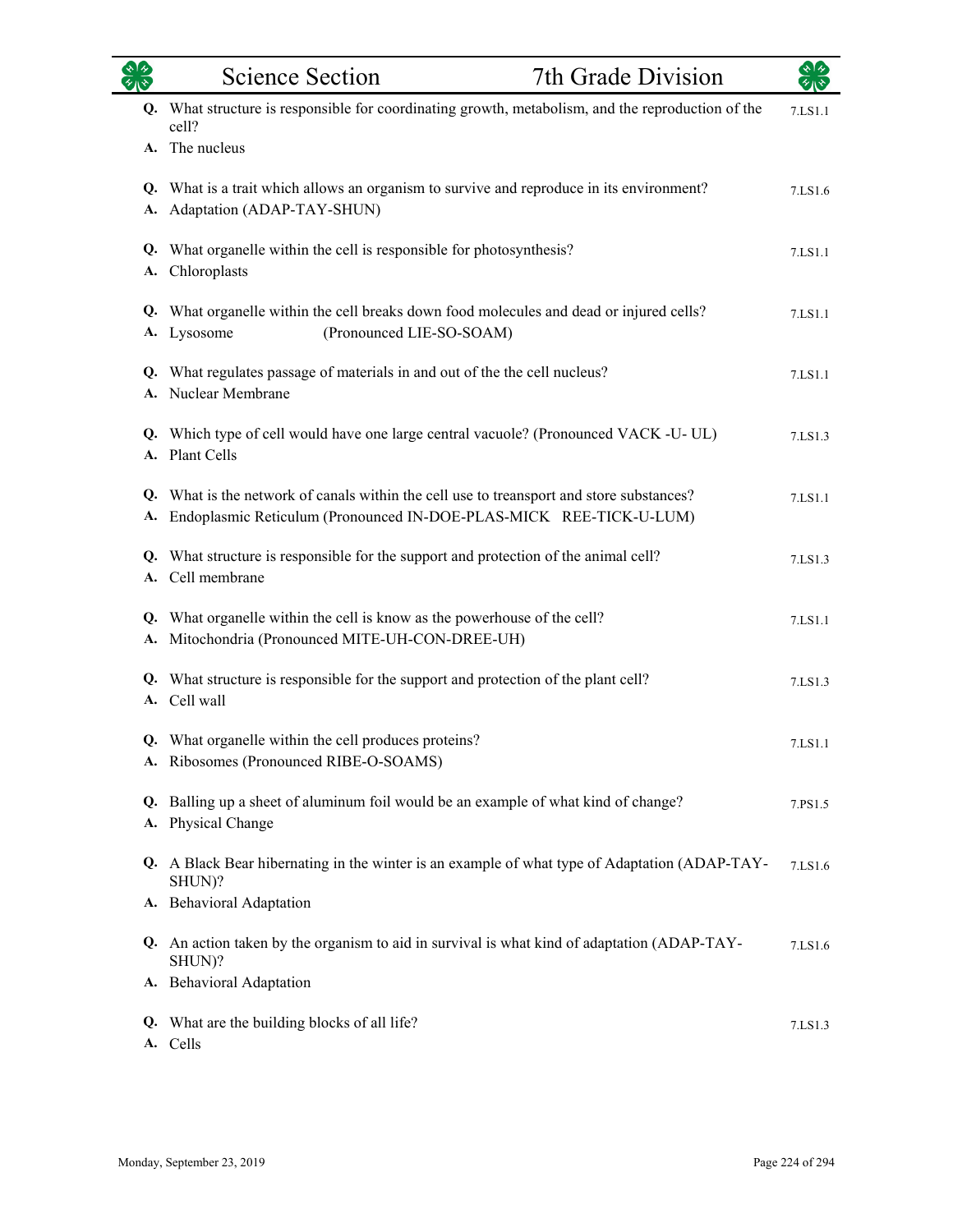|          | <b>Science Section</b>                                                                                                                    | 7th Grade Division |         |
|----------|-------------------------------------------------------------------------------------------------------------------------------------------|--------------------|---------|
|          | Q. What structure is responsible for coordinating growth, metabolism, and the reproduction of the<br>cell?                                |                    | 7.LS1.3 |
|          | A. The nucleus                                                                                                                            |                    |         |
| A.       | Q. What structure in the cell is responsible for storing the cells DNA?<br>The nucleus                                                    |                    | 7.LS1.3 |
| A.       | Q. Which type of cell would have cilia?<br>Animal Cells                                                                                   |                    | 7.LS1.3 |
| Q.<br>A. | Atoms will react chemically in the same way if they are in the same what?<br>The same group or family                                     |                    | 7.PS1.5 |
|          | Q. What organelle within the cell stores water and other materials?<br>A. The Vacuole<br>(Pronounced Vack-U-ULL)                          |                    | 7.LS1.1 |
| A.       | Q. Which type of cell would have Lysomes?<br>Animal Cells                                                                                 |                    | 7.LS1.1 |
|          | Q. What are the thre main structures of a cell?<br>A. Membrane, nucleus, cytoplasm                                                        |                    | 7.LS1.3 |
| Q.<br>А. | What are the three main structures of a cell?<br>Membrane, nucleus, cytoplasm                                                             |                    | 7.LS1.1 |
|          | Q. In terms of shape what is the difference in plant cells and animal cells?<br>A. Plant Cells are rectangular Animal cells are round     |                    | 7.LS1.1 |
|          | Q. What is the basic unit of all living things?<br>A. Cells                                                                               |                    | 7.LS1.1 |
|          | Q. What type cell has a cell wall?<br>A. Plant Cell                                                                                       |                    | 7.LS1.1 |
|          | Q. What organelle within the cell provides energy for celluar respiration?<br>A. Mitochondria (Pronounced MITE-UH-CON-DREE-UH)            |                    | 7.LS1.1 |
| Q.       | Which type of cell would have one large central vacuole? (Pronounced VACK -U-UL)<br>A. Plant Cells                                        |                    | 7.LS1.1 |
| A.       | Q. What structure in the cell is responsible for storing the cells DNA?<br>The nucleus                                                    |                    | 7.LS1.1 |
| Q.<br>А. | What is classified as an animal that is cold-blooded is able to live in both water and on land?<br>Amphibian                              |                    | 7.LS1.3 |
| Q.       | What is the change which affects the size, shape, or color of a substance but does not affect its<br>composition?<br>A. A Physical Change |                    | 7.PS1.5 |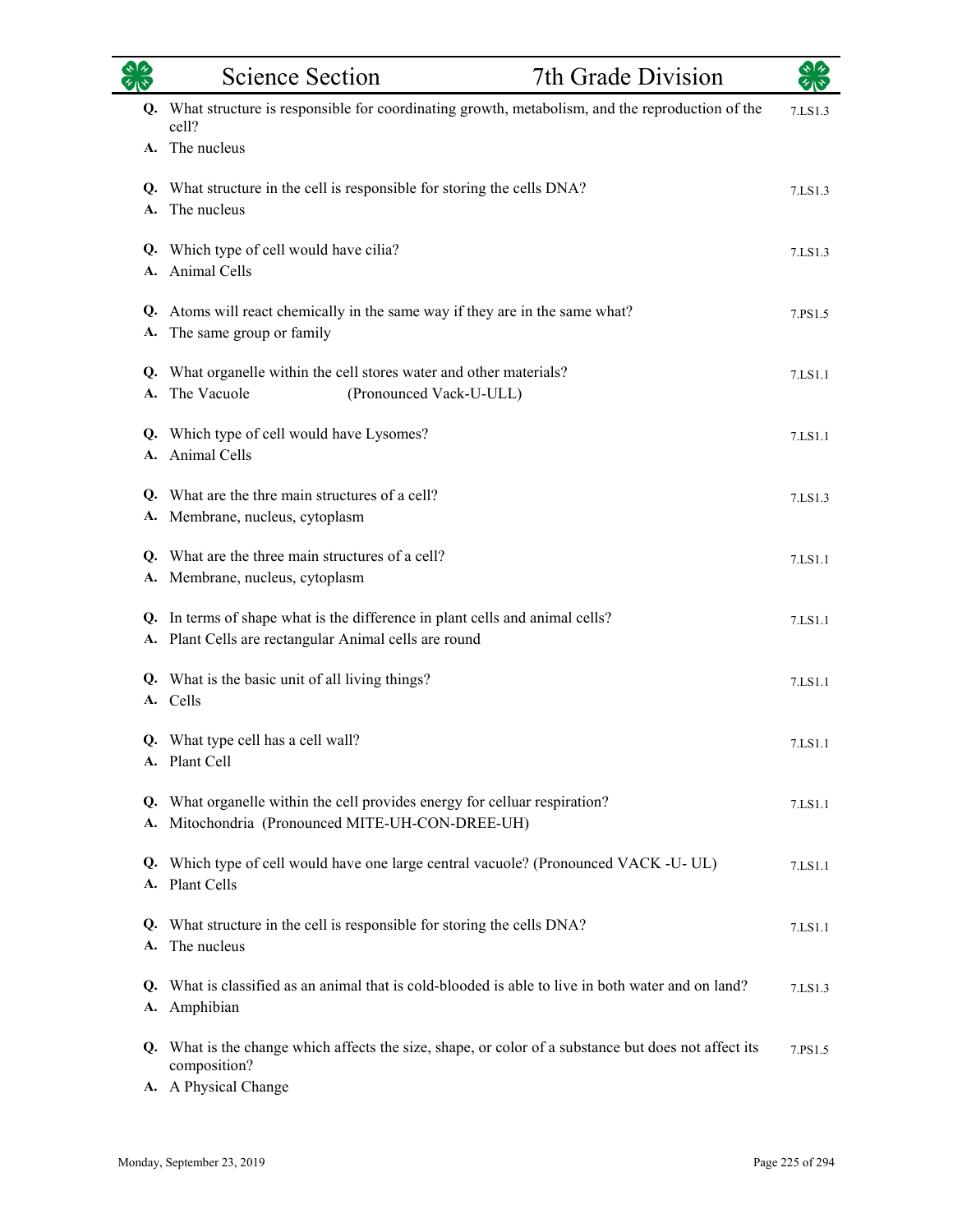| 幼心       | <b>Science Section</b>                                                                                                                    | 7th Grade Division | $\star$ $\star$ |
|----------|-------------------------------------------------------------------------------------------------------------------------------------------|--------------------|-----------------|
| A.       | Q. Which type of cell would have cilia?<br>Animal Cells                                                                                   |                    | 7.LS1.1         |
|          | Q. What organelle within the cell contains the DNA?<br>A. Nucleus                                                                         |                    | 7.LS1.1         |
|          | Q. Which type of cell would have Lysomes?<br>A. Animal Cells                                                                              |                    | 7.LS1.3         |
| Q.<br>А. | What is the jellylike fluid inside the cell in which the organelles are suspended?<br>Cytoplasm                                           |                    | 7.LS1.1         |
| Q.<br>А. | The color or texture of a substance would be examples of what property?<br><b>Physical Property</b>                                       |                    | 7.PS1.5         |
|          | Q. What is the cell wall of a plant composed of?<br>A. Cellulose                                                                          |                    | 7.LS1.1         |
|          | Q. What is a substance consisting of two or more atoms from different elements that can be<br>seperated by physial means?<br>A. A Mixture |                    | 7.PS1.3         |
|          | Q. Chemically speaking table salt would be classified as a what?<br>A. A Compound                                                         |                    | 7.PS1.3         |
|          | Q. Elements arranged in a column on the Periodic Table (PEER-E-ODD-TICK) are called what?<br>A. Groups                                    |                    | 7.PS1.5         |
|          | Q. Elements arranged in a row on the Periodic Table (PEER-E-ODD-TICK) are called what?<br>A. Periods                                      |                    | 7.PS1.5         |
|          | Q. The element Hydrogen is designated on the Periodic Table (PEER-E-ODD-TICK) as what?<br>A. H                                            |                    | 7.PS1.5         |
| Q.<br>А. | Chemically speaking air would be classified as a what?<br>A Mixture                                                                       |                    | 7.PS1.3         |
| Q.       | The element Gold is designated on the Periodic Table (PEER-E-ODD-TICK) as what?<br>A. Au                                                  |                    | 7.PS1.5         |
| Q.<br>А. | Within a period of the Periodic Table (PEER-E-ODD-TICK) what increases from left to right?<br>The Atomic Number                           |                    | 7.PS1.5         |
| Q.       | What is a substance consisting of two or more atoms from different elements bound together<br>chemically?<br>A. A Compound                |                    | 7.PS1.3         |
| Q.<br>А. | What are the basic substances which make up the Periodic Table (PEER-E-ODD-TICK)?<br>Elements                                             |                    | 7.PS1.5         |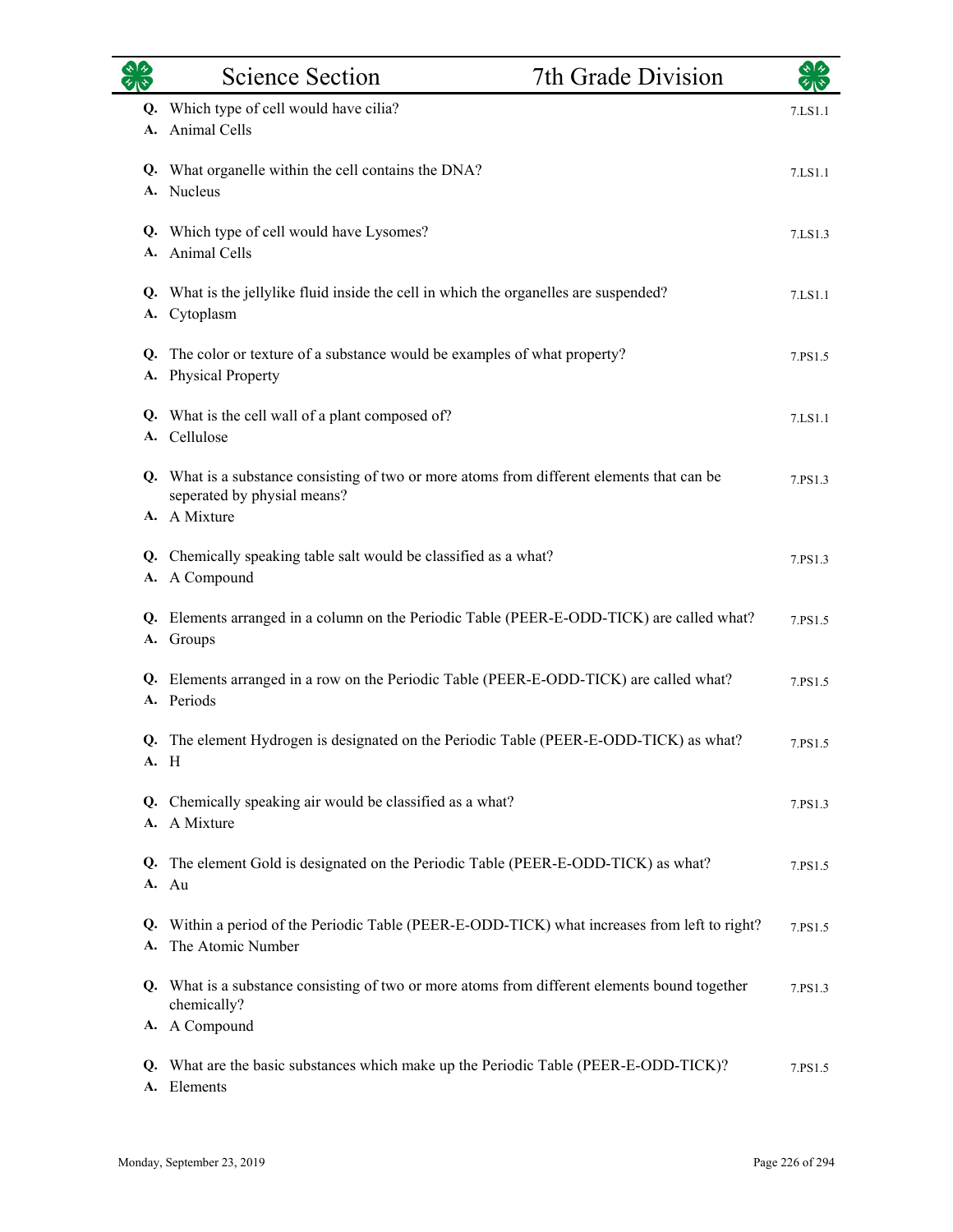|            | <b>Science Section</b>                                                                                                                                       | 7th Grade Division |         |
|------------|--------------------------------------------------------------------------------------------------------------------------------------------------------------|--------------------|---------|
|            | Q. What is a substance which has properties different than its componets?<br>A. A Compound                                                                   |                    | 7.PS1.3 |
|            | Q. Chemically speaking a peanut butter and jelly sandwich would be classified as a what?<br>A. A Mixture                                                     |                    | 7.PS1.3 |
|            | Q. Chemically speaking water would be classified as a what?<br>A. A Compound                                                                                 |                    | 7.PS1.3 |
|            | Q. Digesting food would be an example of what kind of change?<br>A. Chemical Change                                                                          |                    | 7.PS1.5 |
|            | Q. Chemically speaking soil would be classified as a what?<br>A. A Mixture                                                                                   |                    | 7.PS1.3 |
|            | Q. A group of animals that are more like each other than they are alike any other group of animals<br>are called what?<br>A. A species                       |                    | 7.LS1.3 |
|            | Q. Why is Helium a safer substance to use in a Blimp than Hydrogen?<br>A. It is less Reactive (therefore less flammable)                                     |                    | 7.PS1.5 |
| A. O       | Q. The element Oxygen is designated on the Periodic Table (PEER-E-ODD-TICK) as what?                                                                         |                    | 7.PS1.5 |
| Q.<br>A. N | The element Nitrogen is designated on the Periodic Table (PEER-E-ODD-TICK) as what?                                                                          |                    | 7.PS1.5 |
| Q.         | The total amount of matter found in an atom is designated as that atom's what?<br>A. Atomic Mass                                                             |                    | 7.PS1.5 |
|            | Q. What is a one or two letter notation used to represent an atom of a particular element?<br>A. Chemical Symbol                                             |                    | 7.PS1.5 |
|            | Q. Related to the Periodic Table (PEER-E-ODD-TICK) how are elements which have no metallic<br>propteries classified?<br>A. Nonmetals                         |                    | 7.PS1.5 |
|            | Q. From a chemical standpoint how would you classify the substance H20 (H-2-0-)?<br>A. A compound                                                            |                    | 7.PS1.5 |
| Q.         | From a chemical standpoint how would you classify the substance Fe (F-E)?<br>A. An element                                                                   |                    | 7.PS1.5 |
| A.         | Q. What is the term for the number of protons found in the nucleus of an atom?<br>The Atomic Number                                                          |                    | 7.PS1.5 |
| A.         | Q. An actual change in the physical make-up of an organism to aid in survival is what kind of<br>adaptation (ADAP-TAY-SHUN)?<br><b>Structural Adaptation</b> |                    | 7.LS1.6 |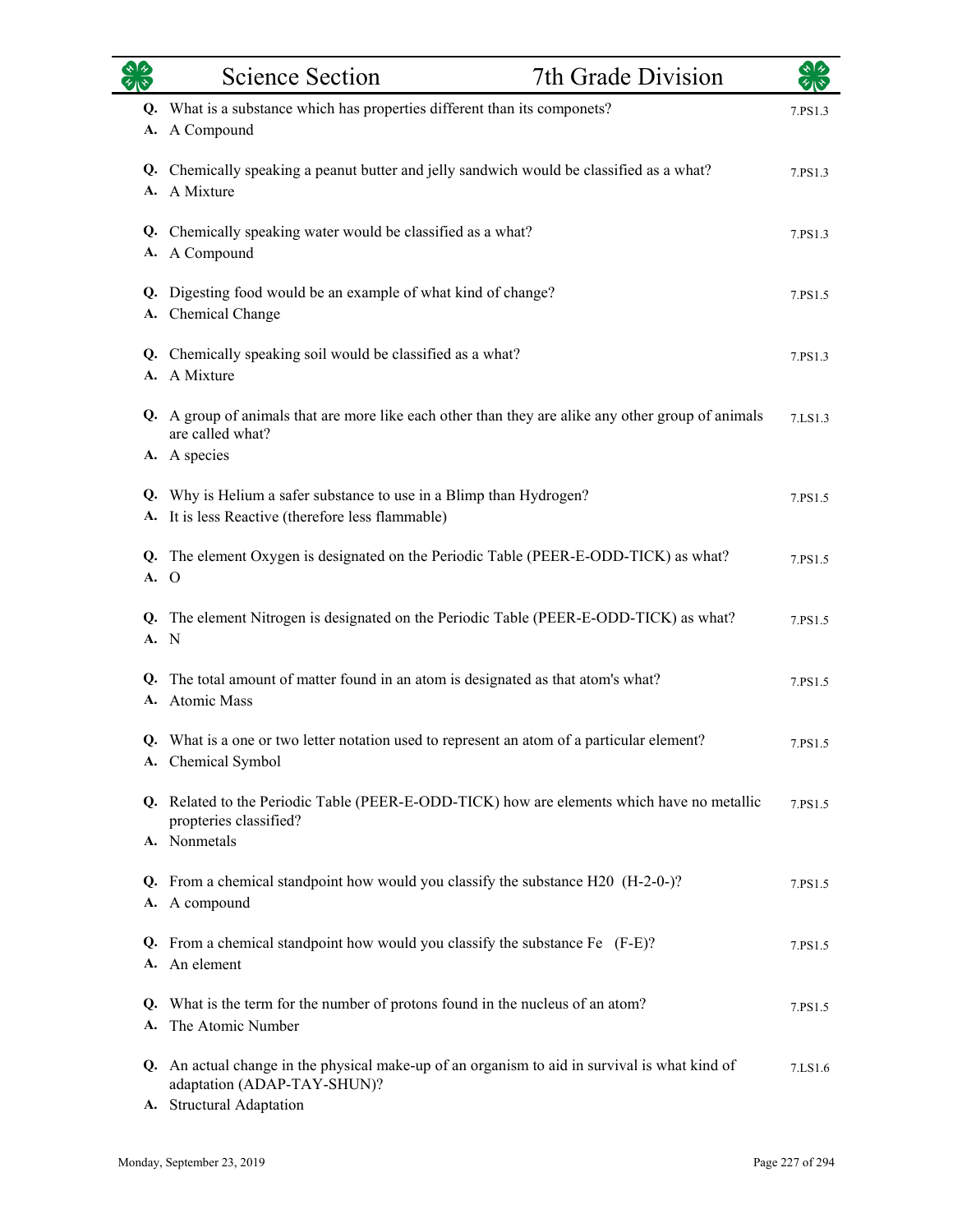|          | <b>Science Section</b>                                                                                                        | 7th Grade Division |         |
|----------|-------------------------------------------------------------------------------------------------------------------------------|--------------------|---------|
|          | Q. Chemically speaking baking soda would be classified as a what?<br>A. A Compound                                            |                    | 7.PS1.3 |
|          | Q. A difference between members of the same population is a what?<br>A. Variation                                             |                    | 7.LS1.6 |
|          | Q. What is another term for having a variety of life in a given place?<br>A. Biodiversity (BYO-DUH-VERSE-UH-TEE)              |                    | 7.LS1.6 |
|          | Q. The scientific law that basicily states that mass can neither be created or destroyed is known as<br>what?                 |                    | 7.PS1.4 |
|          | A. Law of Conservation of Mass                                                                                                |                    |         |
|          | Q. What are the fundamental particles which make up matter?<br>A. Atoms                                                       |                    | 7.PS1.1 |
| A.       | Q. What is the table which arranges the chemical elements into groups and properties?<br>The Periodic Table (PEER-E-ODD-TICK) |                    | 7.PS1.5 |
|          | Q. Elements that are similar would be found where in the Periodic Table (PEER-E-ODD-TICK)?<br>A. In the same column           |                    | 7.PS1.5 |
|          | Q. What is the universal solvent?<br>A. Water                                                                                 |                    | 7.PS1.5 |
|          | Q. What is the term for when a parent cell splits into two identical offspring cells?<br>A. Binary Fission                    |                    | 7.LS1.7 |
|          | Q. What are gases which are odorless, colorless and react very little with other elements?<br>A. Noble Gases                  |                    | 7.PS1.5 |
|          | Q. Animals basiclly breathe in what and exhale what?<br>A. Breathe in Oxygen and exhale Carbon Dioxide                        |                    | 7.LS1.9 |
| Q.<br>А. | What is the term for the water movment through plants?<br>Transpiration (pronouned TRANS-PER-RAY-SHUN)                        |                    | 7.LS1.9 |
| Q.<br>A. | What type of reproduction will combine the gentic material of two parents?<br><b>Sexual Reproduction</b>                      |                    | 7.LS1.7 |
| Q.<br>А. | What type of reproduction produces offspring identical to one parent?<br><b>Asexual Reproduction</b>                          |                    | 7.LS1.7 |
|          | Q. A single celled organism lacking a membrane -bound nucleus or organelles would be classified<br>as a what?                 |                    | 7.LS1.7 |
|          | A. Prokaryote (pronouned PRO-CARRY-OAT)                                                                                       |                    |         |
| Q.<br>А. | Animals produce Carbon Dioxide during what process?<br>Respiration                                                            |                    | 7.LS1.9 |

 $\overline{\phantom{0}}$ 

÷.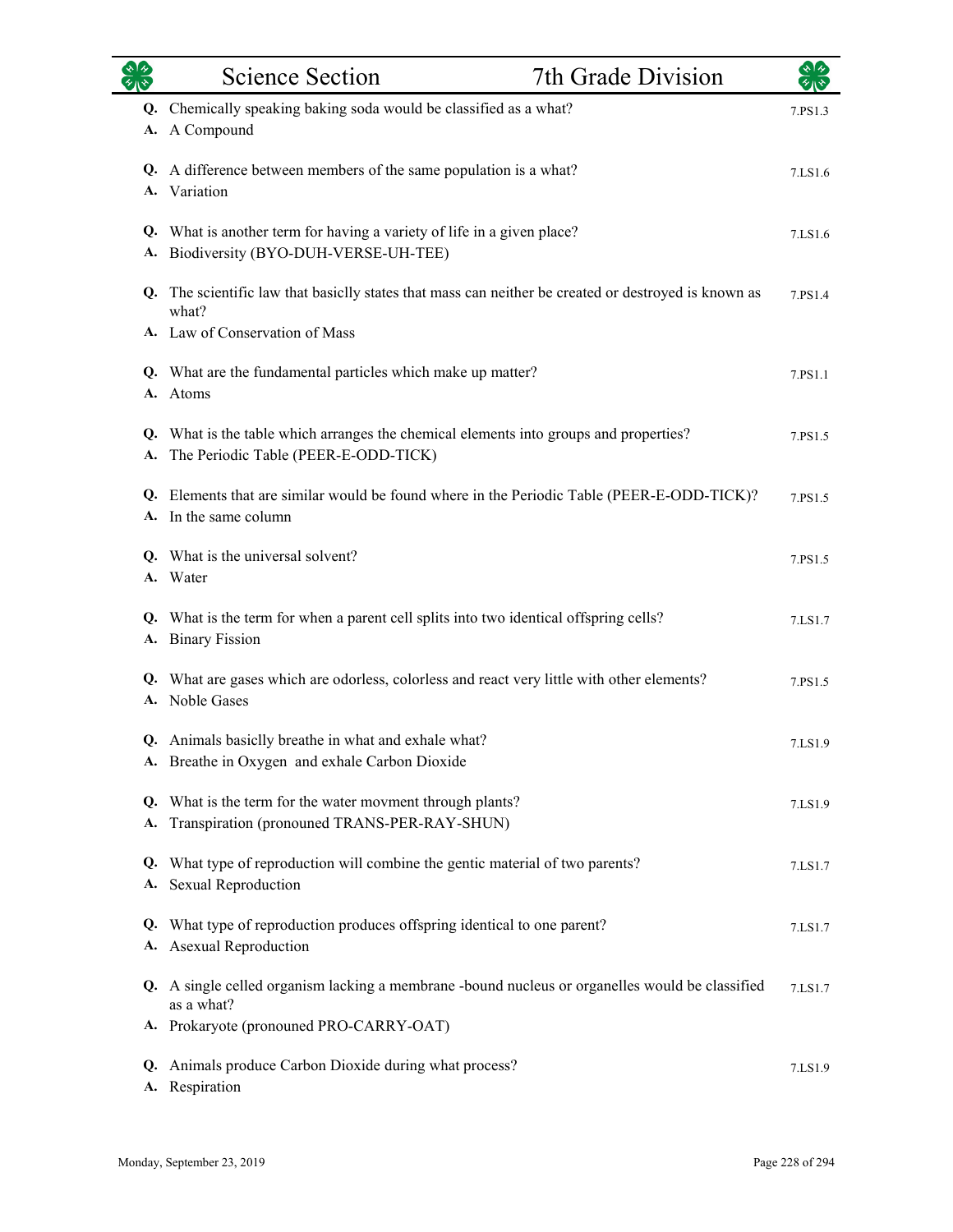| $\frac{1}{2}$ | Science Section                                                                                                           | 7th Grade Division | কাৰ     |
|---------------|---------------------------------------------------------------------------------------------------------------------------|--------------------|---------|
| A.            | Q. Binary fission is an example of what type of reproduction?<br><b>Asexual Reproduction</b>                              |                    | 7.LS1.7 |
| A. C          | Q. The element Carbon is designated on the Periodic Table (PEER-E-ODD-TICK) as what?                                      |                    | 7.PS1.5 |
|               | Q. Fragmentation (Pronounced Frag-MENT-TAY-SHUN) is an example of what type of<br>reproduction?                           |                    | 7.LS1.7 |
|               | A. Asexual Reproduction                                                                                                   |                    |         |
|               | Q. What is the term for when a parent organism breaks into pieces and each piece becomes a new<br>organism?               |                    | 7.LS1.7 |
|               | A. Fragmentation (Pronounced Frag-MENT-TAY-SHUN)                                                                          |                    |         |
| A.            | Q. What is a variant form of a given gene?<br>An Allele (UH-LEAL)                                                         |                    | 7.LS3.2 |
|               | Q. What is a diagram that can be used to determine the probility of an offspring having a<br>particular genotype?         |                    | 7.LS3.2 |
|               | A. Punnet Square<br>(Pronounced PUN-ET)                                                                                   |                    |         |
|               | Q. What is a celluar structure in an animal cell that helps organize cell division?<br>A. Centriole                       |                    | 7.LS1.1 |
| Q.            | Toads having long sticky tongues is an example of what type of Adaptation (ADAP-TAY-<br>SHUN)?                            |                    | 7.LS1.6 |
|               | A. Structural Adaptation                                                                                                  |                    |         |
|               | Q. An organism whose cells have a cell nucleus and other organelles enclosed in membranes would<br>be classified as what? |                    | 7.LS1.7 |
|               | A. Eukaryote (pronouned U-CARRY-OAT)                                                                                      |                    |         |
|               | Q. What is classified as an animal that is cold-blooded and is covered with scales?<br>A. A Reptile                       |                    | 7.LS1.3 |
|               | Q. Buring wood would be an example of what kind of change?<br>A. Chemical Change                                          |                    | 7.PS1.5 |
|               | Q. Melting and ice cube would be an example of what kind of change?<br>A. Physical Change                                 |                    | 7.PS1.5 |
|               | Q. Shredding paper would be an example of what kind of change?<br>A. Physical Change                                      |                    | 7.PS1.5 |
|               | Q. What organelle within the cell is considered the brain of the cell?<br>A. Nucleus                                      |                    | 7.LS1.1 |
|               | Q. A warm-blooded animal that lives in water and breathes with lungs would be classified as a<br>what?                    |                    | 7.LS1.3 |
|               | A. A mammal                                                                                                               |                    |         |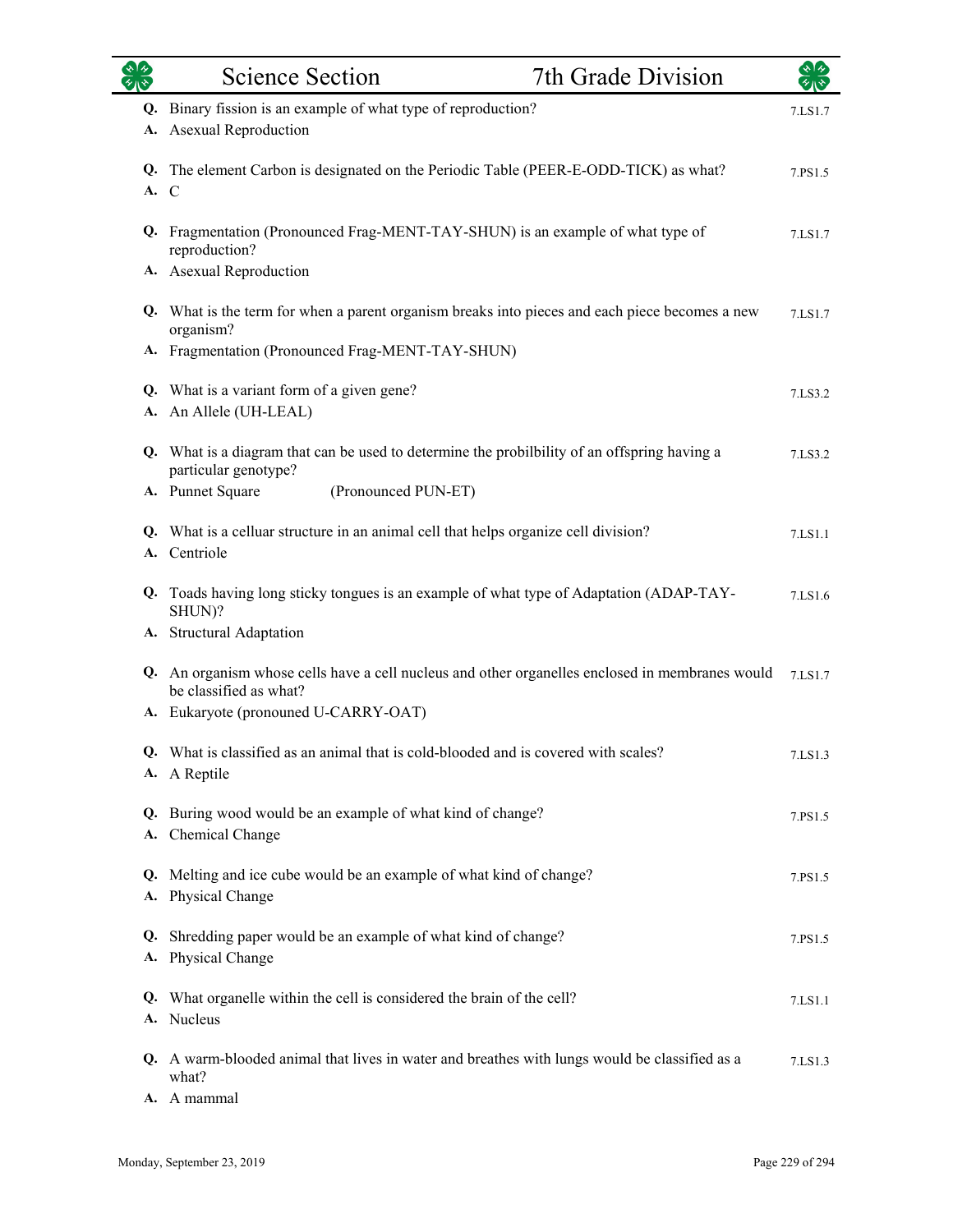| रुष्ट्रि<br>स्रोत | <b>Science Section</b>                                                                                                                                            | 7th Grade Division | $\star$ $\star$ |
|-------------------|-------------------------------------------------------------------------------------------------------------------------------------------------------------------|--------------------|-----------------|
|                   | Q. Plants basiclly breathe in what and exhale what?<br>A. Breathe in Carbon Dioxide and exhale Oxygen                                                             |                    | 7.LS1.9         |
|                   | Q. What is classified as an animal that has a head, a thorax, and abdomen?<br>A. An Insect                                                                        |                    | 7.LS1.3         |
|                   | Q. Female birds having colors that blend in more with their surroundings is an example of what<br>type of Adaptation (ADAP-TAY-SHUN)?<br>A. Structural Adaptation |                    | 7.LS1.6         |
|                   | Q. What is classified as an animal that has hair and gives birth to their young and feeds them milk?<br>A. A mammal                                               |                    | 7.LS1.3         |
|                   | Q. From a chemical standpoint how would you classify the substance NaCL (N-A-C-L)?<br>A. A compound                                                               |                    | 7.PS1.5         |
|                   | Q. From a chemical standpoint how would you classify the substance CO2 (C-O-2)?<br>A. A compound                                                                  |                    | 7.PS1.5         |
|                   | Q. Candian Geese flying south in the winter is an example of what type of Adaptation (ADAP-<br>TAY-SHUN)?                                                         |                    | 7.LS1.6         |
|                   | A. Behavioral Adaptation                                                                                                                                          |                    |                 |
|                   | Q. The element Potassium is designated on the Periodic Table (PEER-E-ODD-TICK) as what?<br>A. K                                                                   |                    | 7.PS1.5         |
|                   | Q. A cheetah having long legs and a light build is an example of what type of Adaptation (ADAP-<br>TAY-SHUN)?                                                     |                    | 7.LS1.6         |
|                   | A. Structural Adaptation                                                                                                                                          |                    |                 |
|                   | Q. What is the term for when a parent cell forms a bubble-like bud that when fully developed<br>breaks away and forms a new organism?<br>A. Budding               |                    | 7.LS1.7         |
|                   | Q. What is classified as an animal that is cold-blooded and breathes with gills in the water?                                                                     |                    | 7.LS1.3         |
|                   | A. A Fish                                                                                                                                                         |                    |                 |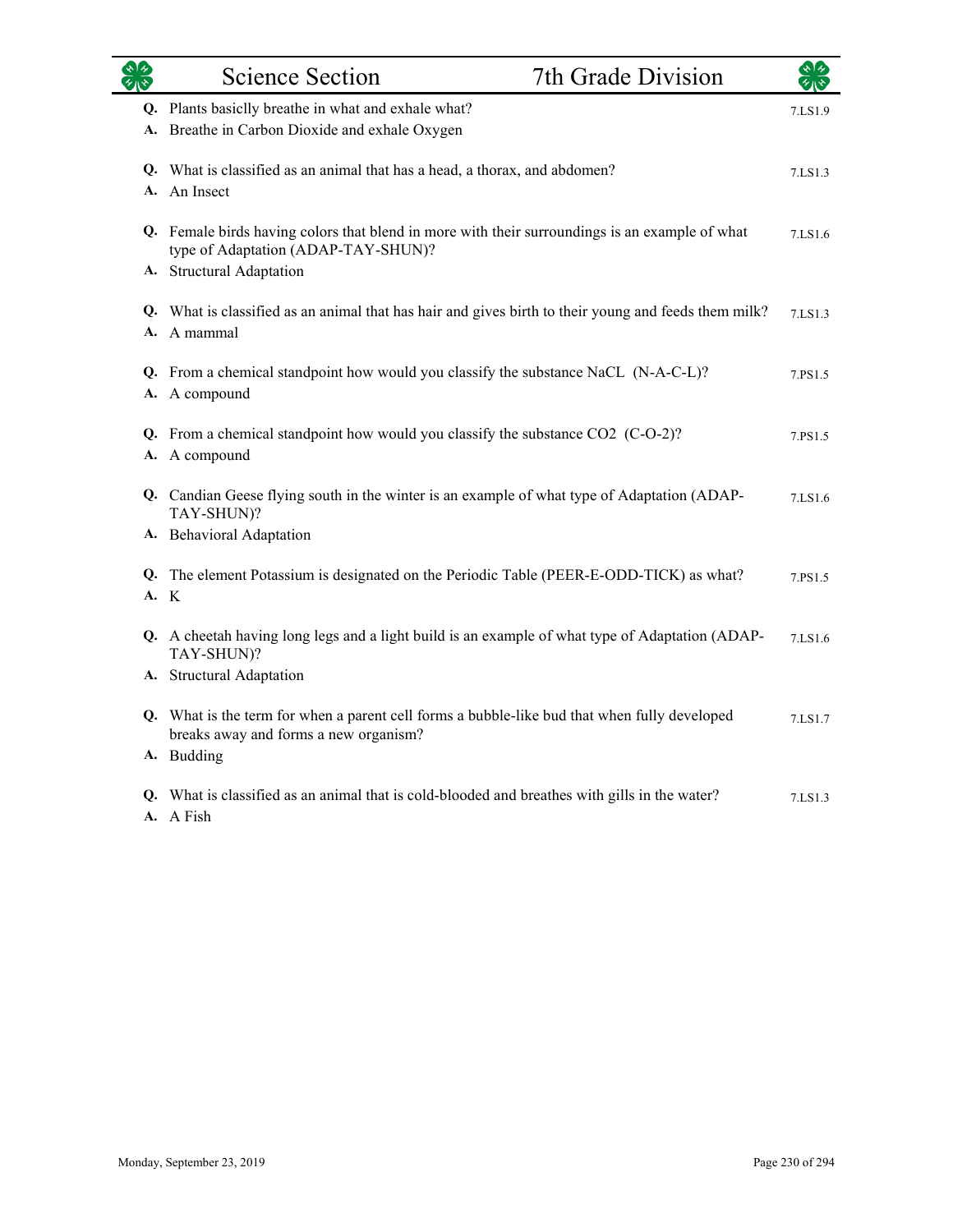|          | 4-H Section                                                                                                                                      | <b>8th Grade Division</b> |     |
|----------|--------------------------------------------------------------------------------------------------------------------------------------------------|---------------------------|-----|
| A.       | Q. What is the name of the inspirational ceremony which takes place at camp right about sundown?<br><b>Flag Retreat</b>                          |                           | 4HA |
| Q.<br>A. | What is the highest elected office that a 4-H member can obtain in Tennessee 4-H?<br>State 4-H Council President (Elected at State 4-H Round-Up) |                           | 4HL |
| А.       | Q. Which 4-H officer has the duty of checking the roll?<br>The Secretary (although this is often done silently)                                  |                           | 4HL |
| A.       | Q. Which 4-H officer's main duty is to get someone to do parts of the program?<br>The Vice-President                                             |                           | 4HL |
| Q.<br>A. | Any person, other than an agent, who works with 4-H members in any capacity is called a what?<br>A 4-H Volunteer Leader                          |                           | 4HL |
| Q.<br>A. | What is another term for a written record of the 4-H club meeting?<br>The Minutes                                                                |                           | 4HL |
| А.       | Q. Which 4-H officer's main duty is the writing of the minutes?<br>The Secretary                                                                 |                           | 4HL |
| A.       | Q. What is the title of the person who officially heads up the 4-H program in Tennessee?<br>State 4-H Director                                   |                           | 4HL |
| A.       | Q. Which 4-H officer's main duty is to preside over the meetings?<br>The President                                                               |                           | 4HL |
|          | Q. What award, given at State Round-Up, is the highest level of recognition a 4-H member in<br>Tennessee can receive?<br>A. The Vol State Award  |                           | 4HL |
| А.       | Q. What form must a 4-H Agent or volunteer leader have before a 4-H'er can attend an event?<br>The 600A Form or the Angel Form                   |                           | 4HE |
|          | Q. What is the name of the state-wide leadership organization designed for Sr. High 4-H'ers?<br>A. 4-H All-Stars                                 |                           | 4HL |
| Q.<br>А. | At what 4-H event is the 4-H Governor elected?<br>Tennessee 4-H Congress                                                                         |                           | 4HL |
| Q.       | What is the first order of business in any 4-H meeting?                                                                                          |                           | 4HL |
| A.       | The President Calls the Meeting to Order.                                                                                                        |                           |     |
|          | Q. Adults, teens, and volunteers are examples of what group of people who help agents conduct the<br>4-H program?<br>A. Leaders                  |                           | 4HL |
| Q.       | What is the name of the leadership organization designed for 7th and 8th grade 4-H'ers?<br>A. 4-H Honor Club                                     |                           | 4HL |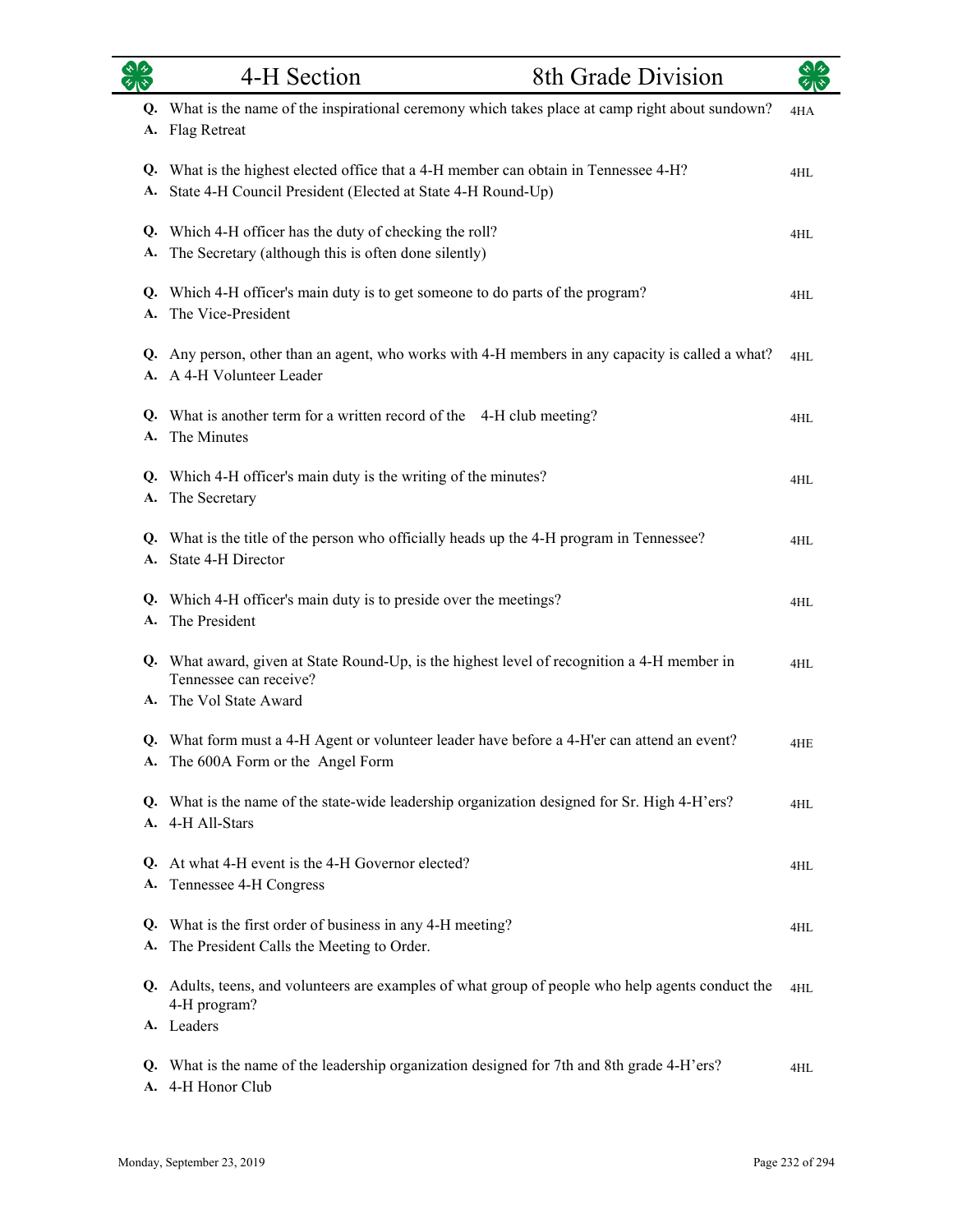|          | 4-H Section                                                                                                                         | 8th Grade Division |     |
|----------|-------------------------------------------------------------------------------------------------------------------------------------|--------------------|-----|
| А.       | Q. Which 4-H officer is in charge of arranging the room for the meeting?<br>The Vice-President                                      |                    | 4HL |
| А.       | Q. What 4-H activity deals with the learning of decision making skills?<br>Judging Teams                                            |                    | 4HC |
|          | Q. What did Tennessee 4-H do to celebrate Homecoming '86?<br>A. Compiled a History on Tennessee 4-H - "4-H a Tennessee Tradition"   |                    | 4HH |
| А.       | Q. At which State 4-H event do 4-H members act as representatives and senators?<br>Tennessee 4-H Congress                           |                    | 4HA |
|          | Q. What does the term "extemporaneous" mean as it relates to 4-H? (Pronounced X-TEMP-POUR-<br>RAIN-EE-US)                           |                    | 4HC |
|          | A. An unprepared speech (Senior members do this in addition to a prepared speech)                                                   |                    |     |
|          | Q. At what 4-H event might members go shopping at the mall and participate in a fashion show?<br>A. 4-H Fashion & Design Conference |                    | 4HA |
|          | Q. In what city is the National 4-H Center located?<br>A. Washington, D.C. (Chevy Chase, Maryland)                                  |                    | 4HA |
|          | Q. The 4-H Clover Bowl was held for the first time in what county?<br>A. Wilson County (1994)                                       |                    | 4HH |
|          | Q. Where does Tennessee 4-H Congress take place?<br>A. Nashville                                                                    |                    | 4HA |
|          | Q. In what Tennessee city does State 4-H Electric Camp take place?<br>A. Knoxville                                                  |                    | 4HA |
|          | Q. What is the Tennessee 4-H website address?<br>www.utextension.utk.edu/4h                                                         |                    | 4HE |
| A.       | Q. Which 4-H officer presides in the President's absence?<br>The Vice-President                                                     |                    | 4HL |
|          | Q. State 4-H winners in Leadership, Citizenship, and Public Speaking are crowned at what 4-H<br>event?                              |                    | 4HA |
|          | A. Tennessee 4-H Congress                                                                                                           |                    |     |
| Q.<br>А. | How many 4-H regions are there in Tennessee?<br>Three                                                                               |                    | 4HL |
| Q.<br>A. | State Academic Conference is open to 4-H members of what age group?<br>Junior High (6th, 7th, & 8th Grades)                         |                    | 4HA |
| Q.       | What is the name of the inspirational ceremony held at the end of each day at 4-H camp?<br>A. Vespers                               |                    | 4HA |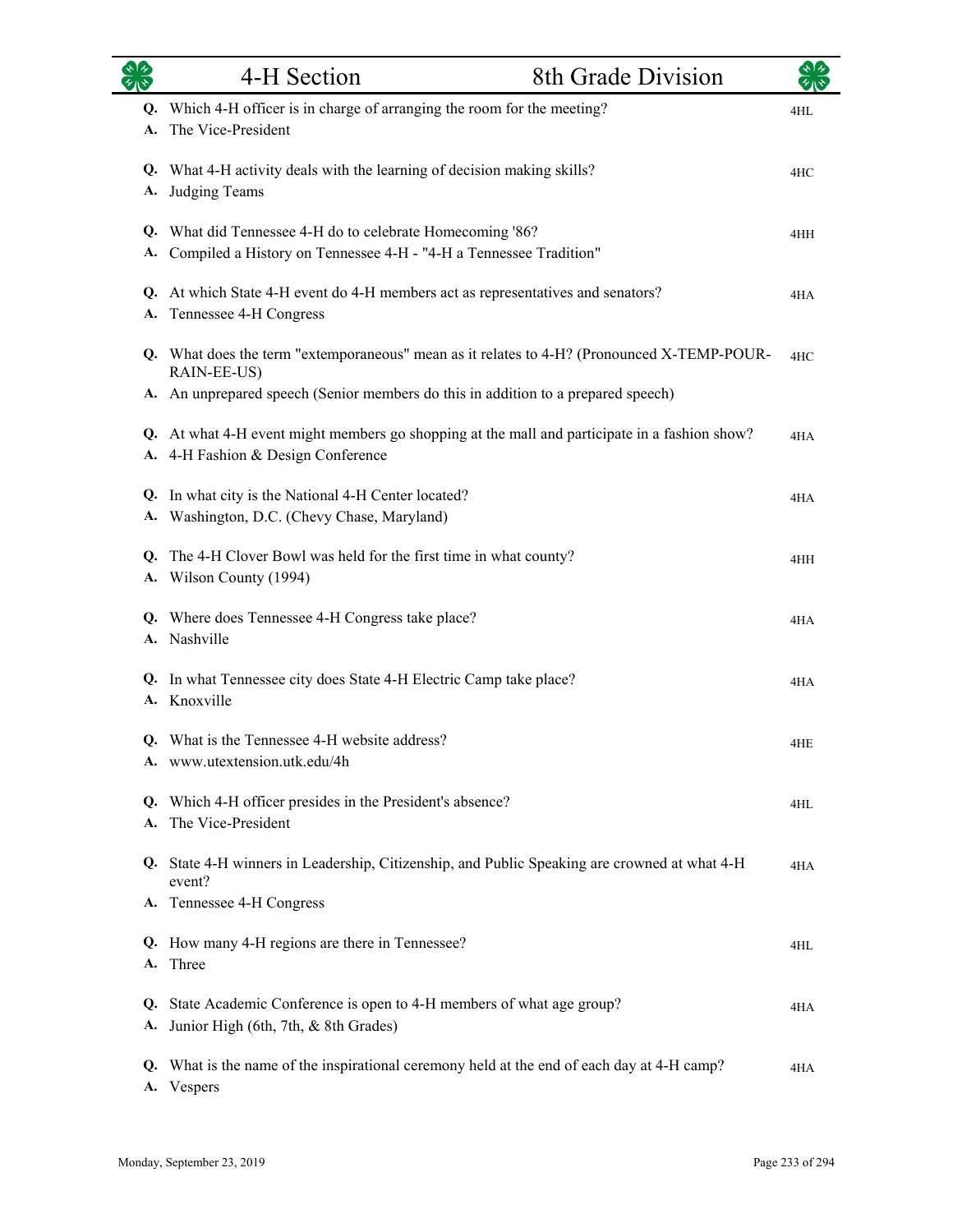|          | 4-H Section                                                                                                                                                                                                                    | 8th Grade Division                                                                            |     |
|----------|--------------------------------------------------------------------------------------------------------------------------------------------------------------------------------------------------------------------------------|-----------------------------------------------------------------------------------------------|-----|
| Q.<br>A. | The Clyde M. York 4-H Center is located in what Tennessee town?<br>Crossville                                                                                                                                                  |                                                                                               | 4HA |
| Q.<br>А. | The Clyde Austin 4-H Center is located in what Tennessee town?<br>Greeneville                                                                                                                                                  |                                                                                               | 4HA |
|          | Q. What is the reference date used in 4-H for grade?<br>A. Jan. 1st of current year                                                                                                                                            |                                                                                               | 4HE |
|          | H'ers in 1970?                                                                                                                                                                                                                 | Q. What Tennessee symbol was placed at the National 4-H Center in Washington, by Tennessee 4- | 4HH |
| А.       | A. A Tulip Poplar Tree Was Planted<br>Q. What is the name of the 4-H All-Star officer who serves as the secretary?<br>The Scribe                                                                                               |                                                                                               | 4HL |
|          | Q. What is the name of the inspirational ceremony which takes place at 4-H camp right after<br>sunrise?<br>A. Flag Raising                                                                                                     |                                                                                               | 4HA |
| Q.<br>А. | What Federal Law provided the funding for the 4-H program in the United States?<br>The Smith-Lever Act (of 1914)                                                                                                               |                                                                                               | 4HH |
| Q.<br>А. | What 4-H organization was formed in 1953 to raise funds for 4-H in Tennessee?<br>The Tennessee 4-H Foundation                                                                                                                  |                                                                                               | 4HH |
| Q.<br>А. | Who wrote the 4-H Pledge?<br>Otis Hall (from Kansas)                                                                                                                                                                           |                                                                                               | 4HH |
| А.       | Q. Who served the longest as State 4-H Leader in Tennessee?<br>G.L. Herrington                                                                                                                                                 |                                                                                               | 4HH |
|          | Q. What current 4-H event was named Tennessee 4-H Club Short Course in 1939?<br>A. Tennessee 4-H Roundup                                                                                                                       |                                                                                               | 4HH |
| А.       | Q. How were Tennessee 4-H'ers honored for their contribution to the World War II war effort?<br>They got to name a ship (S.S. Charles A.Keffer)                                                                                |                                                                                               | 4HH |
| А.       | Q. What was the first state-wide 4-H event in Tennessee?<br>State 4-H Roundup (started in 1923 originally called "State Club Camp")                                                                                            |                                                                                               | 4HH |
|          | Q. At the 1970 Tennessee 4-H Congress, each county delegation brought something from their<br>county. What was it?                                                                                                             |                                                                                               | 4HH |
|          | A. A soil sample (the samples were sent to help nourish the Tennessee State tree planted at the<br>National 4-H Center)<br>Q. What current 4-H event was originally named State Club Camp in 1923?<br>A. Tennessee 4-H Roundup |                                                                                               | 4HH |

L.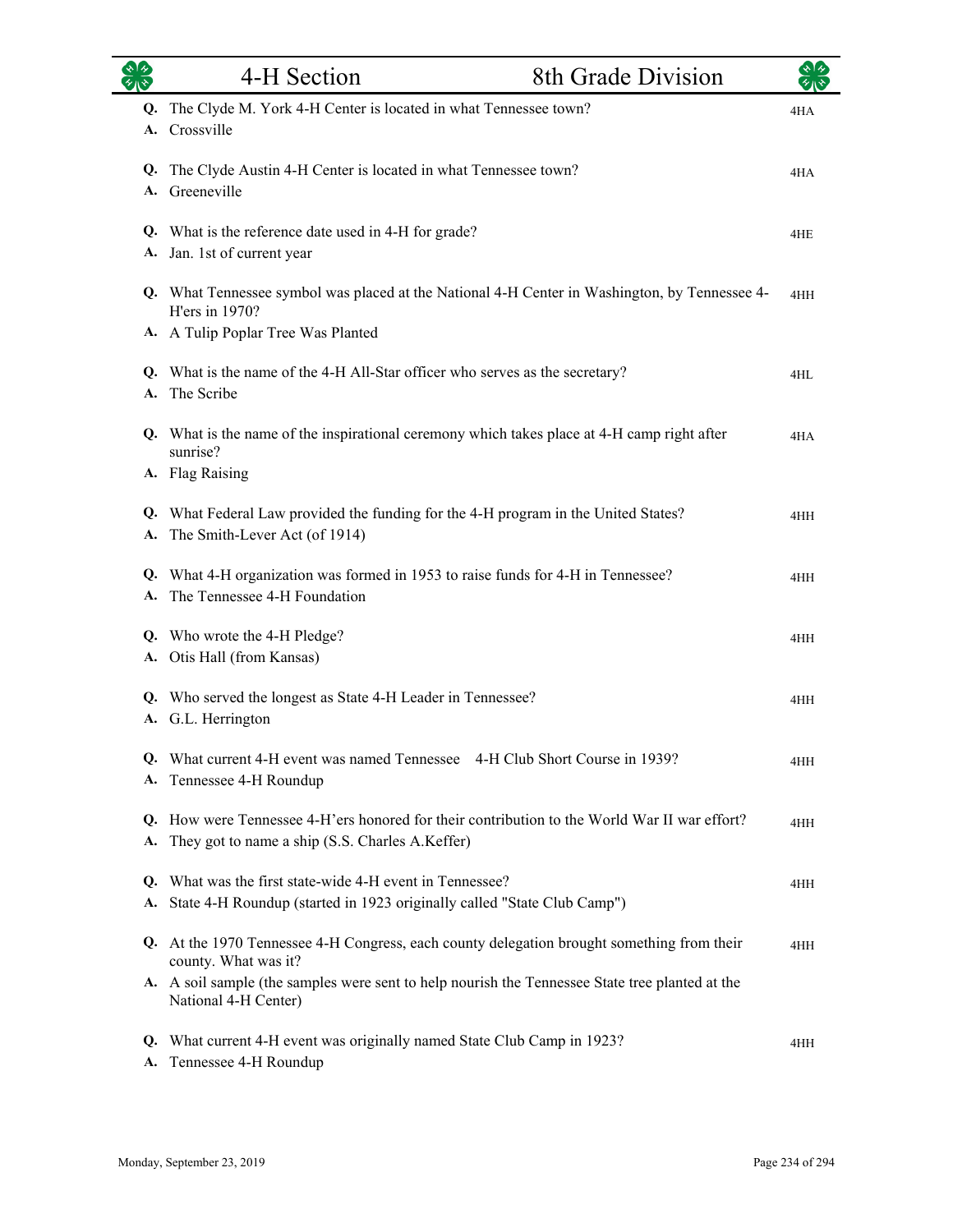| $\overline{\mathscr{C}}$ | 4-H Section                                                                                                                                             | 8th Grade Division |     |
|--------------------------|---------------------------------------------------------------------------------------------------------------------------------------------------------|--------------------|-----|
| Q.<br>А.                 | In what state was the 4-H All-Star program first organized?<br>West Virginia                                                                            |                    | 4HH |
|                          | Q. Where did southern Middle Tennessee counties attend 4-H camp before moving to Crossville in<br>1960?                                                 |                    | 4HH |
|                          | A. Camp Woodlee (near McMinnville)                                                                                                                      |                    |     |
|                          | Q. State 4-H Round-Up is held at two different locations in Tennessee. Name these locations.<br>A. UT Knoxville and UT Martin                           |                    | 4HH |
| Q.<br>A.                 | Which war helped to initiate the 4-H club program?<br>World War I                                                                                       |                    | 4HH |
|                          | Q. What is the award given the 4-H family who has shown "exceptional participation in all phases<br>of 4-H club work?"<br>A. The Hale Master 4-H Family |                    | 4HH |
|                          | Q. What is the name of the organization that administers the 4-H program in Tennessee?<br>A. UT Extension (University of Tennessee Extension)           |                    | 4HH |
| Q.<br>A.                 | What two organizations served as the forerunners of 4-H in Tennessee?<br>The Tomato (girls) and Corn Clubs (boys)                                       |                    | 4HH |
| Q.<br>A.                 | What happens if there are no corrections to the minutes?<br>They "stand approved as read"                                                               |                    | 4HL |
|                          | Q. Name the two Univeristies are most closley associated with the Tennessee 4-H program?<br>A. University of Tennessee and Tennessee State University   |                    | 4HH |
| A.                       | Q. Becoming a better more responsible citizen is taught in which 4-H project?<br>Citizenship                                                            |                    | 4HP |
|                          | Q. What is the name of the official Tennessee 4-H History?<br>A. 4-H: A Tennessee Tradition                                                             |                    | 4HS |
|                          | Q. In which 4-H project would you work with younger 4-H members, and learn more about<br>parliamentary procedure?<br>A. Leadership                      |                    | 4HP |
| Q.                       | How many projects are offered to Tennessee 4-H members?<br>A. 26                                                                                        |                    | 4HP |
|                          | Q. Service learning is part of what 4-H project?<br>A. Citizenship                                                                                      |                    | 4HP |
| Q.                       | Which 4-H project is generally considered to be the first one organized in Tennessee?<br>A. Food Preservation (in 1912) (now part Food Science project) |                    | 4HP |
| Q.<br>А.                 | What is the newest 4-H project?<br>Computers and Technology                                                                                             |                    | 4HP |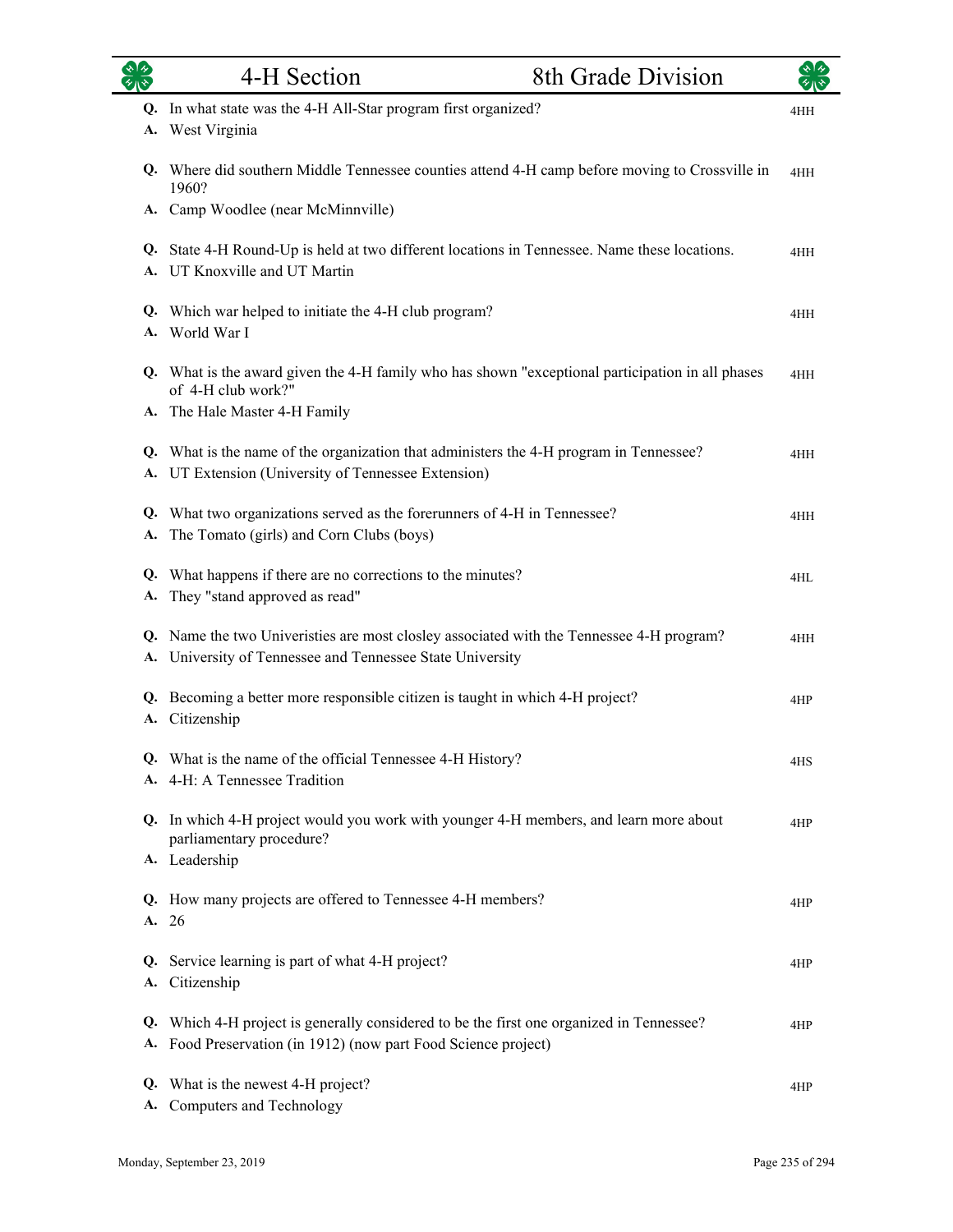| $\overline{\mathscr{C}}$ | 4-H Section<br>8th Grade Division                                                                                                                                                                         |     |
|--------------------------|-----------------------------------------------------------------------------------------------------------------------------------------------------------------------------------------------------------|-----|
| Q.<br>A.                 | This is the smallest 4-H project, although this fact may "bug" some people.<br>Entomology                                                                                                                 | 4HP |
| Q.<br>A.                 | What was the official name of the POW Camp, now known as Clyde M York 4-H Center?<br>"Camp Crossville"                                                                                                    | 4HH |
|                          | Q. What is the most popular 4-H Animal Science project?<br>A. Horse                                                                                                                                       | 4HP |
| Q.<br>A.                 | What person wrote the 4-H motto?<br>Carrie Harrison                                                                                                                                                       | 4HH |
| A.                       | Q. What UT sports legend and Basketball Hall of Fame member was a 4-H member in Tennessee?<br>Pat Head Summitt, Coach of the Lady Vols Basketball Team                                                    | 4HH |
| Q.<br>A.                 | In what unique way did German POW's decorate what is now the Clyde M. York 4-H Center in<br>Crossville?<br>They painted murals on the walls of the Rec Hall (The murals were scenes from their homeland.) | 4HH |
| Q.                       | What is the title of a person employed by the University of Tennessee to conduct the 4-H<br>program?<br>A. A 4-H agent                                                                                    | 4HH |
| Q.                       | Who is considered to be the first 4-H member in Tennessee?<br>A. Mertie Hardin                                                                                                                            | 4HH |
| Q.<br>А.                 | What were 4-H Agents originally referred to in Tennessee?<br><b>Demonstration Agents</b>                                                                                                                  | 4HH |
| A.                       | Q. Name the 4-H Center located in Columbia.<br>William P Ridley 4-H Center                                                                                                                                | 4HA |
|                          | Q. A 4-H Art Poster must be orientented in what direction?<br>A. Horizontal or Landscaped                                                                                                                 | 4HC |
|                          | Q. Which 4-H project could be defined as learning how to influence people to make some kind of<br>change?<br>A. Leadership                                                                                | 4HP |
| Q.                       | The 4-H emblem was adopted in what year?<br>A. 1927                                                                                                                                                       | 4HS |
|                          | Q. What is the 4-H slogan?<br>A. Learn by Doing                                                                                                                                                           | 4HS |
| Q.                       | What phrase was not part of the original 4-H pledge?<br>A. "and my world"                                                                                                                                 | 4HS |
| Q.<br>A.                 | What is the name of the inspirational part of the 4-H club meeting?<br>Thought for the Day                                                                                                                | 4HS |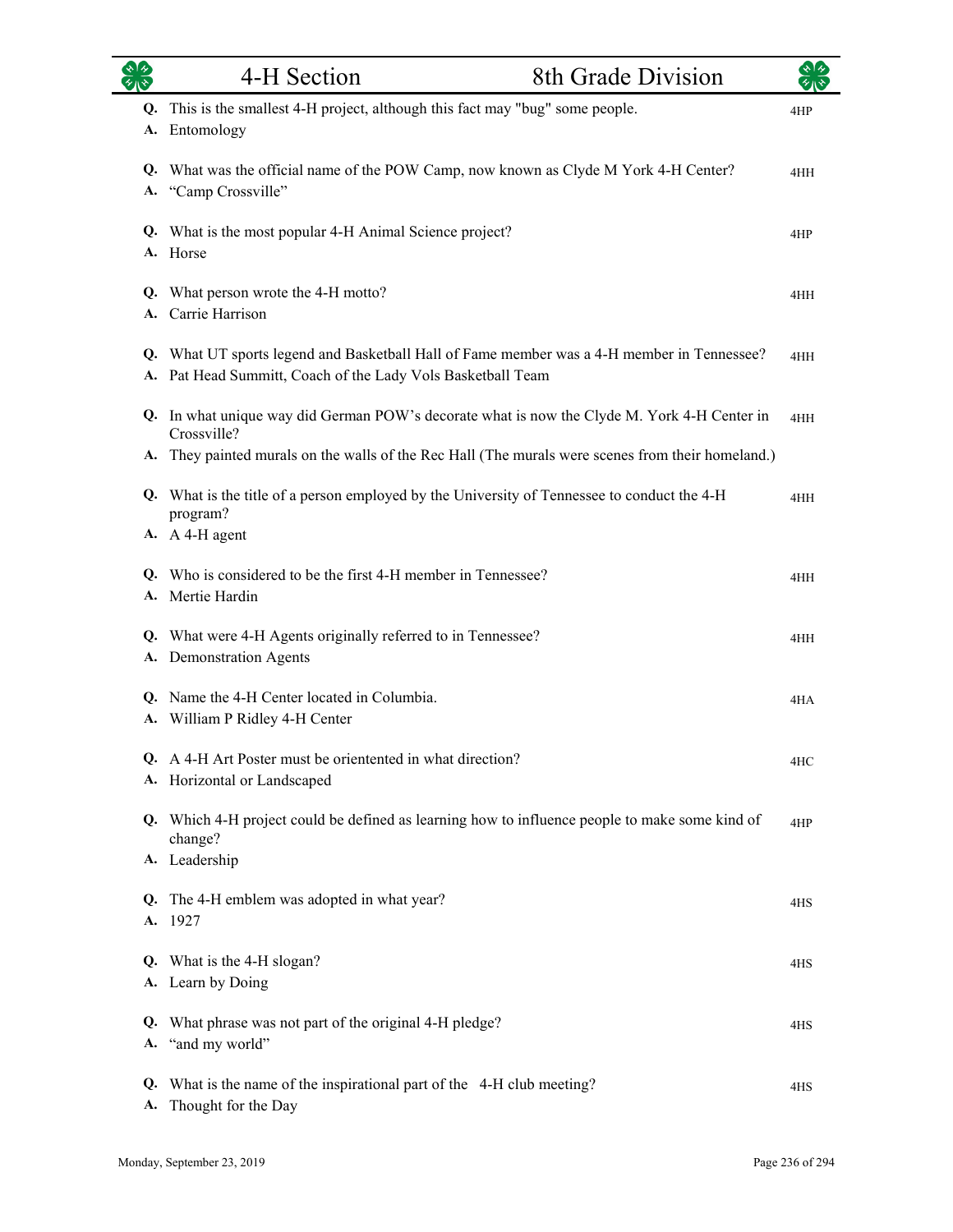|          | 4-H Section                                                                                                                                                                                             | 8th Grade Division |     |
|----------|---------------------------------------------------------------------------------------------------------------------------------------------------------------------------------------------------------|--------------------|-----|
| Q.<br>A. | When leading the 4-H Pledge and the Pledge of Allegiance, which pledge should be led first?<br>The Pledge of Allegiance                                                                                 |                    | 4HS |
| Q.<br>A. | What is the traditional date of National 4-H Week?<br>The first full week in October                                                                                                                    |                    | 4HS |
| А.       | Q. What is the All Star motto?<br>Service                                                                                                                                                               |                    | 4HS |
|          | Q. What 4-H event traditionally takes place right after Thanksgiving?<br>A. National 4-H Congress                                                                                                       |                    | 4HA |
|          | Q. 4-H members pledge their hearts to what?<br>A. Greater Loyalty                                                                                                                                       |                    | 4HS |
| Q.       | The "Tradition of the Gavel" refers to the gavel constructed by Don Bowman containing a piece<br>of cherry wood from what original courthouse?<br>A. Washington County (the oldest county in Tennessee) |                    | 4HS |
|          | Q. 4-H members pledge their hands to what?<br>A. Larger Service                                                                                                                                         |                    | 4HS |
| Q.       | What is the 4-H Emblem?<br>A. A Four-Leaf Clover                                                                                                                                                        |                    | 4HS |
| Q.<br>A. | What are the 4-H colors?<br>Green and White                                                                                                                                                             |                    | 4HS |
| Q.<br>A. | What is the 4-H Motto?<br>To Make the Best Better!                                                                                                                                                      |                    | 4HS |
|          | Q. 4-H members pledge their health to what?<br>A. Better Living                                                                                                                                         |                    | 4HS |
| Q.<br>А. | What is the name of the medal presented in Tennessee to State 4-H winners?<br>The Leula Lee (pronounced EYE-OOO-LA)                                                                                     |                    | 4HS |
| O.       | What are the 4 "H's"?<br>A. Head, Heart, Hands, and Health                                                                                                                                              |                    | 4HS |
| Q.<br>А. | In which pledge would you face the group not the flag?<br>The 4-H Pledge                                                                                                                                |                    | 4HS |
| Q.<br>А. | How many adults served as 4-H Volunteers each year in Tennessee?<br>About 15,000 (If they guess a number, it needs to be between 14,000 and 16,000.)                                                    |                    | 4HL |
| Q.<br>А. | What was the original use of the 4-H camp at Crossville?<br>World War II Prisoner of War Camp                                                                                                           |                    | 4HH |

L.

and a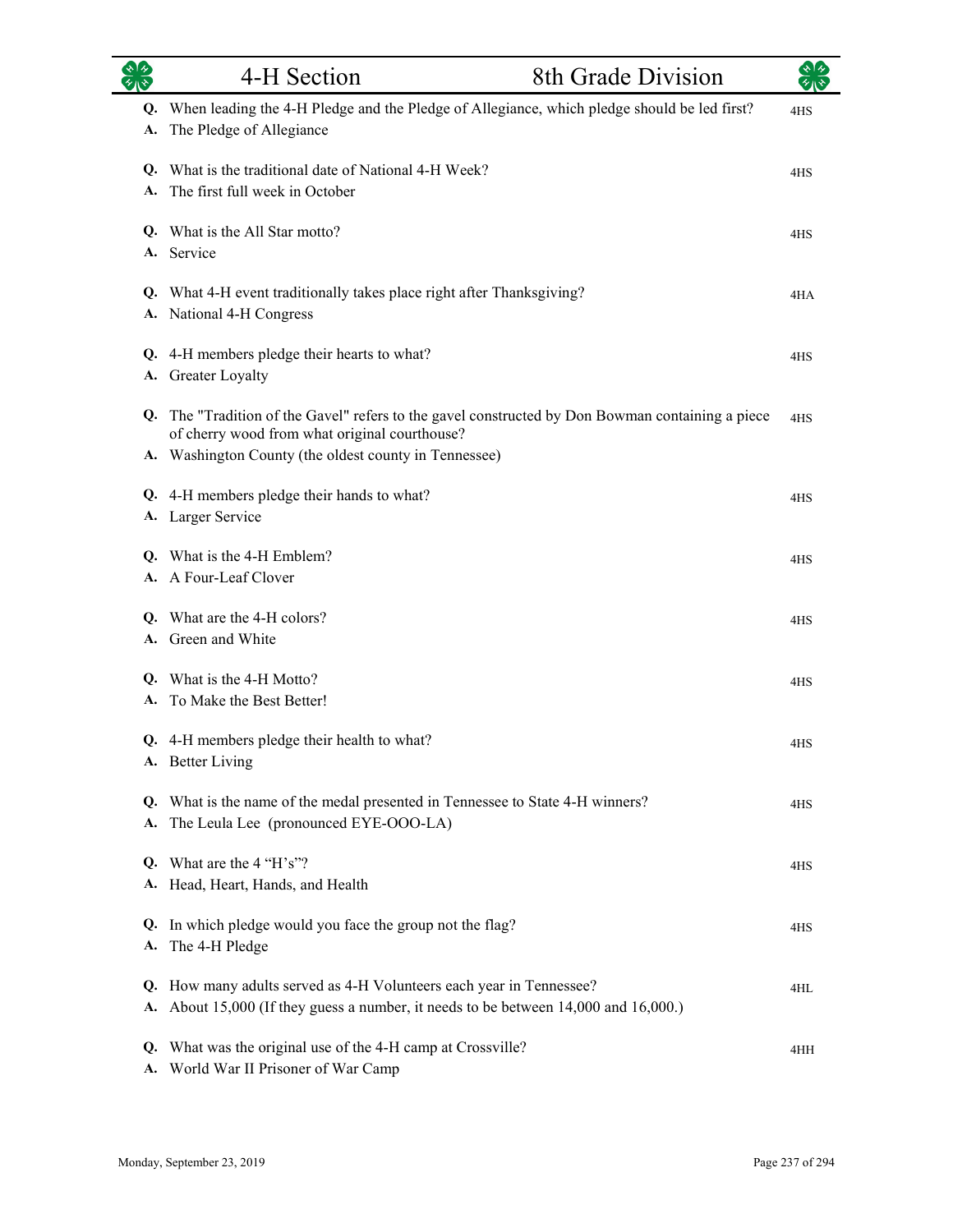| $\sqrt[3]{2}$<br>タルや | 4-H Section<br>8th Grade Division                                                                                                                                    |     |  |
|----------------------|----------------------------------------------------------------------------------------------------------------------------------------------------------------------|-----|--|
|                      | Q. According to 4-H legend, who stalks around Clyde M York 4-H Center at night looking for his<br>lost leg?                                                          | 4HH |  |
|                      | A. The mythical German POW "Herman the German"                                                                                                                       |     |  |
|                      | Q. In what year did the 4-H Camp at Crossville open?<br>A. 1950                                                                                                      | 4HH |  |
| A.                   | Q. 4-H members in Tennessee are in a sense students at what University?<br>The University of Tennessee                                                               | 4HH |  |
|                      | Q. What Nashville weather man was a 4-H member from Dyer County, and emcees the State 4-H<br>History Bowl?                                                           | 4HH |  |
|                      | A. Lelan Statom (Channel 5) (Pronounced LEE-LUN STATE-UM)                                                                                                            |     |  |
| А.                   | Q. Compare and Contrast how the original payment for 4-H camp differed from today's?<br>4-H members paid in produce, such as a bushel of corn, etc.                  | 4HH |  |
|                      | Q. What did Tennessee 4-H members wear to National Congress for the first time in 1947?<br>A. The white sweaters with the Vol State emblem.                          | 4HH |  |
|                      | Q. The 4-H Pledge was adopted in what year?<br>A. 1927                                                                                                               | 4HS |  |
| А.                   | Q. What is another word used to dismiss a 4-H club meeting?<br>Adjourn (UH JURN)                                                                                     | 4HL |  |
| Q.                   | 4-H members pledge their heads to what?<br>A. Clearer Thinking                                                                                                       | 4HS |  |
| A.                   | Q. At what grade in school can 4-H Honor Club members become All Stars?<br>Current 9th Grade Members                                                                 | 4HL |  |
|                      | Q. What is the name of the collective group of officers installed at State 4-H Roundup?<br>A. The State 4-H Council                                                  | 4HL |  |
|                      | Q. What is the name of the building on the UT campus in which the State 4-H Office is located?<br>A. Morgan Hall                                                     | 4HL |  |
| A.                   | Q. What does TAE4-HW mean?<br>The Tennessee Association of Extension 4-H Workers                                                                                     | 4HL |  |
|                      | Q. Former 4-H members, who are students at Tennessee Tech, MTSU and the University of<br>Tennessee, can still take part in 4-H activities through what organization? | 4HL |  |
|                      | A. Collegiate 4-H                                                                                                                                                    |     |  |
|                      | Q. What 4-H symbol is copyrighted?<br>A. The 4-H Clover                                                                                                              | 4HS |  |
| Q.<br>A.             | Which 4-H group actually has adopted a fifth "H"?<br>The 4-H Honor Club (The "H" of course stands for Honor)                                                         | 4HS |  |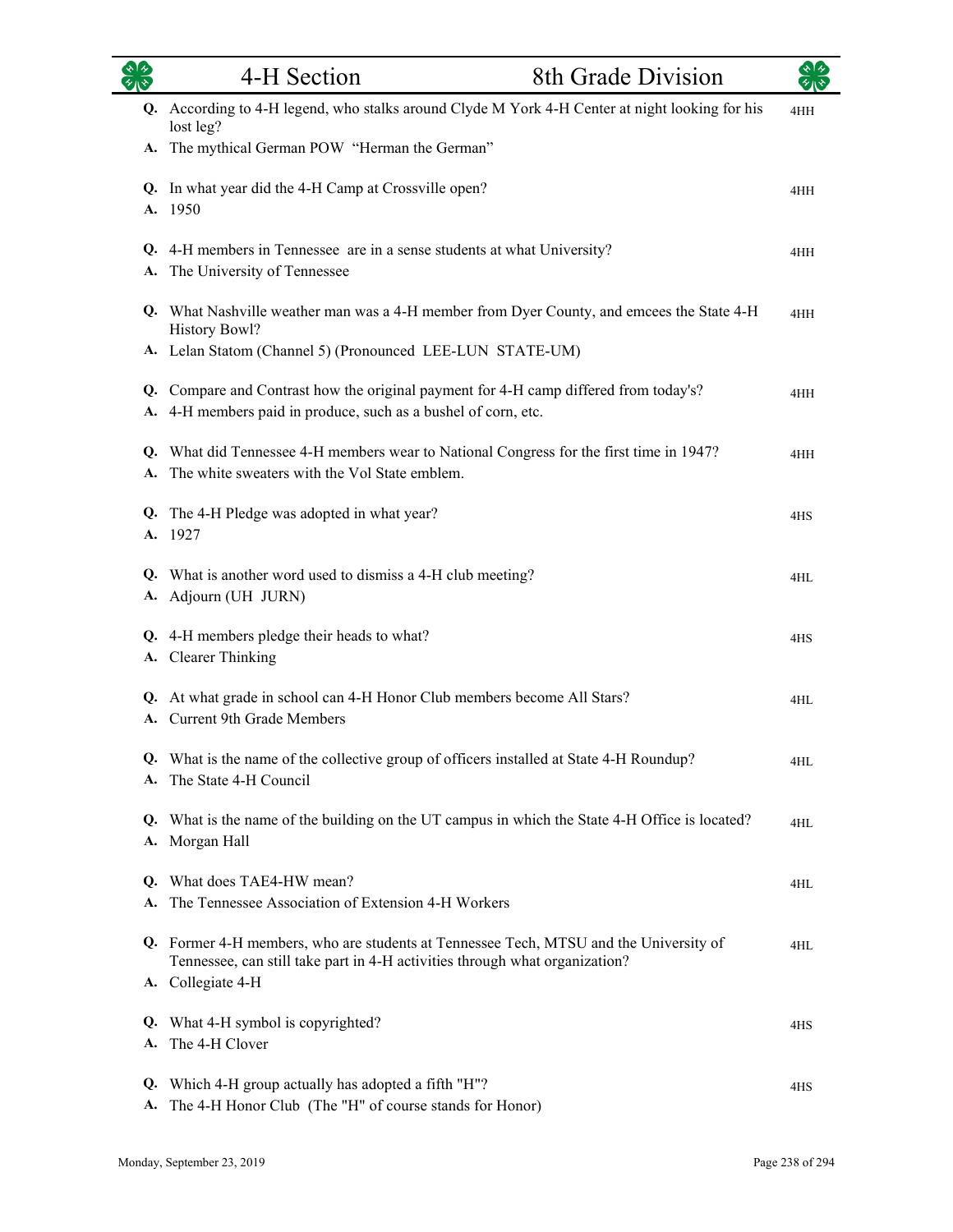| <b>RAS</b> | 4-H Section                                                                                                                   | 8th Grade Division |     |
|------------|-------------------------------------------------------------------------------------------------------------------------------|--------------------|-----|
| Q.         | The 4-H program in Tennessee is organized and maintained by what two educational<br>institutions?                             |                    | 4HH |
|            | A. The University of Tennessee and Tennessee State University                                                                 |                    |     |
|            | Q. In which 4-H contest would you actually show someone how to do something?<br>A. Demonstrations                             |                    | 4HC |
|            | Q. Don Bowman made what in 1948, which is handed down each year to the state 4-H Council<br>President?                        |                    | 4HS |
|            | A. The Gavel                                                                                                                  |                    |     |
| А.         | Q. 4-H is open to young people of what school grades?<br>4th through 12th Grades                                              |                    | 4HE |
|            | Q. What does it cost to join 4-H in Tennessee?<br>A. Absolutely nothing!                                                      |                    | 4HE |
|            | Q. In what grade is 4-H first offered?<br>A. 4th Grade                                                                        |                    | 4HE |
|            | Q. What is the term for a 4th grade 4-H member?<br>A. Explorer (4-H'er)                                                       |                    | 4HE |
|            | Q. Junior 4-H members are in what grade?<br>A. 5th                                                                            |                    | 4HE |
|            | Q. During what time of the year does Tennessee 4-H Congress take place?<br>A. Spring                                          |                    | 4HA |
|            | <b>Q.</b> An extemperaneous speech should last no more than how many minutes? (Pronounced X-TEMP-4HC)<br>POUR-RAIN-EE-US)     |                    |     |
|            | A. 2 minutes                                                                                                                  |                    |     |
|            | Q. In which 4-H contest would you try to inform, entertain or persuade?<br>A. Public Speaking                                 |                    | 4HC |
| А.         | Q. How many judging teams are offered in Tennessee 4-H?<br>-13                                                                |                    | 4HC |
| Q.         | In how many 4-H contests must you participate in order to be eligible for Junior 4-H camp?<br>A. None                         |                    | 4HE |
| А.         | Q. What is the purpose of the 4-H Clover Bowl in Tennessee?<br>To acquaint 4-H members with themselves and their surrounding. |                    | 4HC |
| Q.<br>А.   | What are oral reasons?<br>A verbal or spoken justification of why you placed a JUDGING class a certain way                    |                    | 4HC |
| Q.<br>А.   | The State 4-H Horse show is held each year in what Tennessee city?<br>Shelbyville                                             |                    | 4HC |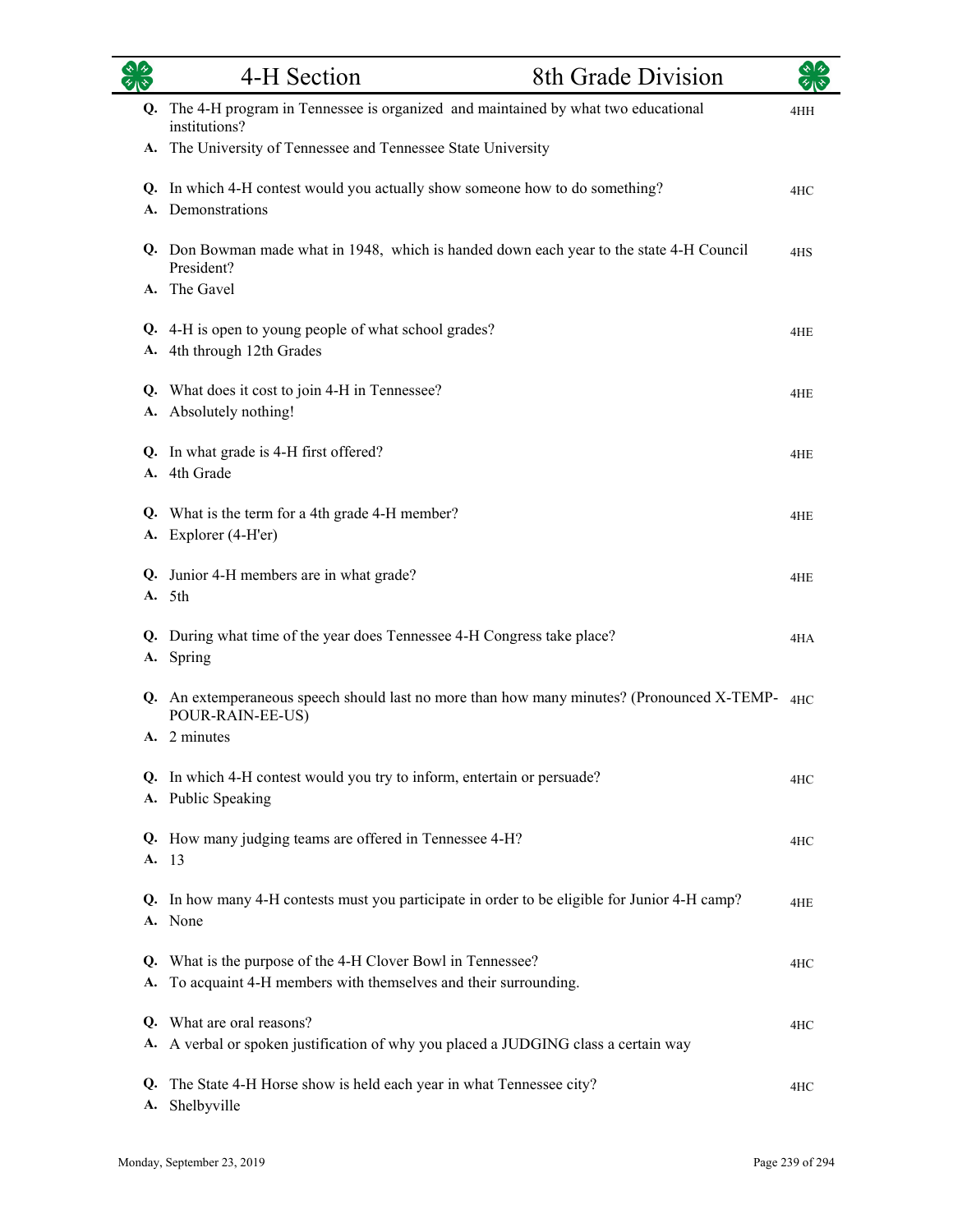|          | 4-H Section                                                                                                                          | 8th Grade Division |     |
|----------|--------------------------------------------------------------------------------------------------------------------------------------|--------------------|-----|
| Q.<br>А. | What is the official name of the 4-H shooting sports program?<br><b>Target SMART</b>                                                 |                    | 4HC |
| А.       | Q. A demonstration should last how long?<br>Three to Five Minutes                                                                    |                    | 4HC |
| А.       | Q. 4-H is required to be mentioned in a speech in which age levels?<br>Only Senior High                                              |                    | 4HC |
|          | Q. At what senior 4-H event would you take a college tour?<br>A. State 4-H Roundup                                                   |                    | 4HA |
|          | Q. 4-H is open to young people of what age range?<br>A. Ages 9 to 19                                                                 |                    | 4HE |
| Q.       | How long does a person have to answer a Clover Bowl question after "buzzing in?"<br>A. 10 seconds                                    |                    | 4HC |
| Q.       | In which 4-H contest would you make a "mini 4-H billboard?"<br>The 4-H Poster Contest                                                |                    | 4HC |
| Q.<br>А. | The Southern Region 4-H Teen Leadership Conference is better known by what acronym?<br>$S-R-T-L-C$                                   |                    | 4HA |
| Q.<br>А. | Where does the Southern Regional Teen Leadership Conference take place?<br>Clyde M. York 4-H Center in Crossville                    |                    | 4HA |
|          | Q. What is the most common way to earn a trip to National 4-H Congress?<br>A. Be a state winner in a 4-H project                     |                    | 4HA |
|          | Q. 4-H members celebrate what product each June?<br>A. Milk or Dairy Products (as part of June Dairy Month)                          |                    | 4HA |
|          | Q. In the 4-H Target SMART program, what does the acronym "SMART" stand for?<br>A. Shotgun, Muzzleloader, Archery and Rifle Training |                    | 4HA |
|          | Q. At which state event do members wear green 4-H sweaters as part of their official dress?<br>A. Tennessee 4-H Congress             |                    | 4HA |
| А.       | Q. Which 4-H symbol by law cannot be covered in any way by text or graphics when printed?<br>The 4-H Clover                          |                    | 4HS |
| А.       | Q. What is the correct size for a 4-H poster?<br>14 by 22 inches                                                                     |                    | 4HC |
| Q.<br>А. | The White House, Monticello, and Mount Vernon are visted during which 4-H event?<br>Citizenship Washington Focus                     |                    | 4HA |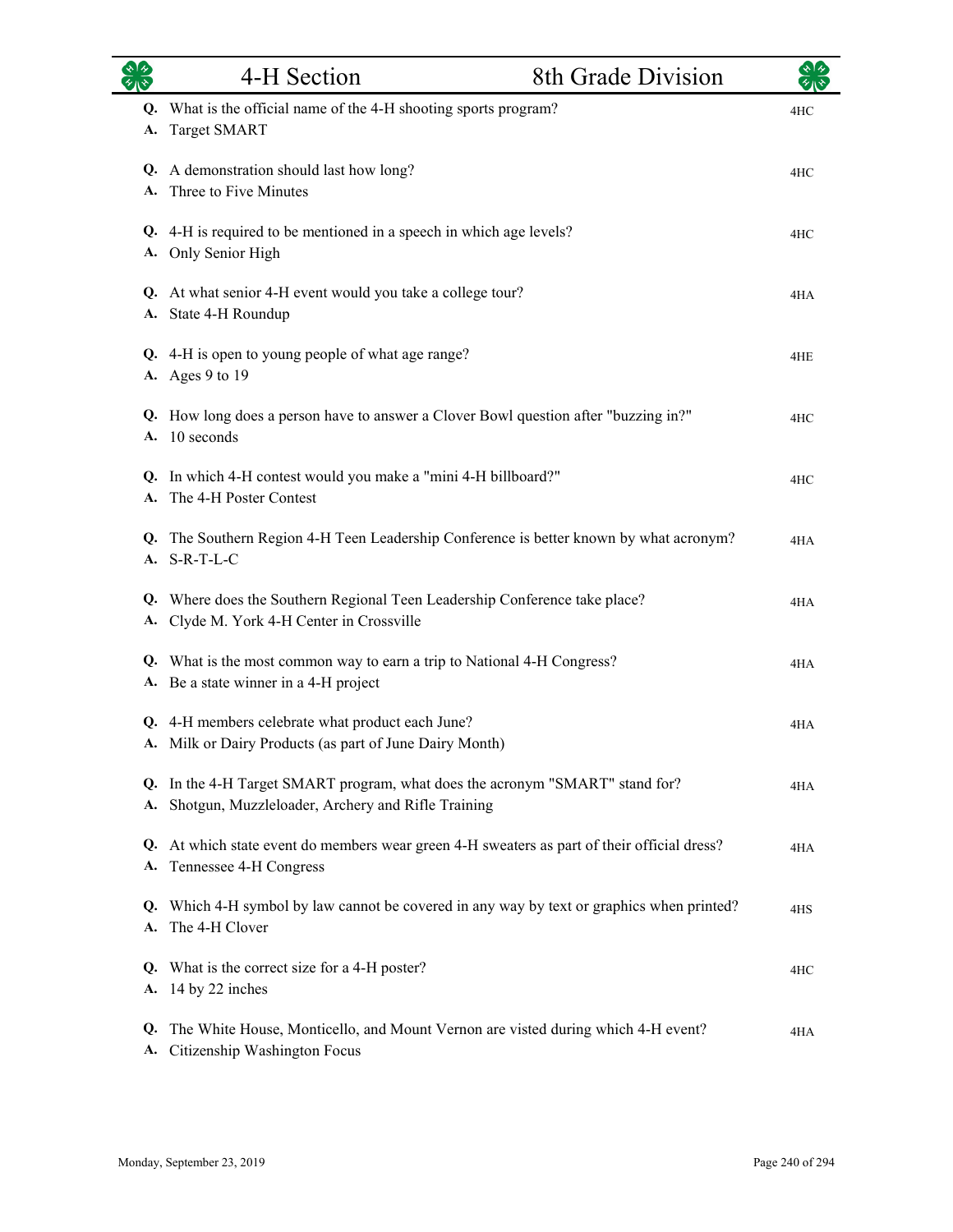|          | 4-H Section                                                                                                            | 8th Grade Division |     |
|----------|------------------------------------------------------------------------------------------------------------------------|--------------------|-----|
|          | Q. At what state 4-H event, do 4-H members participate in "Know Your Government" activities?                           |                    | 4HA |
| A.       | Tennessee 4-H Congress                                                                                                 |                    |     |
| Q.       | Where has National 4-H Congress been held since 1997?                                                                  |                    | 4HA |
| A.       | Atlanta, Georgia                                                                                                       |                    |     |
|          | Q. Name the group of teens who promote 4-H by singing and dancingperforming most notably<br>at Tennessee 4-H Congress. |                    | 4HA |
|          | A. The Tennessee 4-H Performing Arts Troupe                                                                            |                    |     |
| Q.       | Target SMART is held at which 4-H Center?                                                                              |                    | 4HA |
| A.       | William Ridley (Columbia)                                                                                              |                    |     |
| Q.       | Citizenship Focus, a national 4-H event dealing with government, takes place in what city?                             |                    | 4HA |
|          | A. Washington, D.C.                                                                                                    |                    |     |
| Q.<br>A. | At what 4-H event would you see the changing of the guard of the Unknown Soldier?<br>Citizenship Washington Focus      |                    | 4HA |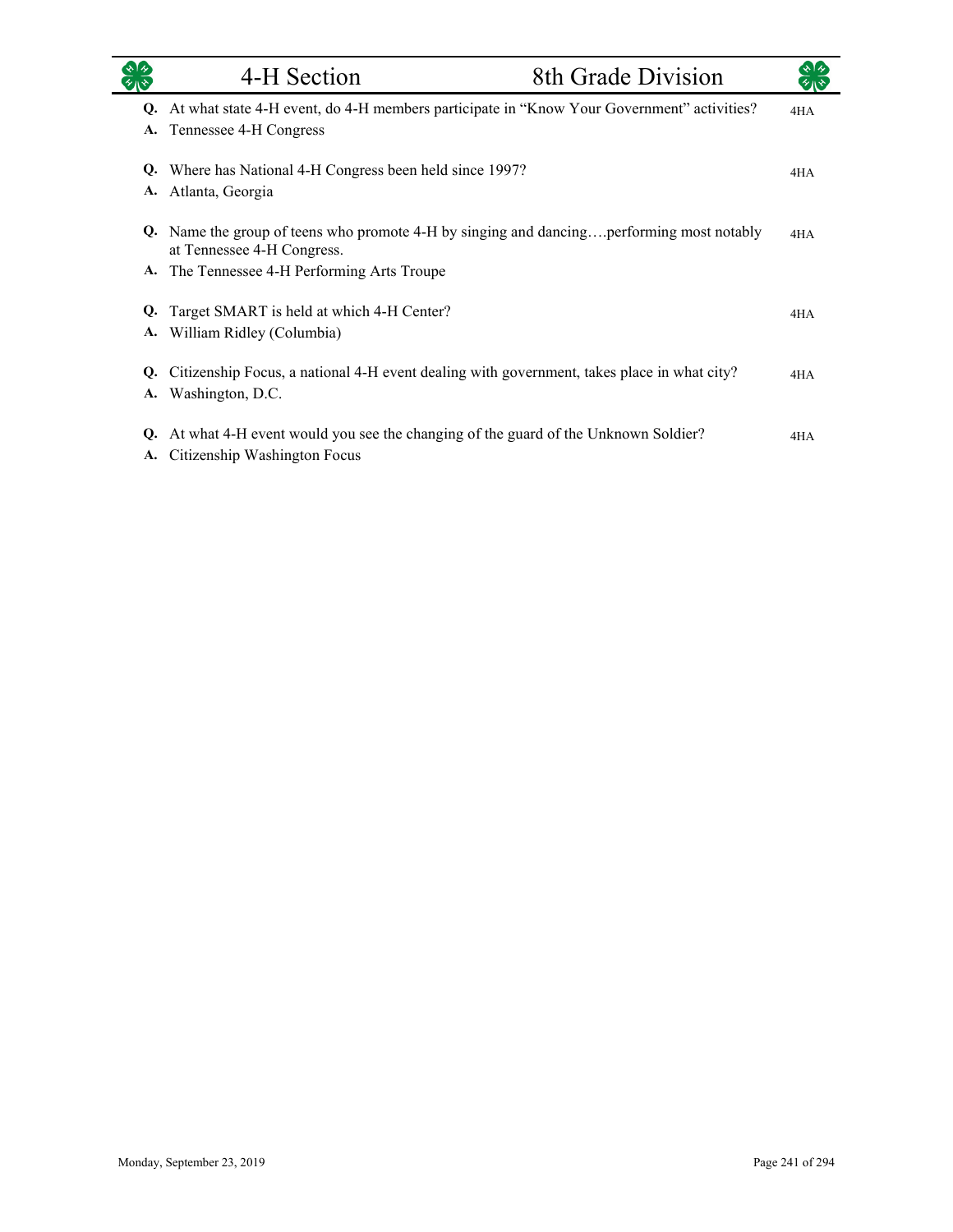|          | <b>AG</b> Section                                                                                                              | 8th Grade Division | $\frac{1}{2}$ |
|----------|--------------------------------------------------------------------------------------------------------------------------------|--------------------|---------------|
| Q.<br>A. | What does the agriculture term TCA stand for?<br>Tennessee Cattleman's Association                                             |                    | $T5.3-5f$     |
|          | Q. What farm animal farrows its young?<br>A. Swine or hogs                                                                     |                    | $T2.3-5d$     |
|          | Q. A female hatchling chicken is called a what?<br>A. Pullet                                                                   |                    | $T2.3-5d$     |
| Q.<br>A. | Which state produces the most cotton?<br>Texas (The Cotton Bowl!)                                                              |                    | T5.3-5e       |
| Q.<br>A. | Which southern state has the most State Forests?<br>Tennessee                                                                  |                    | T5.3-5e       |
|          | Q. Which state produces the most hogs?<br>A. Iowa                                                                              |                    | $T5.3-5e$     |
| Q.       | Which state produces the most wheat?<br>A. Kansas (America's breadbasket)                                                      |                    | $T5.3-5e$     |
|          | Q. What is the term used to describe the rapid movement of soil and rock in response to gravity?<br>A. A landslide             |                    | T1.3-5e       |
|          | Q. What state produces the most corn?<br>A. Iowa                                                                               |                    | $T5.3-5e$     |
|          | Q. Name my AG Career: I shoe horses.<br>A. Farrier                                                                             |                    | $T5.3 - 5b$   |
|          | Q. What is the term for the natural breaking-down of rocks?<br>A. Weathering                                                   |                    | $T1.3-5e$     |
|          | Q. What milk processor in Athens, Tennessee has had their ice cream ranked "one of the best in the<br>world" by TIME Magazine? |                    | $T3.6-8i$     |
|          | A. Mayfield Dairy Farms                                                                                                        |                    |               |
| Q.<br>A. | What grand division of the state has the most beef cattle?<br>Middle                                                           |                    | $T2.3-5d$     |
|          | Q. What are Rat-L-Traps, Jitterbugs, and Rooster Tails?<br>A. Artificial fish baits                                            |                    | T1.6-8c       |
|          | Q. Arabian, Belgian, and Morgan are breeds associated with what species of animal?<br>A. Horses                                |                    | $T2.3-5d$     |
|          | Q. A cross between a domesticated beef animal and the American Bison is called what?<br>A. Beefalo                             |                    | $T2.3-5d$     |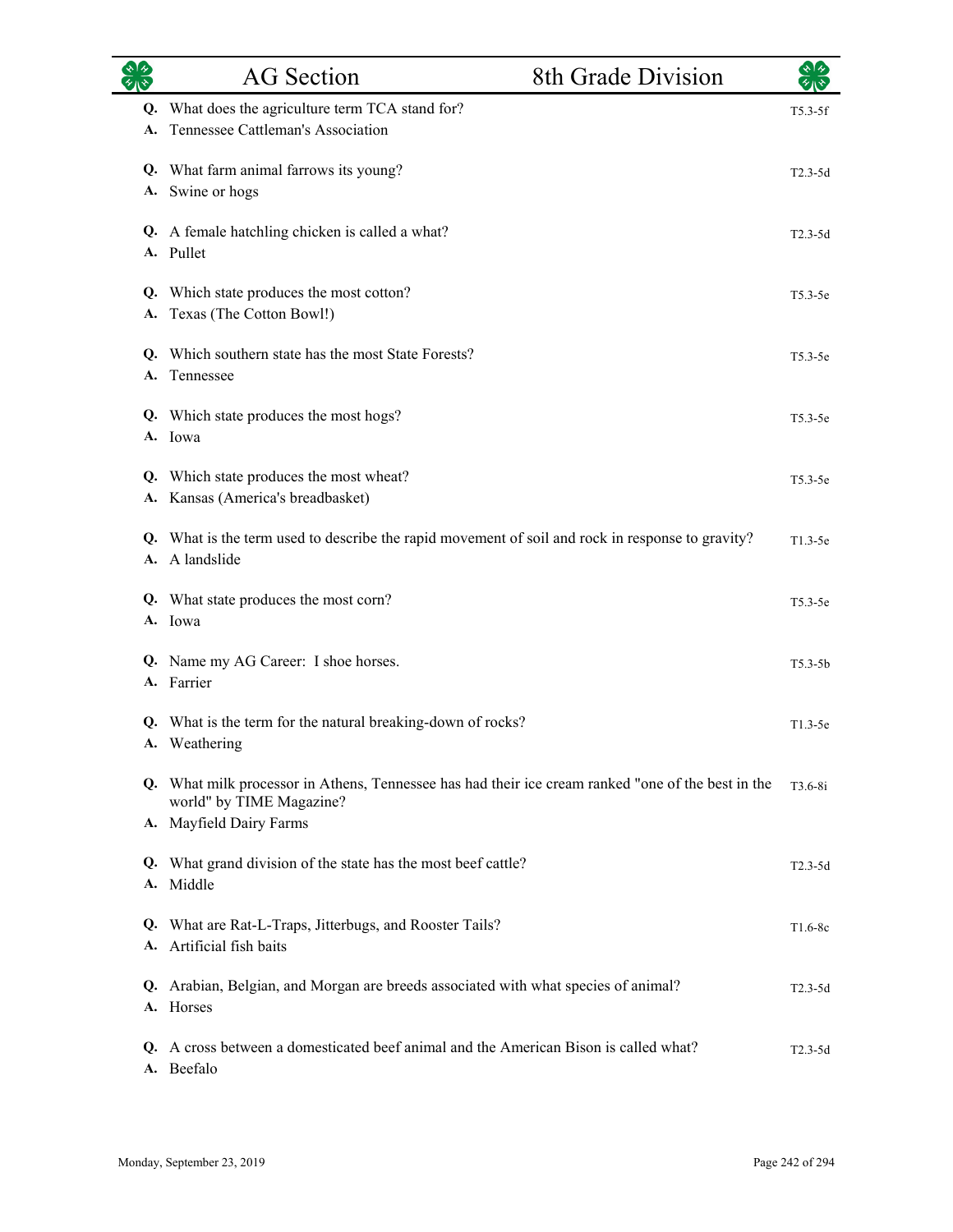|          | <b>AG</b> Section                                                                                                           | 8th Grade Division | $\star$ $\star$ |
|----------|-----------------------------------------------------------------------------------------------------------------------------|--------------------|-----------------|
| Q.       | What is the most common term for a female goat?<br>A. Doe                                                                   |                    | $T2.3-5d$       |
|          | Q. What does it mean for an animal to be polled?<br>A. No horns                                                             |                    | $T2.3-5d$       |
|          | Q. What are the only insects that produce food for humans?<br>A. Honeybees                                                  |                    | T4.6-8f         |
| A.       | Q. What does TWRA stand for?<br>Tennessee Wildlife Resources Agency                                                         |                    | $T5.3-5f$       |
| А.       | Q. What Tennessee county is renowned for its orchards and nurseries?<br>Warren County                                       |                    | $T3.6-8i$       |
|          | Q. Name my AG Career: I design new equipment to be used in farming and agriculture?<br>A. AG. Engineer                      |                    | $T5.3-5b$       |
|          | Q. People from what country are largely responsible for the spread of domesticated horses world-<br>wide?                   |                    | T4.6-8a         |
|          | A. Egypt                                                                                                                    |                    |                 |
| A.       | Q. What percentage of Potassium is contained in a 100 pound bag of 6-12-12 fertilizer?<br>12 percent                        |                    | T2.6-8c         |
| Q.<br>А. | This is the measure of density of a forest stand.<br>Basal Area Factor (pronounced BASE-UL)                                 |                    | $T3.6-8i$       |
|          | Q. What is the Tennessee state agricultural insect?<br>A. Honeybee                                                          |                    | T4.6-8f         |
|          | Q. Which Grand Division of Tennessee produces the most hogs?<br>A. West Tennessee                                           |                    | $T3.6-8i$       |
|          | Q. What Grand Division of Tennessee produces the most Corn?<br>A. West Tennessee                                            |                    | $T3.6-8i$       |
| Q.<br>A. | Why is UT Extension called the Cooperative Extension Service?<br>Cooperation between Federal, State, and County governments |                    | $T5.3-5f$       |
|          | Q. What grand division of the state has the most Dairy Cattle?<br>A. East                                                   |                    | T3.6-8i         |
|          | Q. What is found in some soils that stop root depth and effect homesite selection?<br>A. Bedrock                            |                    | $T1.3-5e$       |
| Q.       | Where is the largest pecan tree in the world located?<br>A. Natchez Trace State Park                                        |                    | $T3.6-8i$       |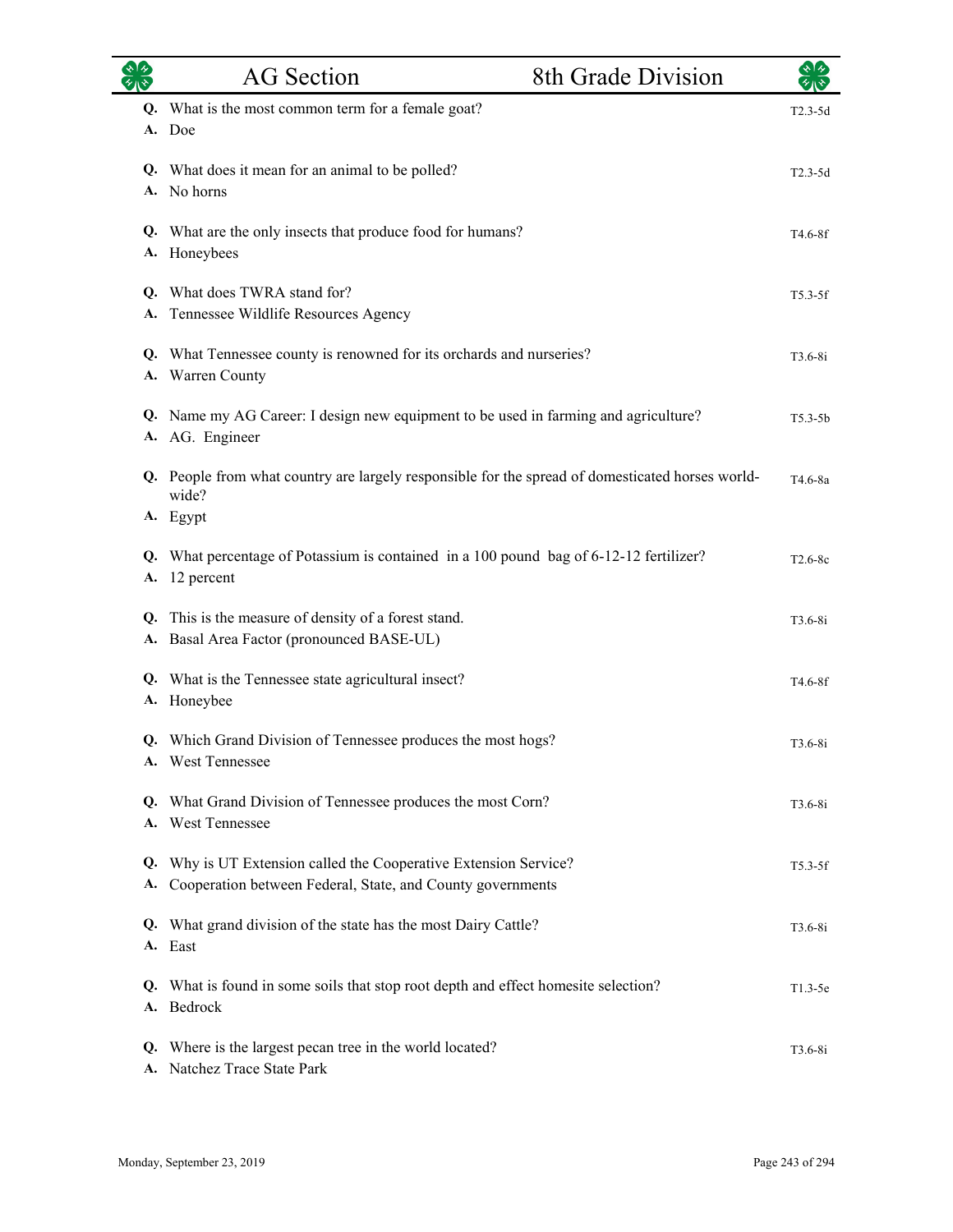|    | <b>AG</b> Section                                                                                                                     | 8th Grade Division |             |
|----|---------------------------------------------------------------------------------------------------------------------------------------|--------------------|-------------|
| А. | Q. Which Grand Division of Tennessee produces the most alfalfa?<br>Middle                                                             |                    | $T3.6 - 8i$ |
|    | Q. What crop in Tennessee is referred to as "White Gold?"<br>A. Cotton                                                                |                    | $T3.6 - 8i$ |
|    | Q. Which grand division of the state depends the most on the row crop part of Agriculture?<br>A. West Tennessee                       |                    | $T3.6 - 8i$ |
|    | Q. What Grand Division of Tennessee grows the most cotton?<br>A. West Tennessee                                                       |                    | $T3.6 - 8i$ |
|    | Q. Tennessee ranks number one in the country in the production of what wooden item?<br>A. Pencils                                     |                    | $T3.6 - 8i$ |
|    | Q. What does the term "marbling" mean as it relates to meat?<br>A. Amount of fat within the meat                                      |                    | T3.6-8g     |
|    | Q. Which county in Tennessee has the highest population of horses in the state?<br>A. Rutherford County                               |                    | $T3.6-8i$   |
| А. | Q. What western mammal has drifted into Tennessee causing much alarm to farmers?<br>Coyote                                            |                    | $T1.3-5a$   |
|    | Q. A female hog before she has pigs is called a what?<br>A. Gilt                                                                      |                    | $T2.3-5d$   |
| A. | Q. What does organic matter help build in a soil?<br>Topsoil                                                                          |                    | $T1.3-5e$   |
|    | Q. What is the term for growing a plant in a water medium?<br>A. Hydroponic                                                           |                    | T4.3-5d     |
|    | Q. What are the thick deposits of windblown soil found in West Tennessee called?<br>A. Loess (pronounced L-UH-SSS)                    |                    | $T1.3-5e$   |
| Q. | What does the agriculture term "outcrops" refer to?<br>A. Large rocks sticking up out of the ground hindering cultivation of the land |                    | $T1.3-5e$   |
|    | Q. What is the proper name for a single freshwater shrimp?<br>A. Prawn                                                                |                    | $T1.3-5a$   |
|    | Q. Why do mice constantly gnaw on something?<br>A. Because their teeth never stop growing                                             |                    | $T1.3-5a$   |
|    | Q. What is the name of the feed that is highest in energy content?<br>A. Corn                                                         |                    | T1.3-5e     |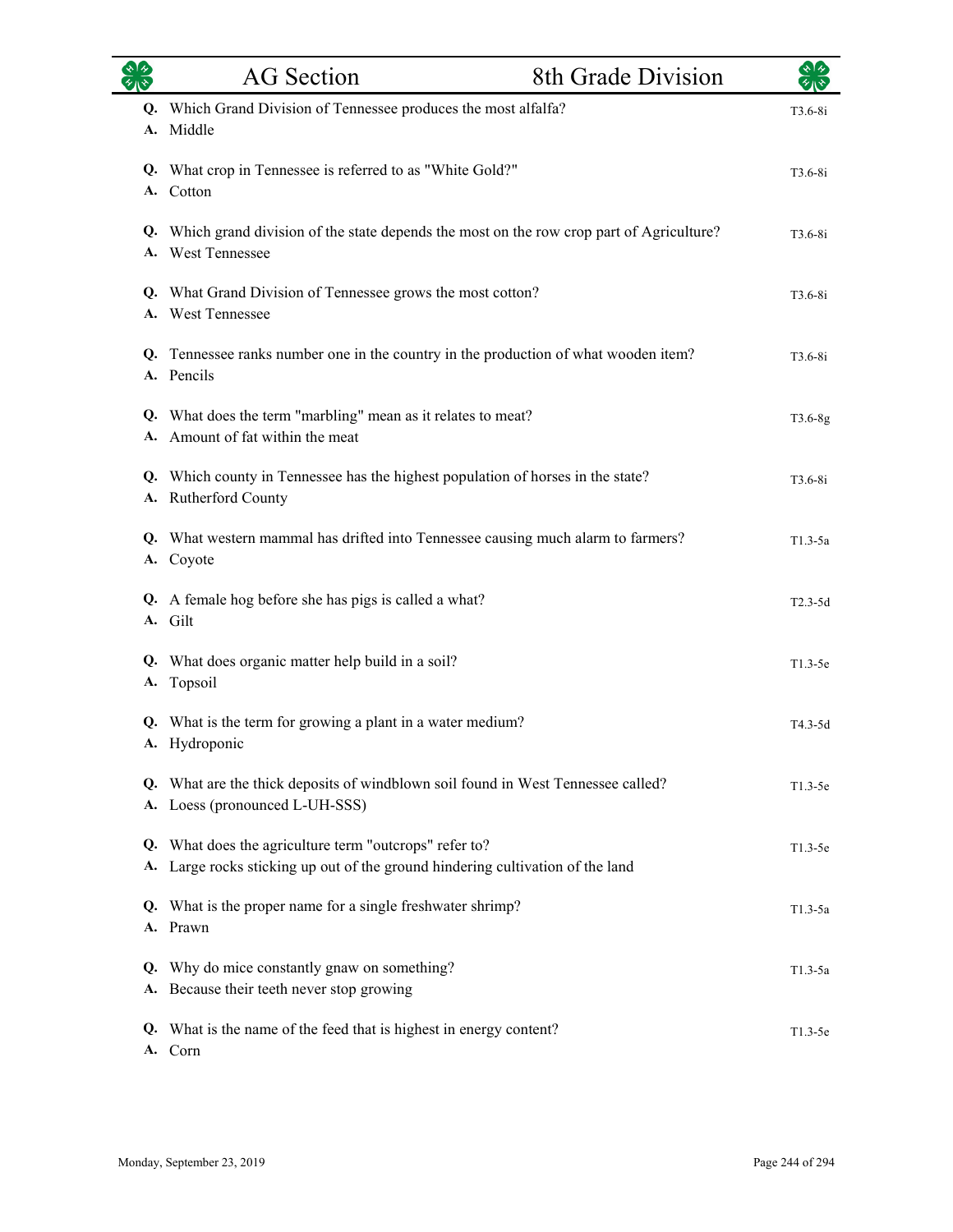|    | <b>AG</b> Section                                                                                                                                                               | 8th Grade Division | $\sqrt{2}$  |
|----|---------------------------------------------------------------------------------------------------------------------------------------------------------------------------------|--------------------|-------------|
| А. | Q. What is the largest rodent found in Tennessee?<br>The beaver (also the largest in North America)                                                                             |                    | $T1.3-5a$   |
| А. | Q. What is the family of plants containing watermelons, squash, and cucumbers?<br>Cucurbits (CUE-CURB-ITS)                                                                      |                    | $T1.3-5e$   |
|    | Q. How is the majority of livestock sold in the United States?<br>A. Public Auction                                                                                             |                    | $T2.3-5d$   |
| A. | Q. What is the agriculture term for a round bale of hay in a big plastic bag?<br>Haylage (Pronounced HAY LIJ)                                                                   |                    | T4.3-5d     |
| А. | Q. A plant that sprouts as a single leaf is called?<br>Monocot                                                                                                                  |                    | $T1.3-5e$   |
|    | Q. Name my AG Career: I study better ways to manage fish in ponds, streams and even oceans.<br>A. Fish Biologist                                                                |                    | $T5.3 - 5b$ |
|    | Q. Name my AG Career: I study plants and the numerous ways they can be cultivated and utilized.<br>A. Agronomist                                                                |                    | $T5.3 - 5b$ |
| А. | Q. Name my AG Career: I work for USDA and I map soils and intrepret their productivity.<br>Soil Scientist                                                                       |                    | $T5.3 - 5b$ |
|    | Q. Name my AG Career: I maintain trees and shrubs by trimming and pruning them.<br>A. Arborist (R-BOAR-IST)                                                                     |                    | $T5.3 - 5b$ |
| А. | Q. Name the two types of foxes found in Tennessee.<br>Red Fox and Gray Fox                                                                                                      |                    | $T1.3-5a$   |
|    | Q. What do the letters USDA mean?<br>A. United States Department of Agriculture                                                                                                 |                    | $T5.3-5f$   |
|    | Q. What kind of college was formed to study Agriculture, and was funded by the sale of western<br>lands given each state by the federal government?<br>A. Land-Grant University |                    | $T5.3-5f$   |
|    | Q. What soils are a mixture of clay, silt, and sand making them easy to cultivate?<br>A. Loams or Loamy Soils                                                                   |                    | $T1.3-5e$   |
|    | Q. Which state produces the most milk?<br>A. Wisconsin (America's Dairyland!)                                                                                                   |                    | $T2.3-5d$   |
|    | Q. What crop has the most harvested acres in Tennessee?<br>A. Hay                                                                                                               |                    | $T1.3-5e$   |
|    | Q. Of the three types of soil, Sand, Silt and Clay, which one is the stickiest?<br>A. Clay                                                                                      |                    | $T1.3-5e$   |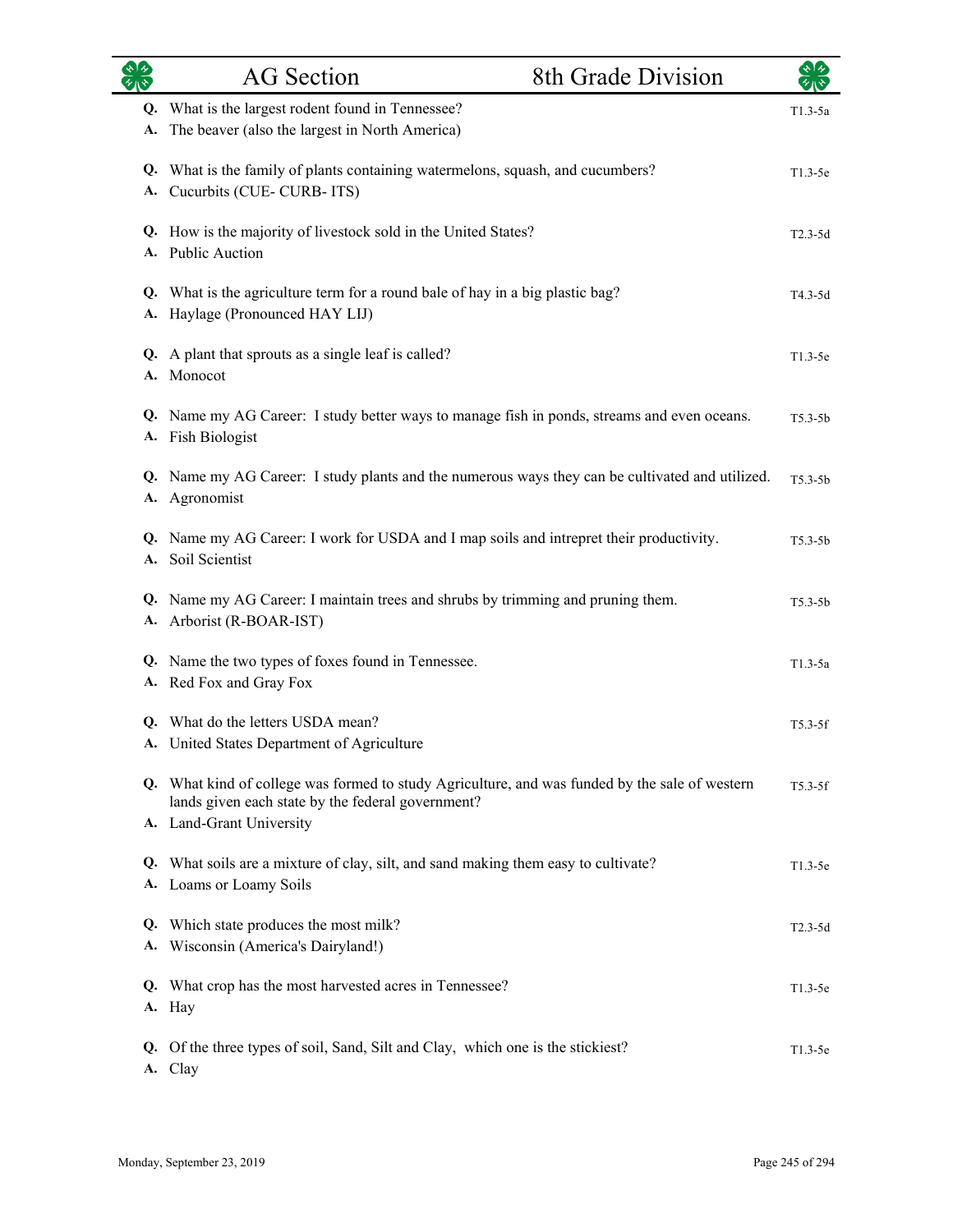|          | <b>AG</b> Section                                                                                                                                      | 8th Grade Division |             |
|----------|--------------------------------------------------------------------------------------------------------------------------------------------------------|--------------------|-------------|
| Q.<br>А. | What is the official sport fish of Tennessee?<br>Largemouth bass                                                                                       |                    | $T1.3-5a$   |
| Q.       | Aquaculture is the science of producing what product?<br>A. Fish                                                                                       |                    | $T1.3-5a$   |
|          | Q. What is the Tennessee state butterfly?<br>A. Zebra Swallowtail                                                                                      |                    | $T4.6-8f$   |
| Q.<br>A. | What is the term used to describe the loss of topsoil?<br>Erosion                                                                                      |                    | $T1.3-5e$   |
|          | Q. What Mexican insect spread into the southeastern U.S. causing millions of dollars in damages to<br>cotton crops?<br>A. Boll Weevil                  |                    | T4.6-8f     |
|          | Q. What type of plant can produce its own nitrogen?<br>A. Legume                                                                                       |                    | $T1.3-5e$   |
| Q.       | Name my AG Career: I specialize in home gardens and flowering plants.<br>A. Horticulturalist                                                           |                    | $T5.3 - 5b$ |
|          | Q. What farm animal is most susceptible to pseudorabies (pronounced SUE-DOE-RAY-BEES)?<br>A. Swine or Hogs                                             |                    | $T2.3-5d$   |
|          | Q. What major crop, grown mainly in Arkansas and Louisiana, is grown in a flooded field?<br>A. Rice                                                    |                    | $T5.3-5e$   |
|          | Q. What is the name of the stomach in cows, sheep and goats that is responsible for them being<br>able to eat and live on hay and grasses?<br>A. Rumen |                    | $T2.3-5d$   |
|          | Q. Name the country where the Clydesdale originated.<br>A. Scotland                                                                                    |                    | $T2.3-5d$   |
|          | Q. What is another name for grain sorghum?<br>A. Milo                                                                                                  |                    | $T1.3-5e$   |
| Q.       | Where in Tennessee does the nation's largest population of bald eagles winter?<br>A. Reelfoot Lake                                                     |                    | $T1.3-5a$   |
| А.       | Q. What official heads up the USDA?<br>The Secretary of Agriculture                                                                                    |                    | $T5.3-5f$   |
|          | Q. Leather is a by-product from what agricultural industry?<br>A. Cattle (both Beef and Dairy)                                                         |                    | $T2.3-5d$   |
|          | Q. What is the term for the soft furry covering on a deer's antlers?<br>A. Velvet                                                                      |                    | $T1.3-5a$   |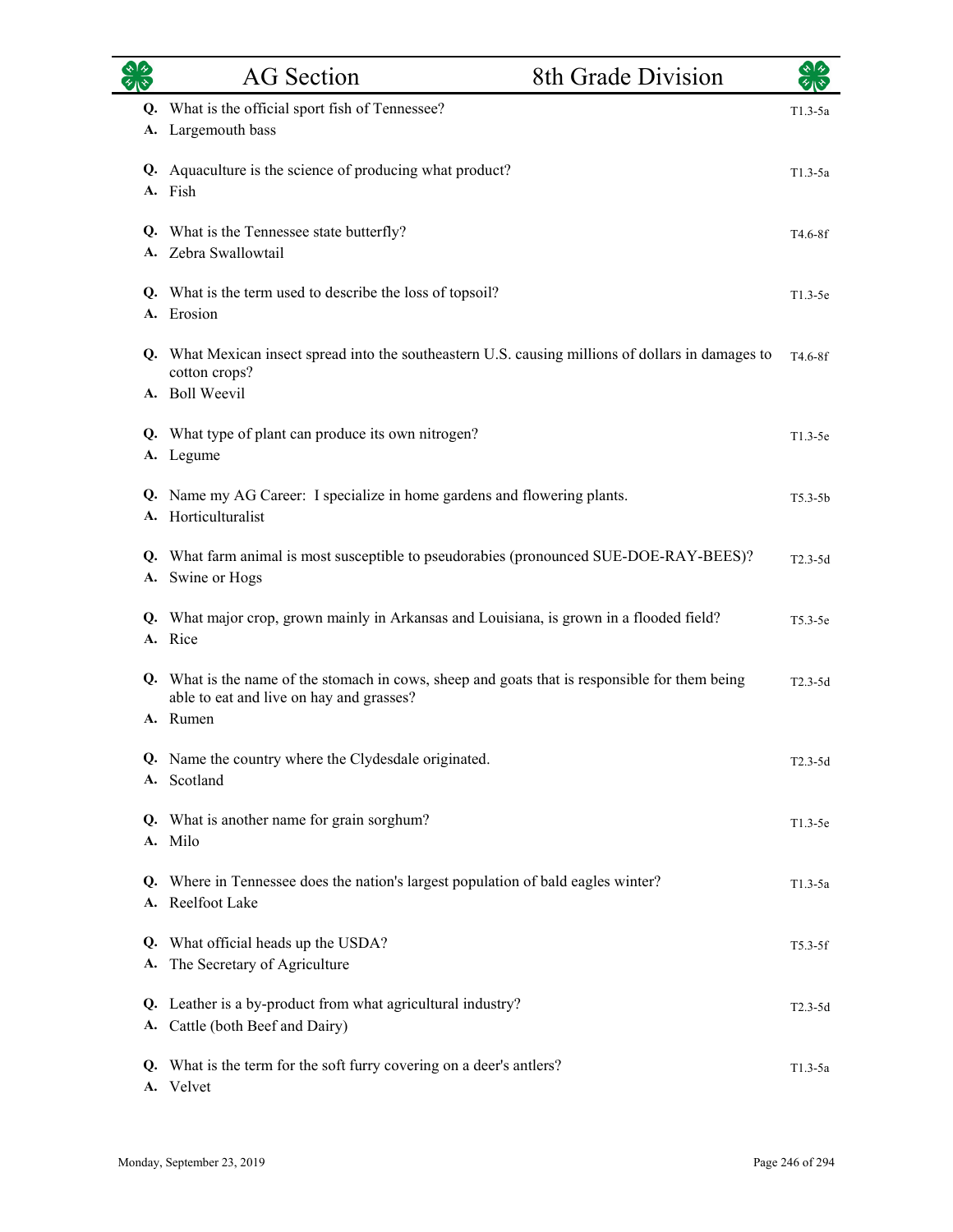| 红心       | <b>AG</b> Section                                                                                                                                                      | 8th Grade Division | $\frac{1}{2}$ |
|----------|------------------------------------------------------------------------------------------------------------------------------------------------------------------------|--------------------|---------------|
|          | Q. A wide stripe down the face of a horse would be called a what?<br>A. A Blaze                                                                                        |                    | $T2.3-5d$     |
| А.       | Q. In what structure is silage stored?<br>Silo                                                                                                                         |                    | $T4.3-5a$     |
|          | Q. What is the most common grass found in Tennessee?<br>A. Fescue                                                                                                      |                    | $T1.3-5e$     |
| А.       | Q. What crop do we use to produce margarine?<br>Soybeans                                                                                                               |                    | $T1.3-5e$     |
|          | Q. What farm group not only serves as an insurance agency, but also a nationwide farm lobby?<br>A. Farm Bureau                                                         |                    | $T5.3-5f$     |
|          | Q. The wool from one sheep is called what?<br>A. Fleece                                                                                                                |                    | $T2.3-5d$     |
|          | Q. Who enforces the sale of Tennessee Game and Fishing Licenses?<br>A. TWRA (Tennessee Wildlife Resources Agency)                                                      |                    | $T5.3-5f$     |
| A.       | Q. How many times is a dairy cow milked each day?<br>Two times                                                                                                         |                    | $T2.3-5d$     |
|          | Q. In what town is the Tennessee Department of Agriculture located?<br>A. Nashville                                                                                    |                    | $T5.3-5f$     |
|          | Q. Where does the University of Tennessee test new varieties and farming procedures?<br>A. UT AG Research Centers (would also accept Experiment Stations)              |                    | $T5.3-5f$     |
|          | Q. What are you doing if you dock a sheep's tail?<br>A. Cutting it off                                                                                                 |                    | $T2.3-5d$     |
|          | Q. The Red Cedar is in reality what type of tree?<br>A. Juniper                                                                                                        |                    | $T1.6-8c$     |
|          | Q. What is the general term for the working in an industry that is sustainable, renewable and<br>contributes to the quality of the environment?<br>A. "green" industry |                    | $T1.6-8c$     |
|          | Q. What is the most valuable tree in Tennessee's forests?<br>A. Black Walnut (Used in furniture making)                                                                |                    | $T1.6-8c$     |
|          | Q. What was the first crop raised by settlers in Middle Tennessee?<br>A. Corn                                                                                          |                    | T4.6-8a       |
| Q.<br>А. | In Tennessee what do the letters TDA stand for?<br>Tennessee Department of Agriculture                                                                                 |                    | $T5.3-5f$     |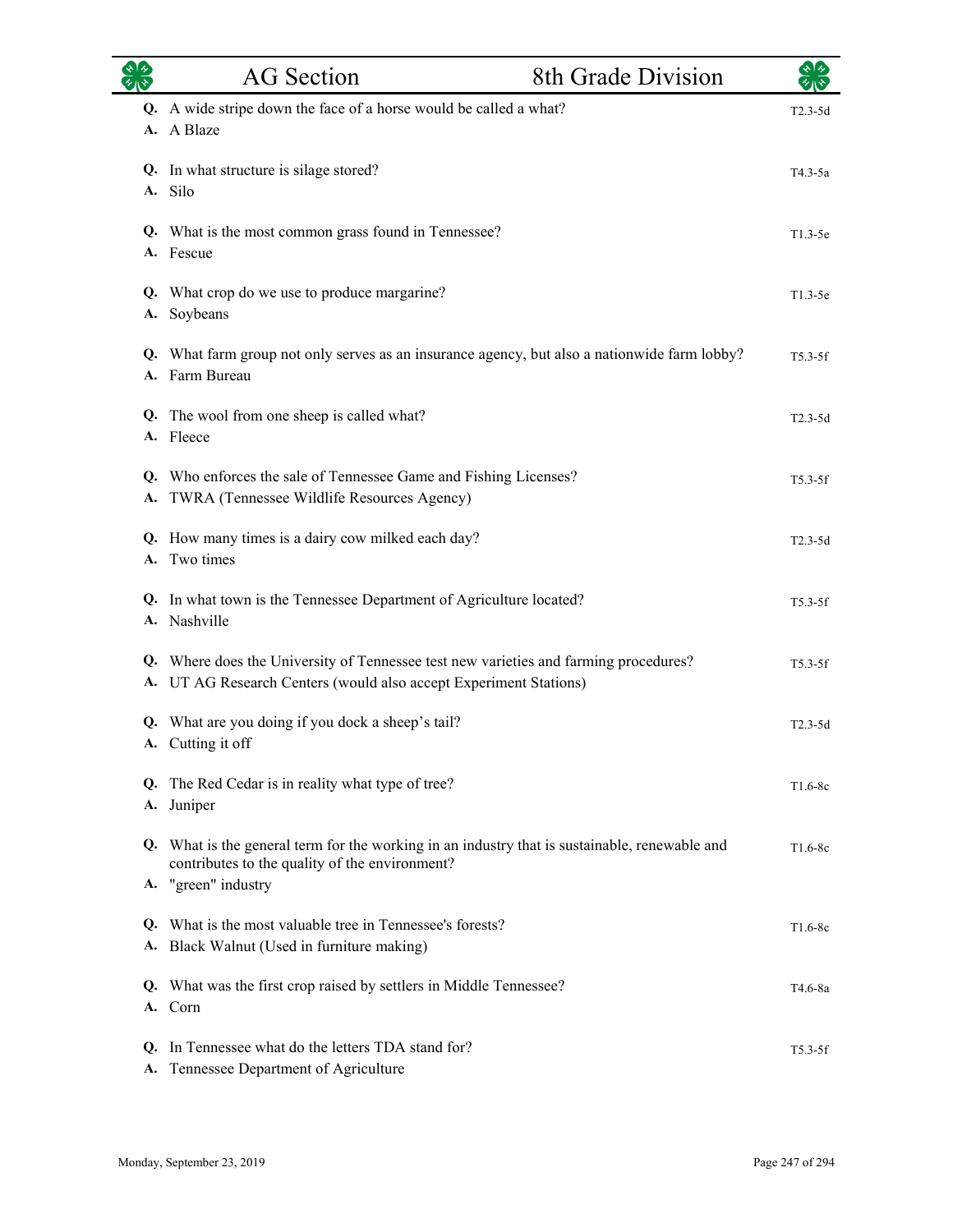|    | <b>8th Grade Division</b><br>AG Section                                                                              | $\sqrt[3]{2}$ |
|----|----------------------------------------------------------------------------------------------------------------------|---------------|
| Q. | When Tennessean William Haskell Neal produced Neal's Paymaster corn, what was the new<br>variety's great advantage?  | T4.3-5c       |
|    | A. Two ears per stalk as compared to one ear on the old varieties                                                    |               |
| A. | Q. In what complex is the Tennessee Department of Agriculture located?<br>Ellington Agricultural Center in Nashville | $T5.3-5f$     |
| Q. | What does a Hognose Snake do when it is threatened?<br>A. Plays dead                                                 | $T1.3-5a$     |
|    | Q. What is the term used to describe the last possible date a particular area can expect a killing<br>frost?         | T4.3-5d       |
|    | A. Frost free date                                                                                                   |               |
| A. | Q. What is the advantage of Jersey dairy cattle over the Holstein breed?<br>Higher amount of butterfat in the milk   | $T2.3-5d$     |
|    | Q. What is the average life span for a horse?<br>A. 25 years                                                         | $T2.3-5d$     |
|    | Q. What are the most efficient farm animals in terms of pounds of gain to pounds of feed?<br>A. Chickens or Poultry  | $T2.3-5d$     |
|    | Q. What pigs are bought small and then fed to market weight?<br>A. Feeder pig                                        | $T2.3-5d$     |
|    | Q. What abundant resource in Tennessee makes beef cattle production profitable?<br>A. Pasture                        | $T1.3-5e$     |
|    | Q. What is the official state game bird of Tennessee?<br>A. Bobwhite quail                                           | $T1.3-5a$     |
|    | Q. What percentage pf Phosphorous is contained in a 50 pound bag of 6-12-12 fertilizer?<br>A. 12 percent             | T2.6-8c       |
|    | Q. What is the art of riding horseback called?<br>A. Horsemanship                                                    | $T2.3-5d$     |
|    | Q. How much does a bale of cotton weigh?<br>A. 480 pounds                                                            | T4.3-5a       |
|    | Q. What part of a horse bridle fits in the horse's mouth?<br>A. The bit                                              | T4.3-5a       |
|    | Q. What fish is generally the goal of a day of fly casting?<br>A. Trout                                              | $T1.3-5a$     |
|    | Q. What part of the dairy cow holds and stores the milk?<br>A. Udder                                                 | $T2.3-5d$     |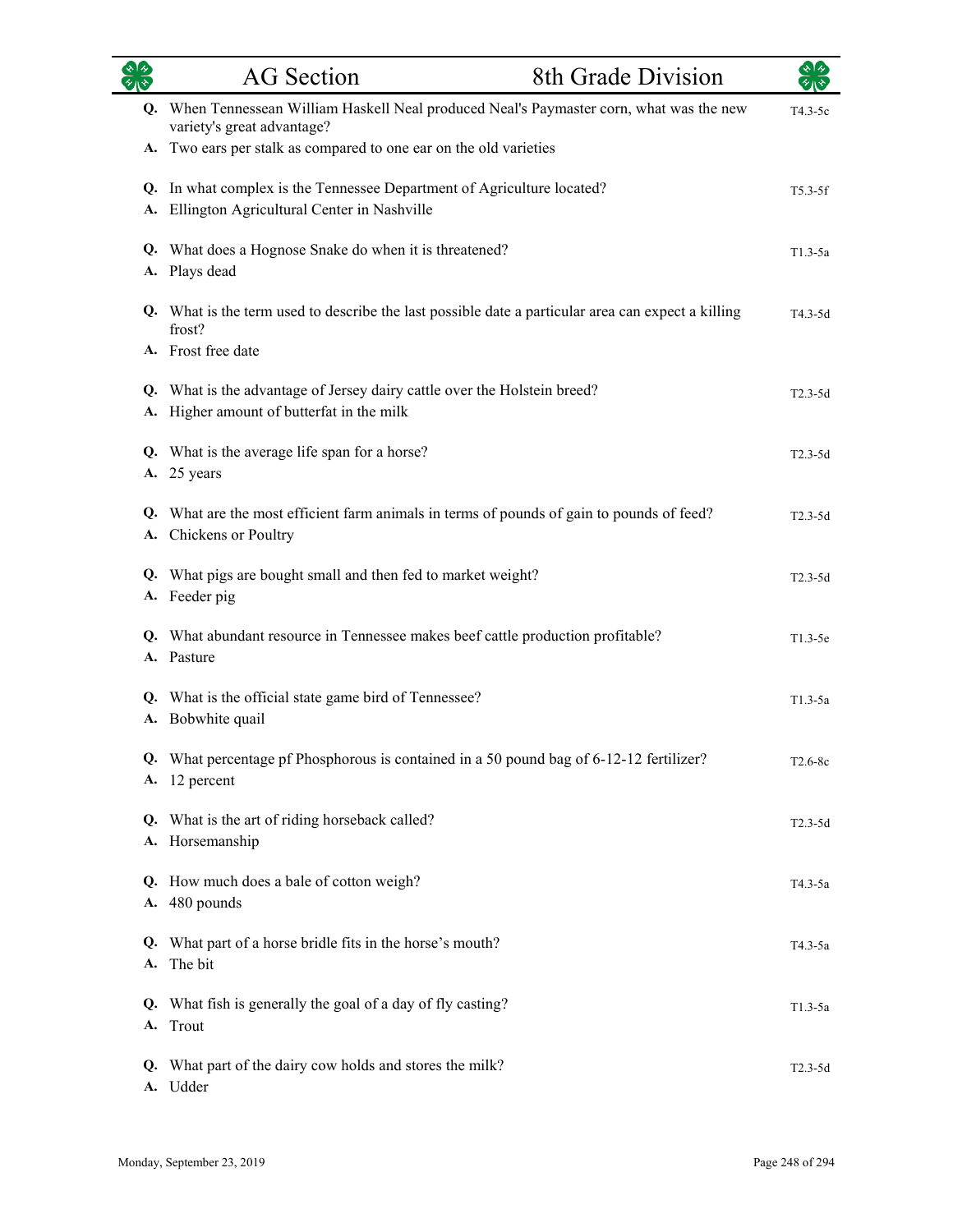|                 | <b>AG</b> Section                                                                                                                  | 8th Grade Division |                      |
|-----------------|------------------------------------------------------------------------------------------------------------------------------------|--------------------|----------------------|
|                 | Q. What is the term for the group of baby pigs a sow has?<br>A. Litter                                                             |                    | $T2.3-5d$            |
|                 | Q. What is the most popular breed of dairy cattle?<br>A. Holstein                                                                  |                    | $T2.3-5d$            |
| А.              | Q. What does the animal nutritional term TDN stand for?<br><b>Total Digestible Nutrients</b>                                       |                    | T4.3-5d              |
| Q.<br>A.        | What invasive insect which resembles a small June bug, preys on Tennessees fruit trees?<br>The Japanese Beetle                     |                    | T4.6-8f              |
| Q.<br>А.        | The average rainfall for Tennessee would be about how many inches per year?<br>About 50 inches per year                            |                    | $T1.6-8c$            |
|                 | Q. What trees have a pome?<br>A. Apple Tree or Pear Tree                                                                           |                    | $T1.6-8c$            |
| Q.              | What type of crop is grown simply to conserve and develop the soil?<br>A. A "cover" crop                                           |                    | T1.6-8c              |
| Q.              | What is defined as the wise use of natural resources over time?<br>A. Conservation                                                 |                    | $T1.6-8c$            |
| Q.<br>A.        | What "popular" Tennessee tree is really a magnolia?<br>Tulip poplar                                                                |                    | $T1.6-8c$            |
| Q.              | One square foot of lumber one inch thick is the definition of what measurement?<br>A. Board Foot                                   |                    | $T3.6 - 8i$          |
|                 | Q. How many frost-free days are required to grow cotton?<br>A. 200                                                                 |                    | $T1.6-8c$            |
| A.              | Q. What does the term forage crop mean?<br>A crop providing roughage (Pasture, Hay, and Silage)                                    |                    | $T1.6-8c$            |
| Q.<br><b>A.</b> | What family of insects causes farmers the most economic loss?<br>Lepidoptera (moth and butterflies) (pronounced LEP UH DOP TUH RA) |                    | T4.6-8f              |
| Q.              | In what month do the dogwood trees usually bloom in Tennessee?<br>A. April                                                         |                    | $T1.6-8c$            |
| Q.<br>A.        | What pest has attacked and destroyed many acres of pine trees in Tennessee?<br>Southern Pine Beetle                                |                    | T4.6-8f              |
| Q.<br>A.        | What noisy insect becomes a pest in the state about every thirteen years?<br>Cicada (pronounced sa-k-dah)                          |                    | T <sub>4.6</sub> -8f |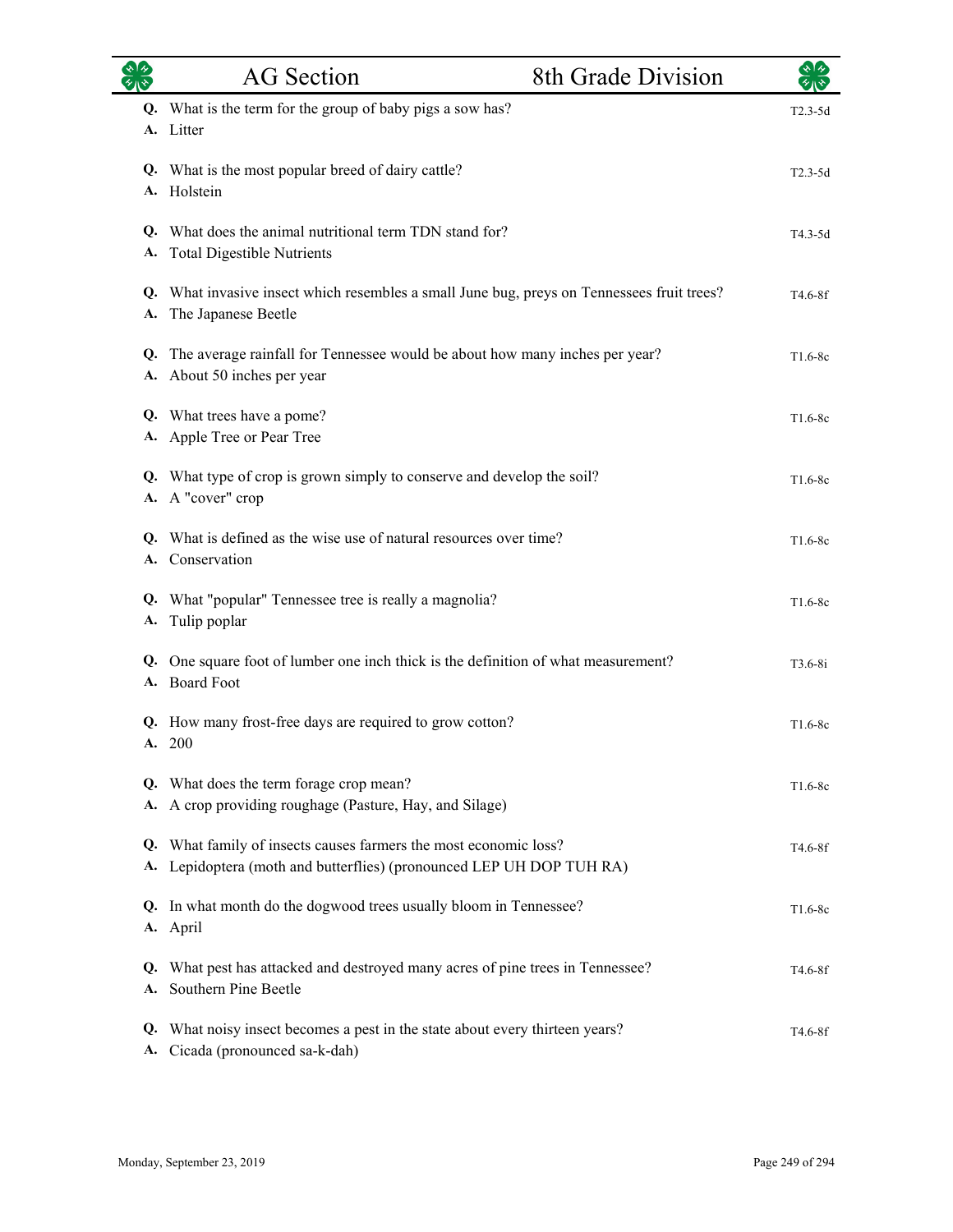|    | <b>AG</b> Section                                                                                                                      | 8th Grade Division | $\star$ 1 $\star$ |
|----|----------------------------------------------------------------------------------------------------------------------------------------|--------------------|-------------------|
|    | Q. How many pounds of honey does a typical bee hive produce in a year?<br>A. More than 400 lbs                                         |                    | T4.6-8f           |
|    | Q. What is the forest insect which spreads its range by hitchhiking on recreational vehicles?<br>A. Gypsy Moth                         |                    | T4.6-8f           |
|    | Q. What are the two state insects of Tennessee?<br>A. Firefly and the Lady Bug                                                         |                    | T4.6-8f           |
|    | Q. What stinging insect has invaded southern Tennessee recently?<br>A. Fire Ant                                                        |                    | T4.6-8f           |
| Q. | Caterpillars are the larvae for what type of insect?<br>A. Butterflies or Moths (either is correct)                                    |                    | T4.6-8f           |
|    | Q. Interspersion (pronounced EN-TER-SPUR-ZHUN) is necessary for many small animals such as<br>quail and rabbit. What is interspersion? |                    | $T1.6-8c$         |
|    | A. Mixing of food and cover<br>Q. What is applied to soil to increase soil nutrients and crop yield?<br>A. Fertilizer                  |                    | $T2.6-8c$         |
| А. | Q. What is the principle ingredient in the insecticide DiPell or BT?<br>Bacteria (an organic pesticide)                                |                    | $T2.6-8c$         |
|    | Q. Lady bugs are beneficial insects because they prey on what farm pest?<br>A. Aphids                                                  |                    | $T2.6-8c$         |
| А. | Q. What percentage of Nitrogen is contained in a 50 pound bag of 6-12-12 fertilizer?<br>Six percent                                    |                    | $T2.6-8c$         |
|    | Q. Why would you use a fungicide?<br>A. Kill a fungus or blight                                                                        |                    | $T2.6-8c$         |
| Q. | Why would you use a herbicide?<br>A. To kill weeds                                                                                     |                    | $T2.6-8c$         |
| Q. | What type of gardening uses no chemical pesticides?<br>A. Organic Gardening                                                            |                    | $T2.6-8c$         |
|    | Q. What is an invasive species?<br>A. An organism not native to an area                                                                |                    | $T2.6-8c$         |
| Q. | What type of tree is most prevalent on the summit of Clingman's Dome?<br>A. Frasier Fir                                                |                    | $T1.6-8c$         |
|    | Q. What is mixed in soil to raise the pH?<br>A. Lime                                                                                   |                    | $T2.6-8c$         |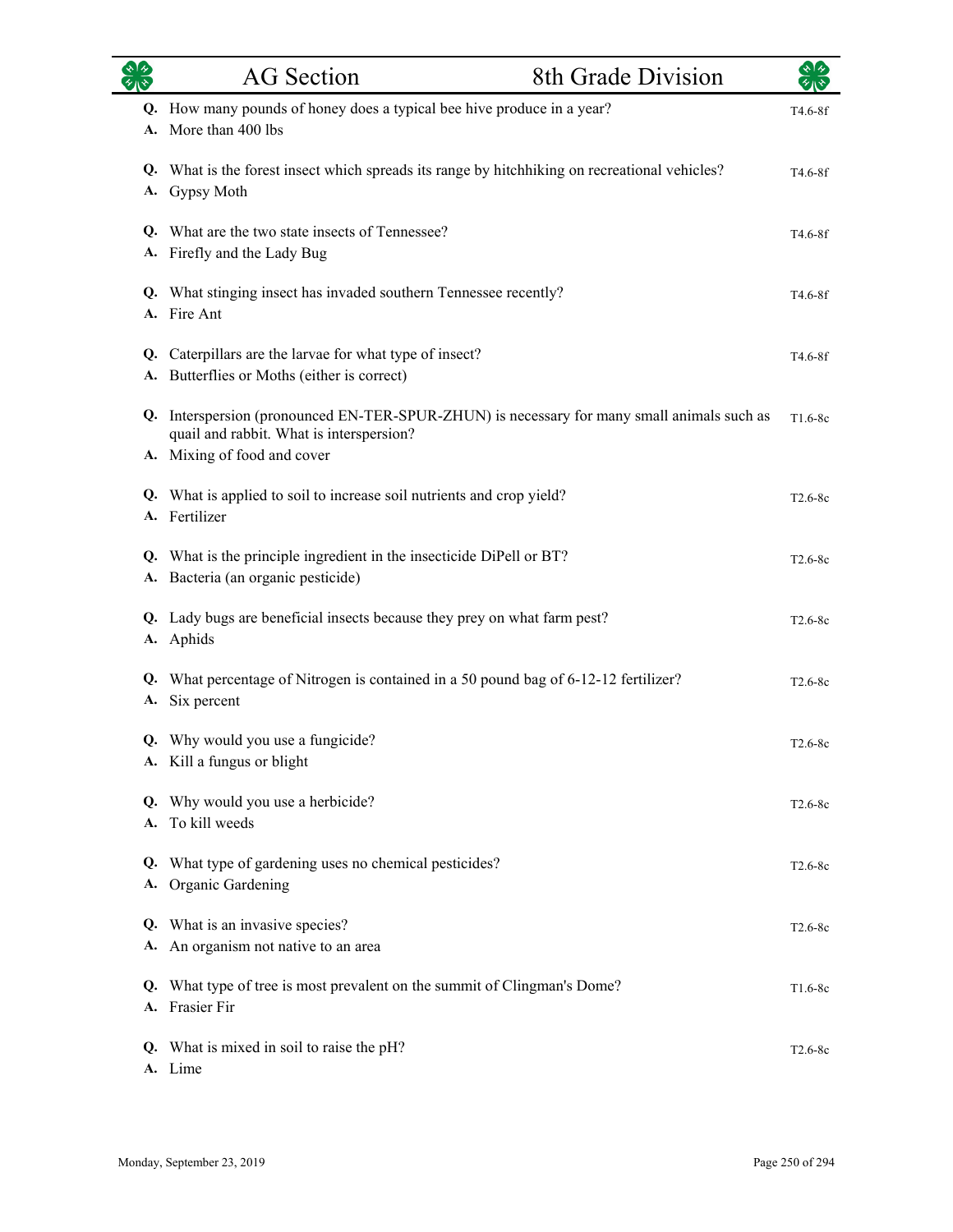|    | <b>AG</b> Section                                                                                                                                                                        | 8th Grade Division |             |
|----|------------------------------------------------------------------------------------------------------------------------------------------------------------------------------------------|--------------------|-------------|
|    | Q. What is meant by a milk deficit state?<br>A. Consume more milk than it produces                                                                                                       |                    | $T5.3-5e$   |
| Q. | How many state forests does Tennessee have?<br>A. 15                                                                                                                                     |                    | $T1.6-8c$   |
| A. | Q. What is the natural process by which pond or lake water circulates?<br>Turnover                                                                                                       |                    | $T1.6-8c$   |
|    | Q. What is the term for plowing or cultivating around the hill as opposed to up and down?<br>A. Farming on the Contour                                                                   |                    | $T1.6-8c$   |
|    | Q. What is the term used to describe the change of plant species on a piece of ground over a period<br>of years?<br>A. Plant Succession                                                  |                    | $T1.6-8c$   |
|    | Q. What introduced weed is known as the vine that ate the south?<br>A. Kudzu (pronounced CUD ZOO)                                                                                        |                    | $T2.6-8c$   |
|    | Q. What is the most popular Christmas tree grown in Tennessee?<br>A. White Pine                                                                                                          |                    | $T1.6-8c$   |
|    | Q. What does it mean for a tree to be tolerant?<br>A. It means it will grow fairly well in shade.                                                                                        |                    | $T1.6-8c$   |
|    | Q. What does the agriculture term IPM stand for?<br>A. Integrated Pest Management                                                                                                        |                    | $T2.6-8c$   |
|    | Q. Where would you find an A, B, and C horizon?<br>A. In a soil profile                                                                                                                  |                    | $T1.3-5e$   |
|    | Q. Tennessee's Institute of Agriculture is an important part of what university?<br>A. The University of Tennessee                                                                       |                    | $T5.3-5f$   |
|    | Q. Name my AG Career: I work for the state of Tennessee and I protect and conserve wildlife?<br>A. Wildlife Officer or Game Warden                                                       |                    | $T5.3 - 5b$ |
|    | Q. What is defined as an agent or chemical used to destroy pests?<br>A. Pesticides                                                                                                       |                    | $T1.3-5e$   |
|    | Q. Which one of Tennessee's forage grasses is infected with an "Endophyte Fungus?"<br>A. Fescue                                                                                          |                    | $T1.3-5e$   |
| A. | Q. Which soil characteristic is the most important to know when putting in a septic system?<br>The percolation rate or "Perc Rate" (how fast liquid can travel or perc through the soil) |                    | $T1.3-5e$   |
| Q. | Sheep produce what kind of meat?<br>A. Lamb or mutton                                                                                                                                    |                    | $T2.3-5d$   |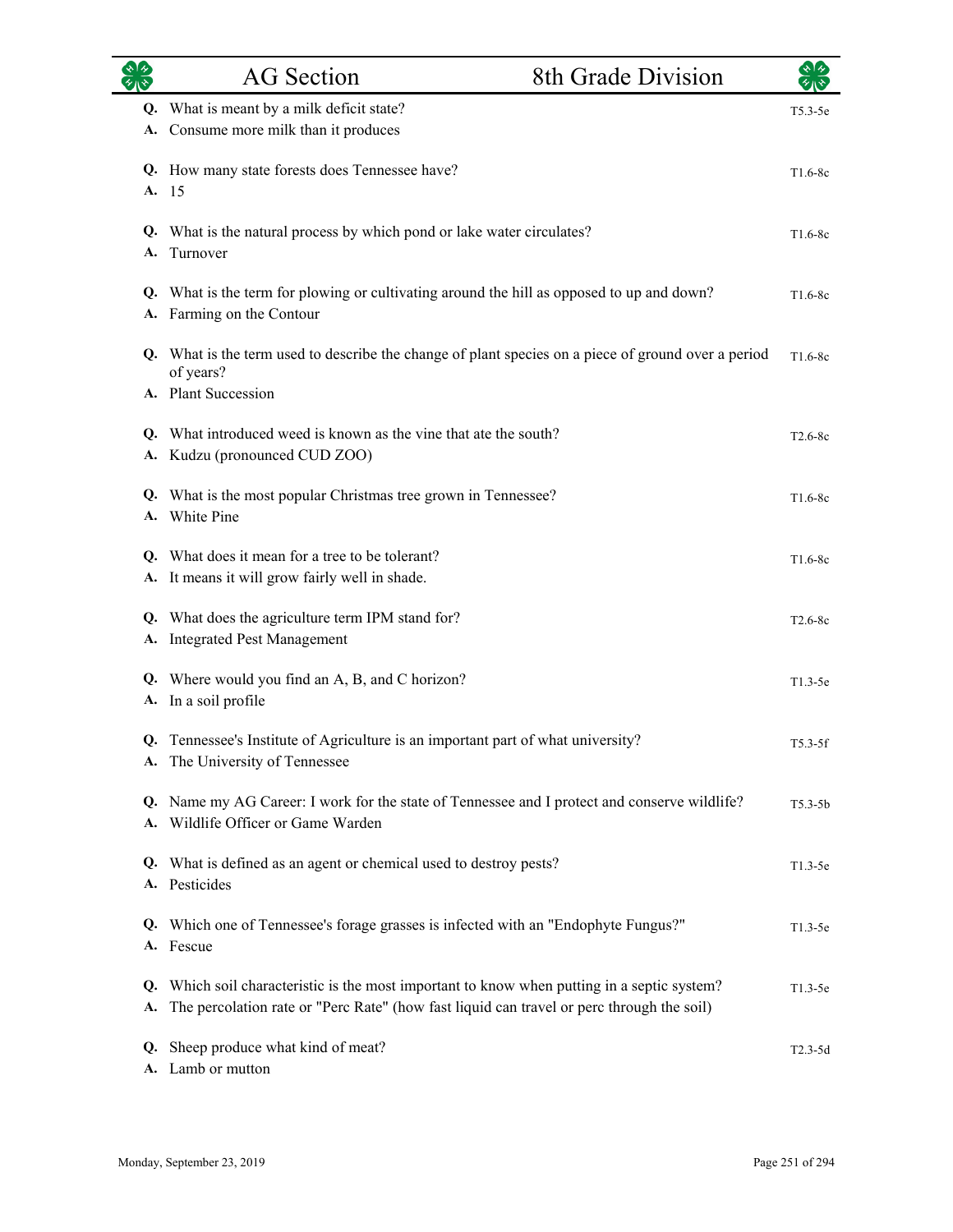|    | <b>AG</b> Section                                                                                                                 | 8th Grade Division |             |
|----|-----------------------------------------------------------------------------------------------------------------------------------|--------------------|-------------|
|    | Q. What is meant by the word gestation?                                                                                           |                    | $T2.3 - 5d$ |
| A. | Length of pregnancy                                                                                                               |                    |             |
| O. | A sirloin steak comes from what area of the animal?                                                                               |                    | $T2.3-5d$   |
|    | A. Hip                                                                                                                            |                    |             |
|    | Q. Name my AG Career: I work for UT, but I work with people in a county helping them with all<br>things Agriculture.              |                    | $T5.3-5h$   |
|    | A. Extension AG Agent                                                                                                             |                    |             |
| Q. | What are we doing when we are irrigating (Pronounced EAR-UH-GATE-ING) a field?<br>A. Watering the field                           |                    | $T4.3 - 5d$ |
| Q. | What is the most fertile part of the soil?                                                                                        |                    | $T1.3-5e$   |
| A. | Topsoil                                                                                                                           |                    |             |
| Q. | Name my AG Career: I am a person entrusted with the protection and preserving of a<br>parklandparticulary as it relates to trees? |                    | $T5.3 - 5b$ |
|    | A. Forest Ranger                                                                                                                  |                    |             |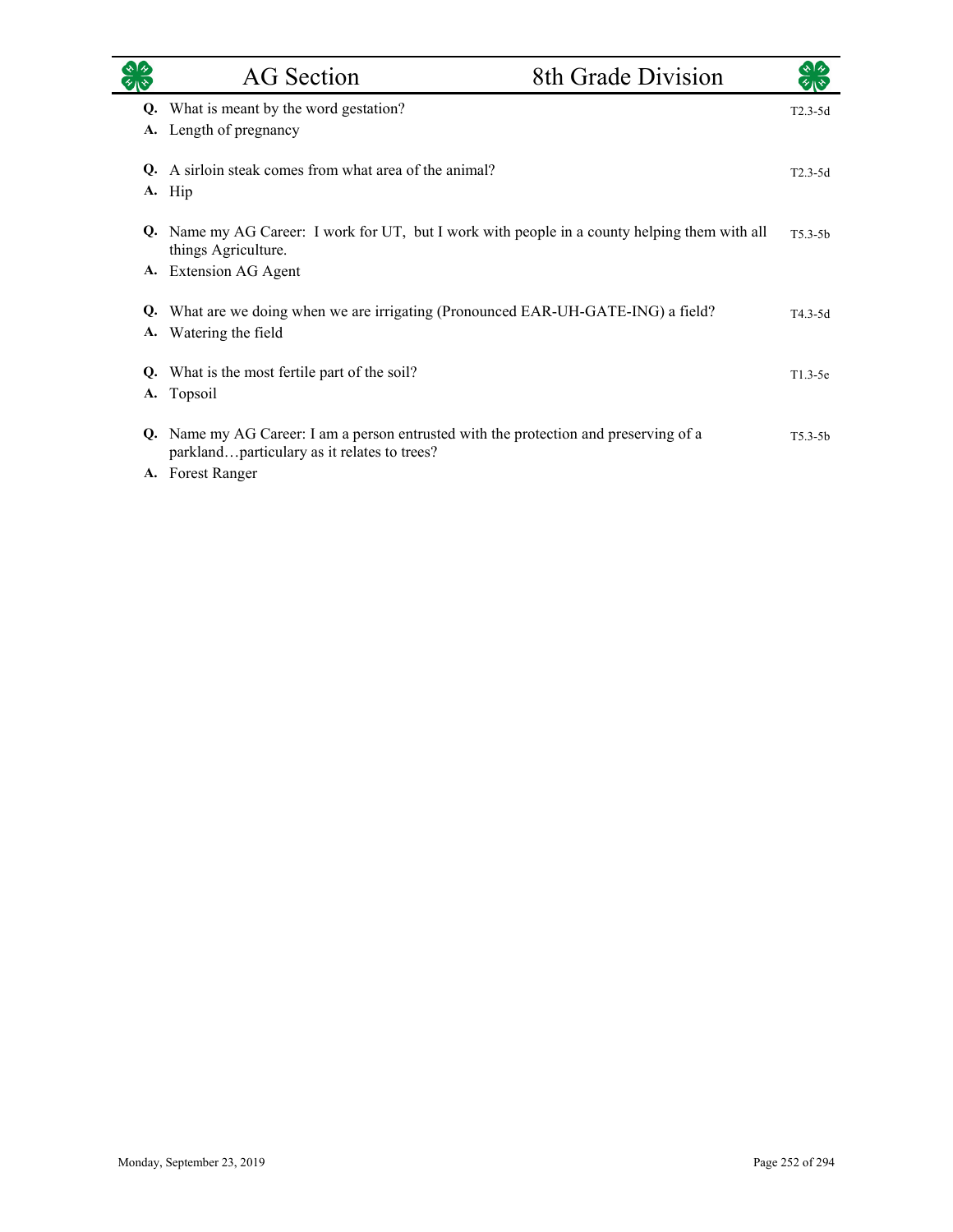|          | <b>Government Section</b>                                                                                                           | 8th Grade Division |      |
|----------|-------------------------------------------------------------------------------------------------------------------------------------|--------------------|------|
| Q.       | What is the highest ranking elected official in Tennessee?                                                                          |                    | 8.90 |
| A.       | The Governor                                                                                                                        |                    |      |
|          | Q. What Amendment to the US Constitution banned the payment of any debt owed by the<br>Confederate government?                      |                    | 8.90 |
|          | The 14 Amendment                                                                                                                    |                    |      |
|          | Q. What branch of government enforces the laws?                                                                                     |                    | 8.33 |
|          | A. Executive                                                                                                                        |                    |      |
| Q.       | Which branch of government is responsible for signing bills into law?<br>The Executive Branch                                       |                    | 8.33 |
|          |                                                                                                                                     |                    |      |
| А.       | Q. What does the word Posterity (PAHS-STAIR-UH-TEE) in the Preamble mean?<br>future generations of people                           |                    | 8.33 |
|          | Q. What is the fewest electoral votes any state has?                                                                                |                    | 8.33 |
| А.       | 3 (seven states and DC have three)                                                                                                  |                    |      |
| Q.       | Who was President when the 13th Amendment to the US Constitution was ratified?                                                      |                    | 8.90 |
|          | A. Andrew Johnson                                                                                                                   |                    |      |
|          | Q. What was the "Three-Fifths" Compromise in the US Constitution?                                                                   |                    | 8.90 |
| А.       | Counted slaves at a 3/5 proportion in the population                                                                                |                    |      |
| A.       | Q. How long did the Tennessee Constitution Convention of 1870 last?<br>39 Days                                                      |                    | 8.90 |
|          | Q. What was the purpose of the 13th Amendment to the US Constitution?                                                               |                    |      |
|          | A. to Abolish Slavery in America                                                                                                    |                    | 8.90 |
|          | Q. How often do members of the Tennessee Supreme Court face a yes-no vote?                                                          |                    | 8.90 |
|          | A. Every 8 years                                                                                                                    |                    |      |
|          | Q. Freedom to peaceably assemble is ensured in what US Constitutional Amendment?                                                    |                    | 8.33 |
| A.       | 1st Amendment                                                                                                                       |                    |      |
| А.       | Q. Freedom of the press is ensured in what US Constitutional Amendment?<br>1st Amendment                                            |                    | 8.33 |
|          |                                                                                                                                     |                    |      |
|          | Q. What two groups of people were of concern when it came to voting rights at the 1870 Tennessee<br><b>Constitution Convention?</b> |                    | 8.90 |
|          | Former Confederates and former slaves                                                                                               |                    |      |
| Q.       | When a person "takes the 5th" it means he doesn't have to do what?                                                                  |                    | 8.33 |
| А.       | Testify against himself in a court of law                                                                                           |                    |      |
| Q.<br>A. | Freedom of the Press is ensured in what US Constitutional Amendment?<br>1st Amendment                                               |                    | 8.33 |
|          |                                                                                                                                     |                    |      |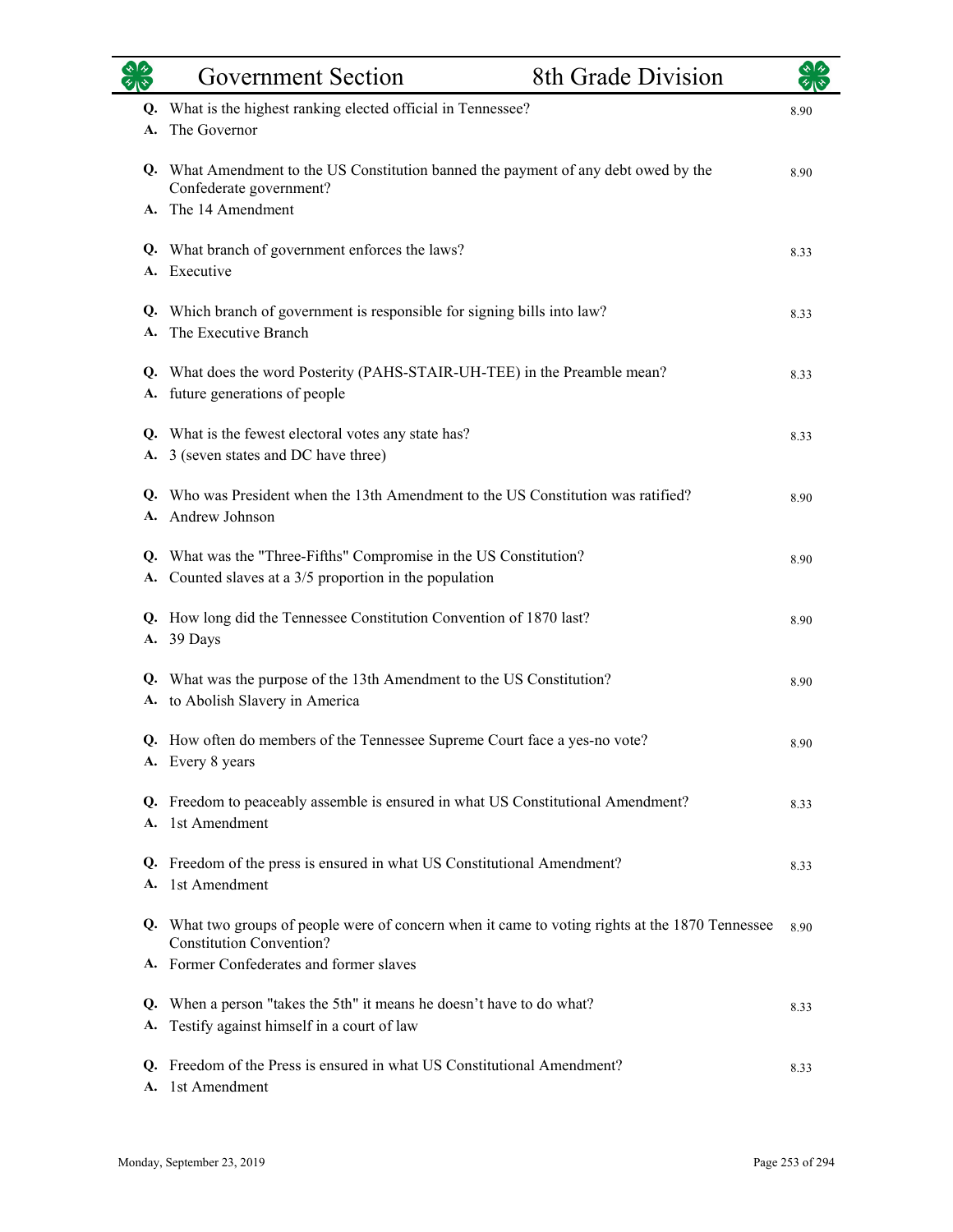|          | Government Section                                                                                                                                                                  | <b>8th Grade Division</b> |      |
|----------|-------------------------------------------------------------------------------------------------------------------------------------------------------------------------------------|---------------------------|------|
| А.       | Q. How many state representatives serve in the Tennessee General Assembly?<br>99                                                                                                    |                           | 8.90 |
| Q.<br>А. | What Amendment to the US Constitution guaranteed the right to vote regardless of race or color?<br>The 15 Amendment                                                                 |                           | 8.90 |
|          | Q. What Amendment to the US Constitution prohibits states from discriminating against particular<br>groups of citizens?                                                             |                           | 8.90 |
|          | A. The 14 Amendment                                                                                                                                                                 |                           |      |
|          | Q. What Amendment to the US Constitution guaranteed that all male citizens over 21 had the right<br>to vote?                                                                        |                           | 8.90 |
|          | A. The 14 Amendment                                                                                                                                                                 |                           |      |
| A.       | Q. The Right to Petition the Government is ensured in what US Constitutional Amendment?<br>1st Amendment                                                                            |                           | 8.33 |
|          | Q. Which article of the US Constitution defines the sovereignty of the United States? (SOV-URN-<br>TEE)                                                                             |                           | 8.33 |
|          | A. Article 6                                                                                                                                                                        |                           |      |
|          | Q. Which Article of the US Constitution outlines how to make changes and updates to the<br>document?                                                                                |                           | 8.33 |
|          | A. Article 5                                                                                                                                                                        |                           |      |
| А.       | Q. What title is conferred upon the leader of the U.S. House of Representatives?<br>Speaker of the House                                                                            |                           | 8.33 |
|          | Q. Any proposed amendment to the US Constitution must have at least how many votes in the<br>senate in order to move forward?<br>A. $67$ votes $(2/3 \text{ of } 100)$              |                           | 8.33 |
|          | Article 1 designates that all US Senators must be what age before taking office?<br>A. 30 years of age                                                                              |                           | 8.33 |
|          | Q. What is literally the "Highest Court in the Land?"<br>A. The Supreme Court                                                                                                       |                           | 8.33 |
|          | Q. What do you call a group of citizens called together to hear a legal case?<br>A. Jury                                                                                            |                           | 8.33 |
|          | Q. What branch of government interprets the laws?<br>A. Judicial                                                                                                                    |                           | 8.33 |
|          | Q. What branch of government ratifies treaties with other nations?<br>A. The US Senate                                                                                              |                           | 8.33 |
|          | Q. Confirming cabinet members and supreme court nominees are ways that the Senate "checks and<br>balances" the power of what other branch of government?<br>A. The Executive Branch |                           | 8.33 |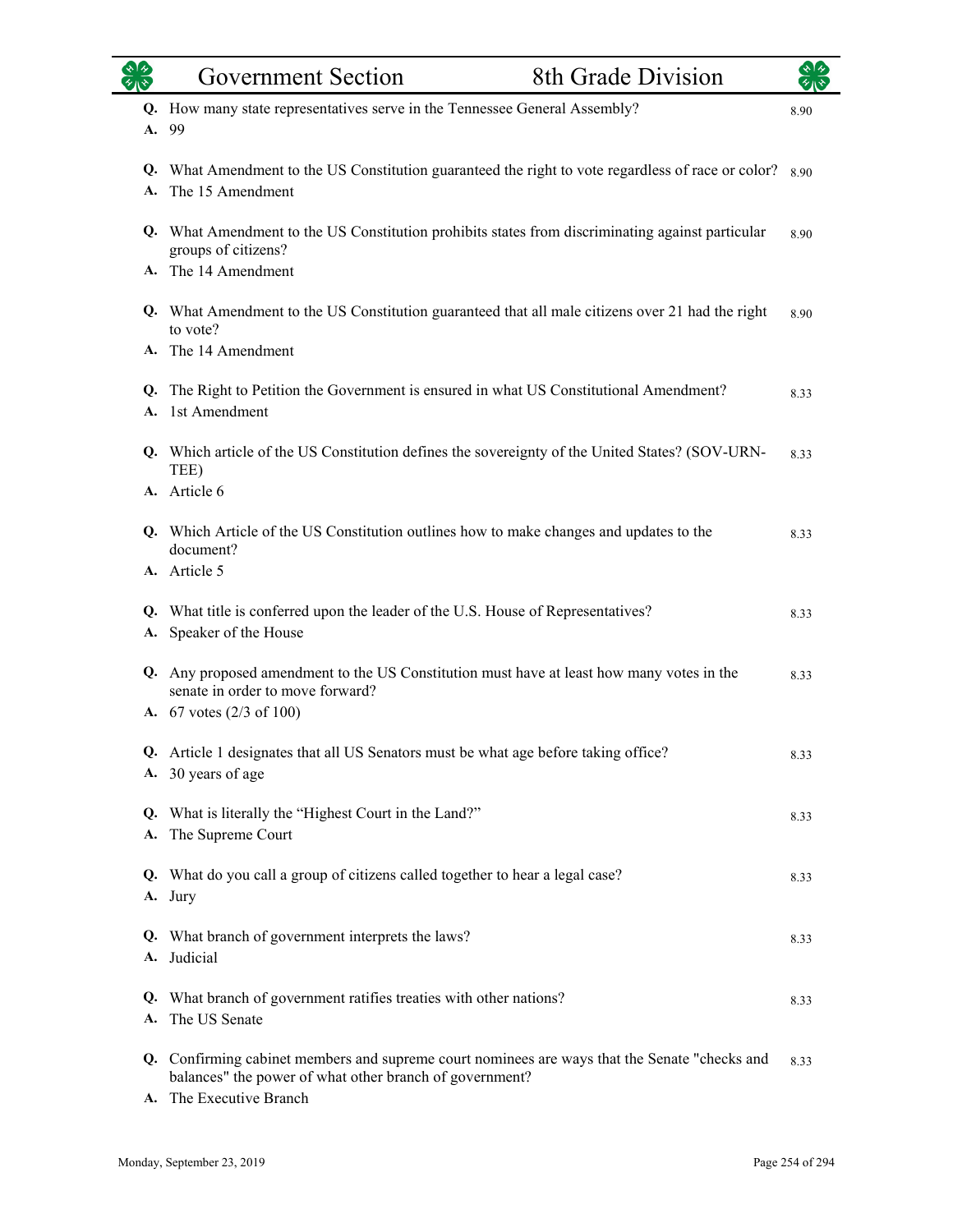|    | <b>Government Section</b>                                                                                                                          | 8th Grade Division |      |
|----|----------------------------------------------------------------------------------------------------------------------------------------------------|--------------------|------|
|    | Q. What Amendment to the US Constitution prevented any state from prohibiting any of its<br>residents the full privileged of American citizenship? |                    | 8.90 |
|    | A. The 14 Amendment                                                                                                                                |                    |      |
|    | Q. Striking down an unfair law would be one way the Supreme Court "checks and balances" the<br>power of what other branch of government?           |                    | 8.33 |
| А. | The Legislative Branch                                                                                                                             |                    |      |
|    | Q. What Amendment to the US Constitution banned paying slave-owners for the loss of their<br>slaves?                                               |                    | 8.90 |
|    | A. The 14 Amendment                                                                                                                                |                    |      |
|    | Q. Which Article defined how many states had to ratify the US Constitution in order for it to go<br>into effect?                                   |                    | 8.33 |
|    | A. Article 7                                                                                                                                       |                    |      |
|    | Q. What does the constitutional term "ratify" mean?                                                                                                |                    | 8.33 |
|    | A. to give formal consent to                                                                                                                       |                    |      |
|    | Q. What Amendment to the US Constitution guaranteed full citizenship to anybody born on<br>American soil?                                          |                    | 8.90 |
|    | A. The 14 Amendment                                                                                                                                |                    |      |
|    | Q. Having soldiers quartered in your home during peacetime is prohibited by what US<br><b>Constitutional Amendment?</b>                            |                    | 8.33 |
|    | A. 3rd Amendment                                                                                                                                   |                    |      |
|    | Q. Being able to cross examine your accuser during a court case is guaranteed by what US<br><b>Constitutional Amendment?</b>                       |                    | 8.33 |
|    | A. 6th Amendment                                                                                                                                   |                    |      |
| Q. | What Amendment to the US Constitution limited the ability of former Confederate leaders to<br>hold federal office?                                 |                    | 8.90 |
|    | A. The 14 Amendment                                                                                                                                |                    |      |
|    | Q. What Amendment to the US Constitution shut down the Jack Daniels Distillery in Lynchburg,<br>Tennessee?                                         |                    | 8.90 |
|    | A. The 18 Amendment                                                                                                                                |                    |      |
|    | Q. To enfranchise all the people in Tennessee and reorganize the judiciary were the two great<br>issues of what?                                   |                    | 8.90 |
| А. | The Tennessee Constitution Convention of 1870                                                                                                      |                    |      |
| Q. | What does the term enfranchise mean?                                                                                                               |                    | 8.90 |
| A. | Give The right to vote                                                                                                                             |                    |      |
| Q. | Nominating justices to the Supreme Court is one way the President "checks and balances" the<br>power of what other branch of government?           |                    | 8.33 |
|    | A. The Judicial Branch                                                                                                                             |                    |      |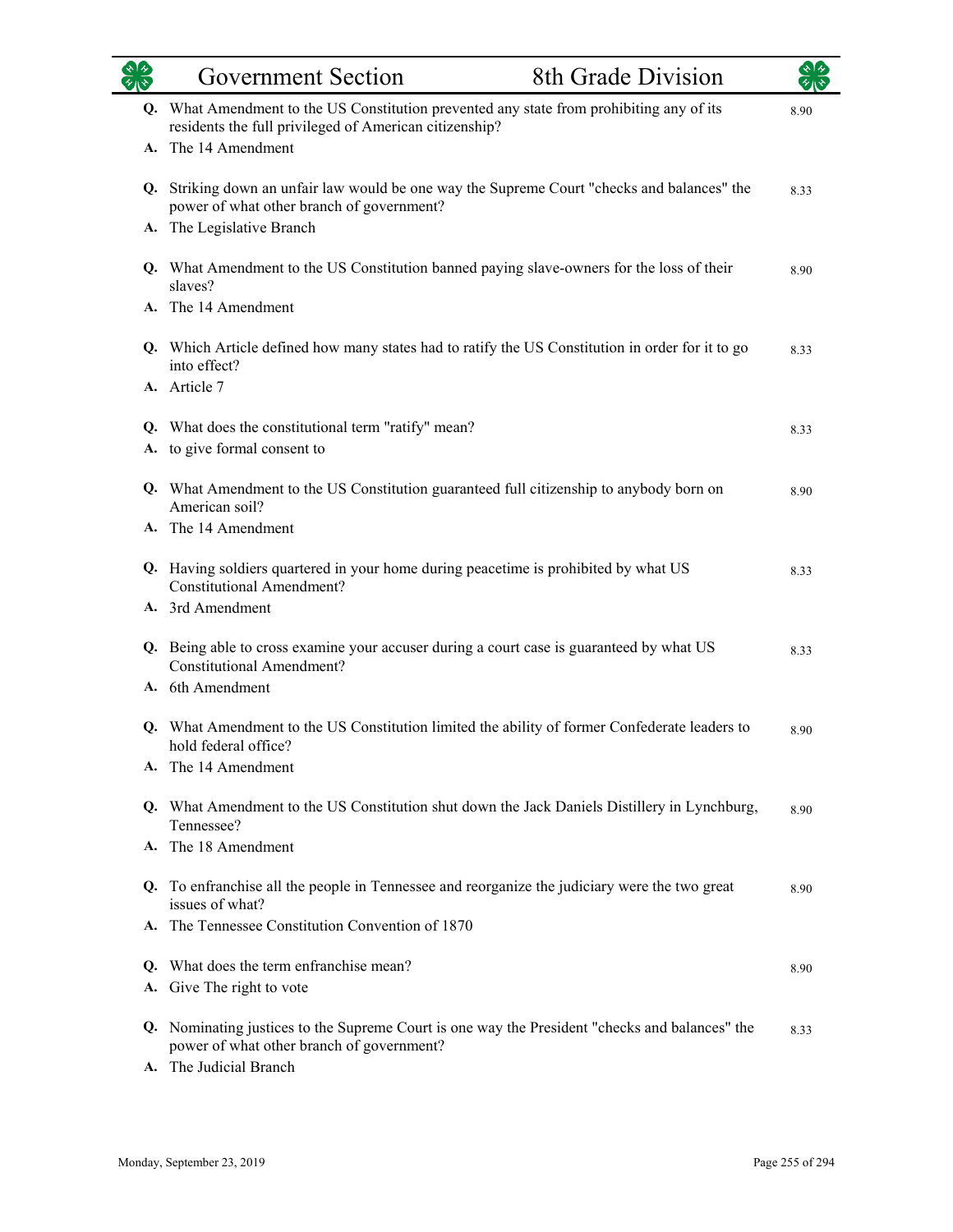| 40 <sup>o</sup> | <b>Government Section</b>                                                                                                                                      | 8th Grade Division |      |
|-----------------|----------------------------------------------------------------------------------------------------------------------------------------------------------------|--------------------|------|
| A.              | Q. How old do you have to be in order to run for governor of the State of Tennessee?<br>30                                                                     |                    | 8.90 |
| Q.<br>A.        | Freedom to speedy trail is ensured in what US Constitutional Amendment?<br>7th Amendment                                                                       |                    | 8.33 |
|                 | Q. What is the term of office for Tennessee's governor?<br>A. Four years                                                                                       |                    | 8.90 |
| Q.<br>А.        | What is the term of office for a Tennessee State Senator?<br>Four (4) years                                                                                    |                    | 8.90 |
|                 | Q. How many votes do you need to pass a bill on the floor of the Tennessee State House?<br>A. 50                                                               |                    | 8.90 |
| Q.<br>А.        | What vote does it take to override a governors veto in Tennessee?<br>A simple majority vote of the legislature                                                 |                    | 8.90 |
| Q.<br>A. 9      | How many Congressional districts does Tennessee have?                                                                                                          |                    | 8.90 |
| Q.              | What is the title of someone who is in charge of one of the departments of Tennessee State<br>government?<br>A. Commissioner                                   |                    | 8.90 |
| Q.<br>A.        | What is the name of the official manual of Tennessee State Government?<br>Tennessee Blue Book                                                                  |                    | 8.90 |
| A. 5            | Q. How many justices serve on the Tennessee State Supreme Court?                                                                                               |                    | 8.90 |
|                 | Q. In Tennessee, if the governor dies in office, who becomes governor?<br>A. The Lieutenant Governor                                                           |                    | 8.90 |
|                 | Q. How many votes do you need to pass a bill on the floor of the Tennessee State Senate?<br>A. 17                                                              |                    | 8.90 |
| Q.<br>А.        | What is the only type of legal case that the Tennessee Supreme Court must hear?<br>Death penalty cases                                                         |                    | 8.90 |
| Q.<br>A.        | In Tennessee, who has the duty in each county of determining the value of land for tax purposes?<br>Assessor (or Assessor of Property) Pronounced UH SESS OR   |                    | 8.90 |
| Q.<br>А.        | Who is the chief law enforcement officer and lawyer for the state of Tennessee?<br>The State Attorney General                                                  |                    | 8.90 |
|                 | Q. What is the judicial term for abstaining from participating in a legal proceeding because of a<br>conflict of interest in the case?<br>A. Recuse (REE-CEWS) |                    | 8.90 |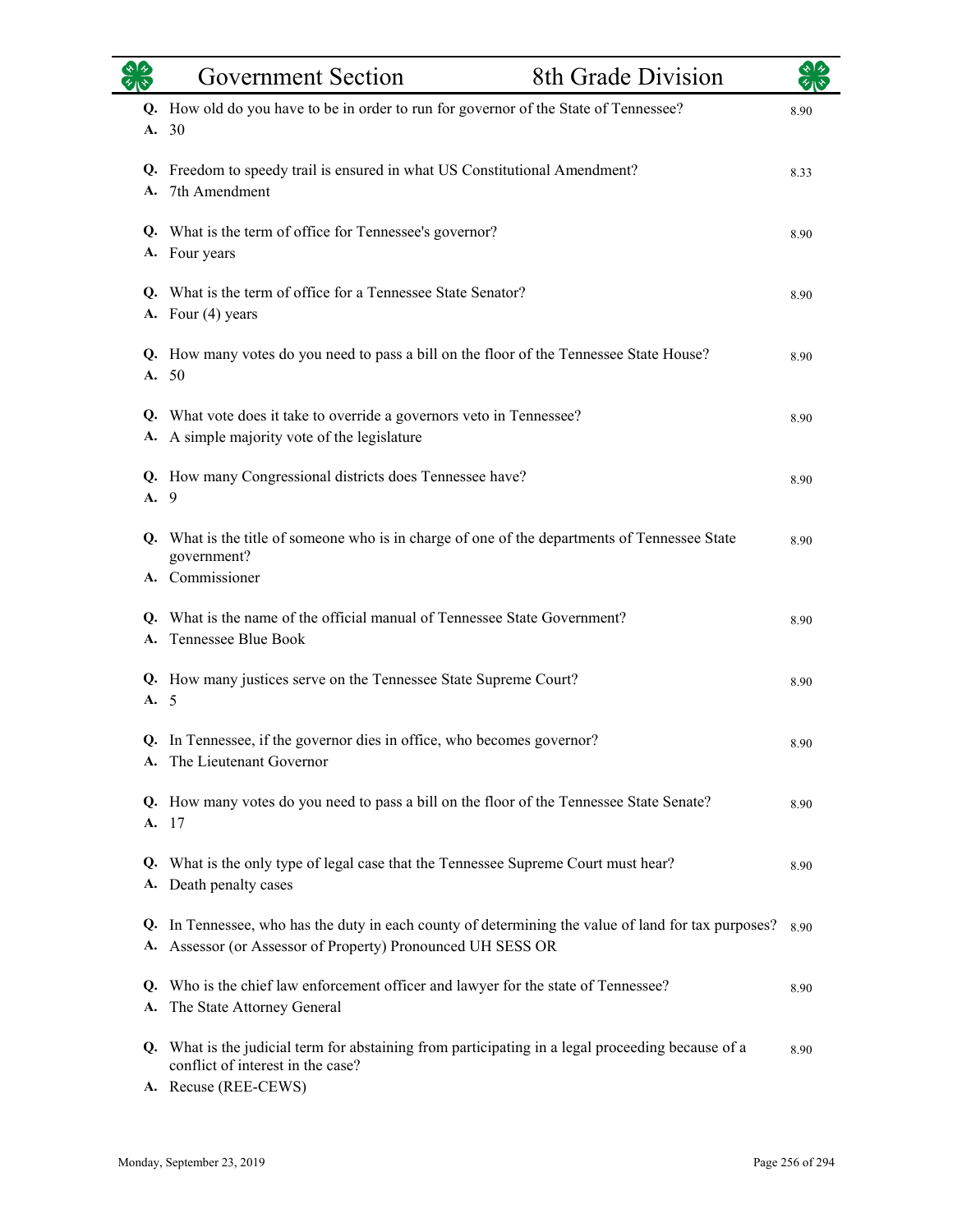|          | <b>Government Section</b>                                                                                                                                | 8th Grade Division |      |
|----------|----------------------------------------------------------------------------------------------------------------------------------------------------------|--------------------|------|
| Q.<br>А. | Who appoints the Tennessee Attorney General?<br>The Tennessee Supreme Court                                                                              |                    | 8.90 |
| Q.<br>А. | Laws designed to separate and limit full rights to black citizens are referred to as what?<br>Jim Crow Laws                                              |                    | 8.90 |
| Q.<br>A. | Having to take a test in order to become a registered voter was an example of what type of law?<br>Jim Crow Laws                                         |                    | 8.90 |
| Q.<br>A. | Having separate water fountains for black and white citizens was an example of what type law?<br>Jim Crow Laws                                           |                    | 8.90 |
| A.       | Q. Having separate schools for black and white children was an example of what type law?<br>Jim Crow Laws                                                |                    | 8.90 |
|          | Q. According to the Tennessee Constitution, what body must convene in all three grand divisions<br>of the state?                                         |                    | 8.90 |
|          | A. The Tennessee Supreme Court                                                                                                                           |                    |      |
| Q.       | What is another name for the Speaker of the Tennessee State Senate?<br>A. Lieutenant Governor                                                            |                    | 8.90 |
|          | Q. Confirming cabinet members and supreme court nominees are ways that The Senate "checks and<br>balances" the power of what other branch of government? |                    | 8.33 |
|          | A. The Executive Branch                                                                                                                                  |                    |      |
| Q.<br>А. | What particular group of people did the 14th Amendment seek to protect?<br><b>Recently Freed Slaves</b>                                                  |                    | 8.90 |
| Q.<br>A. | What Amendment to the US Constitution guaranteed equal protection under the law?<br>The 14 Amendment                                                     |                    | 8.90 |
| A.       | Q. What Amendment to the US Constitution prohibiting states from passing unfair laws?<br>The 14 Amendment                                                |                    | 8.90 |
| А.       | Q. Section 2 of Article 1 of the US Constitution deals with what part of government?<br>The US House of Representatives                                  |                    | 8.33 |
| Q.<br>А. | Cruel and unusual punishment is prohibited by what US Constitutional Amendment?<br>8th Amendment                                                         |                    | 8.33 |
| Q.<br>А. | How long did the 1870 Tennessee Constitution last before being modified?<br>83 years (According to the Blue Book this is some sort of a world record)    |                    | 8.90 |
| Q.<br>A. | What Amendment repealed the "Three-Fifths" clause in the US Constitution?<br>The 14 Amendment                                                            |                    | 8.90 |
| Q.<br>А. | The right to bear arms is ensured in what US Constitutional Amendment?<br>2nd Amendment                                                                  |                    | 8.33 |

L.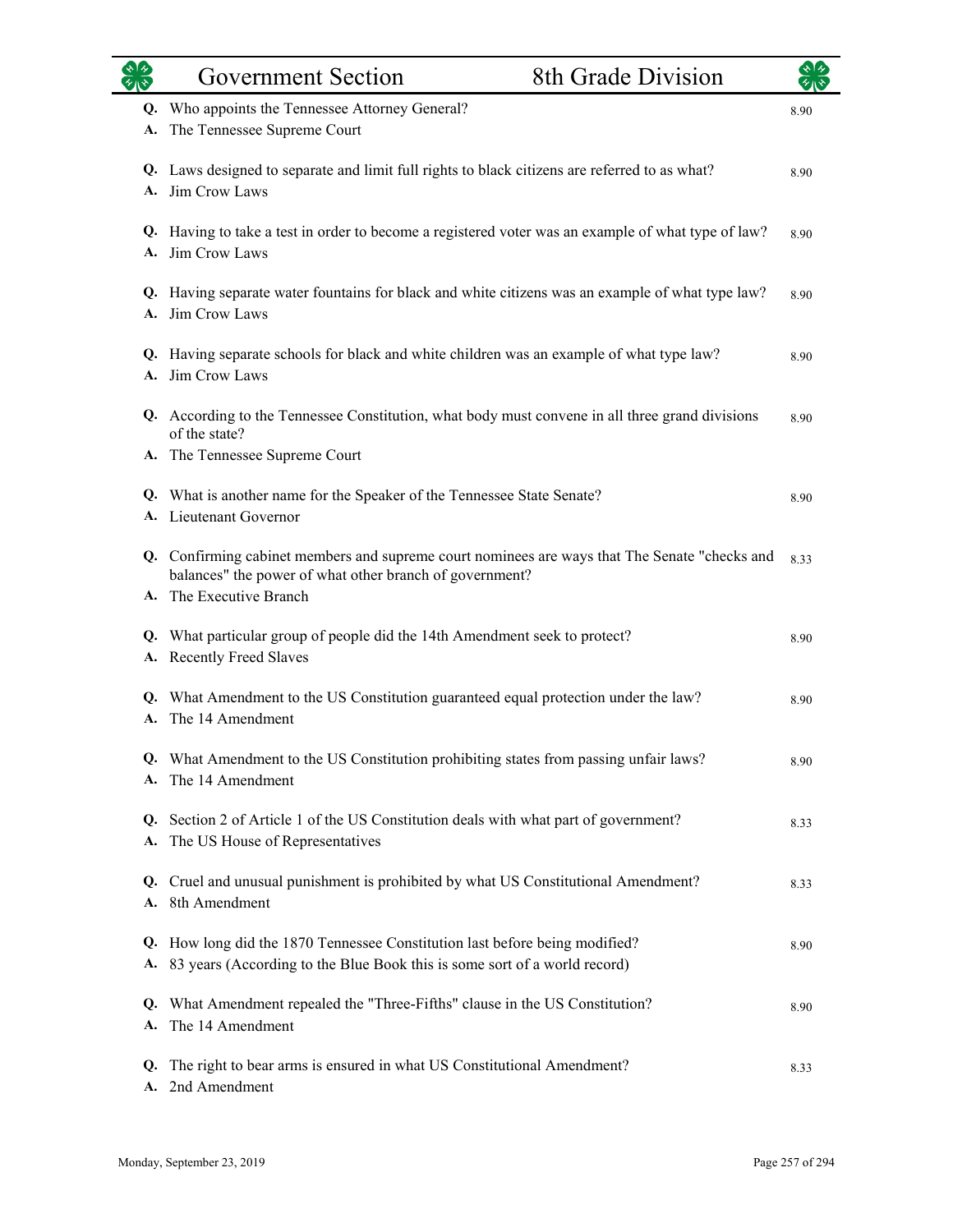| 78       | <b>Government Section</b>                                                                                                                                                          | <b>8th Grade Division</b> |      |
|----------|------------------------------------------------------------------------------------------------------------------------------------------------------------------------------------|---------------------------|------|
| Q.<br>A. | Being tried two times for the same crime is prohibited by what US Constitutional Amendment?<br>5th Amendment                                                                       |                           | 8.33 |
|          | Q. According to the Tennessee Constitution, what is the most Supreme Court Judges any Grand<br>Division of the state may have?                                                     |                           | 8.90 |
| A.       | $\overline{2}$                                                                                                                                                                     |                           |      |
| Q.       | The right to an attorney for any accused person is guaranteed by what US Constitutional<br>Amendment?                                                                              |                           | 8.33 |
| A.       | 7th Amendment                                                                                                                                                                      |                           |      |
| A.       | Q. Unreasonable searches and seizures is prohibited by what US Constitutional Amendment?<br>4th Amendment                                                                          |                           | 8.33 |
|          | Q. The 7th Amendment to the US Constitution guarantees the right to a jury trial in any civil suits<br>involving at least how much money?                                          |                           | 8.33 |
|          | A. \$20                                                                                                                                                                            |                           |      |
| Q.       | Which Amendment acts to ensure individuals are afforded fundamental rights even if not<br>mentioned in the US Constitution?                                                        |                           | 8.33 |
|          | A. 9th Amendment                                                                                                                                                                   |                           |      |
|          | Q. Which Amendment ensures that the Federal Government has only powers delegated to it by the<br>Constitution, with all other powers reserved for the states?<br>A. 10th Amendment |                           | 8.33 |
| Q.<br>A. | The US Secretary of State is part of which branch of government?<br>The Executive Branch                                                                                           |                           | 8.33 |
| Q.<br>A. | The US Speaker of the House is part of which branch of government?<br>The Legislative Branch                                                                                       |                           | 8.33 |
| A.       | Members of the US Military are technically members of what branch of government?<br>The Executive Branch                                                                           |                           | 8.33 |
|          | Q. How many electoral votes are allocated to Tennessee?<br><b>A.</b> Eleven (11)                                                                                                   |                           | 8.33 |
|          | Q. What document starts with these words "Whereas, the people of the territory of the United<br>States south of the River Ohio"?                                                   |                           | 8.90 |
| A.       | The Tennessee State Constitution                                                                                                                                                   |                           |      |
| Q.       | What is the highest court in Tennessee?                                                                                                                                            |                           | 8.90 |
| A.       | The Tennessee Supreme Court                                                                                                                                                        |                           |      |
| Q.<br>A. | What was the "Three-Fifths" Compromise in the US Constitution?<br>Counted slaves at a 3/5 proportion in the population                                                             |                           | 8.31 |
| Q.<br>А. | Who serves as the Speaker of the United States Senate?<br>The Vice-President of the United States (Would accept the actual person)                                                 |                           | 8.33 |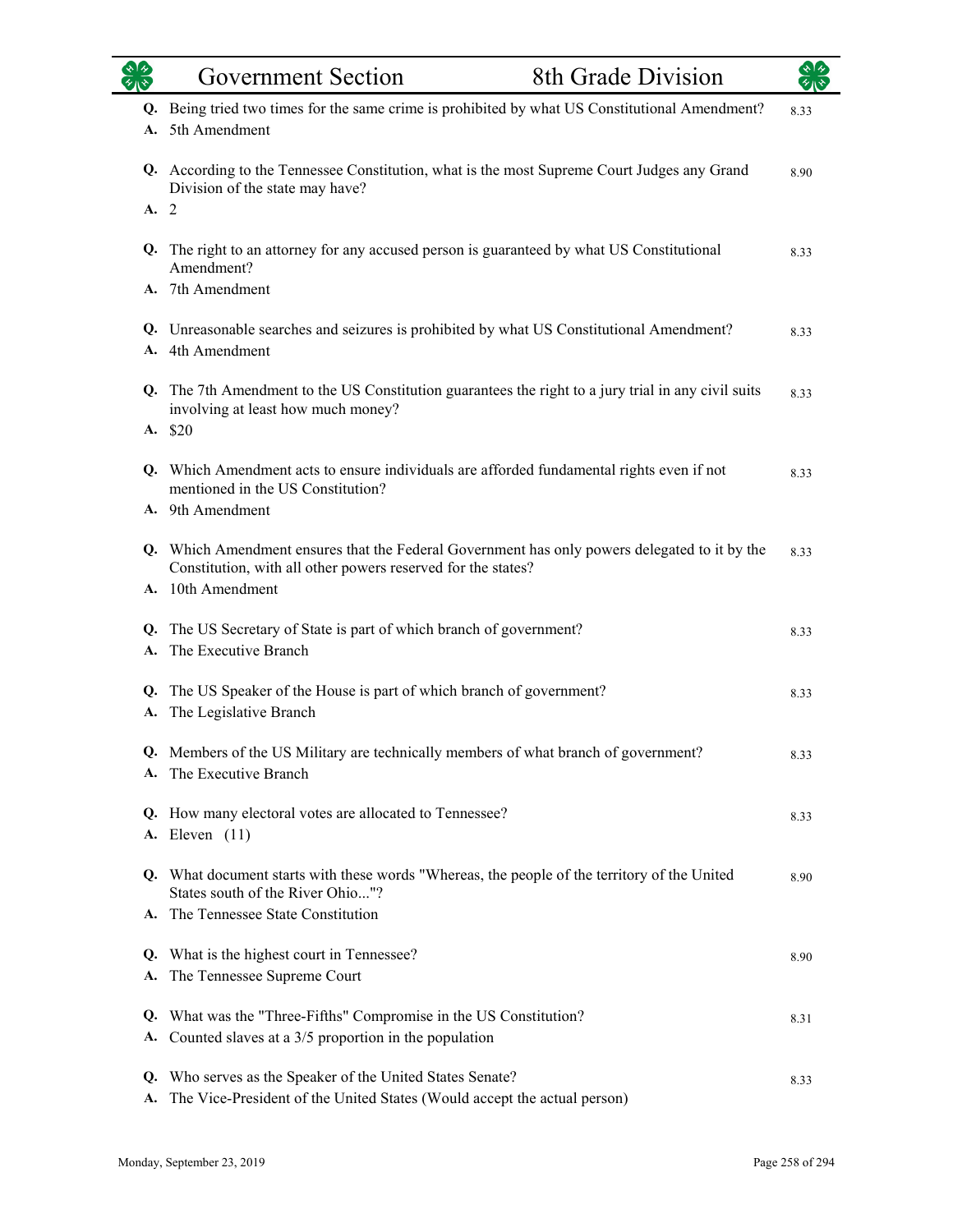| <b>els</b><br>Vie | 8th Grade Division<br><b>Government Section</b>                                                                                                 |      |
|-------------------|-------------------------------------------------------------------------------------------------------------------------------------------------|------|
| Q.<br>A.          | What was the true impact of the Great Compromise at the Constitutional Convention?<br>Two Houses of Government (House and a Senate)             | 8.31 |
| Q.                | What does it take to override a Presidential Veto?<br>A. two/thirds majority (2/3) vote in both Houses.                                         | 8.33 |
|                   | Q. Article 1 designates that all US Representatives must be what age before taking office?<br>A. 25 years of age                                | 8.33 |
|                   | Q. When the President chooses not to sign a bill passed by Congress, this presidential act is called<br>what?                                   | 8.33 |
|                   | A. A Veto (pronounced VEE-TOE)                                                                                                                  |      |
|                   | Q. According to Article 7, how many states had to ratify the Constitution in order for it to go in<br>effect?                                   | 8.33 |
|                   | A. 9 states                                                                                                                                     |      |
| Q.<br>A.          | What vote is required for the US House and Senate to have in order to pass a bill?<br>Simple Majority of members present                        | 8.33 |
| A.                | Q. What document was the precursor to the US Constitution in America?<br>The Articles of Confederation                                          | 8.30 |
| Q.<br>A.          | The Amendment process is outlined in what Article of US Constitution?<br>Article 5                                                              | 8.33 |
| Q.<br>A.          | What was proposed to blend the Virginia and the New Jersey plan into The US Constitution?<br>The Great Compromise                               | 8.31 |
| Q.                | What is the introductory statement of the US Constitution outlining its fundamental and guiding<br>principles?                                  | 8.33 |
|                   | A. The Preamble<br>Q. What part of the US Constitution answers the questions as to why we are doing this and who we                             | 8.33 |
| A.                | are doing it for?<br>The Preamble                                                                                                               |      |
| Q.                | What is a simple definition of the Constitutional term Article?                                                                                 | 8.33 |
|                   | A. Part                                                                                                                                         |      |
| Q.                | The freedoms of speech, religion, and the press, as well as the right to assemble, are outlined in<br>which amendment to the U.S. Constitution? | 8.33 |
| A.                | 1st Amendment                                                                                                                                   |      |
| Q.                | The United States Supreme Court has how many justices?                                                                                          | 8.33 |
| A.                | 9 including the Chief Justice                                                                                                                   |      |
| Q.<br>A.          | Who presided over the Constitutional Convention in 1787?<br>George Washington                                                                   | 8.31 |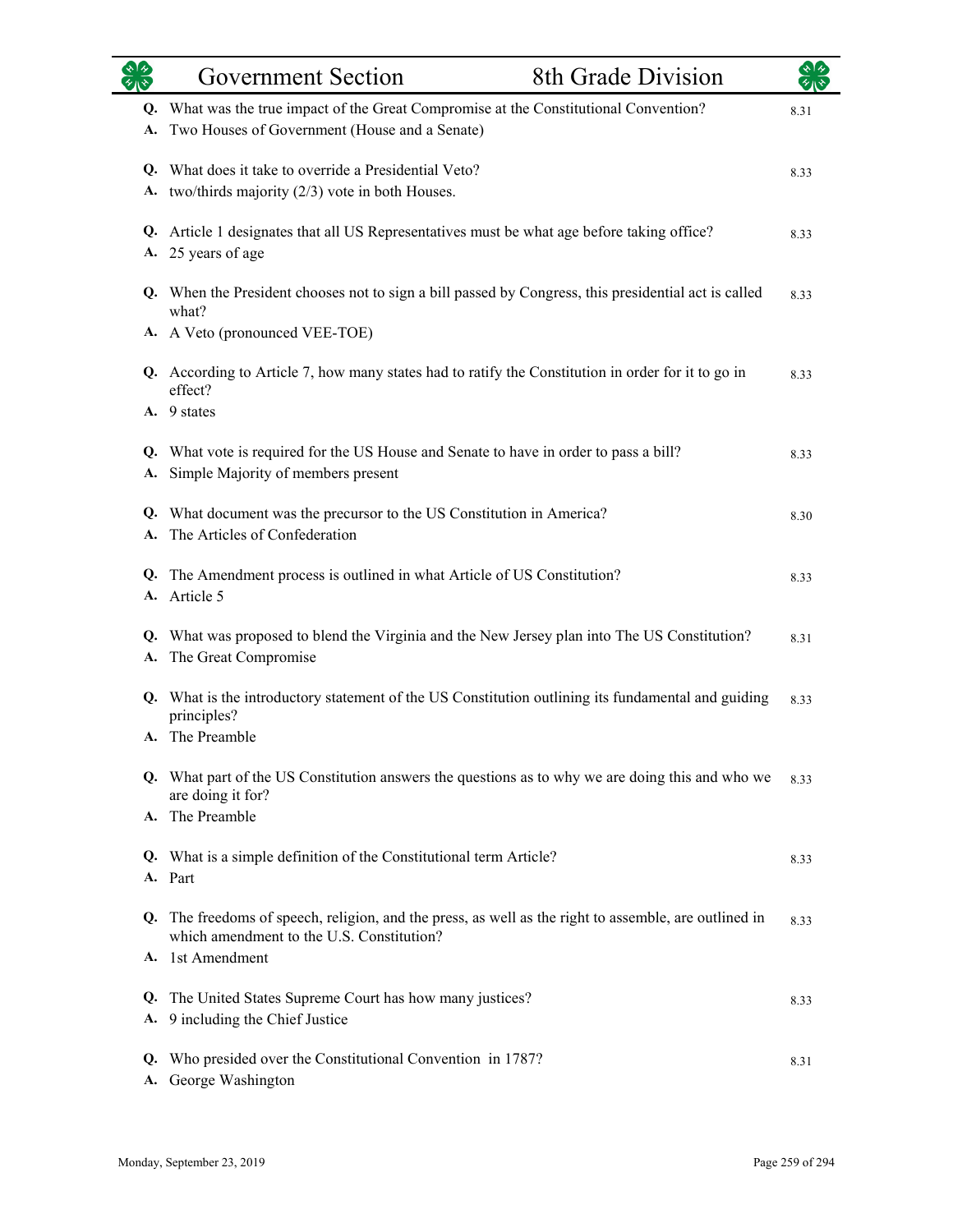|          | <b>Government Section</b>                                                                                             | 8th Grade Division |      |
|----------|-----------------------------------------------------------------------------------------------------------------------|--------------------|------|
| Q.<br>А. | What happens if a vote is tied in the US Senate?<br>The Vice-President breaks the tie                                 |                    | 8.33 |
|          | Q. How many United States Senators does each state have?<br>A. Two $(2)$                                              |                    | 8.33 |
|          | Q. During what war was the 13th Amendment to the US Constitution passed?<br>A. The Civil War                          |                    | 8.90 |
|          | Q. Which Article of the US Constitution defines the method by which new states are admitted into<br>the Union?        |                    | 8.33 |
|          | A. Article 4                                                                                                          |                    |      |
|          | Q. Freedom of Religion can be found in what amendment?<br>A. 1st Amendment                                            |                    | 8.33 |
|          | Q. What principal within our US Constitution divides the influence among different entities within<br>our Government? |                    | 8.33 |
|          | A. Separation of Powers                                                                                               |                    |      |
| Q.<br>A. | Who leads the Supreme Court of the United States?<br>The Chief Justice                                                |                    | 8.33 |
|          | Q. What branch of government deals mainly with the creation of laws?<br>A. The Legislative Branch                     |                    | 8.33 |
|          | Q. Which early government document failed to provide for a head of state?<br>A. The Articles of Confederation         |                    | 8.30 |
|          | Q. What describes how each branch of government limits and shares powers with the other<br>branches?                  |                    | 8.33 |
|          | A. Checks and Balances                                                                                                |                    |      |
|          | Q. What is the term of office for a United States Representative?<br>A. Two years                                     |                    | 8.33 |
|          | Q. How many amendments make up the Bill of Rights?<br>A. 10                                                           |                    | 8.32 |
| O.       | What are the first ten amendments to the US Constitution called?<br>A. The Bill of Rights                             |                    | 8.32 |
| Q.       | Founding fathers who were opposed to a strong central government were referred to as what?<br>A. Anti-Federalists     |                    | 8.32 |
| A.       | Q. What was ratified and went into effect on March 1, 1781?<br>The Articles of Confederation                          |                    | 8.30 |
|          | Q. Founding fathers who were in favor of a strong central government were referred to as what?<br>A. Federalists      |                    | 8.32 |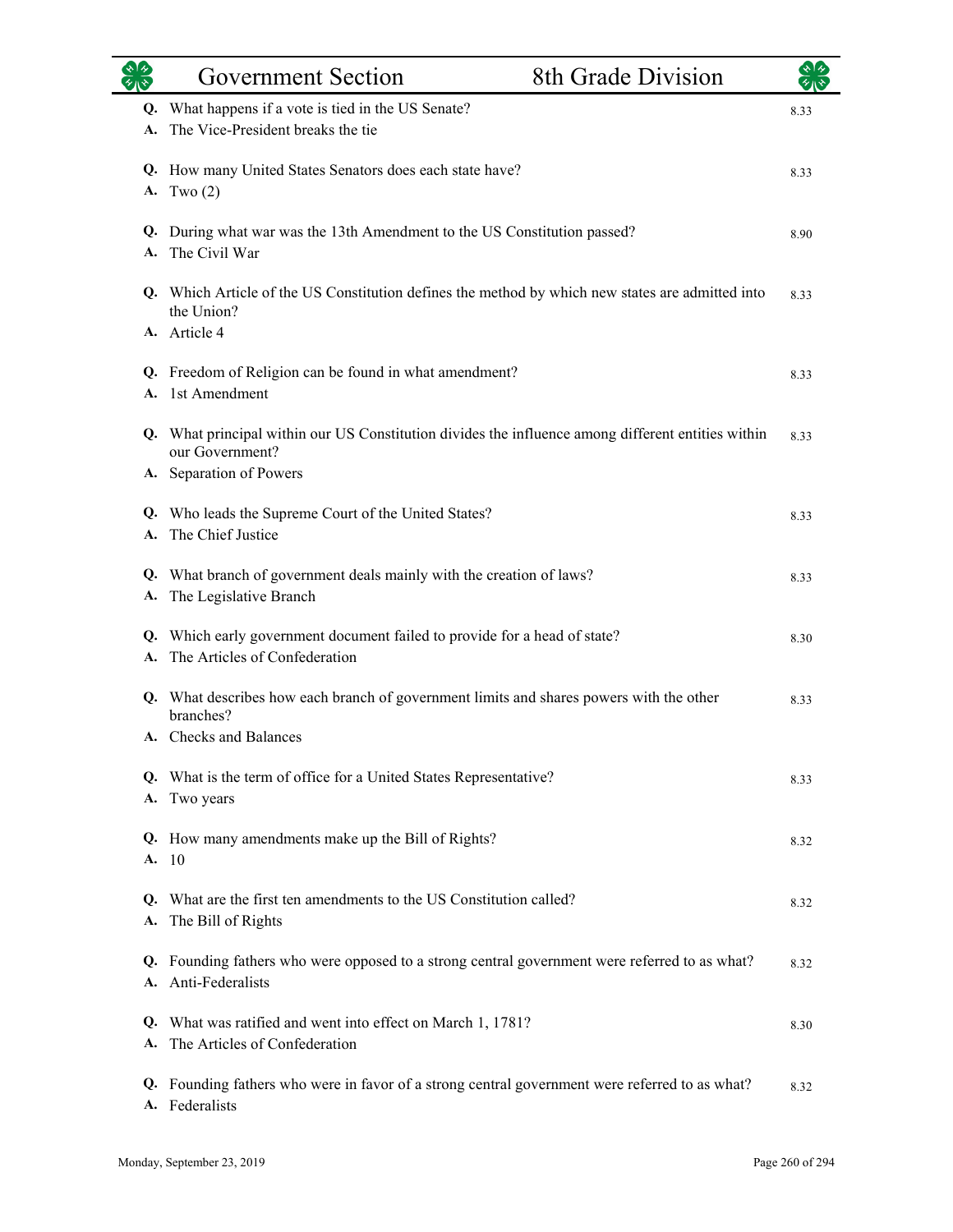|    | <b>Government Section</b>                                                                                                                                | 8th Grade Division |      |
|----|----------------------------------------------------------------------------------------------------------------------------------------------------------|--------------------|------|
| A. | Q. What is the most electoral votes any state has?<br>California has 55                                                                                  |                    | 8.33 |
|    | Q. What branch of government determines if a law is unconstitutional?<br>The Judicial Branch                                                             |                    | 8.33 |
|    | Q. After a proposed amendment clears both the House and Senate, how many states have to ratify it<br>in order for it to become law?                      |                    | 8.33 |
|    | A. three-fourths or 38 of the 50 states.                                                                                                                 |                    |      |
| A. | Q. Article 2 of the US Constitution defines what branch of government?<br>The Executive Branch                                                           |                    | 8.33 |
| А. | Q. Article 1 of the US Constitution defines what branch of government?<br>The Legislative Branch                                                         |                    | 8.33 |
|    | Q. Section 4 of Article 2 defines what action that can be taken against a sitting President for actions<br>such as Treason or Bribery?<br>A. Impeachment |                    | 8.33 |
|    | Q. Which Article of the US Constitution outlines the powers of Vice-President?<br>A. Article 2                                                           |                    | 8.33 |
| А. | Q. Which part of Congress is referred to sometimes as the 'Lower Chamber?"<br>The US House of Representatives                                            |                    | 8.33 |
|    | Q. Which Article of the US Constitution includes the President's Oath of Office?<br>A. Article 2                                                         |                    | 8.33 |
| A. | Q. Which part of Congress is referred to sometimes as the 'Upper Chamber?"<br>The US Senate                                                              |                    | 8.33 |
|    | Q. Which Article of the US Constitution outlines trail by Jury in the State where the crime was<br>committed?                                            |                    | 8.33 |
|    | A. Article 3                                                                                                                                             |                    |      |
|    | Q. Which Article of the US Constitution promises to protect all states from invasion by a foreign<br>power or entity?                                    |                    | 8.33 |
|    | A. Article 4                                                                                                                                             |                    |      |
|    | Q. The President's State of the Union Address is mandated in Section 3 of what Article of the<br>Constitution?                                           |                    | 8.33 |
|    | A. Article 2                                                                                                                                             |                    |      |
|    | Q. With the exception of a veto, what is the final act in a bill becoming law as outlined by the US<br>Constitution?                                     |                    | 8.33 |
|    | A. The President sign's it into Law.                                                                                                                     |                    |      |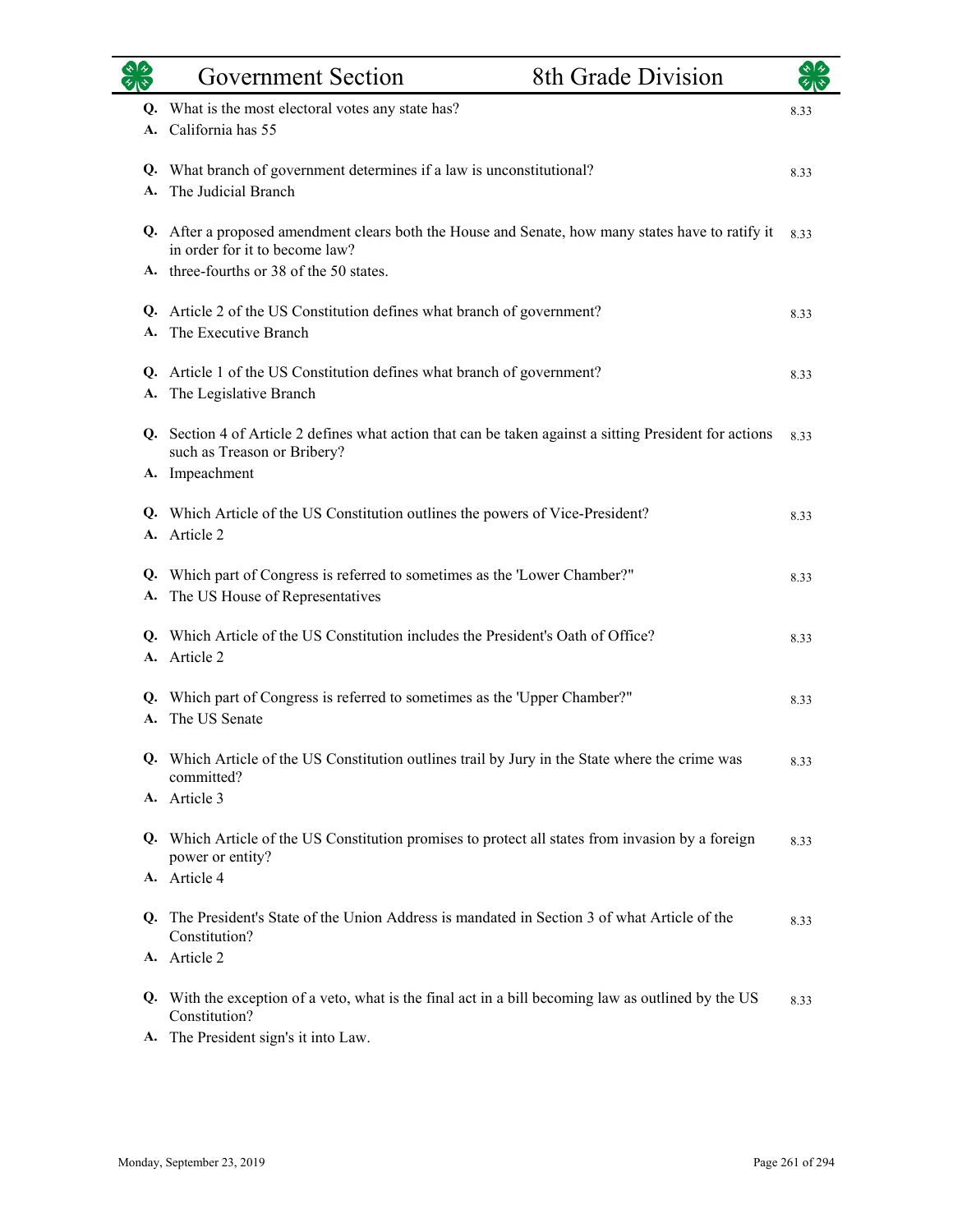|          | <b>Government Section</b>                                                                                                                                            | <b>8th Grade Division</b> |      |
|----------|----------------------------------------------------------------------------------------------------------------------------------------------------------------------|---------------------------|------|
| Q.       | Any proposed amendment to the US Constitution must pass by what margin in both chambers of<br>government?                                                            |                           | 8.33 |
|          | A. two/thirds majority (2/3)                                                                                                                                         |                           |      |
| Q.<br>A. | Which state has the largest number of US Representatives?<br>California (53)                                                                                         |                           | 8.33 |
|          | Q. What is the term used to describe the process of how seats are distributed among states in the US<br>House of Representatives?                                    |                           | 8.33 |
|          | A. Apportion or Apportionment (UH-PORE-SHUN or UH-PORE-SHUN-MUNT)                                                                                                    |                           |      |
| Q.<br>A. | Which Article of the US Constitution outlines the powers of Congress?<br>Article 1                                                                                   |                           | 8.33 |
|          | Q. Which Article of the US Constitution outlines the powers of President?<br>A. Article 2                                                                            |                           | 8.33 |
| Q.<br>A. | Which Article of the US Constitution outlines the powers of Supreme Court?<br>Article 3                                                                              |                           | 8.33 |
| Q.       | Which Article of the US Constitution outlines and defines the Electoral College?<br>A. Article 2                                                                     |                           | 8.33 |
| Q.<br>A. | Section 3 of Article 1 of the US Constitution deals with what part of government?<br>The US Senate                                                                   |                           | 8.33 |
|          | Q. According to Article 4 of the US Constitution, you can't commit a crime in one state and do<br>what?                                                              |                           | 8.33 |
|          | A. Flee or hide in another state.                                                                                                                                    |                           |      |
| Q.       | According to the US Constitution, what two entities of the Government must work together in<br>order to make a treaty with a foreign power?                          |                           | 8.33 |
| А.       | The Office of the President and The US Senate                                                                                                                        |                           |      |
|          | Q. According to Article 2 of the US Constitution, a person has to be a natural born US Citizen in<br>order to hold what office?<br>A. President of the United States |                           | 8.33 |
|          |                                                                                                                                                                      |                           |      |
| А.       | Q. According to Article 2 of the US Constitution, how old must a person be to run for President?<br>35 Years of Age                                                  |                           | 8.33 |
| Q.<br>А. | How many electoral votes does it take to be elected President of the United States?<br>270 (as of 2008)                                                              |                           | 8.33 |
| Q.<br>A. | Who presides over the US House of Representatives?<br>The Speaker of the House                                                                                       |                           | 8.33 |
|          | Q. What is the fewest number of US Representatives that any state has in Congress?<br>A. 1 (Seven states just have 1)                                                |                           | 8.33 |

L.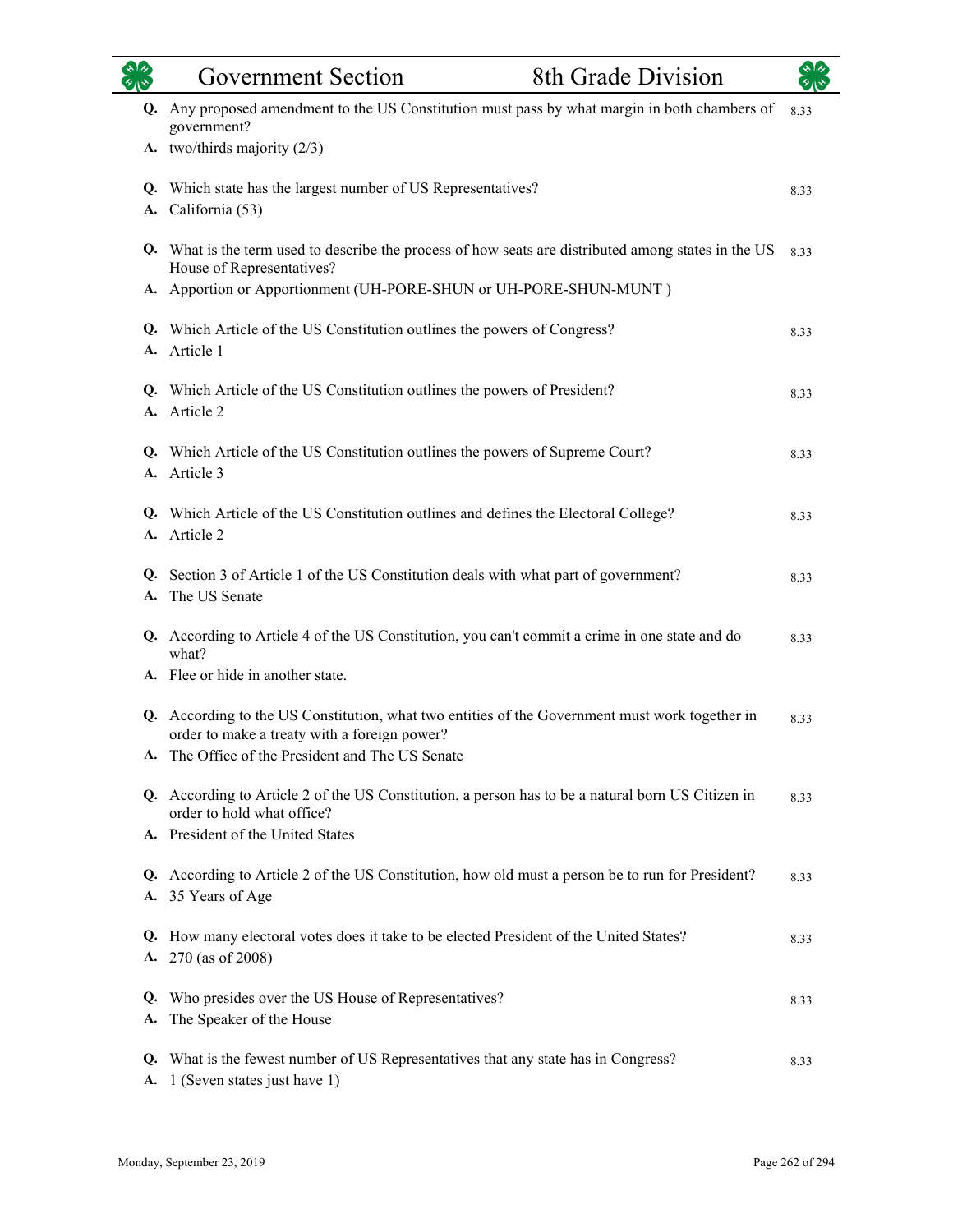|          | Government Section                                                                                                                                     | 8th Grade Division |      |
|----------|--------------------------------------------------------------------------------------------------------------------------------------------------------|--------------------|------|
| Q.<br>A. | Article 3 of the US Constitution defines what branch of government?<br>The Judicial Branch                                                             |                    | 8.33 |
| O.<br>A. | What is the term of office for a United States Senator?<br>Six years                                                                                   |                    | 8.33 |
| Q.<br>A. | What is the approximate size, in population, of a US Congressional District?<br>700,000 people                                                         |                    | 8.33 |
| Q.<br>A. | Which Article of the US Constitution outlines the crime of Treason?<br>Article 4                                                                       |                    | 8.33 |
| Q.       | Which House of Congress includes Territories and the District of Columbia, but in a non-voting<br>capacity?                                            |                    | 8.33 |
| A.       | The US House of Representatives                                                                                                                        |                    |      |
| O.       | Which Article of the US Constitution dictates that no religious affiliation or lack thereof is<br>required to hold public office in the United States? |                    | 8.33 |
| A.       | Article 6                                                                                                                                              |                    |      |
| Q.<br>A. | How do you determine a state's electoral votes?<br>By adding the number of US Representatives and Senators.                                            |                    | 8.33 |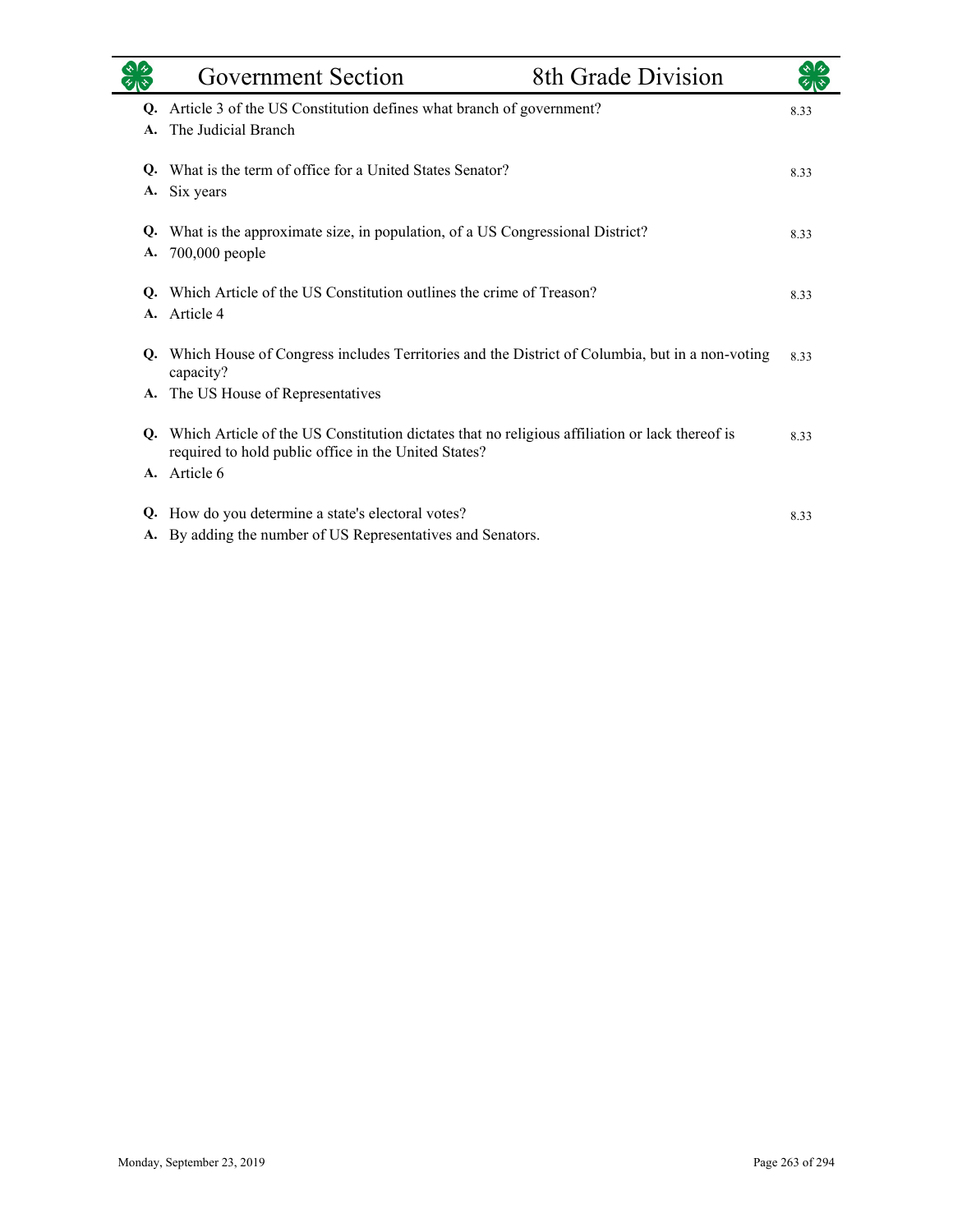|          | Life Skills Section                                                                                                               | 8th Grade Division |              |
|----------|-----------------------------------------------------------------------------------------------------------------------------------|--------------------|--------------|
|          | Q. What does the term linear mean?<br>A. Consisting of lines                                                                      |                    | VA 2.1       |
| А.       | Q. In sewing, what is pivoting?<br>Turning a corner                                                                               |                    | VA 2.1       |
|          | Q. If you add black to a color to make it darker, you are changing the color's what?<br>A. Shade                                  |                    | VA 2.1       |
|          | Q. What is the photographic term for taking a picture with no flash?<br>A. Existing light photography                             |                    | VA 2.3       |
| A.       | Q. What kind of paint is made of powder mixed with glue and water?<br>Tempera                                                     |                    | VA 1.2       |
|          | Q. What color is defined as a pale or light purple?<br>A. Lavender or Lilac                                                       |                    | VA 2.1       |
| А.       | Q. What is the type of craft where you paint on a wooden surface?<br>Tole Painting                                                |                    | VA 1.3       |
|          | Q. What is the tool with a sharp point and a small blade that is used to remove stitches from fabric?<br>A. Seam Ripper           |                    | <b>VA1.1</b> |
|          | Q. What term refers to the brightness or dullness of a color?<br>A. Intensity                                                     |                    | VA 2.3       |
|          | Q. The color teal is defined as what?<br>A. Dark greenish blue                                                                    |                    | VA 2.1       |
|          | Q. What is made by putting many motifs together?<br>A. Pattern                                                                    |                    | VA 2.3       |
| Q.<br>А. | What are colors called that are opposite each other on the color wheel?<br>Complementary or Contrasting                           |                    | VA 2.1       |
| Q.<br>A. | What does the size of the lens opening of a camera effect?<br>Depth of field in focus                                             |                    | VA 1.1       |
|          | Q. Sewing items needed to finish a project such as buttons, zippers, thread and snaps are also<br>known as what?                  |                    | <b>VA1.1</b> |
|          | A. Notions                                                                                                                        |                    |              |
| А.       | Q. What is a combination of colors that lie next to each other on the color wheel called?<br>Analogous or Related (UH-NAL-UH-GUS) |                    | VA 2.1       |
| Q.       | What is the term for something that cannot be seen through?<br>A. Opaque                                                          |                    | VA 2.1       |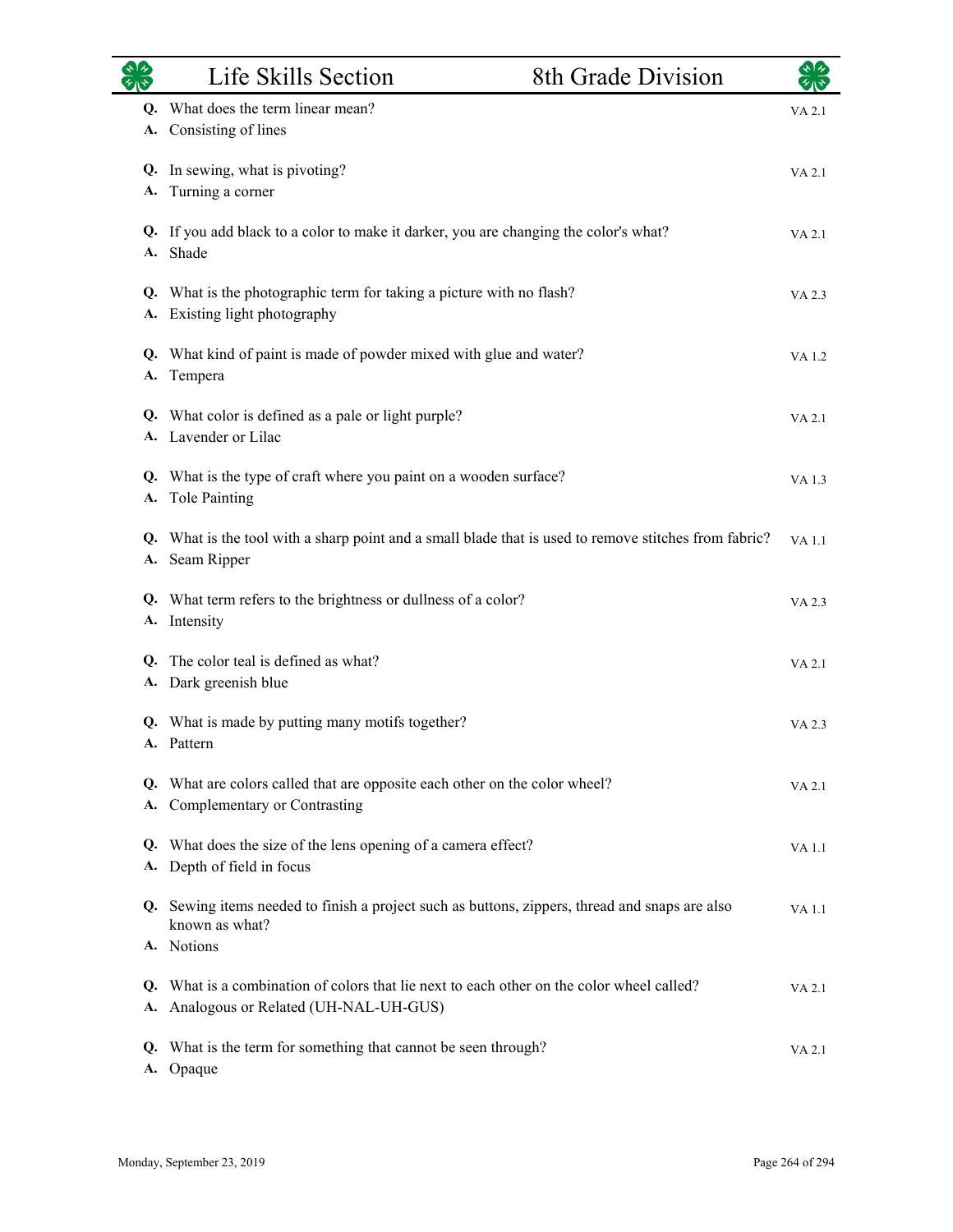|    | Life Skills Section                                                                                               | 8th Grade Division |                    |
|----|-------------------------------------------------------------------------------------------------------------------|--------------------|--------------------|
|    | Q. A tornado with wind speeds of 300 miles per hour would be considered what class tornado?<br>A. F-5             |                    | THES <sub>11</sub> |
| A. | Q. If you add white to a color, you change the color's what?<br>Tint                                              |                    | VA 2.1             |
|    | Q. Which class of fire involves wood, cloth, and paper?<br>A. Class "A" fire                                      |                    | THES 10            |
|    | Q. Jogging would be considered what type of exercise?<br>A. Aerobic Exercise                                      |                    | THES 4.            |
|    | Q. Most fast foods are high in fat and what?<br>A. Sodium                                                         |                    | THES 5.            |
|    | Q. What is the light proof area used for processing film?<br>A. Darkroom                                          |                    | VA 1.1             |
|    | Q. Americans get most of their sodium intake from what ingredient added to foods during<br>processing?<br>A. Salt |                    | THES 5.            |
|    | Q. When studying colors, what are colors called that contain blue?<br>A. Cool Colors                              |                    | VA 2.1             |
|    | Q. What is a "PFD" as it relates to safety?<br>A. A Personal Flotation Device                                     |                    | THES 10            |
|    | Q. What is the cancer causing radioactive gas that can seep into your home from underground?<br>A. Radon          |                    | THES 9.            |
|    | Q. What is the leading cause of infant deaths in Tennessee?<br>A. Low birth weight                                |                    | THES 9.            |
| А. | Q. What do azalea, iris, and holly have in common?<br>They are common house plants which are poisonous            |                    | THES <sub>11</sub> |
| Q. | What type drug can be bought without a physician's order?<br>A. Over-the-Counter Drug                             |                    | THES 13            |
|    | Q. What can be defined as a style that gains sudden popularity and declines quickly?<br>A. Fad                    |                    | THES <sub>13</sub> |
| Q. | What is the normal resting heart rate (heart beats per minute)?<br>A. 60 to 90                                    |                    | THES 4.            |
|    | Q. What is a chemical compound essential to good nutrition and bone structure?<br>A. Mineral                      |                    | THES 5.            |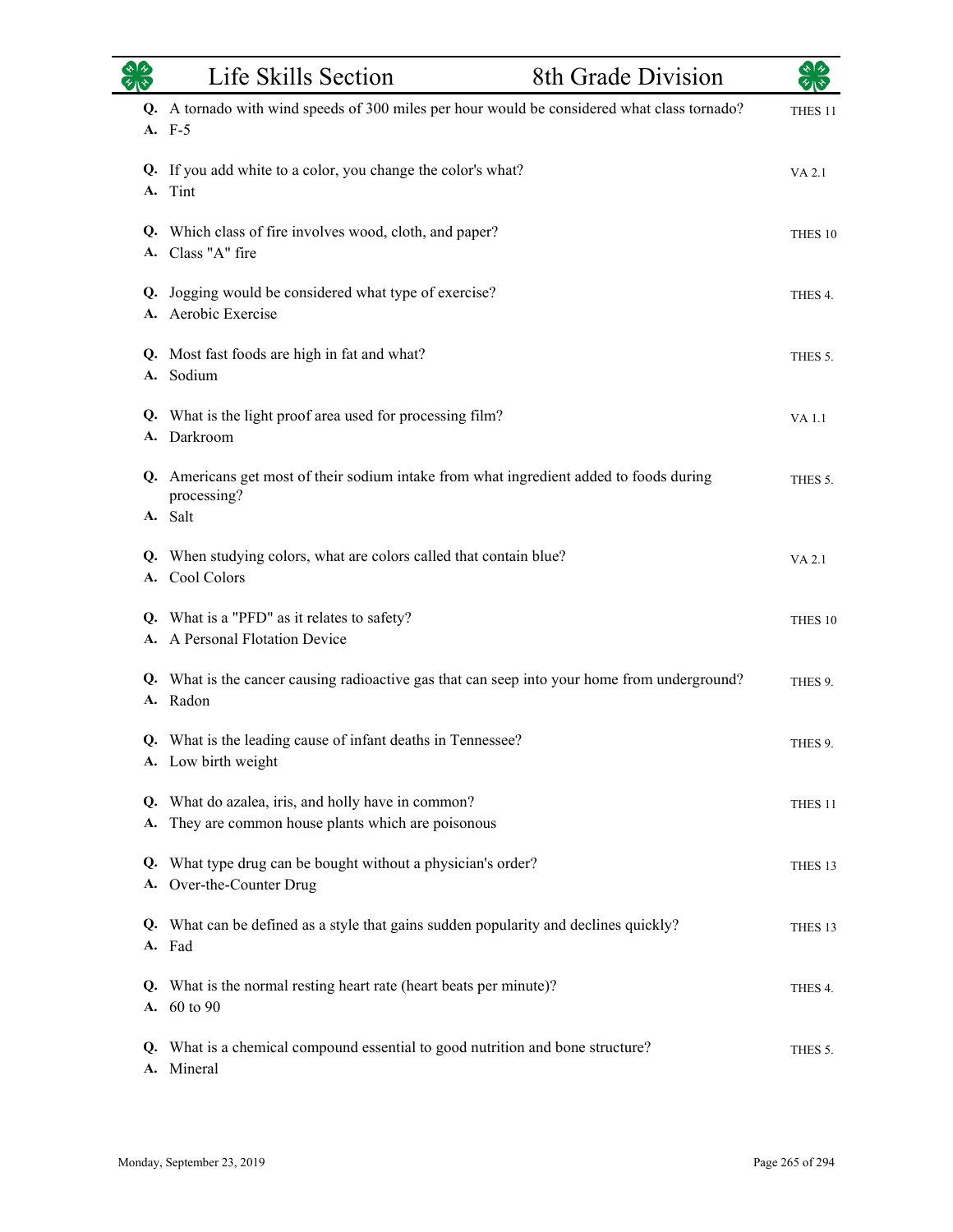|          | Life Skills Section                                                                                                                 | 8th Grade Division | $\sqrt[3]{2}$      |
|----------|-------------------------------------------------------------------------------------------------------------------------------------|--------------------|--------------------|
|          | Q. What is the name of a paper or board with openings that let paint or ink through to make a<br>design?<br>A. Stencil              |                    | VA 1.1             |
| А.       | Q. What is a drug which can only be purchased with a physician's order?<br>Prescription Drugs                                       |                    | THES <sub>13</sub> |
|          | Q. Which class of fire involves flammable liquids, gases, oil and grease?<br>A. Class "B" fire                                      |                    | THES 10            |
| Q.       | What is the term for a disease that is transmitted to humans by food?<br>A. Foodborne Illness                                       |                    | THES 5.            |
| Q.<br>А. | In food safety, what is the Danger Zone?<br>Temperatures between 40 and 140 degress Fahrenheit (where bacteria multiply fastest)    |                    | THES 5.            |
| А.       | Q. What percent of traffic accidents are alcohol related?<br>60 percent                                                             |                    | THES <sub>13</sub> |
|          | Q. What group of diseases is characterized by uncontrolled growth and spread of abnormal cells?<br>A. Cancer                        |                    | THES 9.            |
| A.       | Q. What is the term for the outer edges of a flat surface?<br>Shape                                                                 |                    | VA 2.1             |
| А.       | Q. What is a picture that is woven in cloth and hung on a wall?<br>Tapestry (pronounced TAP-ISS-TREE)                               |                    | VA 1.3             |
|          | Q. What is used in sewing to give shape to a garment by rounding flat fabric to fit curves?<br>A. Darts                             |                    | VA 1.3             |
|          | Q. What type painting is the hardest to clean-up?<br>A. Oil Painting                                                                |                    | VA 1.2             |
|          | Q. What is the term used to describe two images taken at different times appearing on the same<br>photograph?<br>A. Double exposure |                    | VA 1.3             |
| Q.       | Which class of fire occurs in electrical wiring and electronic equipment?<br>A. Class "C" fire                                      |                    | THES 10            |
|          | Q. What insect is spreading the West Nile Virus in this country?<br>A. Mosquito                                                     |                    | THES 9.            |
|          | Q. What is the type of knitting done with a long hooked needle?<br>A. Crochet                                                       |                    | VA 1.2             |
|          | Q. What is the name of an object made by hand from your own idea, skill and method?<br>A. Craft                                     |                    | VA 1.3             |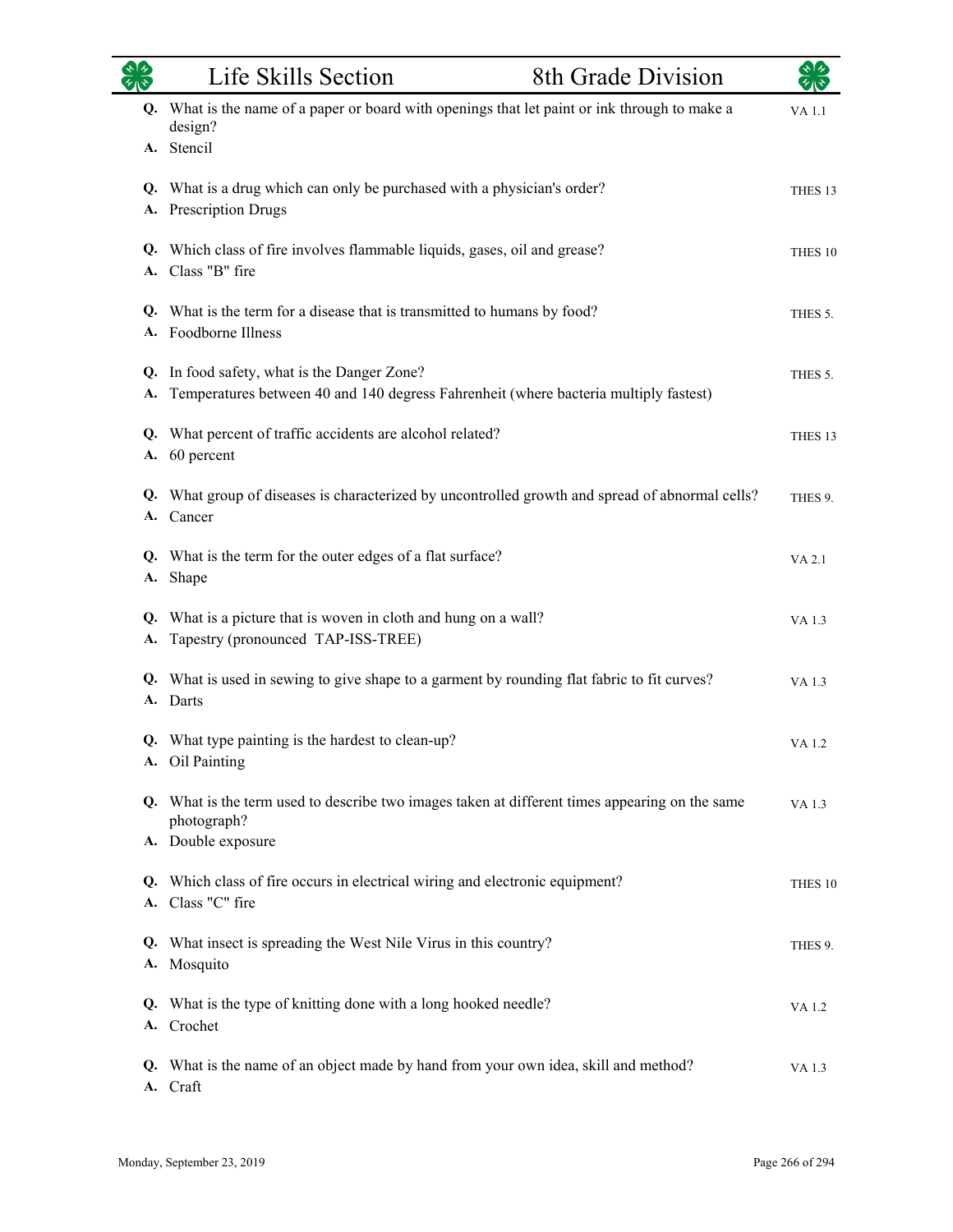| $\star$ $\star$ | Life Skills Section<br>8th Grade Division                                                                                 | ৯13                |
|-----------------|---------------------------------------------------------------------------------------------------------------------------|--------------------|
|                 | Q. What is the method of drawing done without any help from any drawing instruments?<br>A. Freehand                       | VA 1.3             |
| <b>A.</b>       | Q. What is the name of the three-legged supporting stand used to hold a camera steady?<br>Tripod                          | <b>VA1.1</b>       |
|                 | Q. When sewing what is worn on the middle finger of your sewing hand to push the needle through<br>the fabric?            | <b>VA1.1</b>       |
| A.              | Thimble                                                                                                                   |                    |
|                 | Q. What is the main use of an emery bag on a pin cushion?<br>A. To keep needles and pins sharp                            | <b>VA1.1</b>       |
|                 | Q. What is the term for getting all of your subject in the photograph?<br>A. Framing your subject                         | VA 2.3             |
|                 | Q. What type camera lens allows you to frame more area from right to left?<br>A. Wide-angle lens                          | VA 1.1             |
|                 | Q. What is the part of the scene that appears behind the subject in a photograph?<br>A. Background                        | <b>VA 2.1</b>      |
|                 | Q. How many teaspoons of sugar does a typical 12 ounce can of carbonated soft drink contain?<br>A. 10                     | THES 5.            |
|                 | Q. What is the term for the way a surface feels when touched?<br>A. Texture                                               | VA 2.1             |
|                 | Q. What is the term for the exceptionally high tides which accompany hurricanes causing much<br>damage?<br>A. Storm Surge | THES <sub>11</sub> |
|                 | Q. What kind of camera lens can bring your subject closer to you?<br>A. Telephoto                                         | <b>VA1.1</b>       |
|                 | Q. What national organization issues weather watches and warnings?<br>A. The National Weather Service                     | THES <sub>11</sub> |
|                 | Q. What nutrient helps keep the body temperature at a normal level?<br>A. Water                                           | THES 5.            |
|                 | Q. How long does it take the sound of thunder to travel a mile?<br>A. 5 seconds                                           | THES <sub>11</sub> |
|                 | Q. What is a substance that prevents bacterial growth called?<br>A. Antibiotic                                            | THES 9.            |
|                 | Q. What radar system has greatly improved the forecasting of tornados?<br>A. Doppler                                      | THES <sub>11</sub> |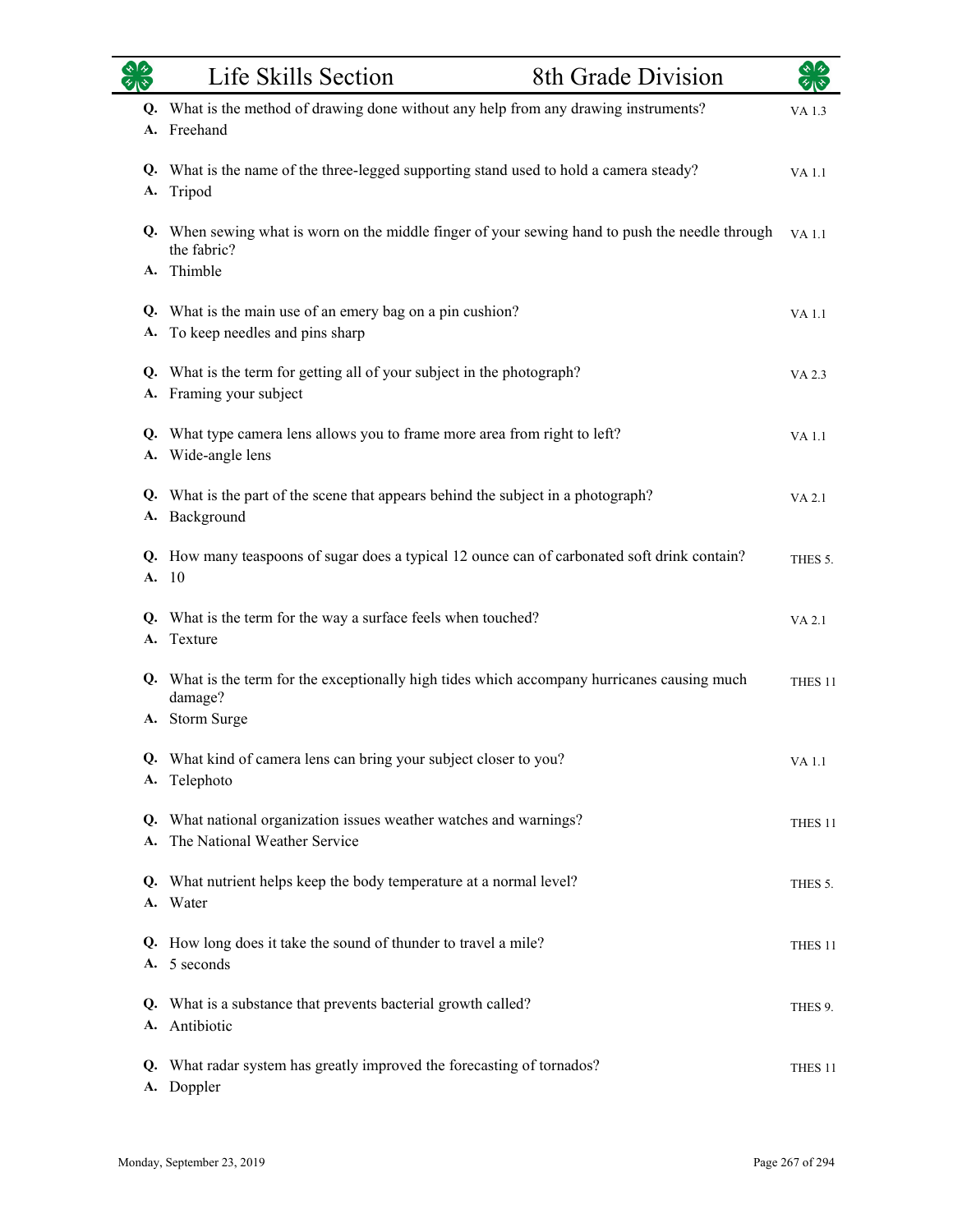|          | Life Skills Section                                                                                                                                  | 8th Grade Division |                    |
|----------|------------------------------------------------------------------------------------------------------------------------------------------------------|--------------------|--------------------|
| Q.<br>А. | What is the approximate size of a lightning bolt?<br>Only 3/4 inch                                                                                   |                    | THES <sub>11</sub> |
| А.       | Q. What scale is used to classify a tornado?<br>Fujita Scale (pronounced FEW GEE TA)                                                                 |                    | THES 11            |
| Q.<br>A. | What is the term for introducing an undesirable element?<br>Contamination                                                                            |                    | THES 5.            |
| А.       | Q. At what temperature should your home freezer be set on?<br>0 degrees Fahrenheit                                                                   |                    | THES 5.            |
|          | Q. What do the letters C P R stand for?<br>A. Cardiopulmonary Resuscitation (pronounced CAR-DEE-O-PULL-MON-AIR-EE REE-SUS-<br>UH-TAY-SHUN)           |                    | THES 10            |
| Q.<br>А. | What type drug speeds up the central nervous system?<br>Stimulant                                                                                    |                    | THES <sub>13</sub> |
| Q.<br>А. | What is the first thing you should do upon arriving on the scene of an accident?<br>Secure the scene or make sure the danger is removed or corrected |                    | THES 11            |
| А.       | Q. What is the name of an art work made by gluing different things down on a flat surface?<br>Collage                                                |                    | VA 2.3             |
| Q.<br>А. | Concerning interior design, what is the meaning of the word emphasis?<br>Center of interest                                                          |                    | VA 2.3             |
|          | Q. In sewing, what is the guide or directions for making a specific garment called?<br>A. Pattern                                                    |                    | VA 2.3             |
|          | Q. What is the most common stitch on a sewing machine?<br>A. Straight Stitch                                                                         |                    | VA 2.1             |
| А.       | Q. As it relates to clothing, why do we use pinking shears?<br>Cutting zig-zag edges on cloth to prevent fraying                                     |                    | VA 1.1             |
|          | Q. What is the term for using parts of things to make a shape, form, or pattern rather than making it<br>look real?                                  |                    | VA 1.3             |
|          | A. Abstract                                                                                                                                          |                    |                    |
| А.       | Q. What is the woven edge on either side of a piece of fabric?<br>Selvage                                                                            |                    | VA 2.3             |
| Q.<br>А. | What machine has a needle bar, a throat plate, and a bobbin?<br>Sewing machine                                                                       |                    | VA 1.1             |
| Q.<br>А. | What does the term motif mean?<br>A single design unit which can be repeated                                                                         |                    | VA 2.1             |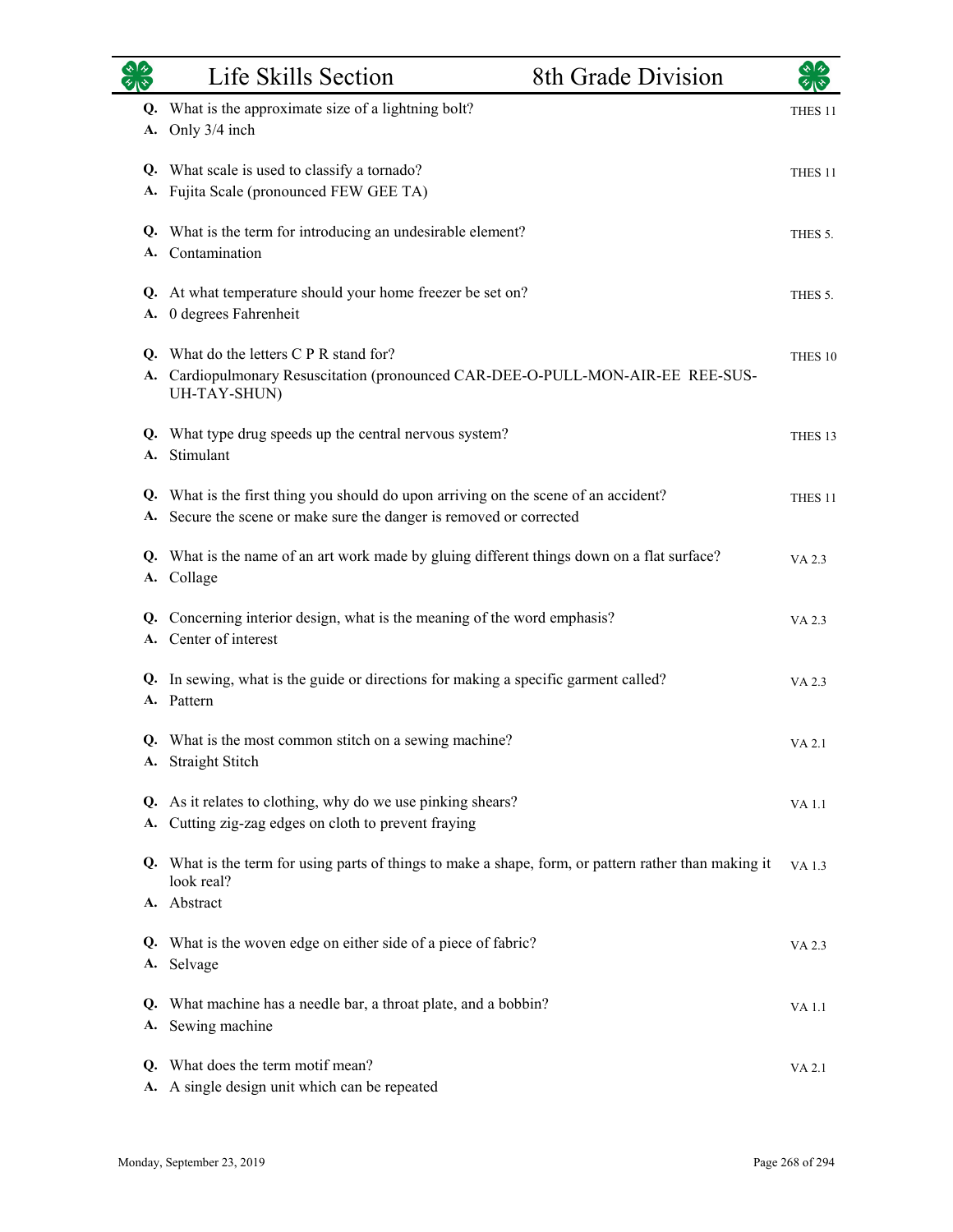| タルや      | Life Skills Section                                                                                                                            | 8th Grade Division | ৰ বি               |
|----------|------------------------------------------------------------------------------------------------------------------------------------------------|--------------------|--------------------|
| Q.       | What is the device in a camera that opens and closes causing the film to be exposed forming an<br>image?<br>A. Shutter                         |                    | VA 1.1             |
| A.       | Q. What are the building blocks of protein?<br>Amino Acids                                                                                     |                    | THES 5.            |
| A.       | Q. What bugs spread Rocky Mountain Spotted Fever and Lyme Disease?<br>Ticks                                                                    |                    | THES 9.            |
| A.       | Q. Panning, F-Stop, and Depth of Field are terms found in which art form?<br>Photography                                                       |                    | VA 1.2             |
| A.       | Q. A drug or other substance which produces delusions is called a what?<br>Hallucinogen (pronounced HUH-LOOSE-UN-UH-GIN)                       |                    | THES <sub>13</sub> |
| Q.       | What are the two readings given in a blood pressure?<br>A. Systolic (pronounced SISS-TAH-LIC) and Diastolic (pronounced DIE-ISS-TAH-LIC)       |                    | THES 9.            |
| Q.       | What is the term for the passing of nutrients into the blood stream?<br>A. Absorption                                                          |                    | THES 5.            |
| A.       | Q. What is defined as the ratio of lean body weight to fat body weight?<br>Body composition                                                    |                    | THES 5.            |
| Q.<br>А. | Why should a person warm up their muscles with stretching exercises?<br>Cold muscles are more prone to injuries                                |                    | THES 4.            |
|          | Q. What is the term used to describe the weaving together of three or more cords, wires or string?<br>A. Braid                                 |                    | VA 1.3             |
| A.       | Q. Dietary guidelines recommend that persons obtain at least what percent of their daily calories<br>from carbohydrates?<br>50                 |                    | THES 5.            |
|          | Q. At what wind speed does a tropical storm become a hurricane?<br>A. Above 74 mph                                                             |                    | THES <sub>11</sub> |
| Q.<br>А. | What is the term for something which can seen through clearly, like glass?<br>Transparent                                                      |                    | VA 2.1             |
|          | Q. What is the term for the main object you want in your photograph?<br>A. Subject                                                             |                    | VA 2.3             |
| Q.<br>A. | What part of the basement would be the safest place to be during a tornado?<br>Southwest corner (The Northeast corner may pile up with debris) |                    | THES <sub>11</sub> |
| Q.<br>A. | What type of accident causes the most deaths in the United States?<br>Motor Vehicles                                                           |                    | THES 10            |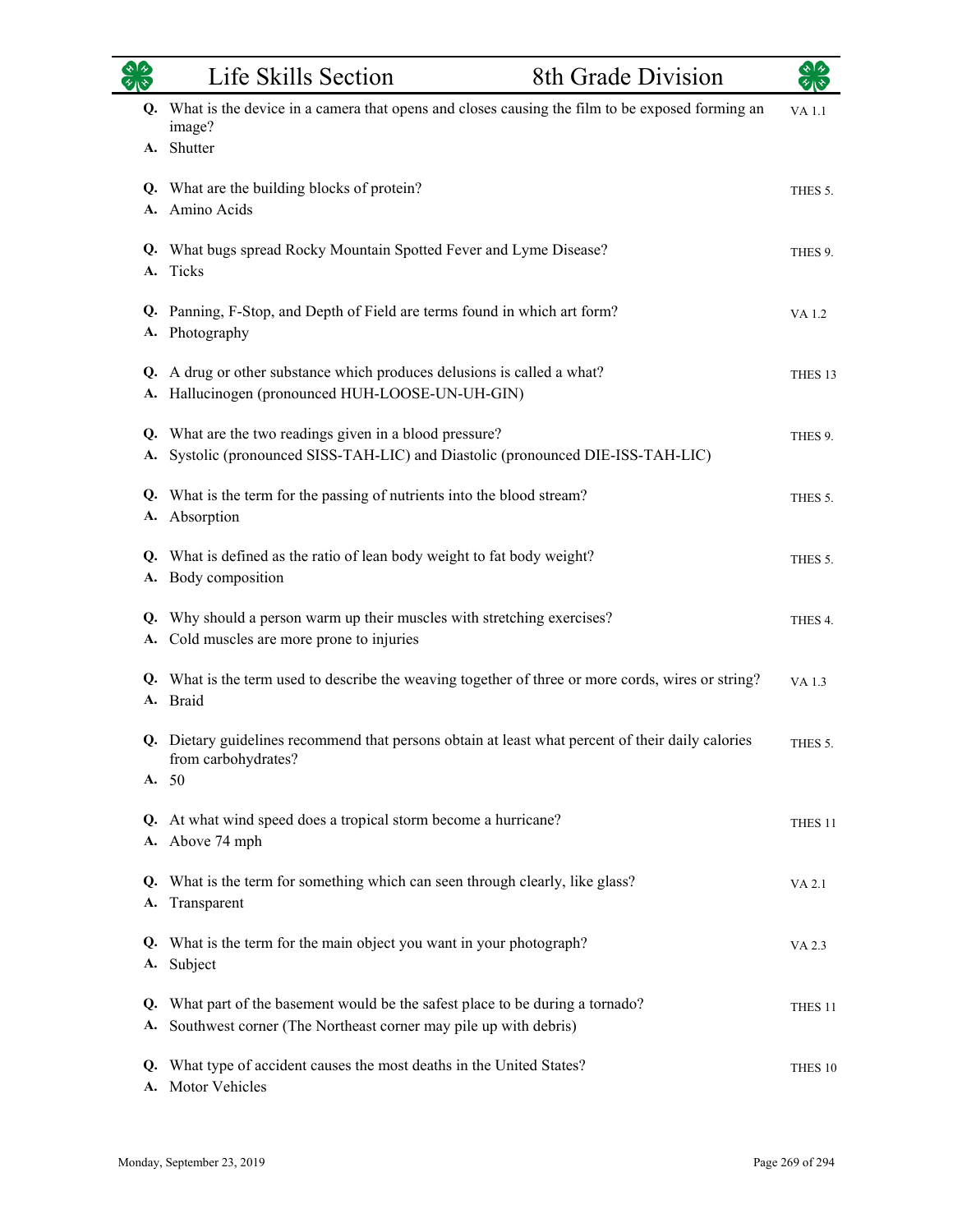|    | Life Skills Section                                                                                                                                                                         | 8th Grade Division | $\sqrt[3]{2}$      |
|----|---------------------------------------------------------------------------------------------------------------------------------------------------------------------------------------------|--------------------|--------------------|
| А. | Q. Exercise makes your bones what?<br>Stronger                                                                                                                                              |                    | THES 4.            |
|    | Q. Which boat has the right of waya motor boat or a sail boat?<br>A. The sail boat                                                                                                          |                    | THES 10            |
|    | Q. What should be dialed in case of emergency?<br>A. 911                                                                                                                                    |                    | THES <sub>11</sub> |
|    | Q. What harmful substance is in the paint of most houses built before 1960?<br>A. Lead                                                                                                      |                    | THES 10            |
|    | Q. Which tornado would be more dangerous an F-1 or an F-5?<br>A. F-5                                                                                                                        |                    | THES <sub>11</sub> |
| А. | Q. How often should you have a dental check-up?<br>2 times per year (every 6 months)                                                                                                        |                    | THES 2.            |
|    | Q. At what time of the day do most lightning deaths occur?<br>A. Afternoon                                                                                                                  |                    | THES <sub>11</sub> |
|    | Q. What is the standard number for information?<br>A. 411 or 1411                                                                                                                           |                    | THES <sub>11</sub> |
|    | Q. What is the recommended amount of time for proper handwashing?<br>A. 20 seconds                                                                                                          |                    | THES 2.            |
| Q. | Emergency responders pay close attention to NOAA weather radio reports in preparing for<br>emergencies. What does NOAA stand for?<br>A. the National Oceanic and Atmospheric Administration |                    | THES 11            |
|    | Q. What type of drug produces sleep or stupor while at the same time relieving pain?<br>A. Narcotics                                                                                        |                    | THES <sub>13</sub> |
|    | Q. What is an unplanned event that usually results in an injury or damage?<br>A. Accident                                                                                                   |                    | THES 10            |
|    | Q. What are you required by Tennessee state law to do each time you ride in a car?<br>A. Wear seat belt                                                                                     |                    | THES 10            |
|    | Q. What is the name for vitamin B1?<br>A. Thiamin (pronounced THY UH MUN)                                                                                                                   |                    | THES 5.            |
|    | Q. What is the term for predicting what the weather will do?<br>A. Forecasting                                                                                                              |                    | THES 11            |
|    | Q. What is defined as the influence your contemporaries or friends have upon you?<br>A. Peer Pressure                                                                                       |                    | THES 13            |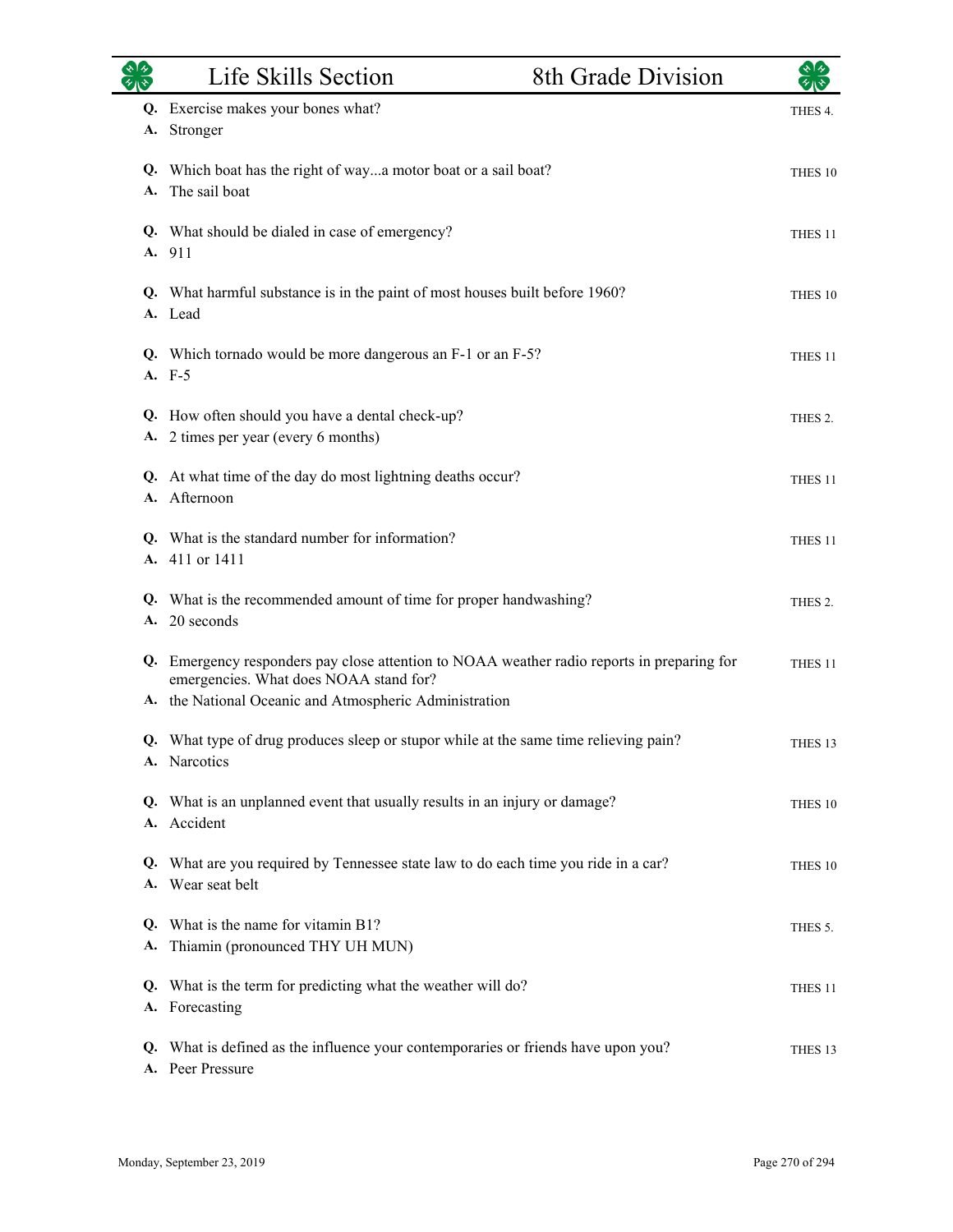| $\frac{1}{\sqrt{2}}$ | Life Skills Section<br>8th Grade Division                                                                                                           |                     |  |
|----------------------|-----------------------------------------------------------------------------------------------------------------------------------------------------|---------------------|--|
|                      | Q. What is defined as a substance that, when put into your body, can alter the way your body<br>works?<br>A. Drugs                                  | THES <sub>13</sub>  |  |
| А.                   | Q. What natural occurrence kills the most people in the United States?<br>Lightning                                                                 | THES <sub>11</sub>  |  |
| A.                   | Q. What is the tool used to study color schemes?<br>The Color Wheel                                                                                 | VA 2.1              |  |
|                      | Q. What is the statement issued when a Tornado has been spotted?<br>A. Tornado Warning                                                              | THES <sub>11</sub>  |  |
| A.                   | Q. Where does Tennessee rank in the nation for childhood obesity?<br>Fifth (5th) Highest!                                                           | THES <sub>9</sub> . |  |
| A.                   | Q. What is the most preventable cause of death in our society?<br>Smoking                                                                           | THES 13             |  |
|                      | Q. What is the safest method to defrost frozen foods?<br>A. In the refrigerator                                                                     | THES 5.             |  |
|                      | Q. What disease did Jonas Salk eradicate with his vaccine?<br>A. Polio                                                                              | THES 9.             |  |
|                      | Q. What is the statement issued when conditions are favorable for a Tornado to occur?<br>A. Tornado Watch                                           | THES <sub>11</sub>  |  |
|                      | Q. At what temperature should your refrigerator be set?<br>A. Between 32 degrees and 40 degrees Fahrenheit                                          | THES 5.             |  |
|                      | Q. What is the first responsibility of any baby sitter?<br>A. Safety of the child                                                                   | THES 10             |  |
| Q.<br>A.             | What type of fat is liquid at room temperature?<br>Unsaturated                                                                                      | THES 5.             |  |
| Q.                   | Your body turns extra protein into what?<br>A. Fat                                                                                                  | THES 5.             |  |
| Q.<br>A.             | What 3 pieces of equipment make up the work triangle in the kitchen?<br>Stove, Sink, Refrigerator                                                   | THES 5.             |  |
| Q.<br>A.             | What is the maximum time that left-overs can be left out at room temperature?<br>Two $(2)$ hours                                                    | THES 5.             |  |
| Q.<br><b>A.</b>      | In emergency preparedness, what do we call the circular diagram containing the words: Prepare,<br>Respond, Recover, Mitigate?<br>The Disaster Cycle | THES <sub>11</sub>  |  |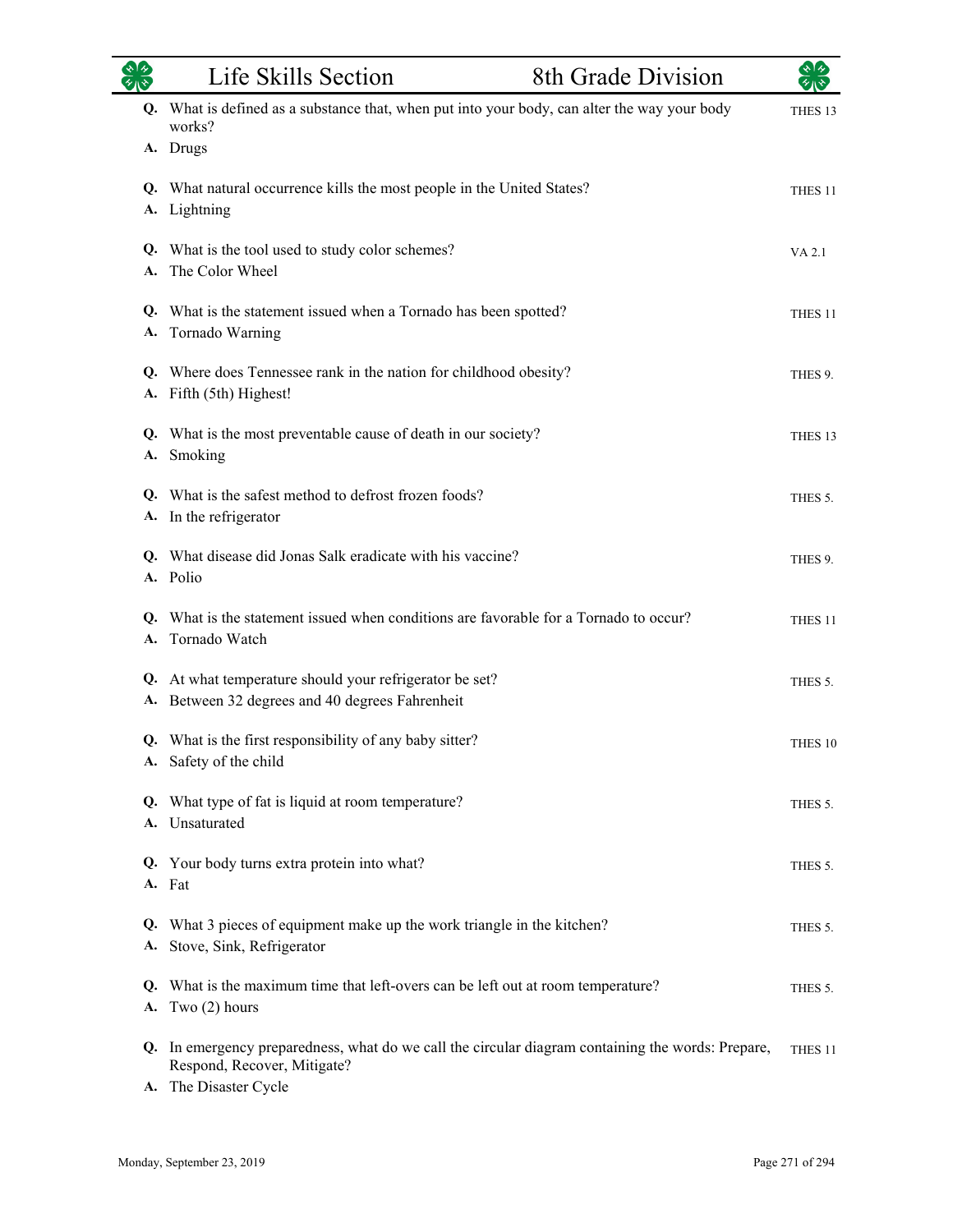|          | Life Skills Section                                                                                                                                                                                                                | <b>8th Grade Division</b> | কাক                |
|----------|------------------------------------------------------------------------------------------------------------------------------------------------------------------------------------------------------------------------------------|---------------------------|--------------------|
|          | Q. When mowing on slopes with a push mower, in which direction should you mow?<br>A. Across the slope                                                                                                                              |                           | THES 10            |
| А.       | Q. What is the most important tool you have to prevent foodborne illness?<br>Good personal hygiene                                                                                                                                 |                           | THES 2.            |
|          | Q. Which type of cancer kills the most people in the United States?<br>A. Lung Cancer                                                                                                                                              |                           | THES 9.            |
|          | Q. In what direction do Tornados generally travel?<br>A. Northeast                                                                                                                                                                 |                           | THES <sub>11</sub> |
| A.       | Q. What is the phone number for the Tennessee Poison Control Center?<br>1-800-222-1222 or 1-423-222-1222                                                                                                                           |                           | THES 11            |
|          | Q. What is the recommended amount of exercise time a child or teenager should get daily?<br>A. 60 minutes (revised with 2005 new Food Guide Pyramid)                                                                               |                           | THES 4.            |
|          | Q. To prevent concussions when cycling, what piece of equipment should you wear?<br>A. Helmet                                                                                                                                      |                           | THES 10            |
|          | Q. What is the name given to an earthquake which follows another earthquake?<br>A. An Aftershock                                                                                                                                   |                           | THES <sub>11</sub> |
|          | Q. What is the term for the exposing of a liquid to high temperatures allowing for the destruction of<br>harmful organisms without major chemical changes to the substance?<br>A. Pasteurization (pronounced PASS-TER-UH-ZAY-SHUN) |                           | THES 5.            |
| Q.       | How are ingredients on a food label listed by nutritional importance?<br>A. From most to least                                                                                                                                     |                           | THES 5.            |
|          | Q. What are proteins in food which aid in the maturing of food?<br>A. Enzymes                                                                                                                                                      |                           | THES 5.            |
| Q.<br>А. | What is the addictive agent found in Tobacco?<br>Nicotine                                                                                                                                                                          |                           | THES <sub>13</sub> |
| Q.       | What is the term for the reduction in the size of particles suspended in a liquid by the use of high<br>pressure?<br>A. Homogenization (pronounced HUM-AH-GIN-UH-ZAY-SHUN)                                                         |                           | THES 5.            |
| Q.<br>А. | What can be added to fruit to prevent it from browning in the freezer?<br>Ascorbic Acid (pronounced AS-SCORE-BIC)                                                                                                                  |                           | THES 5.            |
|          | Q. By law, a beverage that is called a "fruit juice" must contain at least what percent of natural fruit<br>juices?<br>A. 10                                                                                                       |                           | THES 5.            |
| Q.<br>А. | At what temperature should cold foods be stored?<br>40° F or colder                                                                                                                                                                |                           | THES 5.            |

 $\overline{\phantom{0}}$ 

÷.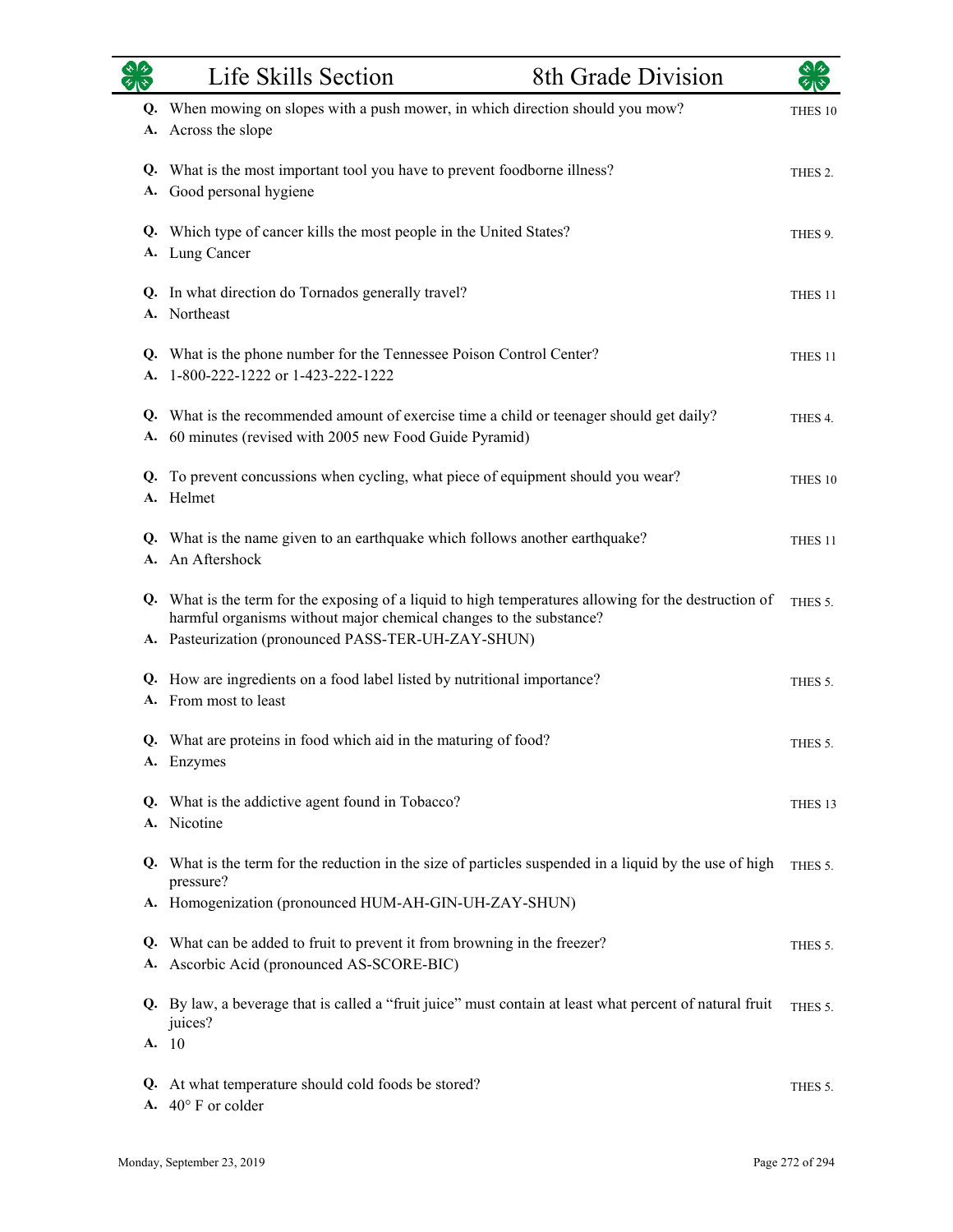| $rac{\sqrt{2}}{\sqrt{2}}$ | Life Skills Section                                                                                                                                                                                                             | 8th Grade Division | $\star$ $\star$    |
|---------------------------|---------------------------------------------------------------------------------------------------------------------------------------------------------------------------------------------------------------------------------|--------------------|--------------------|
|                           | Q. In canning, what is the space left at the top of the container called?<br>A. Head Space                                                                                                                                      |                    | THES 5.            |
|                           | Q. What is the number one state in the United States for SPAM consumption?<br>A. Hawaii                                                                                                                                         |                    | THES 5.            |
| A.                        | Q. Carbohydrates provide how many calories per gram.<br>$\overline{4}$                                                                                                                                                          |                    | THES 5.            |
| A.                        | Q. What vitamin is called the "Sunshine" vitamin?<br>Vitamin C (because citrus fruits are a good source of Vitamin C) (also will accept Vitamin D<br>because the body produces Vitamin D when sunlight is absorbed by the skin) |                    | THES 5.            |
|                           | Q. What is the term for the drying out of frozen food that has been improperly packaged?<br>A. Freezer Burn                                                                                                                     |                    | THES 5.            |
|                           | Q. What type of drug is alcohol?<br>A. Depressant                                                                                                                                                                               |                    | THES <sub>13</sub> |
|                           | Q. What is the largest voluntary health organization in the world?<br>A. American Cancer Society                                                                                                                                |                    | THES 9.            |
|                           | Q. What is a list of dishes or foods served at a meal?<br>A. Menu                                                                                                                                                               |                    | THES 5.            |
|                           | Q. What is the nutrient of food needed to build and repair body tissues?<br>A. Protein                                                                                                                                          |                    | THES 5.            |
|                           | Q. What is the meat from young dairy and beef calves?<br>A. Veal                                                                                                                                                                |                    | THES 5.            |
|                           | Q. What is the proper name for deer meat?<br>A. Venison                                                                                                                                                                         |                    | THES 5.            |
| А.                        | Q. What is the term used for when a liquid becomes a soft semi-solid mass?<br>Coagulate                                                                                                                                         |                    | THES 5.            |
| Q.<br>A.                  | Foods high in soluble fiber can lower what substance in your blood?<br>Cholesterol                                                                                                                                              |                    | THES 5.            |
|                           | Q. What method of cooking comes from the French word meaning "to jump" and is usually done to<br>onions and mushrooms?                                                                                                          |                    | THES 5.            |
|                           | A. Saute (pronounced SAW-TAY)                                                                                                                                                                                                   |                    |                    |
| Q.<br>А.                  | What does the term rancid mean?<br>Offensive smell (It STINKS!)                                                                                                                                                                 |                    | THES 5.            |
| Q.                        | What is the term for the removal of water from food?<br>A. Dehydrated                                                                                                                                                           |                    | THES 5.            |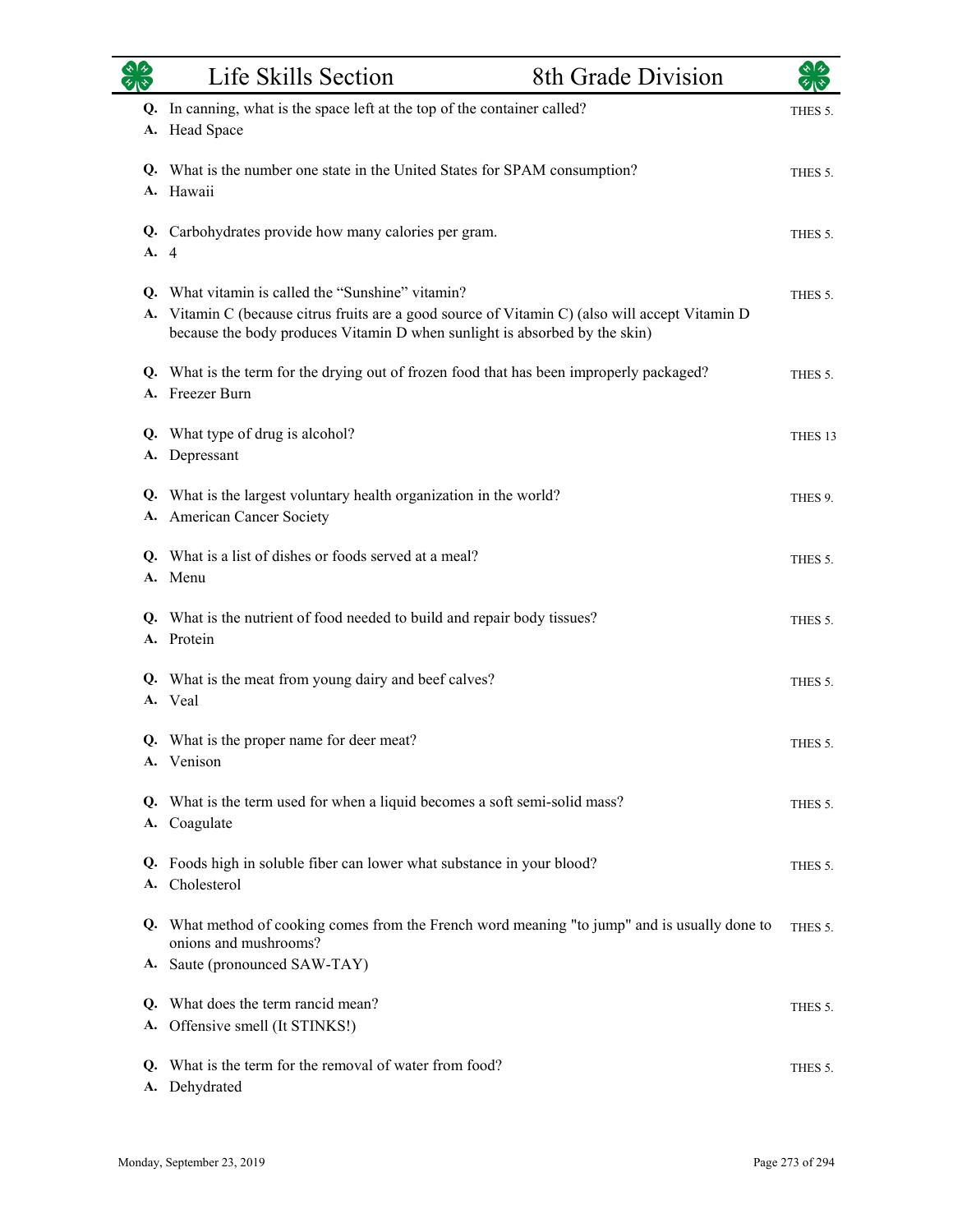|          | Life Skills Section                                                                                                                                        | 8th Grade Division | $\sqrt{4}$         |
|----------|------------------------------------------------------------------------------------------------------------------------------------------------------------|--------------------|--------------------|
| Q.<br>A. | In what town is Austin Peay State University located?<br>Clarksville                                                                                       |                    | <b>LSED</b>        |
|          | Q. What is the unit by which food energy is measured?<br>A. Calorie                                                                                        |                    | THES 5.            |
| A. 9     | Q. One gram of fat contains how many calories?                                                                                                             |                    | THES 5.            |
|          | Q. What began in 1775, when the French Government offered a prize for a new method of<br>preserving foods?<br>A. Canning                                   |                    | THES 5.            |
| А.       | Q. What type nutrient in food provides energy to the body?<br>Carbohydrates                                                                                |                    | THES 5.            |
|          | Q. What is the grain from which flour is made?<br>A. Wheat                                                                                                 |                    | THES 5.            |
|          | Q. What is skim milk?<br>A. Whole milk with the fat or cream removed                                                                                       |                    | THES 5.            |
| А.       | Q. What is an ingredient that helps make bread tender?<br>Shortening                                                                                       |                    | THES 5.            |
| А.       | Q. What food group do dry beans fit into?<br>Meat group                                                                                                    |                    | THES 5.            |
| Q.<br>A. | Oranges, lemons, and tangerines are what kind of fruits?<br><b>Citrus Fruits</b>                                                                           |                    | THES 5.            |
|          | Q. Name the only state university in Tennessee named for a former governor?<br>A. Austin Peay State University                                             |                    | <b>LSED</b>        |
| А.       | Q. Where is the University of Tennessee Space Institute located?<br>Tullahoma                                                                              |                    | <b>LSED</b>        |
|          | Q. U. T. was officially named the University of Tennessee in 1879. What was its' name<br>immediately prior to this change?<br>A. East Tennessee University |                    | <b>LSED</b>        |
|          | Q. What mineral helps the thyroid gland to work properly and is usually found in salt?<br>A. Iodine                                                        |                    | THES 5.            |
|          | Q. What class tornado would have winds of 100 miles per hour?<br>A. F-1                                                                                    |                    | THES <sub>11</sub> |
| Q.       | What vitamin helps your body utilize calcium better?<br>A. Vitamin D                                                                                       |                    | THES 5.            |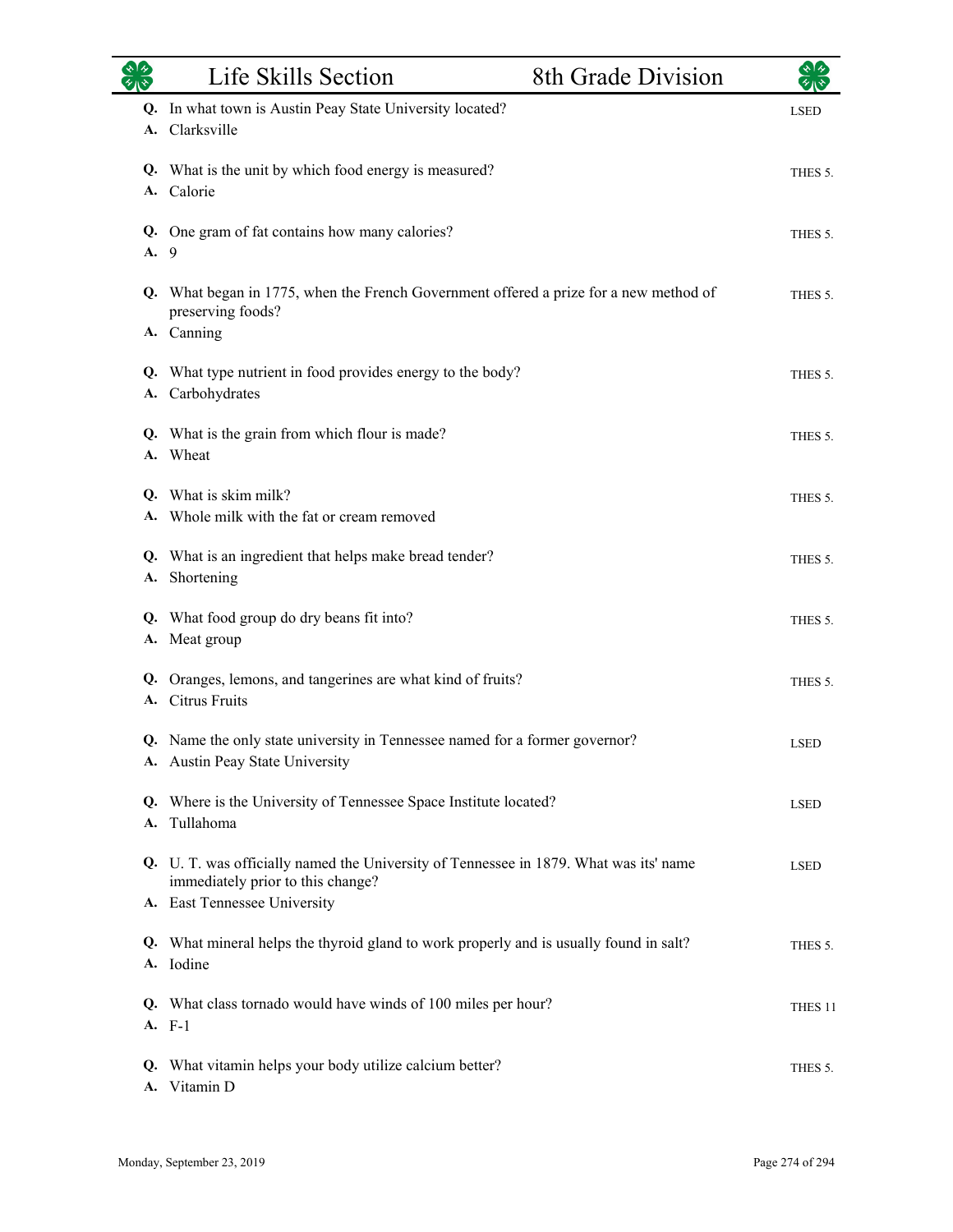| $\overline{\mathscr{C}}$ | Life Skills Section                                                                                                                                                                                             | 8th Grade Division |             |
|--------------------------|-----------------------------------------------------------------------------------------------------------------------------------------------------------------------------------------------------------------|--------------------|-------------|
| А.                       | Q. What single food item contributes the most dietary fat to the American diet?<br>Hamburger                                                                                                                    |                    | THES 5.     |
|                          | Q. Name the two types of dietary fiber?<br>A. Soluble and Insoluble                                                                                                                                             |                    | THES 5.     |
|                          | Q. What nutrient builds bones and teeth?<br>A. Calcium                                                                                                                                                          |                    | THES 5.     |
| A.                       | Q. What happened to the University of Tennessee at Nashville?<br>It is now part of Tennessee State University                                                                                                   |                    | <b>LSED</b> |
|                          | Q. What Nashville university is located on the grounds of the former home of Adelicia Acklen?<br>(Pronounced ADD-UH-LEE-SH-UH ACK-LYNN)<br>A. Belmont                                                           |                    | <b>LSED</b> |
|                          | Q. What is the material called that gives fabric body and shaping?<br>A. Interfacing                                                                                                                            |                    | VA 2.3      |
| A.                       | Q. What university in Tennessee was originally known as Dixie College?<br>Tennessee Tech University                                                                                                             |                    | <b>LSED</b> |
|                          | Q. Tusculum College, Tennessee's oldest college, is how much older than the University of<br>Tennessee?<br>A. One Day! (Tusculum founded on Sept. 9, 1794 and the University of Tennessee on Sept. 10,<br>1794) |                    | <b>LSED</b> |
|                          | Q. What Tennessee university is located near Sewanee, Tennessee?<br>A. The University of the South                                                                                                              |                    | <b>LSED</b> |
|                          | Q. What university in Tennessee was originally known as Grant University?<br>A. UT Chattanooga                                                                                                                  |                    | <b>LSED</b> |
|                          | Q. What were "normal" schools?<br>Schools founded to train teachers                                                                                                                                             |                    | <b>LSED</b> |
| A.                       | Q. Which school in the University of Tennessee system is located in Southeast Tennessee?<br>The University of Tennessee at Chattanooga                                                                          |                    | <b>LSED</b> |
| Q.<br>A.                 | What state university in Tennessee changed its name in 1994?<br>University of Memphis from Memphis State University                                                                                             |                    | <b>LSED</b> |
|                          | Q. What was the first of the "normal" schools to enroll students?<br>A. Middle Tennessee Normal School                                                                                                          |                    | <b>LSED</b> |
| Q.<br>A.                 | Which state university traces its origins to Blount College founded in 1794?<br>The University of Tennessee                                                                                                     |                    | <b>LSED</b> |
| Q.<br>А.                 | Which school in the University of Tennessee is located in East Tennessee?<br>The University of Tennessee at Knoxville                                                                                           |                    | <b>LSED</b> |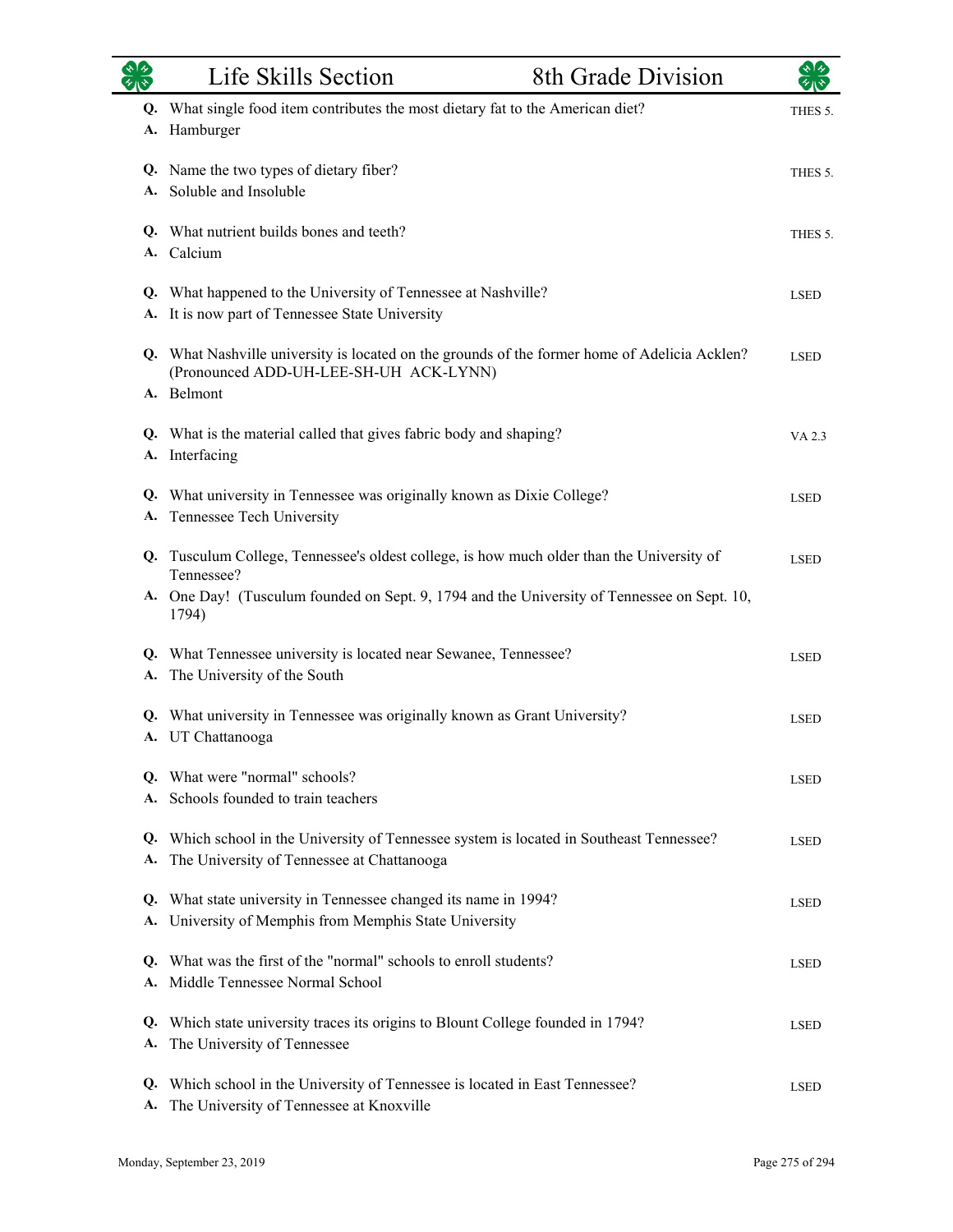|          | Life Skills Section                                                                                                                                | 8th Grade Division | $\sqrt[3]{2}$ |
|----------|----------------------------------------------------------------------------------------------------------------------------------------------------|--------------------|---------------|
|          | Q. What is the term for adding a desirable substance to a food increasing the food value?<br>A. Fortified                                          |                    | THES 5.       |
| A.       | Q. In what town is East Tennessee State University located?<br>Johnson City                                                                        |                    | <b>LSED</b>   |
| A.       | Q. Which school in the University of Tennessee system is located in West Tennessee?<br>The University of Tennessee at Martin                       |                    | <b>LSED</b>   |
| Q.<br>А. | What state university was first named West Tennessee State Normal School?<br>University of Memphis                                                 |                    | <b>LSED</b>   |
|          | Q. What is the nutrient needed to prevent anemia?<br>A. Iron                                                                                       |                    | THES 5.       |
| Q.<br>A. | What state university was first named Hall-Moody Institute?<br>University of Tennessee at Martin (would accept simply UT-Martin)                   |                    | <b>LSED</b>   |
| Q.<br>A. | What current university was at one time known as Tennessee A & I State Normal College?<br>Tennessee State University                               |                    | <b>LSED</b>   |
| A.       | Q. What grain is pasta made from?<br>Wheat                                                                                                         |                    | THES 5.       |
| Q.<br>A. | What state university was at one time University of Tennessee Junior College?<br>University of Tennessee at Martin (would accept simply UT-Martin) |                    | <b>LSED</b>   |
| A.       | Q. What was the original name of East Tennessee State University?<br>East Tennessee State Normal School                                            |                    | <b>LSED</b>   |
|          | Q. In what town is Tennessee Tech University located?<br>A. Cookeville                                                                             |                    | <b>LSED</b>   |
|          | Q. In what town is Middle Tennessee State University located?<br>A. Murfreesboro                                                                   |                    | <b>LSED</b>   |
| Q.<br>A. | What Tennessee city is the home of UTC?<br>Chattanooga (University of Tennessee at Chattanooga)                                                    |                    | <b>LSED</b>   |
|          | Q. This part of the UT System does not have any undergraduate students but houses the UT School<br>of Medicine and Dentistry?                      |                    | <b>LSED</b>   |
| A.       | The University of Tennessee at Memphis                                                                                                             |                    |               |
| Q.<br>А. | What state university was at one time known as "T P I?"<br>Tennessee Tech University                                                               |                    | <b>LSED</b>   |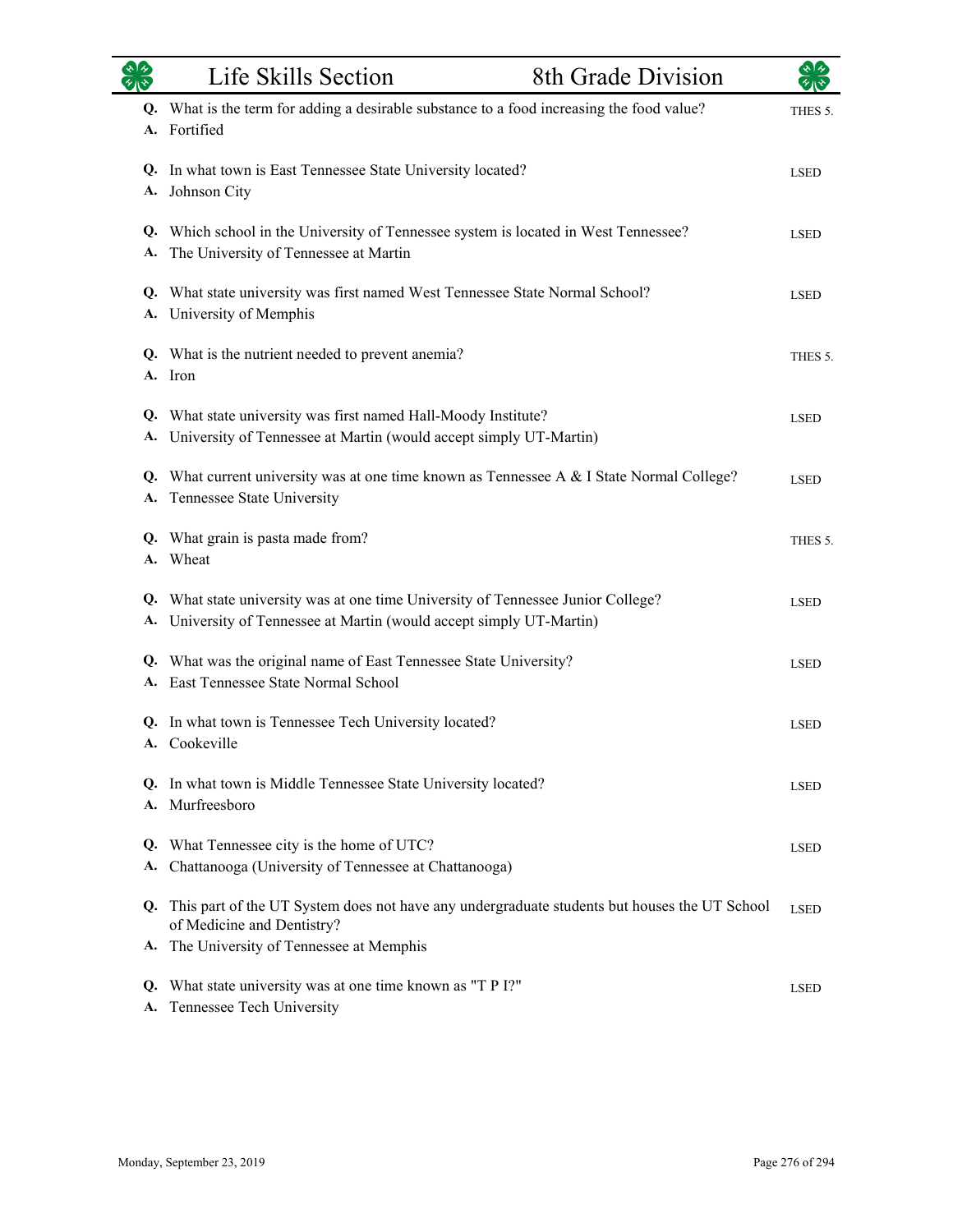| それや      | <b>Science Section</b>                                                                                                        | 8th Grade Division |          |
|----------|-------------------------------------------------------------------------------------------------------------------------------|--------------------|----------|
| А.       | Q. In terms of electricty Plastic or rubber would be a good example of what?<br>An Insulator                                  |                    | 8.PS2.1  |
| А.       | Q. How does Magma change into igneous rock?<br>Cooling and Crystallizing                                                      |                    | 8.ESS2.3 |
| А.       | Q. What are the three layers of the Earth?<br>Core, mantle and crust                                                          |                    | 8.ESS2.3 |
| А.       | Q. Which type of rocks were formed by the hardening of lava or magma?<br>Igneous Rocks                                        |                    | 8.ESS2.3 |
| А.       | Q. Which type of rock was at one time another type of rock?<br>Metamorphic Rock (MET-UH-MORE-FIC)                             |                    | 8.ESS2.3 |
| Q.       | Which types of rocks are formed by the breaking down of other rocks?<br>A. Sedimentary Rocks (SAID-UH-MEN-TARY)               |                    | 8.ESS2.3 |
|          | Q. In terms of electricty copper wire would be a good example of what?<br>A. A conductor                                      |                    | 8.PS2.1  |
|          | Q. What do you call a material which does not allow electricty to move freely through it?<br>A. An Insulator                  |                    | 8.PS2.1  |
|          | Q. What do you call a material which allows electricty to move freely through it?<br>A. A conductor                           |                    | 8.PS2.1  |
|          | Q. For an electric crrent to happen there must be a what?<br>A. A circuit                                                     |                    | 8.PS2.1  |
|          | Q. What is caused by the release of energy stored in the earth's crust?<br>A. An Earthquake                                   |                    | 8.ESS2.3 |
| А.       | Q. What is defined as electricty which gathers in one place?<br><b>Static Electricity</b>                                     |                    | 8.PS2.1  |
| Q.       | What is a naturally ooccuring inorganic solid that has a crystal structure and a chemical<br>composition?                     |                    | 8.ESS2.3 |
|          | A. A mineral                                                                                                                  |                    |          |
|          | Q. What is the term for the regular rise and fall of the ocean's surface influenced by the the moon's<br>gravity?<br>A. Tides |                    | 8.ESS1.2 |
| Q.       | What is defined as electricty which moves from one place to another?<br>A. Electric Current                                   |                    | 8.PS2.1  |
| Q.<br>А. | In terms of tides, what can be expected as the Moon gets further from the earth?<br>The lower the tides                       |                    | 8.ESS1.2 |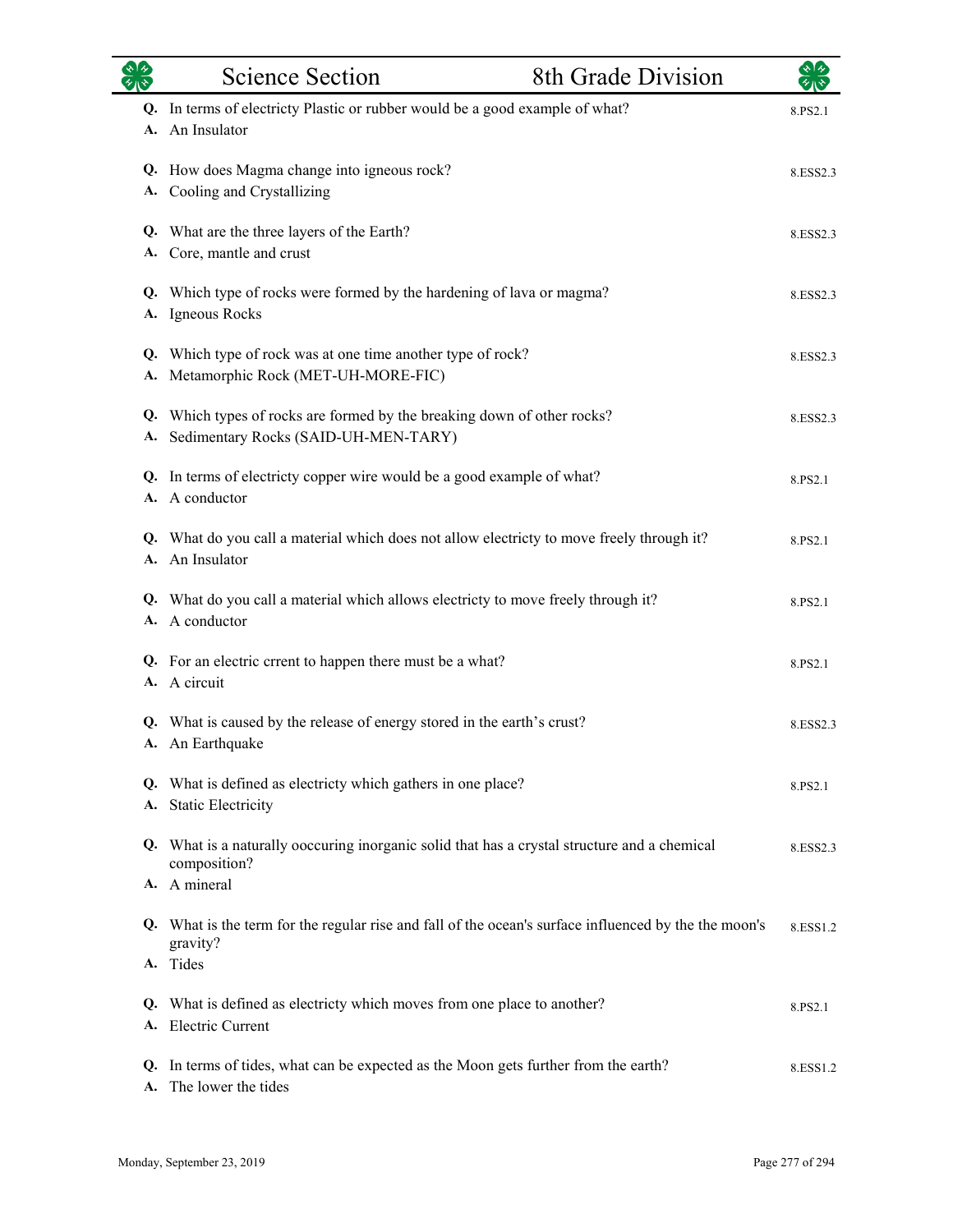|          | <b>Science Section</b>                                                                                                              | 8th Grade Division |          |
|----------|-------------------------------------------------------------------------------------------------------------------------------------|--------------------|----------|
|          | Q. What physical proptery would be a mineral's ability to reflect light?<br>A. Luster                                               |                    |          |
|          | Q. What physical property would be a mineral's tendency to split along specific plains of weakness<br>to form smooth flat surfaces? |                    |          |
|          | A. Clevage                                                                                                                          |                    |          |
|          | Q. What physical proptery would be a mineral's color in powdered form?<br>A. Streak                                                 |                    |          |
|          | Q. What is the process which forms sedimentary rocks from sediments compressed by the weoght<br>of rocks above them?                |                    | 8.ESS2.3 |
|          | A. Compaction (Pronounced COME-PACK-SHUN)                                                                                           |                    |          |
|          | Q. What is the solid material made of minerals which forms the Earlth's crust?<br>A. Rock                                           |                    | 8.ESS2.3 |
|          | Q. What is defined as the speed of an object in a given direction?<br>A. Velocity                                                   |                    | PHYS.PS  |
|          | Q. What are rocks which form when molten rock cools and hardens?<br>A. Igneous Rocks (Pronounced IGG-KNEE-US)                       |                    | 8.ESS2.3 |
|          | Q. What is the term for molten rock beneath the Earth's suface?<br>A. MAGMA                                                         |                    | 8.ESS2.3 |
|          | Q. What is the term for molten rock that reaches the Earth's suface?<br>A. Lava                                                     |                    | 8.ESS2.3 |
|          | Q. What are rocks which form when sediments are compacted and cemented together?<br>A. Sedimentary Rocks (SAID-UH-MEN-TARY)         |                    | 8.ESS2.3 |
|          | Q. What color does acid turn litmus paper?<br>A. Red                                                                                |                    | CHEM1.   |
| Q.       | What are rocks which form when they are changed by intense heat or pressure?<br>A. Metamorphic Rock (MET-UH-MORE-FIC)               |                    | 8.ESS2.3 |
|          | Q. Basalt would be classified as what type of rock?<br>A. Igneous Rocks (Pronounced IGG-KNEE-US)                                    |                    | 8.ESS2.3 |
| Q.<br>А. | What physical proptery would be a mineral's ratio of mass to volume?<br>Density                                                     |                    |          |
| Q.<br>A. | Sandstone would be classified as what type of rock?<br>Sedimentary Rocks (SAID-UH-MEN-TARY)                                         |                    | 8.ESS2.3 |
|          | Q. Obsidian would be classified as what type of rock?<br>A. Igneous Rocks (Pronounced IGG-KNEE-US)                                  |                    | 8.ESS2.3 |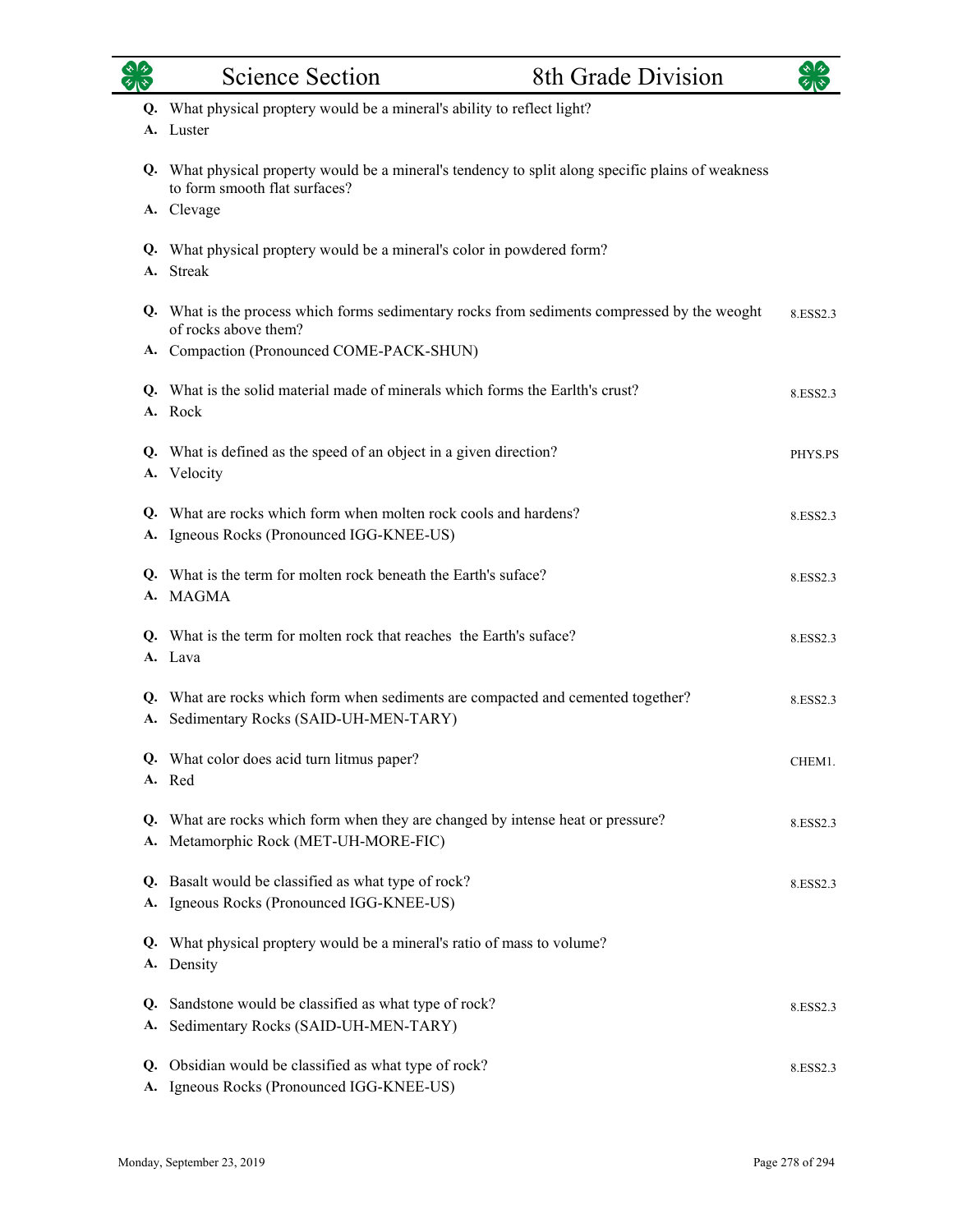| それや             | <b>Science Section</b>                                                                               | 8th Grade Division | $\sqrt[3]{2}$ |
|-----------------|------------------------------------------------------------------------------------------------------|--------------------|---------------|
| Q.<br>А.        | Marble would be classified as what type of rock?<br>Metamorphic Rock (MET-UH-MORE-FIC)               |                    | 8.ESS2.3      |
| Q.<br>А.        | Coal would be classified as what type of rock?<br>Sedimentary Rocks (SAID-UH-MEN-TARY)               |                    | 8.ESS2.3      |
| Q.<br>А.        | Gypsum would be classified as what type of rock?<br>Sedimentary Rocks (SAID-UH-MEN-TARY)             |                    | 8.ESS2.3      |
| Q.<br>А.        | Salt would be classified as what type of rock?<br>Sedimentary Rocks (SAID-UH-MEN-TARY)               |                    | 8.ESS2.3      |
| Q.<br>А.        | What would you expect the pH of hand soap to be?<br>Higher than 7 (its basic)                        |                    | CHEM1.        |
| Q.<br>А.        | Shale would be classified as what type of rock?<br>Sedimentary Rocks (SAID-UH-MEN-TARY)              |                    | 8.ESS2.3      |
| Q.<br>А.        | A higher pH makes a subatance tend to be more what?<br>Basic or Alkaline                             |                    | CHEM1.        |
| А.              | Q. Pumice would be classified as what type of rock?<br>Igneous Rocks (Pronounced IGG-KNEE-US)        |                    | 8.ESS2.3      |
| Q.<br>А.        | Granite would be classified as what type of rock?<br>Igneous Rocks (Pronounced IGG-KNEE-US)          |                    | 8.ESS2.3      |
| Q.<br><b>A.</b> | What can be simply defines as the study of rocks?<br>Geology                                         |                    | 8.ESS2.3      |
|                 | Q. What is a sudden, rapid shaking of the earth?<br>A. An Earthquake                                 |                    | 8.ESS2.3      |
| А.              | Q. A material that allows light to pass through easily is considered to be what?<br>Transparent      |                    | 1.PS4.2       |
|                 | Q. What is the minimum temperature to which a fuel source must be heated for combustion to<br>occur? |                    |               |
|                 | A. the Ignition Temperature                                                                          |                    |               |
| А.              | Q. Limestone would be classified as what type of rock?<br>Sedimentary Rocks (SAID-UH-MEN-TARY)       |                    | 8.ESS2.3      |
|                 | Q. What is a measure of the amount of acidity in the soil or water?<br>A. pH                         |                    | CHEM1.        |
| Q.              | What physical proptery would be a mineral's ability to resist scratching?<br>A. Hardness             |                    |               |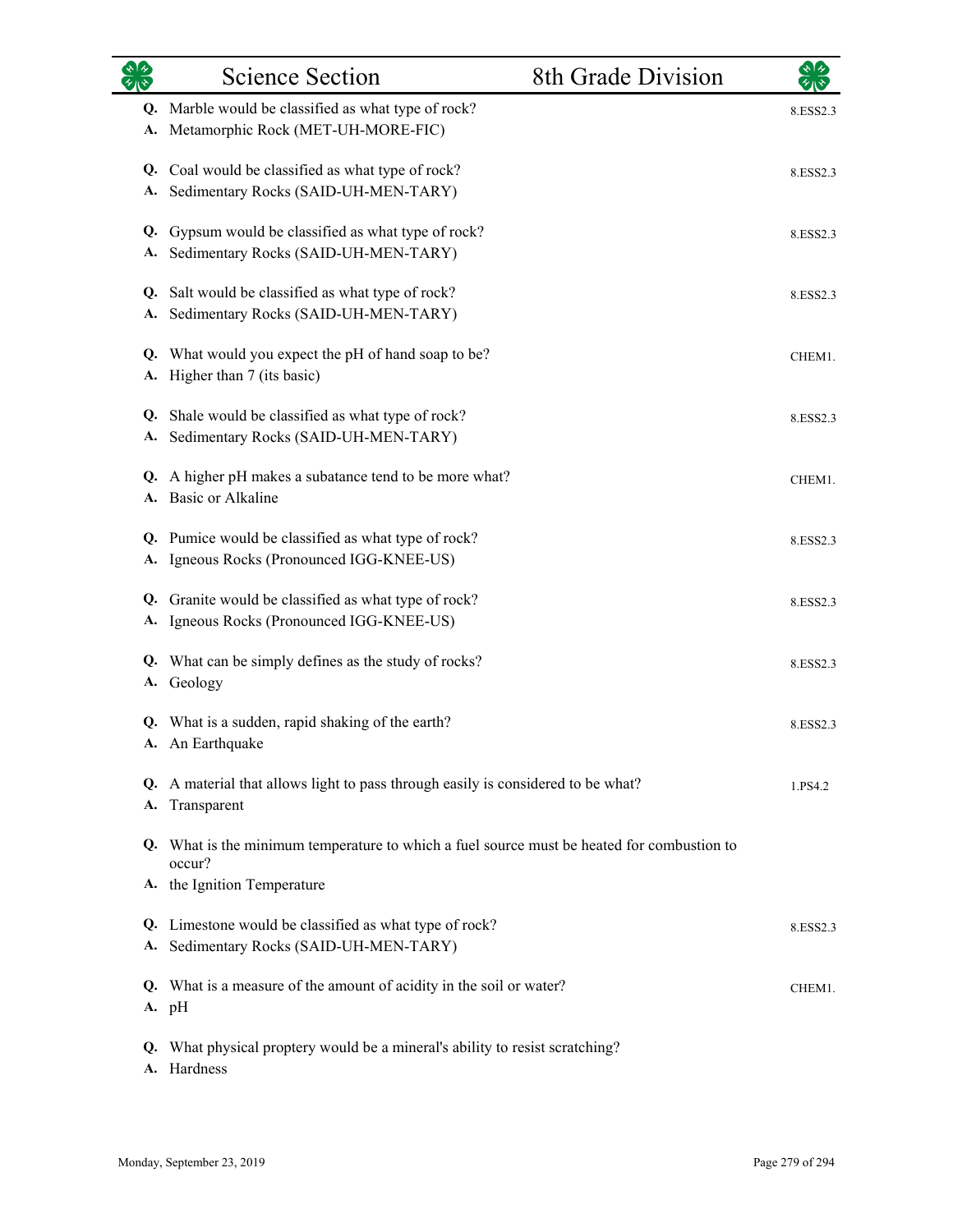|          | <b>Science Section</b>                                                                                                        | 8th Grade Division | ゃーク      |
|----------|-------------------------------------------------------------------------------------------------------------------------------|--------------------|----------|
|          | Q. A lower pH makes a substance tend to be more what?<br>A. Acidic                                                            |                    | CHEM1.   |
|          | Q. What would you expect the pH of Orange Juice to be?<br>A. Lower than 7 (Its acidic)                                        |                    | CHEM1.   |
|          | Q. What would you expect the pH of distilled water to be?<br>A. 7 (It is neutral)                                             |                    | CHEM1.   |
|          | Q. What would you expect the pH of baking soda to be?<br>A. Higher than 7 (its basic)                                         |                    | CHEM1.   |
|          | Q. What is defined as the rate at which an object covers a certain distance?<br>A. Speed                                      |                    | PHYS.PS  |
|          | Q. What would you expect the pH of Ammonia to be?<br>A. Higher than 7 (its basic)                                             |                    | CHEM1.   |
| А.       | Q. What is a solution where the solvent is water?<br>an aqueous solution (Pronounced Ack-Que-US)                              |                    | CHEM1.   |
| A. 7     | Q. At what pH would a substance be considered neutral?                                                                        |                    | CHEM1.   |
| Q.       | Tums or Rolaids are household examples of what type substance?<br>A. Base (if given antacid ask for another word for antacid) |                    | CHEM1.   |
|          | Q. What color does a base turn litmus paper?<br>A. Blue                                                                       |                    | CHEM1.   |
|          | Q. What does the "H" in pH stand for?<br>A. Hydrogen                                                                          |                    | CHEM1.   |
| А.       | Q. What is a solution that is used to keep pH at a constant value?<br>Buffer                                                  |                    | CHEM1.   |
| A.       | Q. How does igneous rock change into metamorphic rock?<br>Heat and Pressure                                                   |                    | 8.ESS2.3 |
|          | Q. What is the range for the pH scale?<br>$A. 0-14$                                                                           |                    | CHEM1.   |
| Q.       | An object with a north and south pole which produces a magnetic field is a what?<br>A. Magnet                                 |                    | 8.PS2.1  |
| Q.<br>А. | What do you call a material which does not allow electricty to move freely through it?<br>An Insulator                        |                    | 8.PS2.1  |

 $\overline{\phantom{0}}$ 

eri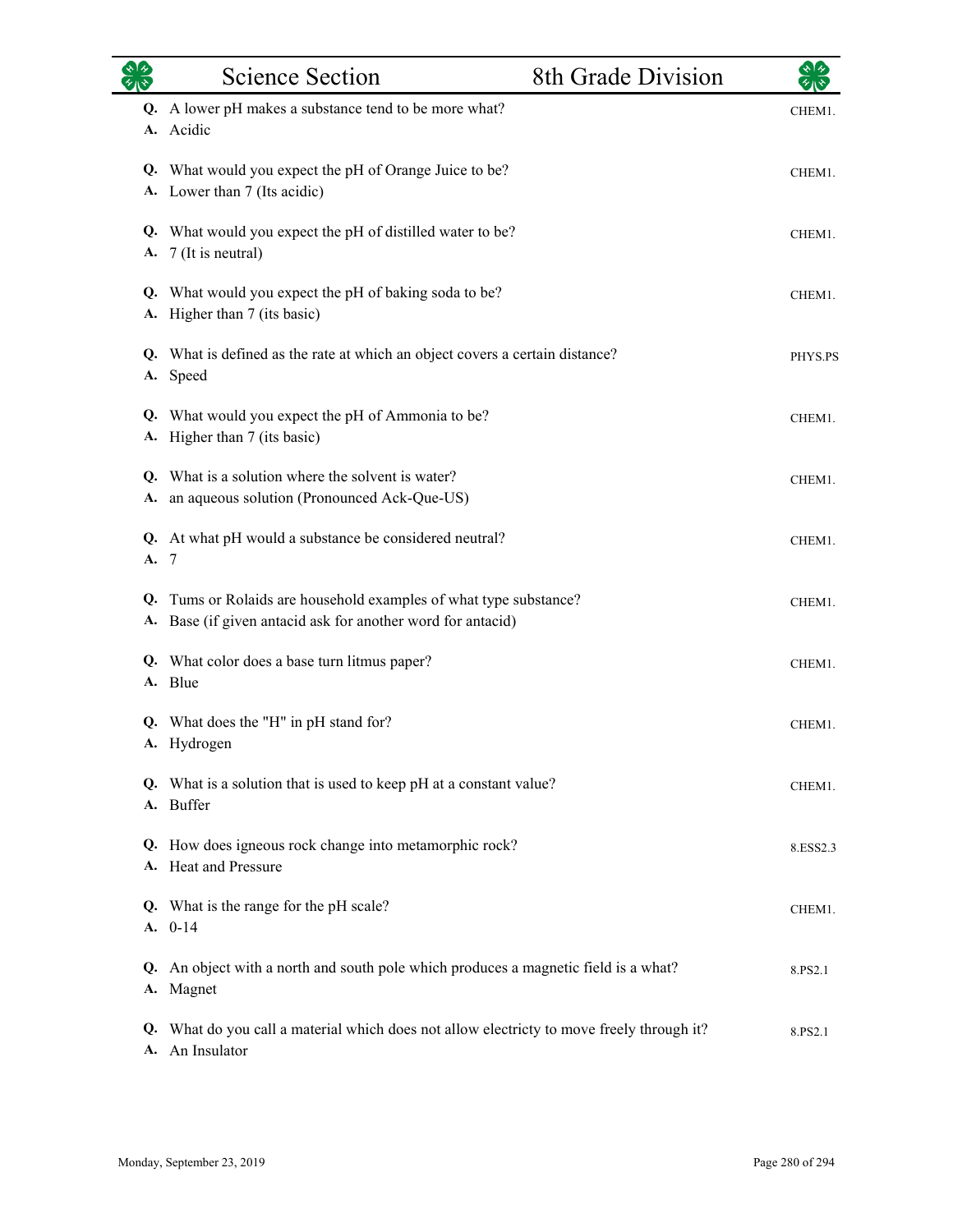|          | <b>Science Section</b>                                                                                                            | 8th Grade Division |          |
|----------|-----------------------------------------------------------------------------------------------------------------------------------|--------------------|----------|
|          | Q. At what two moon phases would you expect the tides to be the lowest?<br>A. During The First or Third Quarter Moon              |                    | 8.ESS1.2 |
|          | Q. What type magnet uses an electric current to produce its magentic field?<br>A. Electromagnet                                   |                    | 8.PS2.1  |
|          | Q. What is a magnet made of material that keeps its magnetism?<br>A. Permanent Magnet                                             |                    | 8.PS2.1  |
|          | Q. Unlike poles of a magnet do what?<br>A. Attract                                                                                |                    | 8.PS2.1  |
|          | Q. When the moon and the sun are 90 degrees apart what would you expect in terms of tides?<br>A. Lower Tides                      |                    | 8.ESS1.2 |
|          | Q. Any material that attracts iron and material that contains iron is a what?<br>A. Magnet                                        |                    | 8.PS2.1  |
|          | Q. What form of energy is stored in the bonds atoms and molecules?<br>A. Chemical Energy                                          |                    | BIO1     |
|          | Q. What is a form of energy resulting from the existence of charged particles?<br>A. Electricty                                   |                    | 8.PS2.1  |
|          | Q. What does the term "flammable" mean?<br>A. Burns easily                                                                        |                    |          |
| A.       | Q. Which two gasses make up the greatest percentage of the atmosphere of the Earth?<br>Oxygen and Nitrogen                        |                    | 7.ESS3.1 |
| Q.       | An acid or base when dissolved in water that then can conduct an electrical current is refered to<br>as what?<br>A. An Electolyte |                    | CHEM1.   |
| Q.       | At what two moon phases would you expect the tides to be the highest?<br>A. During Full and New Moon Phases                       |                    | 8.ESS1.2 |
| Q.       | In terms of electricty Plastic or rubber would be a good example of what?<br>A. An Insulator                                      |                    | 8.PS2.1  |
|          | Q. Alike poles of a magnet do what?<br>A. Repel                                                                                   |                    | 8.PS2.1  |
| Q.<br>A. | What form of energy is relaesed when food is being digested?<br><b>Chemical Energy</b>                                            |                    |          |
|          | Q. How does light travel?<br>A. In waves                                                                                          |                    | 2.PS4.2  |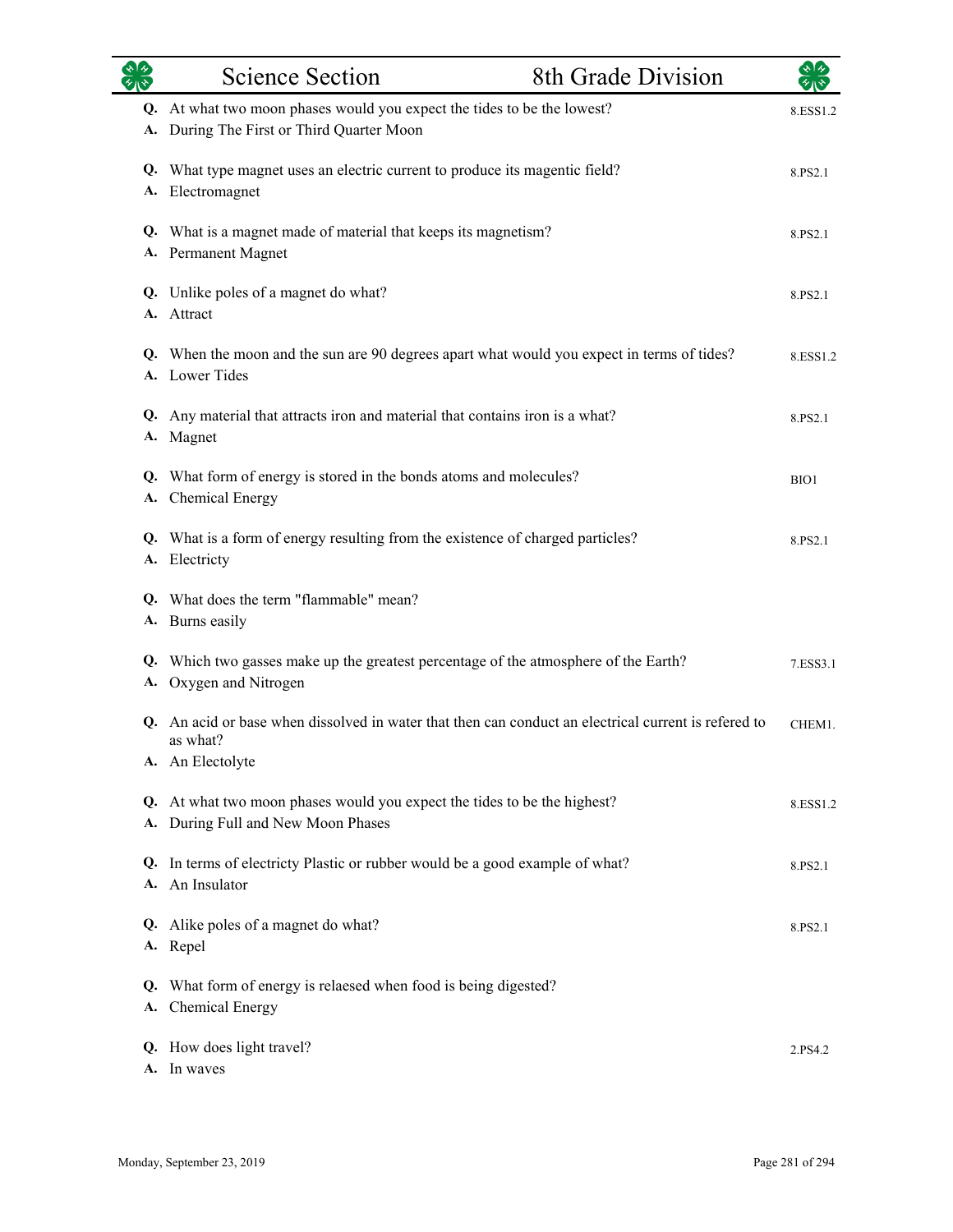|           | <b>Science Section</b>                                                                                                                        | 8th Grade Division |               |
|-----------|-----------------------------------------------------------------------------------------------------------------------------------------------|--------------------|---------------|
| <b>A.</b> | Q. How do sedimentary rocks change into Magma?<br>Melting                                                                                     |                    | 8.ESS2.3      |
| Q.<br>А.  | What is the speed of light?<br>186,000 miles per second                                                                                       |                    | <b>PHYSIC</b> |
| А.        | Q. X-Ray machines give off what kind of energy?<br><b>Radiant Energy</b>                                                                      |                    |               |
| А.        | Q. What form of energy travels by waves?<br><b>Radiant Energy</b>                                                                             |                    |               |
| А.        | Q. When the moon and the sun are lined up what would you expect in terms of tides?<br><b>Higher Tides</b>                                     |                    | 8.ESS1.2      |
|           | Q. What form of energy can be defined as the level of activity for the molecules in a given object?<br>A. Heat Energy                         |                    | <b>PHYSIC</b> |
|           | Q. What does a litmus test indicate?<br>A. Amount of acidity in a substance                                                                   |                    | CHEM1.        |
| А.        | Q. What form of energy is relaesed when wood burns?<br><b>Chemical Energy</b>                                                                 |                    |               |
| Q.<br>А.  | If a plant bends in order to get closer to the sun, it is exhibiting what?<br>Tropism (Pronounced TROPE -IZM)                                 |                    | BIO1          |
| Q.<br>А.  | The way a straw looks bent in a glass of water is an example of what phenomenon?<br>Refraction (Pronounced RE-FRACK-SHUN)                     |                    | 1.PS4.2       |
|           | Q. What three things are necessary for a fire to burn?<br>A. Fuel, Heat, Oxygen                                                               |                    |               |
|           | Q. The process by which light slows down as it passes through a thick substance is referred to as<br>what?                                    |                    | 1.PS4.2       |
|           | A. Refraction (Pronounced RE-FRACK-SHUN)                                                                                                      |                    |               |
|           | <b>Q.</b> What causes a shock, when touching a metal object, or a friend's ear, after walking across carpet? 8.PS2.1<br>A. Static Electricity |                    |               |
|           | Q. When Ice melts in a glass of water this is an example of what form of energy?<br>A. Heat Energy                                            |                    | <b>PHYSIC</b> |
| Q.<br>А.  | A material that allows no light to pass through it is considered to be what?<br>Opaque (Pronounced O-PAKE)                                    |                    | 1.PS4.2       |
| Q.        | A physical phenomenon produced by the motion of eletric charge resulting in objects being<br>attracted or repelled?                           |                    | 8.PS2.1       |
|           | A. Magnetism                                                                                                                                  |                    |               |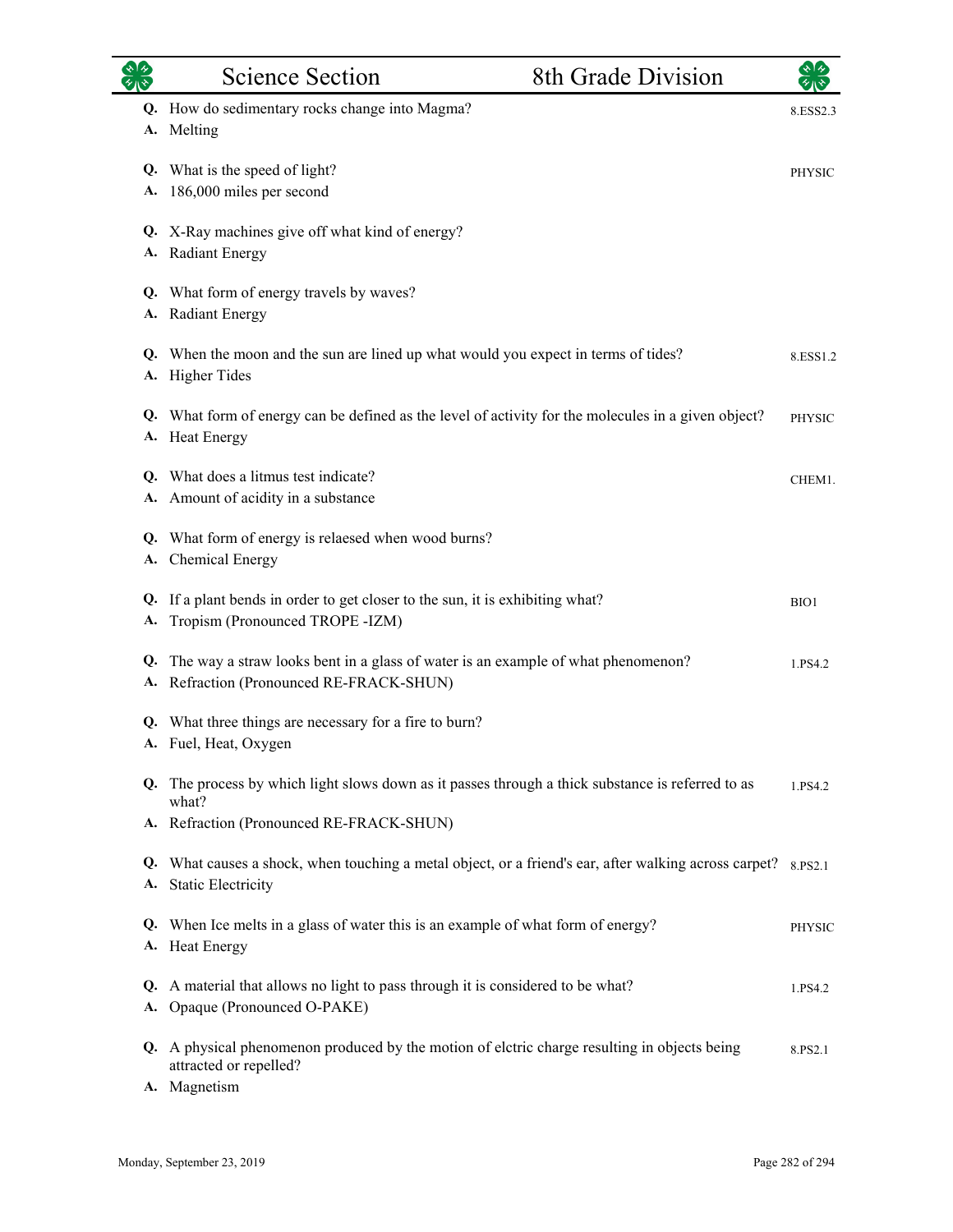| <b>OR</b> | <b>Science Section</b>                                                                                                                       | 8th Grade Division | やみ       |
|-----------|----------------------------------------------------------------------------------------------------------------------------------------------|--------------------|----------|
|           | Q. What do you call a material which allows electricty to move freely through it?<br>A. A conductor                                          |                    | 8.PS2.1  |
|           | Q. A material that allows some light but not all to pass through it is considered to be what?<br>A. Translucent (Pronounced TRANZ-LOOSE-ENT) |                    | 1.PS4.2  |
|           | Q. In terms of light a piece of clear plastic would be considered what kind of material?<br>A. Transparent                                   |                    | 1.PS4.2  |
|           | Q. In terms of light a piece of wax paper would be considered what kind of material?<br>A. Translucent (Pronounced TRANZ-LOOSE-ENT)          |                    | 1.PS4.2  |
|           | Q. In terms of light a piece of aluminum foil would be considered what kind of material?<br>A. Opaque (Pronounced O-PAKE)                    |                    | 1.PS4.2  |
|           | Q. In terms of light a stained glass window would be considered what kind of material?<br>A. Translucent (Pronounced TRANZ-LOOSE-ENT)        |                    | 1.PS4.2  |
|           | Q. The process by which light bounces off of a shiney surface is referred to as what?<br>A. Reflection                                       |                    | 1.PS4.2  |
|           | Q. In terms of tides, what can be expected as the Moon gets closer to the earth?<br>A. The higher the tides                                  |                    | 8.ESS1.2 |
|           | Q. What happens to light when it strikes a dull surface like a dark curtain?<br>A. It is absorbed                                            |                    | 1.PS4.2  |
|           | Q. In terms of light what will you find behind an opaque object?<br>A. A shadow                                                              |                    | 1.PS4.2  |
|           | Q. What is defined as electricty which gathers in one place?<br>A. Static Electricity                                                        |                    | 8.PS2.1  |
|           | Q. What is defined as electricty which moves from one place to another?<br>A. Electric Current                                               |                    | 8.PS2.1  |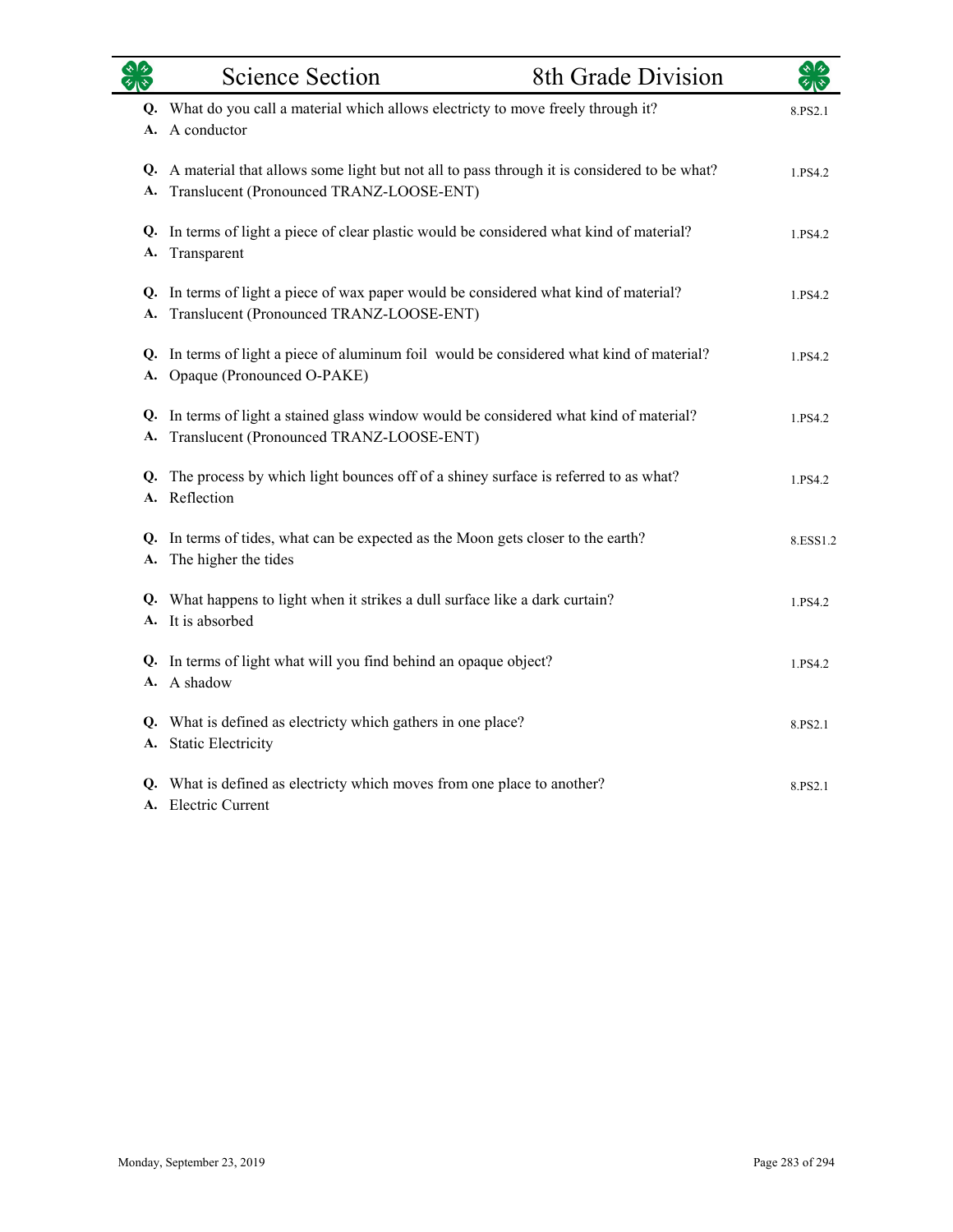|          | <b>Tennessee Section</b>                                                                                                                                                       | 8th Grade Division |      |
|----------|--------------------------------------------------------------------------------------------------------------------------------------------------------------------------------|--------------------|------|
| Q.<br>А. | What was the first Territorial capital of the Southwest Territory?<br><b>Rocky Mount</b>                                                                                       |                    | 8.39 |
| А.       | Q. What was the newspaper printed to serve the Cherokee people?<br>The Cherokee Phoenix                                                                                        |                    | 8.56 |
|          | Q. Which Tennessee President graduated from the University of North Carolina at the top of his<br>class?<br>A. James K. Polk                                                   |                    | 8.61 |
| Q.<br>А. | What major event changed the minds of many Tennesseans concerning secession?<br>The firing on Fort Sumter                                                                      |                    | 8.75 |
|          | Q. How many of 5 largest Tennessee cities are located along a major river?<br>A. All 5                                                                                         |                    | 8.39 |
| Q.       | Who published the Knoxville Examiner?<br>A. William Francis Yardley                                                                                                            |                    | 8.90 |
| Q.<br>А. | In what year was Sequoyah born?<br>1776                                                                                                                                        |                    | 8.56 |
|          | Q. Who was James K. Polk's "First Lady?"<br>A. Sarah Childress (Polk)                                                                                                          |                    | 8.61 |
| Q.<br>А. | What treaty ended the War of 1812?<br>The Treaty of Ghent (GENT Hard G)                                                                                                        |                    | 8.43 |
| Q.<br>А. | What was a hobby of Andrew Jackson's that would be considered illegal today?<br>Cockfighting (although we will also accept the answers "betting on horse races" and "dueling") |                    | 8.55 |
| А.       | Q. What is the name of Andrew Jackson's famous home?<br>The Hermitage                                                                                                          |                    | 8.55 |
| Q.<br>A. | What was Sequoyah's occupation?<br>Blacksmith                                                                                                                                  |                    | 8.56 |
| O.       | Tennessee became known as the Volunteer State after men volunteered in great numbers to<br>serve in which war?                                                                 |                    | 8.43 |
| Q.       | A. War of 1812<br>David Glasgow Farragut was born near what major Tennessee city?                                                                                              |                    | 8.77 |
| A.<br>Q. | Knoxville<br>Of the American first ladies to come from Tennessee, which was the best educated?                                                                                 |                    | 8.61 |
| А.       | Sarah Childress (Polk) (who was college educated)                                                                                                                              |                    |      |
| Q.<br>А. | In what current state did the Battle of Horseshoe Bend take place?<br>Alabama                                                                                                  |                    | 8.43 |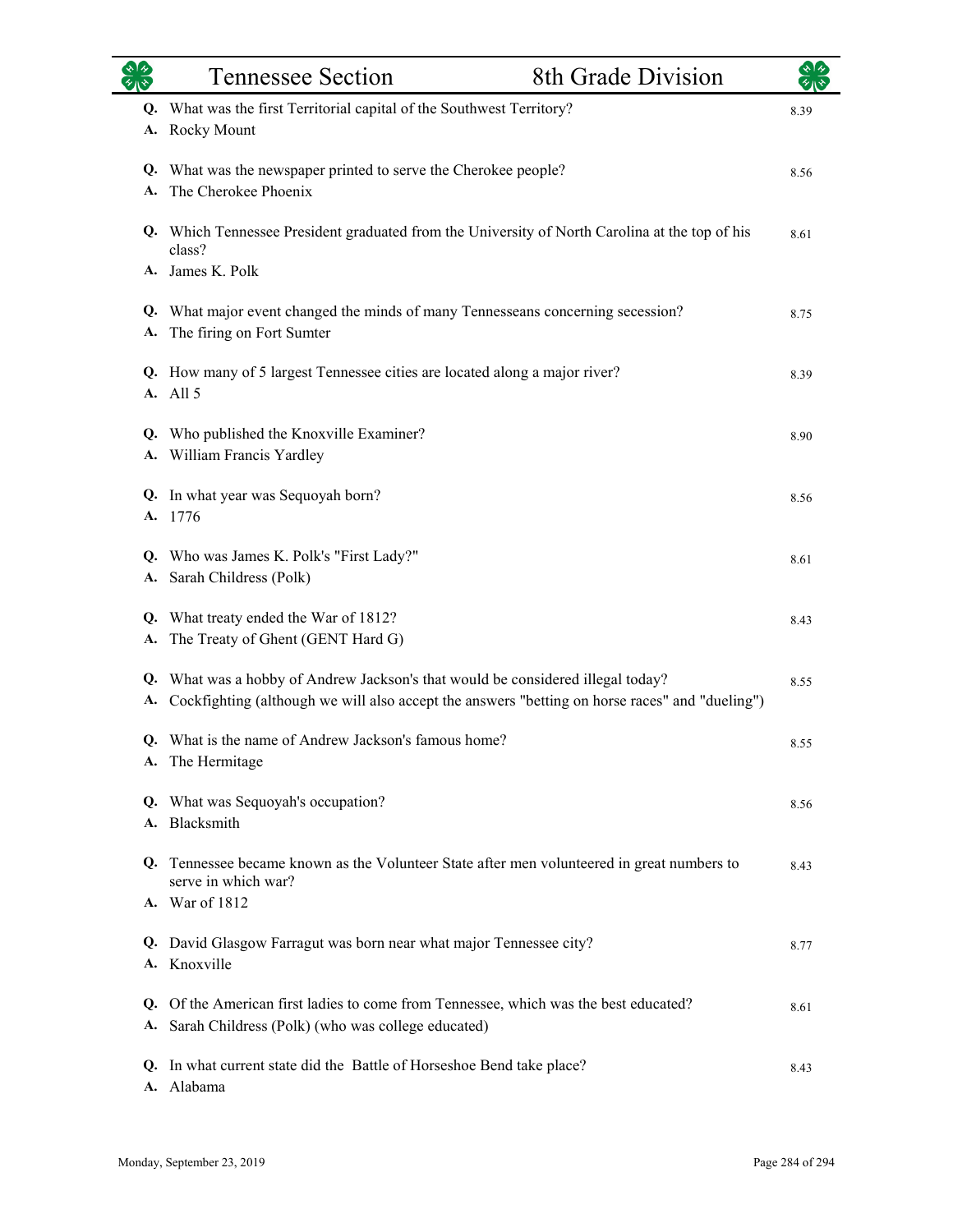|    | <b>Tennessee Section</b>                                                                                                                                                   | 8th Grade Division |      |
|----|----------------------------------------------------------------------------------------------------------------------------------------------------------------------------|--------------------|------|
|    | Q. What milestone did Tennessee reach in 1850?<br>A. A population of over 1,000,000                                                                                        |                    | 8.39 |
| A. | Q. What Tennessee county actually seceded from the Confederacy?<br><b>Scott County</b>                                                                                     |                    | 8.75 |
| A. | Q. Who served as Tennessee's first two United States Senators?<br>William Blount and William Cocke                                                                         |                    |      |
|    | Q. The largest and bloodiest battle fought in Tennessee occurred near Shiloh Church in West<br>Tennessee. What does the word "Shiloh" mean in Hebrew?<br>A. Place of Peace |                    | 8.80 |
|    | Q. What was the main crop grown at The Hermitage during Andrew Jackson's time?<br>A. Cotton                                                                                |                    | 8.55 |
|    | Q. What Tennessee county can claim to be the birthplace of Davy Crockett?<br>A. Greene County (in 1786)                                                                    |                    | 8.59 |
|    | Q. What famous Tennessee home was known by local Indians as "The house with a thousand<br>eyes?"                                                                           |                    | 8.39 |
|    | A. Blount Mansion (due to the large number of glass windows)                                                                                                               |                    |      |
|    | Q. What house is located at 4580 Rachel's Lane?<br>A. The Hermitage in Nashville                                                                                           |                    | 8.55 |
|    | Q. Who was the only US Representative from Tennessee to vote against the Indian Removal Act?<br>A. David Crockett                                                          |                    | 8.55 |
| A. | Q. What was the first county created in West Tennessee?<br>Hardin County created on November 13, 1819                                                                      |                    | 8.39 |
|    | Q. When Nashville was first settled it was part of what county?<br>A. Washington County                                                                                    |                    | 8.26 |
|    | Q. What Union Army and Navy victory opened the door to the unopposed invasion of Nashville<br>during the early days of the Civil War?                                      |                    | 8.80 |
|    | A. Fort Donelson                                                                                                                                                           |                    |      |
| Q. | The loss of what Civil War Battle forced the Confederacy to evacuate Nashville in 1862?<br>A. Fort Donelson                                                                |                    | 8.80 |
|    | Q. What was significant about the Confederate evacuation of Nashville on February 23, 1862?<br>A. It was the first Confederate State capital to surrender.                 |                    | 8.80 |
|    | Q. Who commanded the Federal troops at the battle of Shiloh?<br>A. U.S. Grant                                                                                              |                    | 8.80 |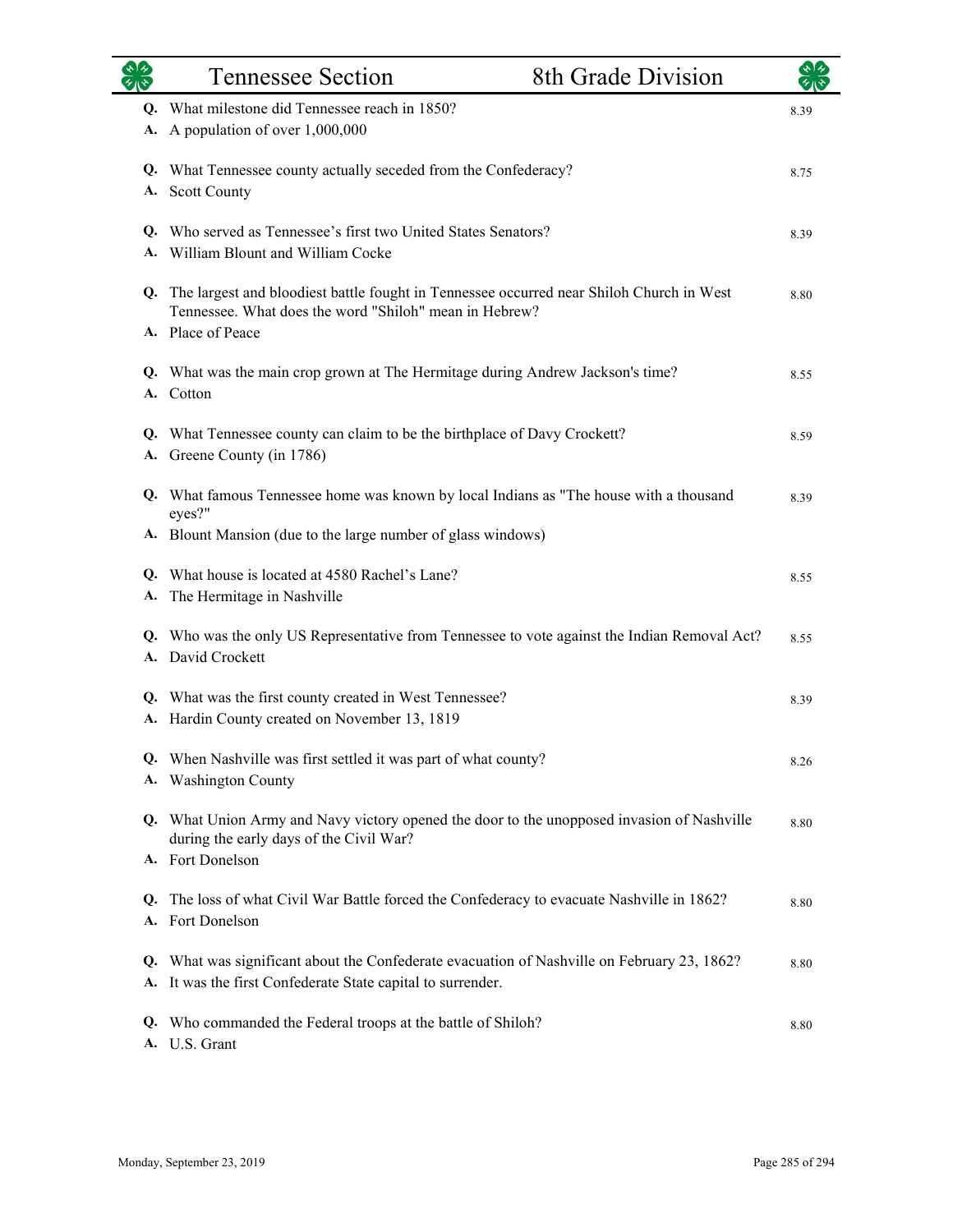|          | 8th Grade Division<br><b>Tennessee Section</b>                                                                                                                                                                                  |      |
|----------|---------------------------------------------------------------------------------------------------------------------------------------------------------------------------------------------------------------------------------|------|
|          | Q. Which one of the Tennessee Presidents does not have a Tennessee County named for him?<br>A. Andrew Johnson (Johnson County was named for Thomas Johnson in 1836 prior to Andrew<br>Johnson becoming well known in Tennessee) | 8.83 |
|          | Q. Name the riverboat which exploded near Memphis in 1865 killing over 1,000 former Union<br>prisoners of war who were on their way home?<br>A. Sultana (pronounced SULL-TAN-UH)                                                | 8.80 |
| Q.<br>A. | The state of Oklahoma was almost named for what famous Tennessean?<br>Sequoyah (SUH-QWA-YA like the tree)                                                                                                                       | 8.56 |
| Q.<br>А. | What three states meet a short walk from the Cumberland Gap?<br>Tennessee, Virginia and Kentucky                                                                                                                                | 8.39 |
|          | Q. Henry not Andrew was the person for which Tennessee's seventh largest city was really named.<br>Name the city.                                                                                                               | 8.83 |
|          | A. Johnson City<br>Q. This city wasn't the first, the last, or the shortest length state capitol city in Tennessee, but it was<br>the official one from 1818 until 1826. Name the city.                                         | 8.39 |
|          | A. Murfreesboro                                                                                                                                                                                                                 |      |
| Q.<br>A. | In what Tennessee town can you visit the James K. Polk home?<br>Columbia                                                                                                                                                        | 8.61 |
| Q.       | What Tennessean became the first full admiral to serve in the United States Navy?<br>A. David Glasgow Farragut                                                                                                                  | 8.77 |
| Q.       | What is the name of the trading post located where downtown Chattanooga is today?<br>A. Ross's Landing                                                                                                                          | 8.57 |
|          | Q. Who was Old Hickory?<br>A. Andrew Jackson                                                                                                                                                                                    | 8.55 |
| Q.<br>А. | Who was president when Congress passed the Indian Removal Act of 1830?<br>Andrew Jackson                                                                                                                                        | 8.55 |
| Q.       | Bluff City is the nickname of what Tennessee city?<br>A. Memphis                                                                                                                                                                | 8.51 |
| Q.<br>A. | What was the name of the long range plan the North had to end the Civil War?<br>The Anaconda Plan                                                                                                                               | 8.80 |
| Q.       | What was the term used by Andrew Jackson supporters to describe the presidential election of<br>1824?                                                                                                                           | 8.55 |
| А.       | The corrupt bargain                                                                                                                                                                                                             |      |
| Q.<br>А. | Who was the only US Representative from Tennessee to vote against the Indian Removal Act?<br>David Crockett                                                                                                                     | 8.59 |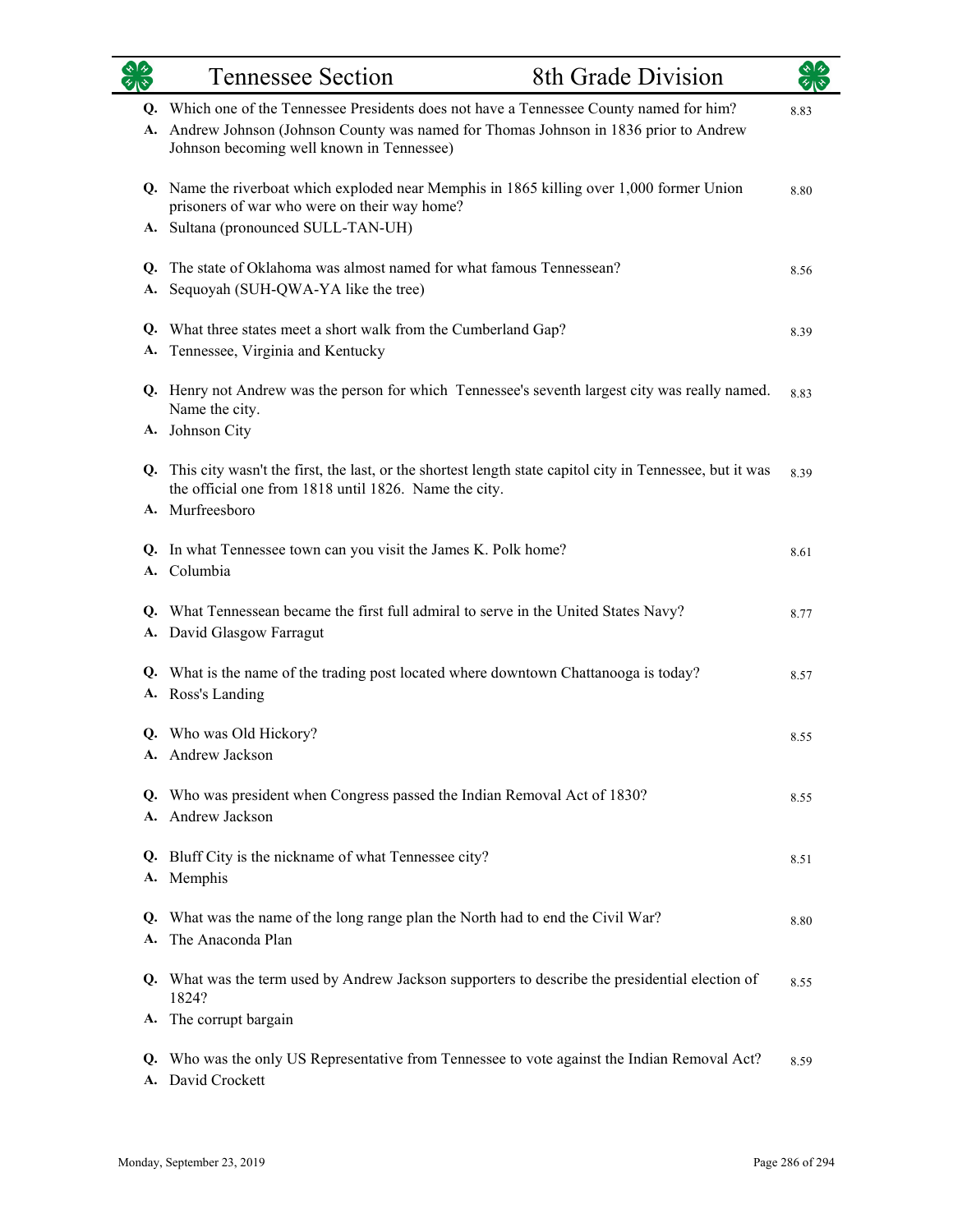|          | <b>Tennessee Section</b>                                                                                                             | 8th Grade Division |      |
|----------|--------------------------------------------------------------------------------------------------------------------------------------|--------------------|------|
| A.       | Q. Which Tennessee president abolished the National Bank?<br>Andrew Jackson                                                          |                    | 8.55 |
|          | Q. Which of the Tennessee presidents was the only U.S. President to completely pay off the<br>national debt?                         |                    | 8.55 |
|          | A. Andrew Jackson                                                                                                                    |                    |      |
|          | Q. How long did the journey known as the Trail of Tears take?<br>A. One and one-half years                                           |                    | 8.57 |
|          | Q. What legislation brought about the Trail of Tears?<br>The Indian Removal Act of 1830                                              |                    | 8.55 |
| A.       | Q. What part of the Anaconda Plan was related to Tennessee?<br>The capture of Chattanooga                                            |                    | 8.80 |
|          | Q. Which of the five Indian tribes were the last to sign the treaty which started their removal and<br>the trail of tears?           |                    | 8.57 |
|          | A. The Cherokee                                                                                                                      |                    |      |
| A.       | Q. The 13th US Colored Troops participated in what Tennessee Civil War Battle?<br>The Battle of Nashville (December 15 and 16, 1864) |                    | 8.78 |
|          | Q. Who was the principal chief of the Cherokees during the years immediately leading up to the<br>Trail of Tears?                    |                    | 8.57 |
|          | A. John Ross Chief of the Cherokee                                                                                                   |                    |      |
|          | Q. Which future Cherokee chief served in the War of 1812 under Andrew Jackson?<br>A. John Ross                                       |                    | 8.57 |
| Q.<br>A. | What was the more familiar name for the Cherokee removal from Tennessee?<br>The Trail of Tears                                       |                    | 8.57 |
|          | Q. The town of Ross's Landing changed its name in 1839 to what?<br>A. Chattanooga                                                    |                    | 8.57 |
| A.       | Q. What major city in Tennessee was founded on Christmas Day, 1779?<br>Nashville                                                     |                    | 8.26 |
| Q.       | Who served as military governor of Tennessee during the Civil War?<br>Andrew Johnson                                                 |                    | 8.80 |
|          | Q. Who commanded the Federal troops at the Battle of Chattanooga?<br>A. U.S. Grant                                                   |                    | 8.80 |
| Q.<br>A. | What was the first black newspaper in Knoxville?<br>The Knoxville Examiner                                                           |                    | 8.90 |
| Q.       | The storming of Shy's Hill brought an end to what Civil War Battle?<br>The Battle of Nashville                                       |                    | 8.80 |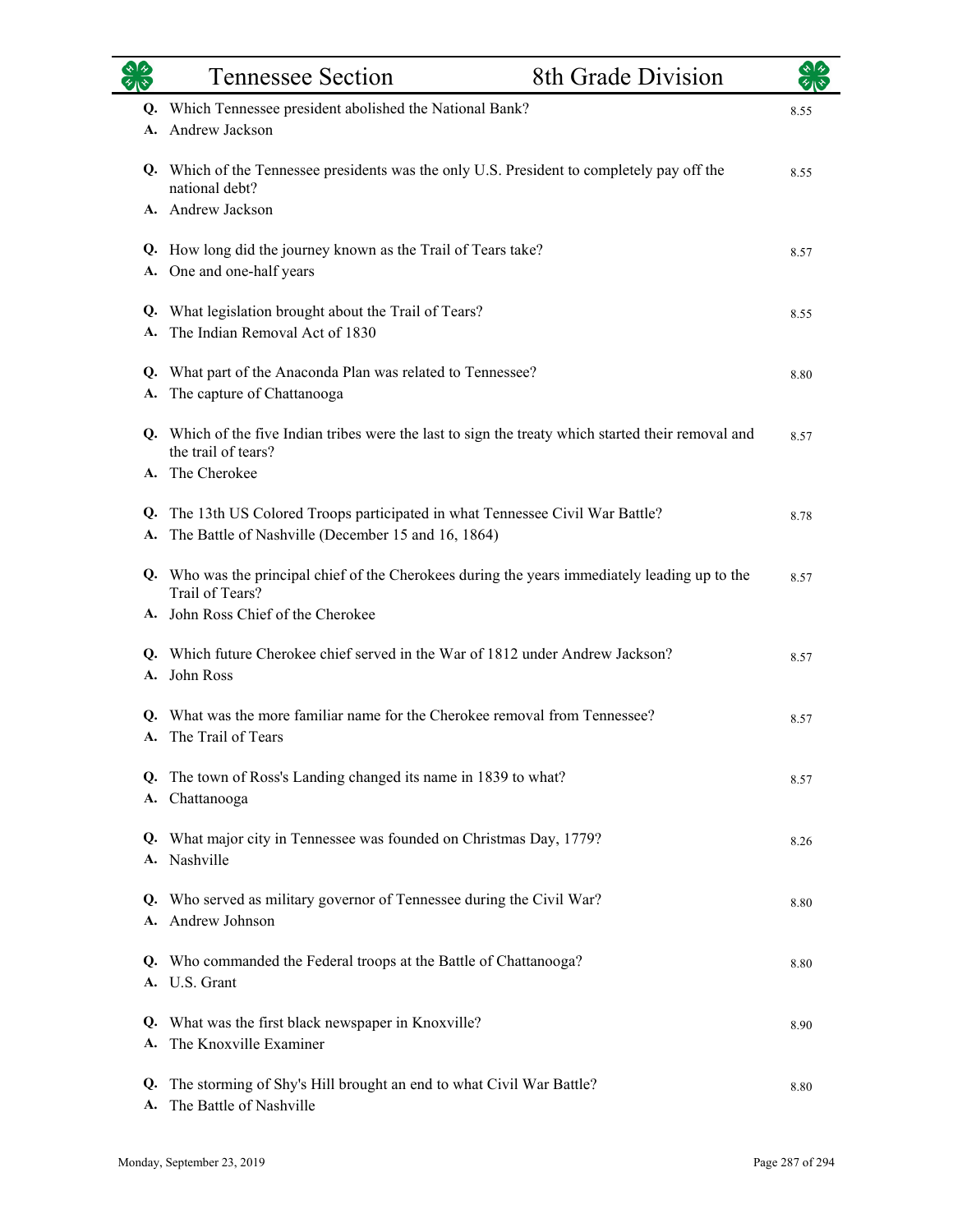| $\overline{\mathscr{C}}$ | <b>Tennessee Section</b>                                                                                                                                                                                        | 8th Grade Division |      |
|--------------------------|-----------------------------------------------------------------------------------------------------------------------------------------------------------------------------------------------------------------|--------------------|------|
| Q.<br>A.                 | What Tennessee battle was at the time the largest fought in the Western Hemisphere?<br>The Battle of Shiloh                                                                                                     |                    | 8.80 |
| A.                       | Q. Near what Tennessee river was the Battle of Shiloh fought?<br>The Tennessee                                                                                                                                  |                    | 8.80 |
| A.                       | Q. Missionary Ridge was a significant part of what Civil War battle?<br>The Battle of Chattanooga                                                                                                               |                    | 8.80 |
| A.                       | Q. What early Tennessee Congressman introduced a resolution to abolish West Point?<br>David Crockett                                                                                                            |                    | 8.55 |
|                          | Q. How many of 5 largest Tennessee cities are located along a major river?<br>A. All 5                                                                                                                          |                    | 8.39 |
| Q.<br>A.                 | On what river was Fort Henry located?<br>The Tennessee                                                                                                                                                          |                    | 8.80 |
|                          | Q. Contrast the different ways that the North and the South named battles during the Civil War.<br>A. The North named their battles after nearest body of water South named after nearest town or<br>community. |                    | 8.80 |
| A.                       | Q. What was the last major Civil War Battle fought in Tennessee?<br>The Battle of Nashville (December 1964)                                                                                                     |                    | 8.80 |
| A.                       | Q. On what river was Fort Donelson located?<br>The Cumberland                                                                                                                                                   |                    | 8.80 |
| A.                       | Q. In what Civil War Battle were 6 Confederate generals killed?<br>The Battle of Franklin                                                                                                                       |                    | 8.80 |
|                          | Q. What Civil War Battle included the "Pickett's Charge of the West?"<br>The Battle of Franklin                                                                                                                 |                    | 8.80 |
| Q.<br>А.                 | The presidential yacht used for most of the 20th century was named after what famous<br>Tennessean?<br>Sequoyah (SUH-QWA-YA like the tree) [USS Seqouia]                                                        |                    | 8.56 |
| Q.<br>A.                 | The Carnton Mansion served as a makeshift hospital during the aftermath of what battle?<br>The Battle of Franklin                                                                                               |                    | 8.80 |
| Q.<br>А.                 | What is Tennessee's oldest town?<br>Jonesborough Established (1778)                                                                                                                                             |                    | 8.20 |
| Q.<br>А.                 | The city of Jackson, as well as Jackson County, were named for whom?<br>President Andrew Jackson                                                                                                                |                    | 8.55 |
| Q.<br>A.                 | What was the name of the Confederate Army that operated in Tennessee during the Civil War?<br>The Army of Tennessee (State)                                                                                     |                    | 8.80 |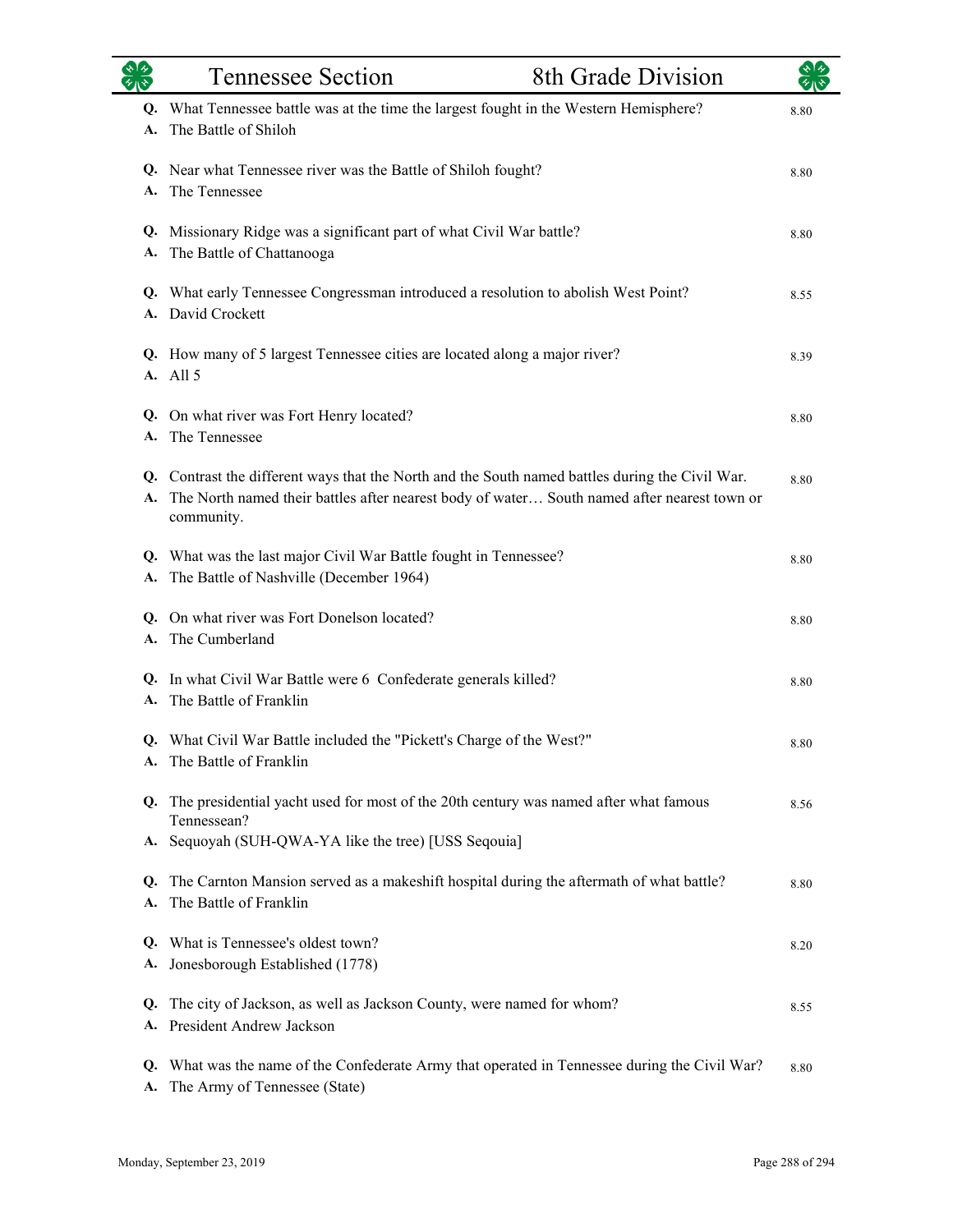|                 | <b>Tennessee Section</b>                                                                                                                                                                                        | 8th Grade Division                 |      |
|-----------------|-----------------------------------------------------------------------------------------------------------------------------------------------------------------------------------------------------------------|------------------------------------|------|
| Q.              | What was the name of the two Federal Armies which operated in Tennessee during the Civil<br>War?                                                                                                                |                                    | 8.80 |
|                 | A. The Army of the Tennessee (River)                                                                                                                                                                            | The Army of the Cumberland (River) |      |
| A.              | Q. Who did Lafayette (LA-FEE-ET) come to Tennessee to visit in 1825?<br>Andrew Jackson                                                                                                                          |                                    | 8.55 |
| A.              | Q. Contrast the different ways that the North and the South named armies during the Civil War.<br>The North named their armies after nearest body of water South named after state or area they<br>operated in. |                                    | 8.80 |
|                 | Q. What Civil War General was known as "Old Rosy?"<br>A. William Rosecrans Commander of the Army of the Cumberland (ROSE-CRANZ)                                                                                 |                                    | 8.77 |
| А.              | Q. What was Northern name for the Battle of Shiloh?<br><b>Pittsburg Landing</b>                                                                                                                                 |                                    | 8.80 |
| Q.<br>A.        | The Peach Orchard and the Hornet's Nest are places associated with what Civil War Battle?<br>The Battle of Shiloh                                                                                               |                                    | 8.80 |
|                 | Q. How did General William Sherman refer to Nathan Bedford Forrest?<br>A. "That Devil Forrest"                                                                                                                  |                                    | 8.77 |
| A.              | Q. What Civil War Admiral served in the War of 1812 at the age of 12?<br>David Glasgow Farragut                                                                                                                 |                                    | 8.77 |
|                 | Q. Who was called the "Wizard of the Saddle?"<br>A. Nathan Bedford Forrest                                                                                                                                      |                                    | 8.77 |
| A.              | Q. Which Civil War commander operating in Tennessee would go on to become President?<br>U.S. Grant                                                                                                              |                                    | 8.77 |
|                 | Q. What was the transaction called when the American government bought West Tennessee?<br>A. The Chickasaw Purchase (or Jackson purchase)                                                                       |                                    | 8.39 |
| А.              | Q. What two generals opposed each other at the Battle of Nashville?<br>George Thomas (USA) and John Bell Hood (CSA                                                                                              |                                    | 8.80 |
| Q.<br>А.        | The great-granddaughter of John Ross was the first Native American woman to do what?<br>Design rockets and missiles (Mary G Ross)                                                                               |                                    | 8.57 |
|                 | Q. Native Americans attacked Fort Nashborough in 1781. What was that battle called?<br>A. Battle of the Bluffs                                                                                                  |                                    | 8.26 |
| Q.              | What Tennessee founding father is a signer of the United States Constitution?<br>A. William Blount (He was a delegate at the time representing North Carolina)                                                  |                                    | 8.39 |
| Q.<br><b>A.</b> | What was Tennessee's order of entry to the Union in 1796?<br>Sixteenth (16th)                                                                                                                                   |                                    | 8.39 |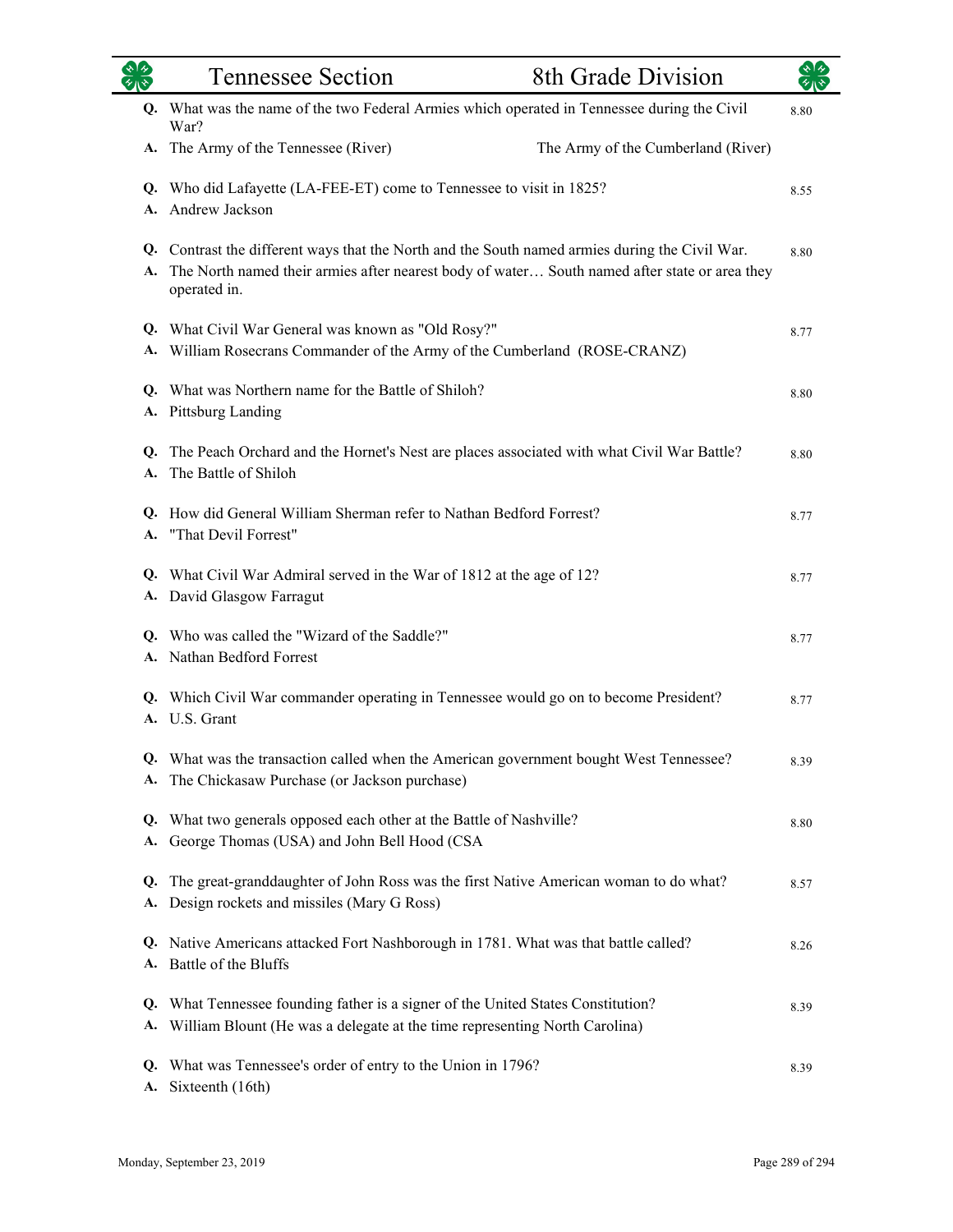|          | <b>Tennessee Section</b>                                                                                               | 8th Grade Division |      |
|----------|------------------------------------------------------------------------------------------------------------------------|--------------------|------|
| A.       | Q. What Tennessee Native American was also known as George Gist?<br>Sequoyah                                           |                    | 8.56 |
| Q.<br>A. | What famous person died on the Natchez Trace?<br>Meriwether Lewis (Explorer of Lewis and Clark fame)                   |                    | 8.42 |
| Q.<br>A. | The Jackson Purchase of 1818 was also known by what name?<br>The Chickasaw Purchase                                    |                    | 8.39 |
|          | Q. Tennessee was originally part of what state?<br>A. North Carolina                                                   |                    | 8.39 |
|          | Q. What is the largest city in America named for a person from Tennessee?<br>A. Houston, Texas (named for Sam Houston) |                    | 8.59 |
|          | Q. What Tennessean is known as the "Hero of King's Mountain?"<br>A. John Sevier                                        |                    | 8.25 |
| Q.       | What disease almost destroyed Memphis in the 1878?<br>A. Yellow Fever                                                  |                    | 8.90 |
|          | Q. Nashville was named as Tennessee's permanent state capitol in what year?<br>A. 1843                                 |                    | 8.39 |
| Q.<br>А. | What city in Tennessee was described as "where the cotton meets the corn?"<br>Chattanooga                              |                    | 8.72 |
|          | Q. What was engraved on the inside of Sam Houston's ring?<br>A. Honor                                                  |                    | 8.59 |
|          | Q. Name the Tennessean who invented the Cherokee alphabet.<br>A. Sequoyah (SUH-OWA-YA like the tree)                   |                    | 8.56 |
| A.       | Q. Who led the overland party of settlers to the area which would become Nashville?<br>James Robertson                 |                    | 8.26 |
|          | Q. After leaving the state during the Civil War, when did Scott County officially become part of<br>Tennessee again?   |                    | 8.75 |
| Q.       | A. 1986<br>What famous nickname did General U.S. Grant receive at the Tennessee Civil War battle of Fort               |                    | 8.80 |
|          | Donelson, that would stay with him throughout the war?<br>A. Unconditional Surrender Grant for U.S. Grant              |                    |      |
| Q.<br>А. | Which city served the shortest time as Tennessee's capitol city?<br>Kingston (one day!)                                |                    | 8.39 |
| Q.<br>А. | Where was the original Tennessee Constitution written?<br>Knoxville in 1796                                            |                    | 8.39 |

L.

÷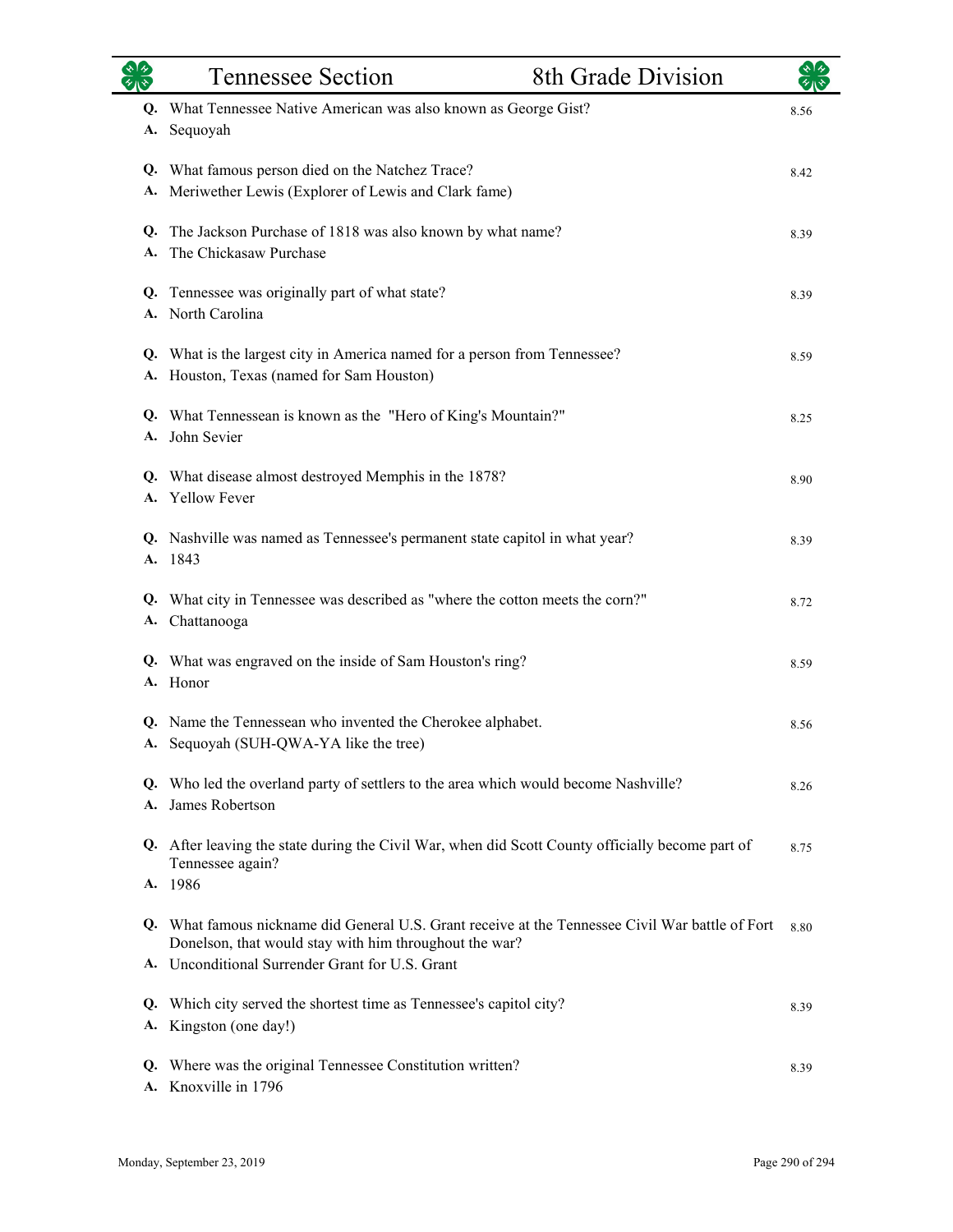|          | <b>Tennessee Section</b>                                                                                                                | 8th Grade Division |      |
|----------|-----------------------------------------------------------------------------------------------------------------------------------------|--------------------|------|
|          | Q. Who published the first newspaper in America devoted to the abolition of slaves?<br>A. Elihu Embree (pronounced UH LIE WHO - M BREE) |                    | 8.66 |
| А.       | Q. What Tennessee County is named for the state's first governor?<br>Sevier County                                                      |                    | 8.39 |
|          | Q. What early Tennessean was known among the Indians as "Chucky Jack?"<br>A. John Sevier                                                |                    | 8.39 |
|          | Q. Who did America fight against in the American Revolution?<br>A. Great Britain                                                        |                    | 8.22 |
|          | Q. What major event did Tennessee celebrate in 1996?<br>A. The State's Bicentennial                                                     |                    | 8.39 |
|          | Q. The Tennessee governor's election in 1886 had what colorful nickname?<br>A. "The War of the Roses"                                   |                    | 8.90 |
|          | Q. Which two Tennessee presidents also served the state as Governor?<br>A. Andrew Johnson and James K. Polk                             |                    | 8.61 |
|          | Q. Name the Tennessee city which was considered the center for the southern abolition movement?<br>A. Jonesborough                      |                    | 8.66 |
|          | Q. What was the period after the Civil War called in Tennessee?<br>A. Reconstruction                                                    |                    | 8.90 |
|          | Q. Where is Sarah Childress Polk wife of James K. Polk buried?<br>A. The Tennessee Capitol grounds (with her husband)                   |                    | 8.61 |
|          | Q. Who was Tennessee's first "First Lady?"<br>A. Catherine S. "Bonnie Kate" Sevier                                                      |                    | 8.39 |
|          | Q. Who was the first person to be elected President from a state, which was not one of the original<br>13 colonies?                     |                    | 8.55 |
|          | A. Andrew Jackson                                                                                                                       |                    |      |
|          | Q. What Knoxville building served as the SECOND Capitol of the Territory South of the River<br>Ohio?                                    |                    | 8.39 |
|          | A. Blount Mansion                                                                                                                       |                    |      |
|          | Q. Name the three most prominent Rivers of Tennessee.<br>A. Tennessee, Mississippi, and Cumberland                                      |                    | 8.39 |
| Q.<br>А. | On what major river system is the city of Chattanooga located?<br>The Tennessee River                                                   |                    | 8.39 |
| Q.<br>A. | What two rivers converge to form the Tennessee River?<br>The Holston and The French Broad Rivers                                        |                    | 8.39 |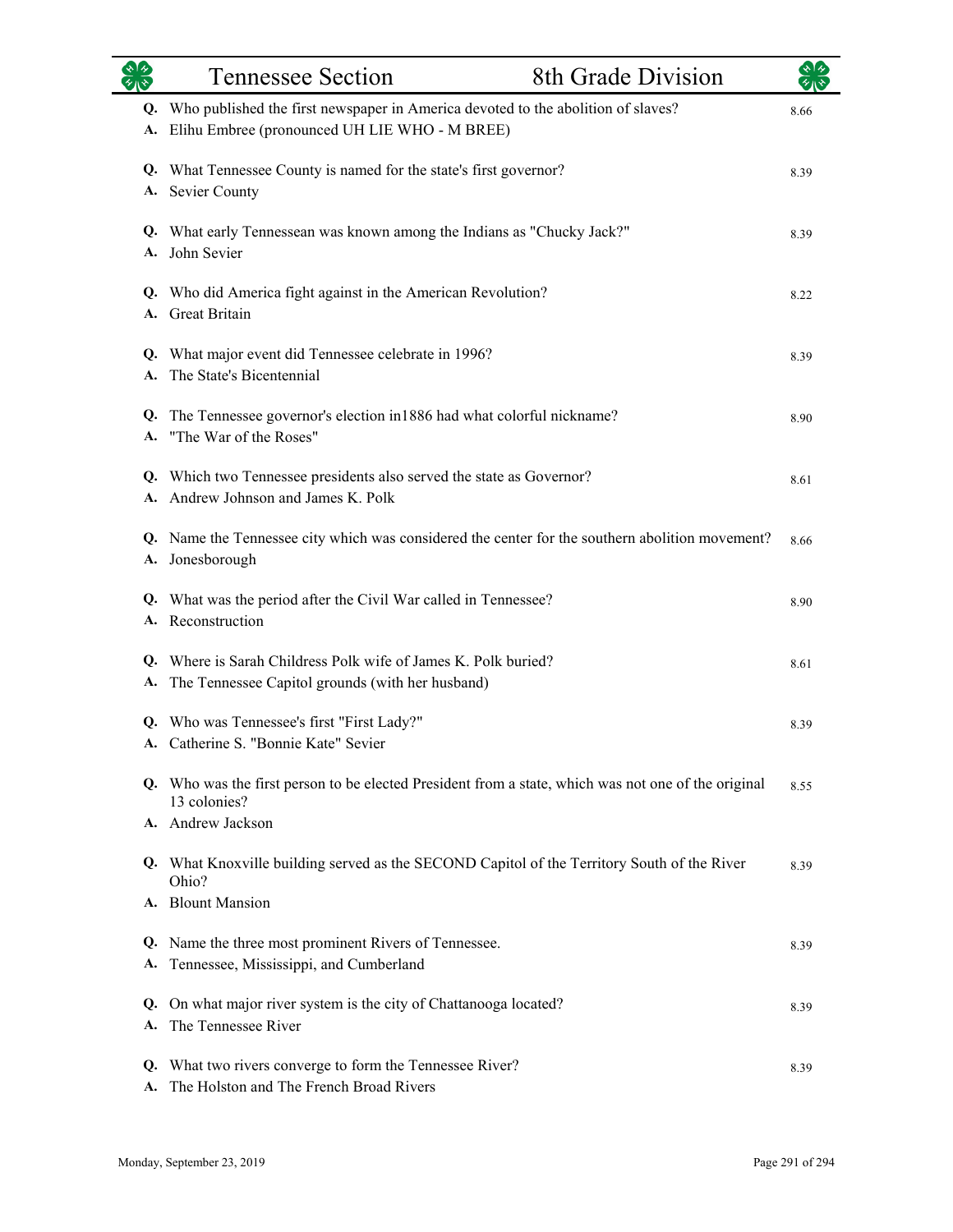|          | <b>Tennessee Section</b>                                                                                                               | 8th Grade Division |      |
|----------|----------------------------------------------------------------------------------------------------------------------------------------|--------------------|------|
|          | Q. Who was president during the Nullification Crisis?<br>A. Andrew Jackson                                                             |                    | 8.55 |
| Q.<br>A. | What separates Middle Tennessee from West Tennessee?<br>The Tennessee River (Kentucky Lake)                                            |                    | 8.39 |
| А.       | Q. What was the name of the treaty which became the legal basis for the Trail of Tears?<br>The Treaty of New Echota                    |                    | 8.55 |
| Q.<br>A. | The city of Oak Ridge is located near what river?<br>Clinch River                                                                      |                    | 8.39 |
|          | Q. What Tennessee Civil War Battle became the first major victory of the war for General U.S.<br>Grant?                                |                    | 8.80 |
| Q.<br>A. | A. Fort Donelson<br>What Tennessee Civil War Battle was centered at the "Carter House?"<br>The Battle of Franklin                      |                    | 8.80 |
| Q.<br>A. | General William P. Sanders was killed in what Civil War battle fought in Tennessee?<br>The Battle of Knoxville                         |                    | 8.80 |
| Q.<br>A. | The "Battle Above the Clouds" was fought overlooking what Tennessee city?<br>Chattanooga                                               |                    | 8.80 |
| Q.<br>А. | The battle of Stones River was fought near what Tennessee city?<br>Murfreesboro                                                        |                    | 8.80 |
| А.       | Q. What did Scott County, Tennessee declare itself during the Civil War?<br>"The Free State of Scott"                                  |                    | 8.75 |
|          | Q. What river runs from Kingsport to Knoxville?<br>A. The Holston River                                                                |                    | 8.39 |
| А.       | Q. Who did Tennessee colonists fight during the French and Indian War?<br>The French and their Indian Allies                           |                    | 8.19 |
| O.<br>A. | Name the Tennessean who has a tree named for him?<br>Sequoyah (SUH-QWA-YA) The tree is the Giant Sequoia the largest tree in the world |                    | 8.56 |
| Q.       | What was the first newspaper in America devoted to the abolition of slaves?<br>A. Manumission Intelligencer                            |                    | 8.66 |
| Q.<br>А. | Which Tennessean failed to carry Tennessee when he was elected President of the United States?<br>James K. Polk                        |                    | 8.61 |
|          | Q. Who saved Bonnie Kate Sherrill's life when Chickamaugans attacked Fort Henry and later<br>married her?                              |                    | 8.39 |
|          | A. John Sevier                                                                                                                         |                    |      |

L.

٠